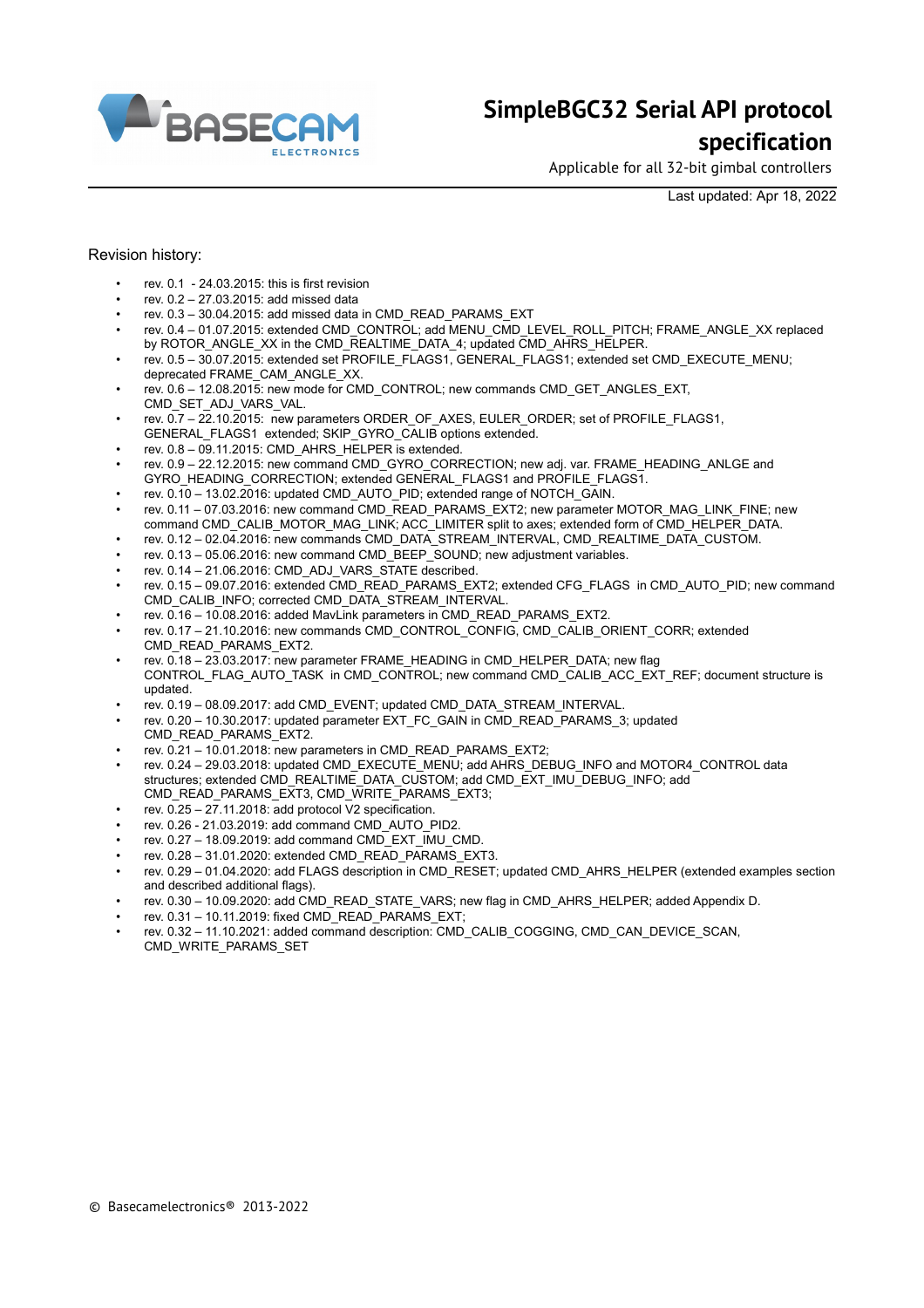### **Overview**

Serial API allows for an external application or device to communicate with the SimpleBGC controller via serial port (UART). Each controller has several UART ports that can be used to send or receive Serial API commands. All models are equipped with the USB port that is visible as Virtual Com Port (VCP) for the host machine. Depending on controller, USB may be dedicated or shared with the one of UARTs.

Commands may be used to retrieve actual system state and realtime data, change settings, control gimbal, trigger pin state, execute various actions, get access to internal EEPROM and I2C bus, and so on. Moreover, SimpleBGC GUI software uses the same Serial API protocol to communicate with the board, so all of its functions may be implemented in third-party applications.

Communications is initiated from the remote side (host) by sending *outgoing* commands. The controller may do some action and send response (for the host it is an *incoming* command).

Board can work on different serial baud rates, adjustable by the parameters, with the 115200 as default value. Host can automatically find the proper baud rate by sending the CMD\_BOARD\_INFO command in a loop, altering the speed ant waiting for a response, until valid response is received, or should allow to specify a baud rate in its settings.

Additionally, board can auto-detect the "parity" parameter. EVEN and NONE parity are supported (NONE is selected by default after start, and EVEN is detected automatically). It means that beside the baud rates, host application should vary the parity setting, when connecting through an intermediate layer that can have this parameter unknown (like Bluetooth modules). For the direct UART or USB VCP connection, it is enough to set parity to "NONE".

## **Throughout capacity**

The controller parses incoming command queue each 8ms, so there is no reason to send commands of the same type with the higher rate. Commands of different type may be sent without delay between them. It is responsibility of the host application to prevent an overflow of the input and output buffers of the controller (255 bytes each). If new serial data comes when the input buffer is full, the whole message will be lost. If controller has to generate an answer that does not fit into the output buffer, it hangs until buffer will have enough space to accept new data. It may negatively affect the normal operation and even make whole system unstable. The only exception is the CMD\_REALTIME\_DATA\_xx and several others, that are considered as non-obligatory for delivery.

You can calculate the safe rates according to the size of incoming and outgoing commands and the configured baud rate for the serial port. Take into account the bandwidth and the buffering strategy of the intermediate transmission layer. For example, BLE modules have a very limited bandwidth and small buffers. Also, almost all radio modems have effective transmission rate less then 100Kbit/s in optimal conditions.

### **Debugging**

You can configure SimpleBGC32 GUI to display all incoming and outgoing commands that it receives/sends. To do it, run it in a "console" mode using the "run\_console.bat" script. Commands will be displayed in the "Debug" tab in format:

<local\_time> <direction>: [<command\_id>,<payload\_length>] <payload\_data\_hex>

Note that several commands with high rate are not displayed (like CMD\_REALTIME\_DATA\_xx).

Starting from the firmware and GUI version 2.66b4, it's possible to monitor all serial API messages on all other ports, by connecting GUI to any available serial port, configured for the SBGC Serial API mode, and enabling the "Debug" – "Set as debug port" option for it. Controller will forward all incoming and outgoing Serial API commands from all other ports to this port. Commands will be displayed in the "Debug" tab in format: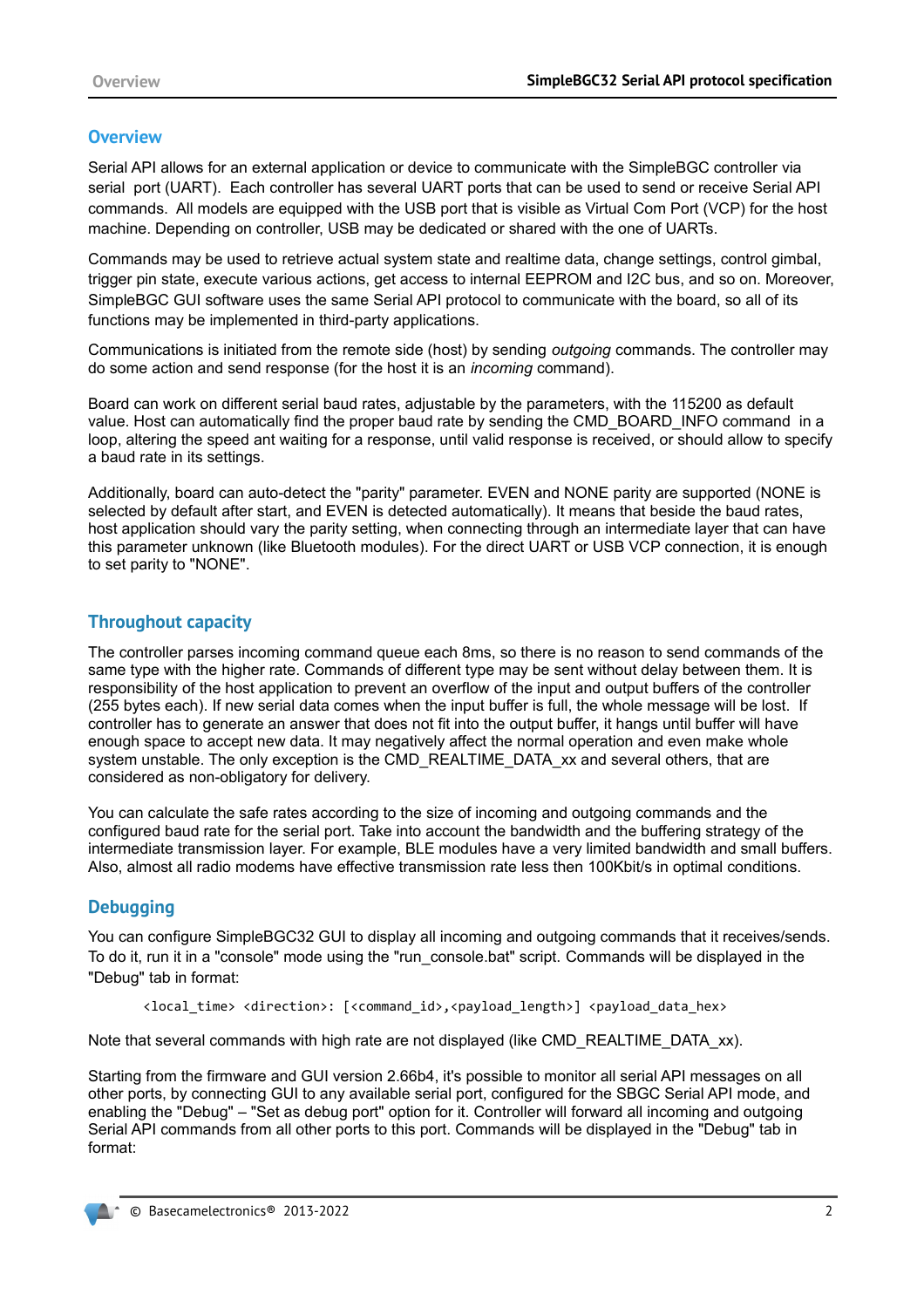<MCU\_time> port<idx>.<direction>: [<command\_id>,<payload\_length>] <payload\_data\_hex>

In this case, the "in" direction means "to the board", "out" – "from the board". Note, that only the successfully parsed commands are forwarded. All unknown data is ignored.

#### **Message format**

Each command consists of the *heade*r and the *body*, both with checksum. Commands with the wrong header or body checksum, or with the body size that differs from expected, should be ignored. Parser should scan incoming datastream for the next start character and try to restore synchronization from it.

Input and output commands have the same format.

#### **Protocol version 1**

|                               |                         | header                       |                    |   |                            | body        |                     |
|-------------------------------|-------------------------|------------------------------|--------------------|---|----------------------------|-------------|---------------------|
| start<br>character<br>>(0x3E) | command<br>ID,<br>0.255 | payload<br>size<br>$N=0.255$ | header<br>checksum |   | payload<br>variable size N |             | payload<br>checksum |
|                               |                         | ◠                            | 3                  | 4 | $\cdots$                   | $4 + N - 1$ | $4+N$               |

Header checksum is calculated as (command ID + payload size) modulo 256. Payload checksum is calculated as the sum of all payload bytes modulo 256.

Operation "modulo" means least significant byte of the sum.

Example: outgoing command to read Profile2:

|      |      | header | body   |      |      |
|------|------|--------|--------|------|------|
|      |      |        | ◠<br>J |      |      |
| 0x3E | 0x52 | 0x01   | 0x53   | 0x01 | 0x01 |

#### **Protocol version 2**

Starting from firmware version 2.68b0, firmware additionally supports protocol version 2, that has better error rejection by replacing the old 8 bit simple checksum (over payload only) to CRC16 checksum (over header + payload).

|                                 |                         | header                         |                    |   | payload         |             | <b>crc</b>                              |         |  |
|---------------------------------|-------------------------|--------------------------------|--------------------|---|-----------------|-------------|-----------------------------------------|---------|--|
| start<br>character<br>\$ (0x24) | command<br>ID,<br>0.255 | payload<br>size<br>$N = 0.255$ | header<br>checksum |   | variable size N |             | CRC <sub>16</sub><br>(header + payload) |         |  |
|                                 |                         |                                | 3                  | 4 | $\sim$ $\sim$   | $4 + N - 1$ | $4+N$                                   | $4+N+1$ |  |

Compared to version 1, it has a different start character "\$" and a different checksum calculation: payload checksum is calculated as a CRC16 over the header bytes and payload bytes, starting from index 1 to index 4+N-1. A reference implementation of CRC16 using polynomial 0x8005 is given in the [Appendix A](#page-60-0).

#### **Protocol version 2 locking**

At startup, firmware supports messages in both versions 1 and 2. But when the first valid message version 2 is received, this version is locked and all incoming messages in version 1 are not recognized anymore.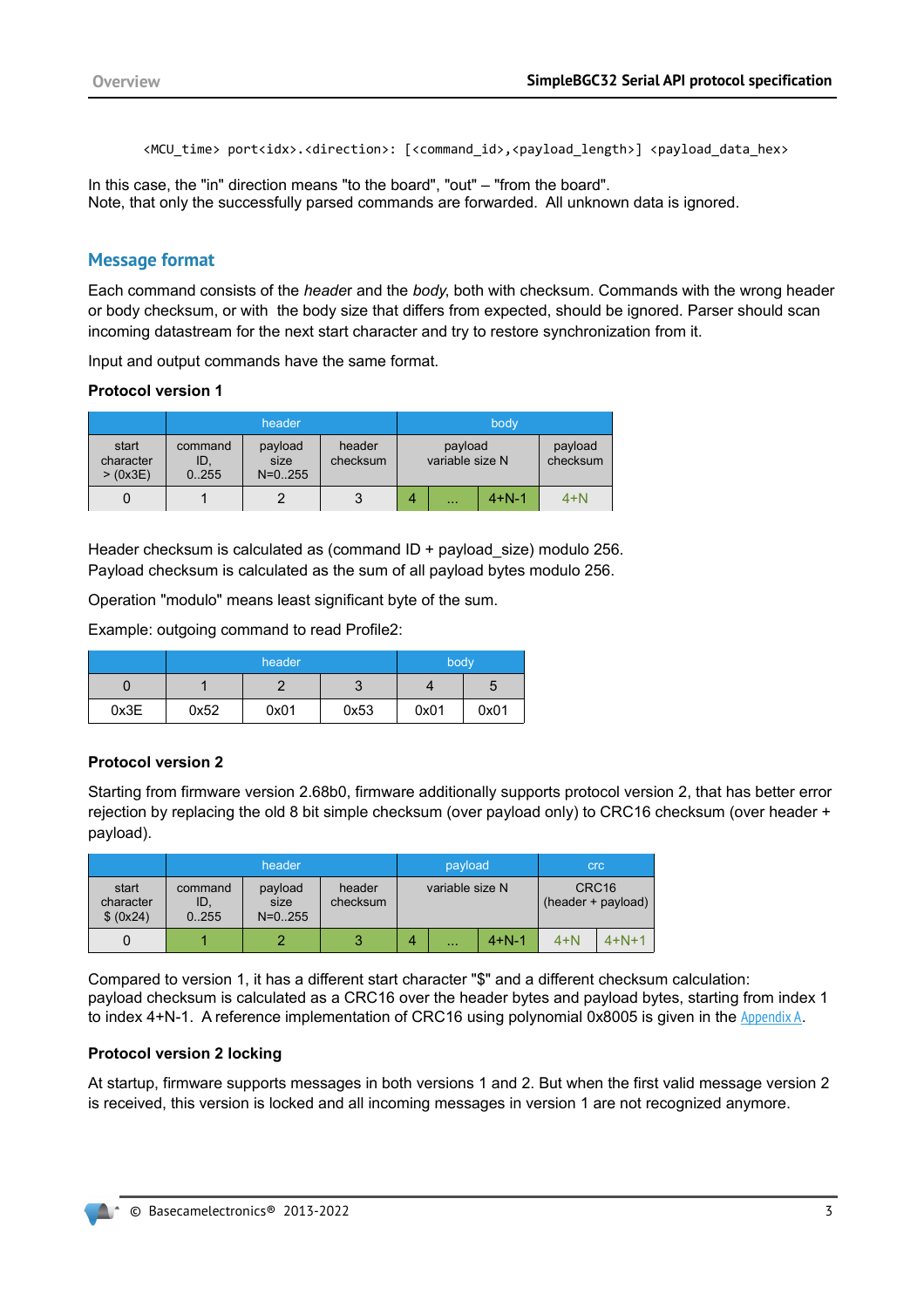#### **Data type notation**

- $\cdot$  1u 1 byte unsigned
- $\cdot$  1s 1 byte signed
- 2u 2 byte unsigned (little-endian order)
- 2s 2 byte signed (little-endian order)
- 4f float (IEEE-754 standard)
- 4s 4 bytes signed (little-endian order)
- string ASCII character array, first byte is array size
- Nb byte array size N

Many parameters are grouped in arrays, that is indicated by the square brackets notation: "ANGLE[3]". Parameters that are split into axes, always go in the order ROLL, PITCH, YAW for the Euler angles and corresponding motors in a normal position. For the vectors order is X, Y, Z in the coordinate system having X pointing right,  $Y$  – forward,  $Z$  – up.

**NOTE:** order of parameters in arrays is always ROLL,PITCH,YAW, but it doesn't corresponds to the order of Euler angles used to express a rotation – it is variable and defined by the parameter 'EULER\_ORDER'.

#### **Command ID definitions**

```
#define CMD_READ_PARAMS 82
#define CMD_WRITE_PARAMS 87
#define CMD_REALTIME_DATA 68
#define CMD_BOARD_INFO 86
#define CMD CALIB ACC 65
#define CMD_CALIB_GYRO 103
#define CMD_CALIB_EXT_GAIN 71
#define CMD_USE_DEFAULTS 70
#define CMD_CALIB_POLES 80
#define CMD_RESET 114
#define CMD_HELPER_DATA 72
#define CMD_CALIB_OFFSET 79
#define CMD_CALIB_BAT 66
#define CMD_MOTORS_ON 77
#define CMD_MOTORS_OFF 109
#define CMD_CONTROL 67
#define CMD_TRIGGER_PIN 84
#define CMD_EXECUTE_MENU 69
#define CMD_GET_ANGLES 73
#define CMD_CONFIRM 67
#define CMD_BOARD_INFO_3 20
#define CMD_READ_PARAMS_3 21
#define CMD_WRITE_PARAMS_3 22
#define CMD REALTIME DATA 3 23
#define CMD REALTIME DATA 4 25
#define CMD_SELECT_IMU_3 24
#define CMD_READ_PROFILE_NAMES 28
#define CMD_WRITE_PROFILE_NAMES 29
#define CMD_QUEUE_PARAMS_INFO_3 30
#define CMD_SET_ADJ_VARS_VAL 31
#define CMD_SAVE_PARAMS_3 32
#define CMD_READ_PARAMS_EXT 33
#define CMD WRITE PARAMS EXT 34
#define CMD_AUTO_PID 35
```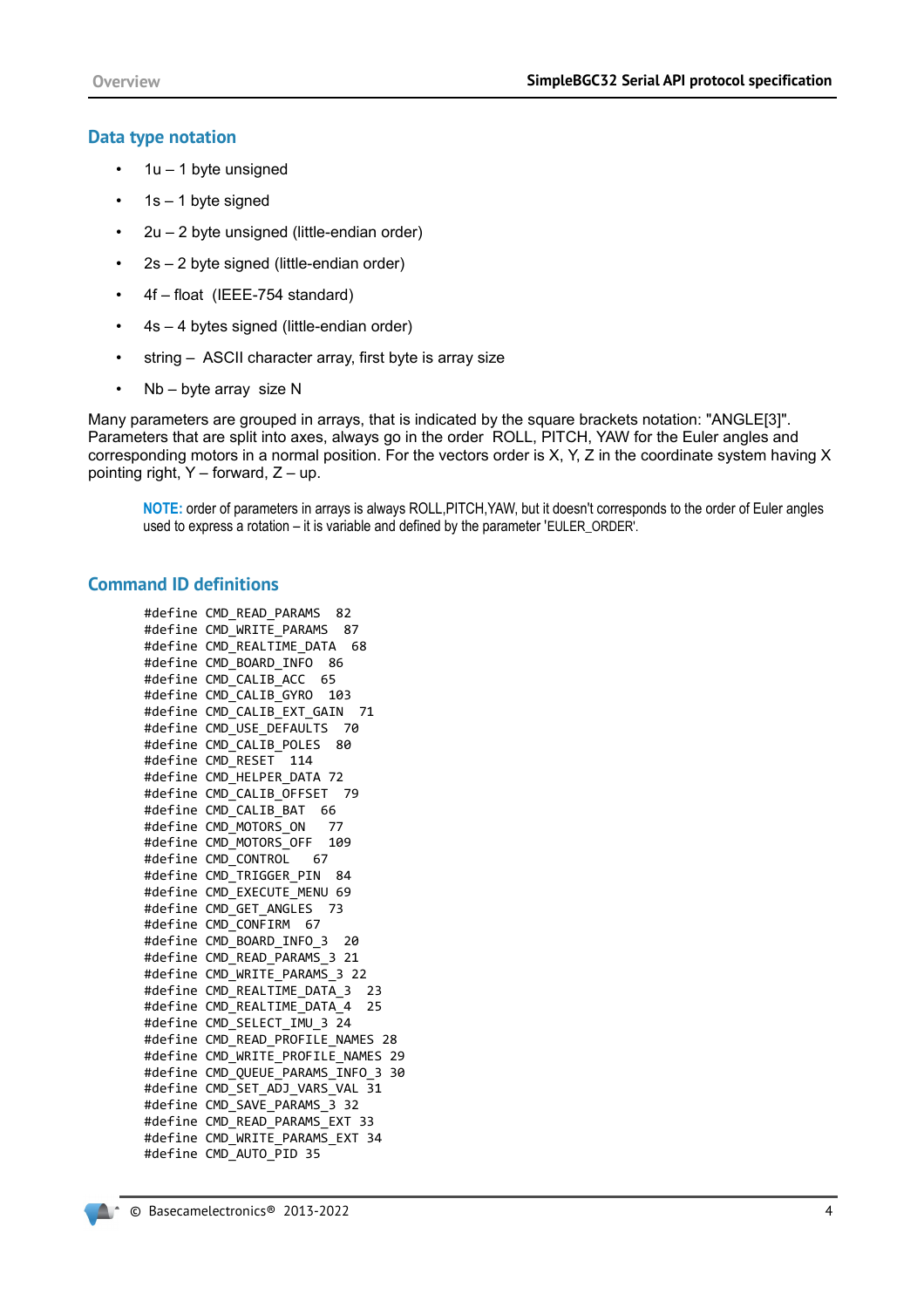#define CMD\_SERVO\_OUT 36 #define CMD\_I2C\_WRITE\_REG\_BUF 39 #define CMD\_I2C\_READ\_REG\_BUF 40 #define CMD\_WRITE\_EXTERNAL\_DATA 41 #define CMD\_READ\_EXTERNAL\_DATA 42 #define CMD\_READ\_ADJ\_VARS\_CFG 43 #define CMD\_WRITE\_ADJ\_VARS\_CFG\_44 #define CMD\_API\_VIRT\_CH\_CONTROL 45 #define CMD\_ADJ\_VARS\_STATE 46 #define CMD\_EEPROM\_WRITE 47 #define CMD\_EEPROM\_READ 48 #define CMD\_CALIB\_INFO 49 #define CMD\_SIGN\_MESSAGE 50 #define CMD\_BOOT\_MODE\_3 51 #define CMD\_SYSTEM\_STATE 52 #define CMD\_READ\_FILE 53 #define CMD\_WRITE\_FILE 54 #define CMD\_FS\_CLEAR\_ALL 55 #define CMD\_AHRS\_HELPER 56 #define CMD\_RUN\_SCRIPT 57 #define CMD\_SCRIPT\_DEBUG 58 #define CMD\_CALIB\_MAG 59 #define CMD\_GET\_ANGLES\_EXT 61 #define CMD\_READ\_PARAMS\_EXT2 62 #define CMD WRITE PARAMS EXT2 63 #define CMD\_GET\_ADJ\_VARS\_VAL 64 #define CMD\_CALIB\_MOTOR\_MAG\_LINK 74 #define CMD\_GYRO\_CORRECTION 75 #define CMD\_DATA\_STREAM\_INTERVAL 85 #define CMD\_REALTIME\_DATA\_CUSTOM 88 #define CMD\_BEEP\_SOUND 89 #define CMD ENCODERS CALIB OFFSET 4 26 #define CMD ENCODERS CALIB FLD OFFSET 4 27 #define CMD\_CONTROL\_CONFIG 90 #define CMD\_CALIB\_ORIENT\_CORR 91 #define CMD\_COGGING\_CALIB\_INFO 92 #define CMD\_CALIB\_COGGING 93 #define CMD CALIB ACC EXT REF 94 #define CMD\_PROFILE\_SET 95 #define CMD\_CAN\_DEVICE\_SCAN 96 #define CMD\_CAN\_DRV\_HARD\_PARAMS 97 #define CMD\_CAN\_DRV\_STATE 98 #define CMD\_CAN\_DRV\_CALIBRATE 99 #define CMD\_READ\_RC\_INPUTS 100 #define CMD\_REALTIME\_DATA\_CAN\_DRV 101 #define CMD\_EVENT 102 #define CMD\_READ\_PARAMS\_EXT3 104 #define CMD\_WRITE\_PARAMS\_EXT3 105 #define CMD\_EXT\_IMU\_DEBUG\_INFO 106 #define CMD SET DEVICE ADDR 107 #define CMD\_AUTO\_PID2 108 #define CMD\_EXT\_IMU\_CMD 110 #define CMD\_READ\_STATE\_VARS 111 #define CMD WRITE STATE VARS 112 #define CMD\_SERIAL\_PROXY 113 #define CMD\_IMU\_ADVANCED\_CALIB 115 #define CMD API\_VIRT\_CH\_HIGH\_RES 116 #define CMD CALIB ENCODER LUT 117 #define CMD\_CALIB\_ENCODER\_LUT\_RES 118 #define CMD\_WRITE\_PARAMS\_SET 119 #define CMD\_CALIB\_CUR\_SENS 120

#define CMD\_SET\_DEBUG\_PORT 249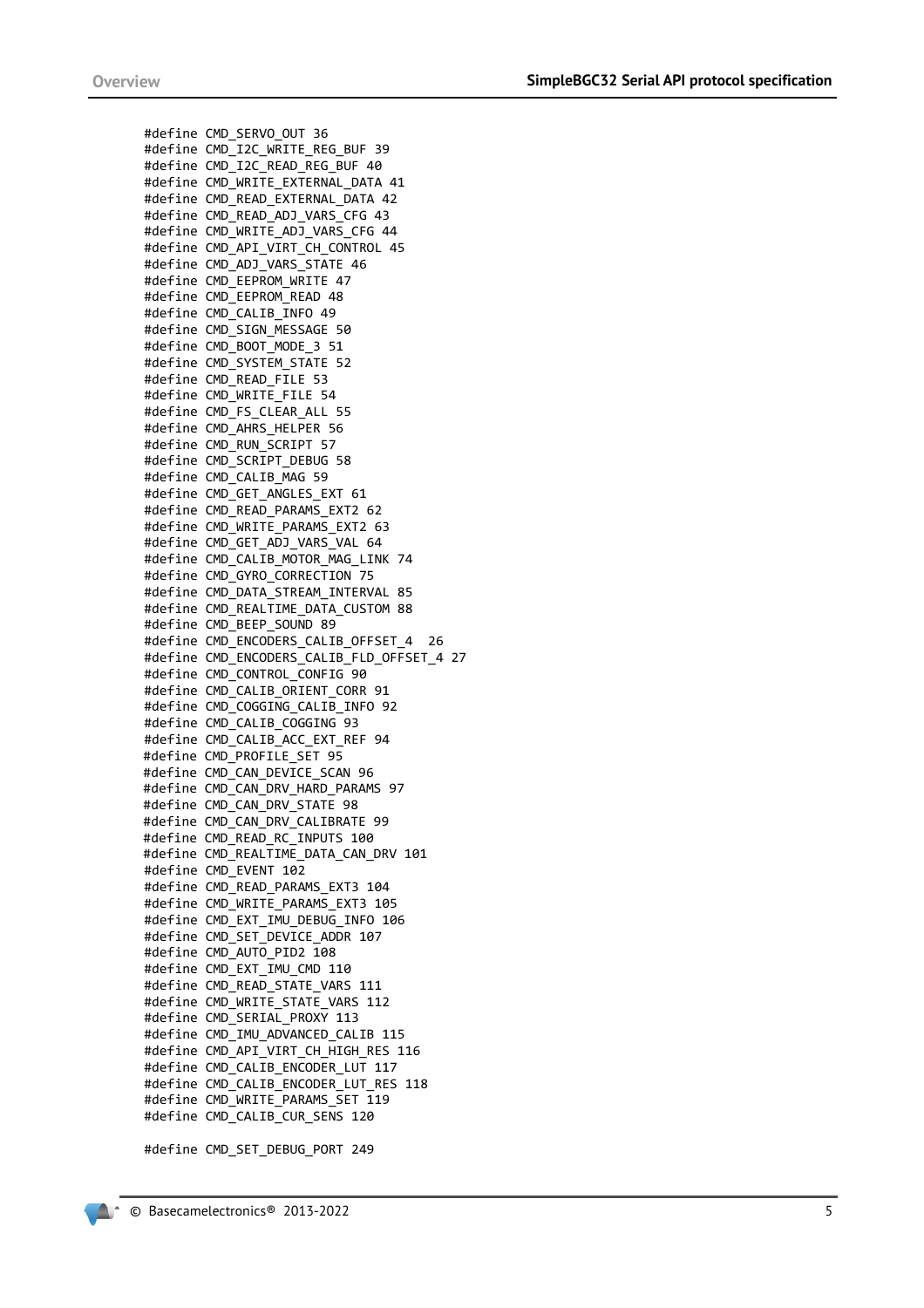#define CMD\_MAVLINK\_INFO 250 #define CMD\_MAVLINK\_DEBUG 251 #define CMD\_DEBUG\_VARS\_INFO\_3 253 #define CMD\_DEBUG\_VARS\_3 254 #define CMD\_ERROR 255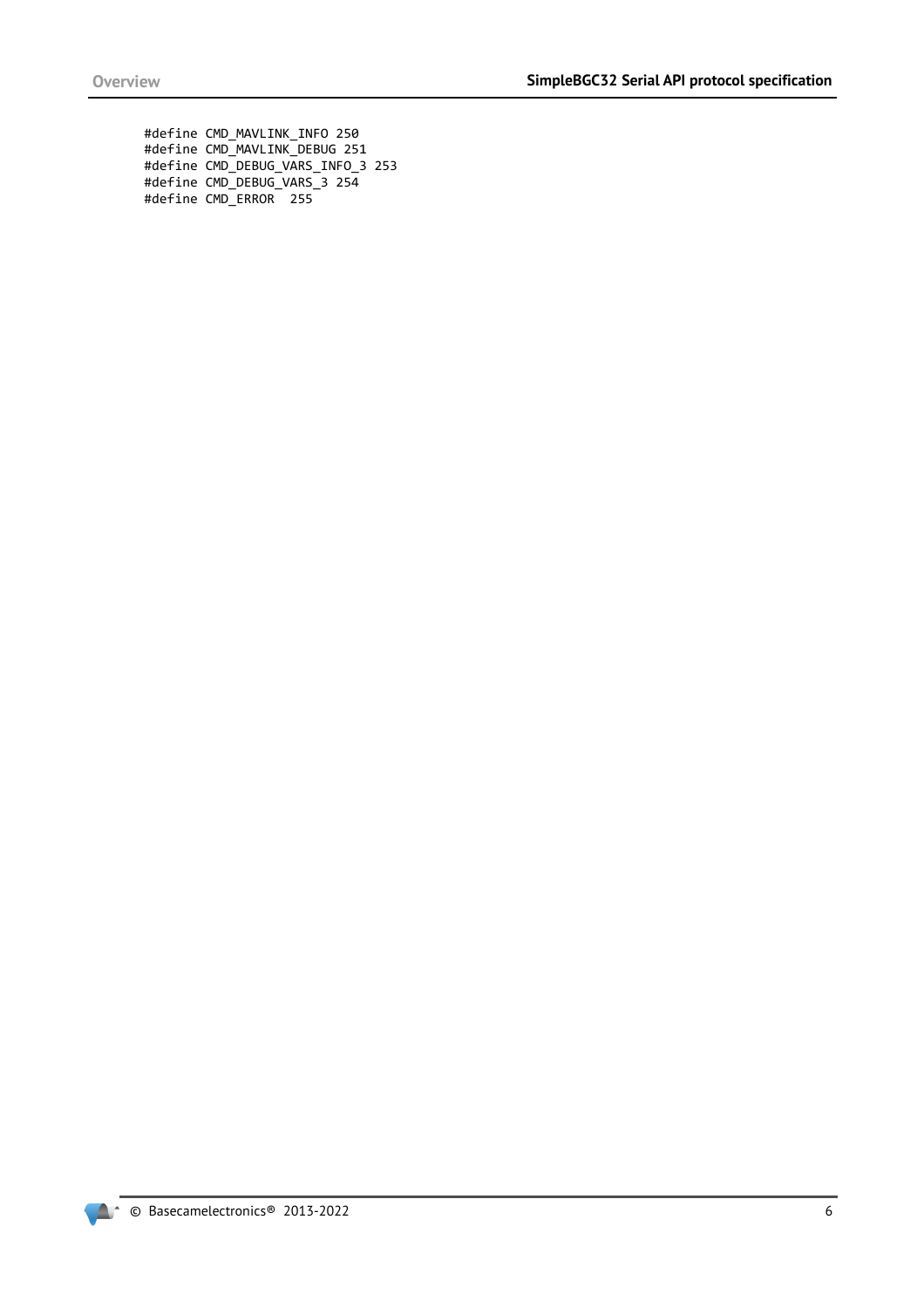# **Incoming commands**

# **CMD\_BOARD\_INFO – version and board information**

| <b>Name</b>        | Type Min | <b>Max</b> | Possible values, remarks                                                                                                                                                                                                                                                                                                                                                                                                                                                                                                                                                                     |
|--------------------|----------|------------|----------------------------------------------------------------------------------------------------------------------------------------------------------------------------------------------------------------------------------------------------------------------------------------------------------------------------------------------------------------------------------------------------------------------------------------------------------------------------------------------------------------------------------------------------------------------------------------------|
| <b>BOARD_VER</b>   | 1u       |            | Multiplied by 10: $3.0$ = > 30                                                                                                                                                                                                                                                                                                                                                                                                                                                                                                                                                               |
| FIRMWARE_VER       | 2u       |            | Split into decimal digits X.XX.X, for example 2305 means<br>2.30b5                                                                                                                                                                                                                                                                                                                                                                                                                                                                                                                           |
|                    |          |            | major ver = $(int)(FIRMWARE VER/1000);$<br>$minor_{ver} = (int)((FIRMWARE_{VER}\%1000)/10);$<br>beta_ver = FIRMWARE_VER%10;                                                                                                                                                                                                                                                                                                                                                                                                                                                                  |
| STATE_FLAGS1       | 1u       |            | bit0: DEBUG MODE - internal use only                                                                                                                                                                                                                                                                                                                                                                                                                                                                                                                                                         |
|                    |          |            | Starting from frw.ver. 2.66:<br>bit1: IS_FRAME_INVERTED - system is re-configured for<br>frame inversion over the middle motor;                                                                                                                                                                                                                                                                                                                                                                                                                                                              |
|                    |          |            | The following flags are set at the system initialization:<br>bit2: INIT_STEP1_DONE - finished initialization of all basic<br>sensors, frame inversion configuration is applied;<br>bit3: INIT_STEP2_DONE - finished initialization of the RC<br>subsystem, adjustable variables, etc. Automated positioning is<br>started;<br>bit4: STARTUP_AUTO_ROUTINE_DONE - positioning and<br>calibrations at startup is finished;                                                                                                                                                                      |
| BOARD_FEATURES     | 2u       |            | Bit set to encode functions firmware supports:<br>BAT_MONITORING = (1<<1)<br>$3AXIS = (1 \langle 0 \rangle)$<br>$ENCODERS = (1<<2)$<br>BODE_TEST = $(1\langle \langle 3 \rangle)$<br>$SCRIPTING = (1<<4)$<br>$CURRENT$ _SENSOR = $(1<<5)$<br>$MAG$ _SENSOR = $(1<<6)$<br>ORDER_OF_AXES_LETUS = (1<<7)<br>$IMU_EEPROM = (1<<8)$<br>$FRAME\_IMU_EEPROM = (1<<9)$<br>$CAN_PORT = (1<<10)$<br>MOMENTUM = $(1<<11)$<br>$COGGING_CORRECTION = (1<<12)$<br>MOTOR4 CONTROL = $(1\left\langle 18\right\rangle)$<br>ACC AUTO CALIB = $(1\lt14)$<br>BIG_FLASH = (1<<15) - firmware needs 256Kb of FLASH |
| CONNECTION_FLAG    | 1u       |            | Bit set:<br>CONNECTION_USB = 1                                                                                                                                                                                                                                                                                                                                                                                                                                                                                                                                                               |
| FRW_EXTRA_ID       | 4u       |            | Used for specific builds only                                                                                                                                                                                                                                                                                                                                                                                                                                                                                                                                                                |
| BOARD_FEATURES_EXT | 2u       |            | Extends the set of BOARD FEATURES to 1631 bit:<br>$EXT_IMU = (1<<16)$<br>$STATE_VARS = (1<<18)$<br>POWER_MANAGEMENT = (1<<19)<br>$GYRO_ADVANCED_CALIB = (1<<20)$<br>$LIMITED_VERSION = (1<<21)$<br>$REACTION = (1<<22)$<br>$ENCODER_LUT = (1<<23)$                                                                                                                                                                                                                                                                                                                                           |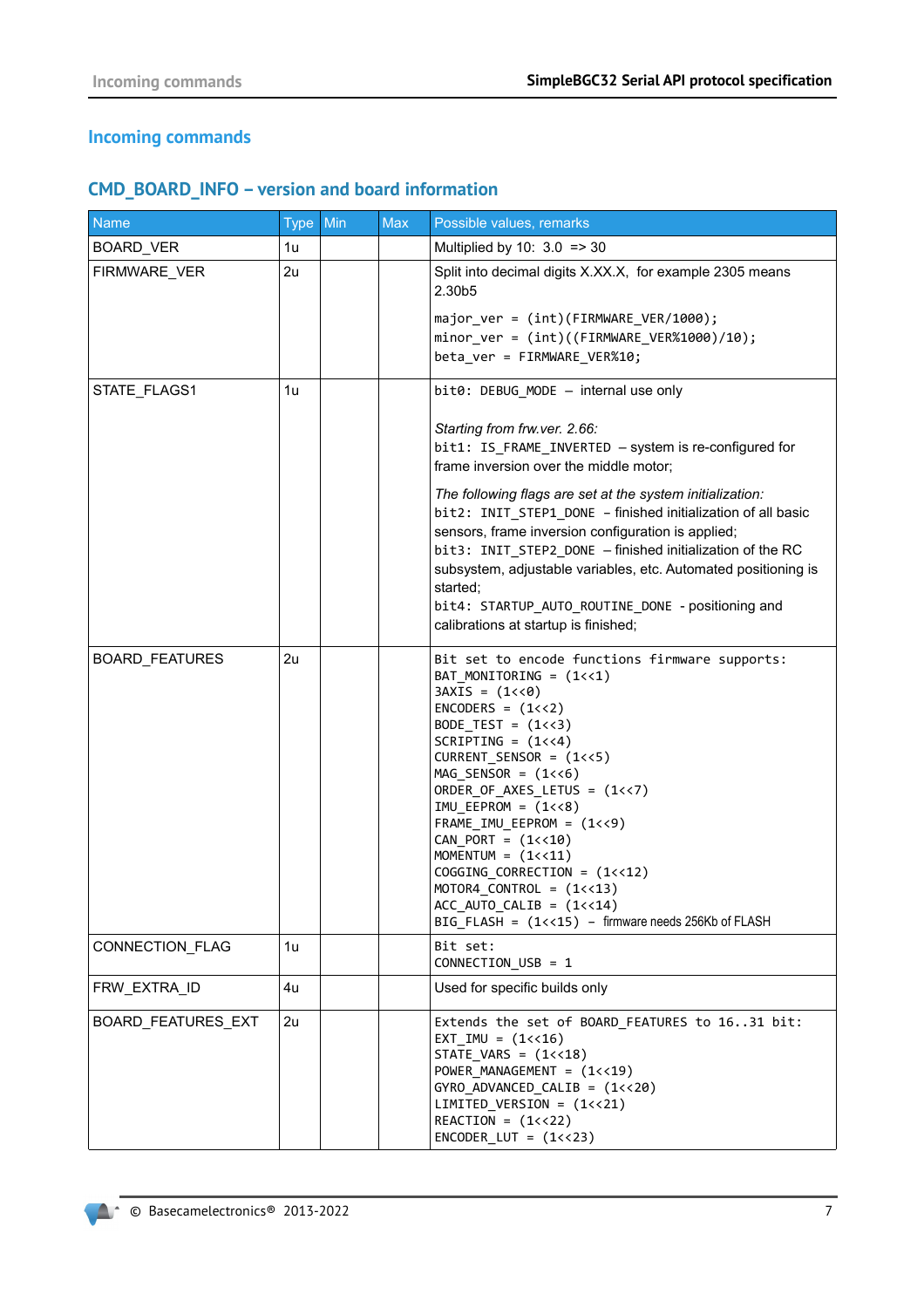| RESERVED            | 3b |  |                                                                                  |
|---------------------|----|--|----------------------------------------------------------------------------------|
| <b>BASE FRW VER</b> | 2u |  | For "experimental" versions encodes the main version which<br>⊺they are based on |

# **CMD\_BOARD\_INFO\_3 – additional board information**

| <b>Name</b>                                                                                           | Type            | Min | <b>Max</b> | Possible values, remarks                                                                                                                                |
|-------------------------------------------------------------------------------------------------------|-----------------|-----|------------|---------------------------------------------------------------------------------------------------------------------------------------------------------|
| DEVICE ID                                                                                             | 9b              |     |            | Unique Id used to identify each controller in licensing system                                                                                          |
| MCU_ID                                                                                                | 12 <sub>b</sub> |     |            | MCU ID, unique                                                                                                                                          |
| <b>EEPROM SIZE</b>                                                                                    | 4u              |     |            | Size of available EEPROM in current device. Generally 32K<br>bytes                                                                                      |
| SCRIPT SLOT1 SIZE<br>SCRIPT SLOT2 SIZE<br>SCRIPT SLOT3 SIZE<br>SCRIPT SLOT4 SIZE<br>SCRIPT SLOT5 SIZE | 2u              |     |            | size of user-written scripts stored in each slot, 0 if slot is empty.                                                                                   |
| PROFILE SET SLOTS                                                                                     | 1u              |     |            | bit0. bit5: bit is set if the corresponding profile set is not empty.<br>bit0 for profile set#1, bit2 for profile set#2, bit5 for profile set<br>backup |
| PROFILE_SET_CUR                                                                                       | 1u              | 1   | 6          | A number of currently selected profile set                                                                                                              |
| FLASH_SIZE                                                                                            | 1u              |     |            | Actual FLASH memory size (a number of 32 Kb pages)                                                                                                      |
| <b>RESERVED</b>                                                                                       | 31 <sub>b</sub> |     |            |                                                                                                                                                         |

# **CMD\_READ\_PARAMS\_3 – read/write system configuration part 1**

Receive parameters for a single profile.

| Name                      |                 | <b>Type</b> | Min          | <b>Max</b> | Possible values, remarks                                                                                                      |
|---------------------------|-----------------|-------------|--------------|------------|-------------------------------------------------------------------------------------------------------------------------------|
|                           | PROFILE ID      | 1u          |              |            | profile ID to read or write. To access current (active) profile,<br>specify 255. Possible values: 04                          |
|                           | P               | 1u          | $\mathbf 0$  | 255        |                                                                                                                               |
| $\widetilde{\mathcal{C}}$ |                 | 1u          | $\mathbf{0}$ | 255        | divided by 100 when displayed in the GUI                                                                                      |
| $\overline{\phantom{a}}$  | D               | 1u          | $\Omega$     | 255        |                                                                                                                               |
| $\mathbf{H}$<br>axis      | <b>POWER</b>    | 1u          | $\mathbf{0}$ | 255        |                                                                                                                               |
|                           | <b>INVERT</b>   | 1u          | $\Omega$     | 1          |                                                                                                                               |
|                           | <b>POLES</b>    | 1u          | $\mathbf{0}$ | 255        |                                                                                                                               |
|                           | ACC_LIMITER_ALL | 1u          | $\mathbf{0}$ | 255        | Units: 5 degrees/sec <sup>2</sup> $0 -$ disabled.<br>(starting from ver. 2.60 is deprecated; replaced by the<br>ACC LIMITER3) |
|                           | EXT_FC_GAIN[2]  | $1s*2$      | $-127$       | 127        |                                                                                                                               |
|                           | RC MIN ANGLE    | 2s          | $-720$       | 720        | Units: degrees                                                                                                                |
|                           | RC MAX ANGLE    | 2s          | $-720$       | 720        | Units: degrees                                                                                                                |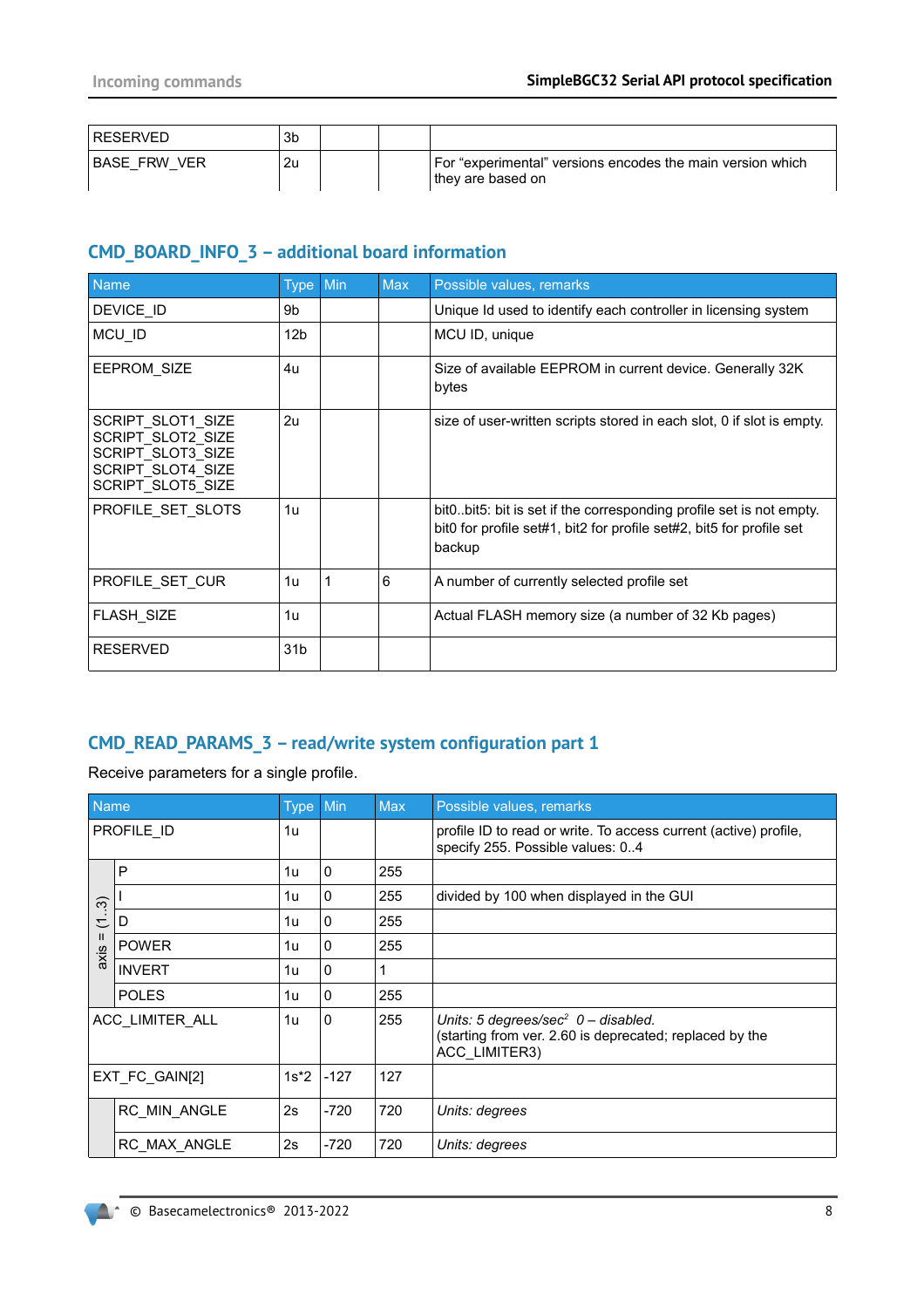|                 | RC_MODE                                                                                      | 1u     |             |                 | $02$ bits - mode:<br>$RC$ MODE ANGLE = 0<br>RC_MODE_SPEED = 1<br>3rd bit - control is inverted, if set to 1                                                                                                                                                                                                                                                                      |
|-----------------|----------------------------------------------------------------------------------------------|--------|-------------|-----------------|----------------------------------------------------------------------------------------------------------------------------------------------------------------------------------------------------------------------------------------------------------------------------------------------------------------------------------------------------------------------------------|
|                 | RC_LPF                                                                                       | 1u     | 0           | 15<br>$(255)^*$ | *Range depends on the flag "Extend LPF range" in GUI<br>settings                                                                                                                                                                                                                                                                                                                 |
| (13)<br>$\rm H$ | RC_SPEED                                                                                     | 1u     | $\pmb{0}$   | 255             |                                                                                                                                                                                                                                                                                                                                                                                  |
| axis            | RC FOLLOW                                                                                    | 1u     | $-127$      | 127             | ROLL, PITCH: this value specify follow rate for<br>flight controller.<br>YAW: if value != 0, "follow motor" mode is<br>enabled.                                                                                                                                                                                                                                                  |
|                 | GYRO_TRUST                                                                                   | 1u     | $\mathbf 0$ | 255             |                                                                                                                                                                                                                                                                                                                                                                                  |
|                 | USE_MODEL                                                                                    | 1u     | $\mathbf 0$ | $\mathbf{1}$    |                                                                                                                                                                                                                                                                                                                                                                                  |
|                 | PWM_FREQ                                                                                     | 1u     |             |                 | $PWM_FREG_LOW = 0$<br>PWM_FREQ_HIGH = 1<br>PWM FREQ ULTRA HIGH = 2                                                                                                                                                                                                                                                                                                               |
|                 | SERIAL_SPPED                                                                                 | 1u     |             |                 | Baud rate for the main UART1 port (where USB normally<br>connects)<br>$115200 = 0$<br>$57600 = 1$<br>$38400 = 2$<br>$19200 = 3$<br>$9600 = 4$<br>$256000 = 5$                                                                                                                                                                                                                    |
|                 | RC_TRIM[3]                                                                                   | $1s*3$ | $-127$      | 127             |                                                                                                                                                                                                                                                                                                                                                                                  |
|                 | RC_DEADBAND                                                                                  | 1u     | 0           | 255             |                                                                                                                                                                                                                                                                                                                                                                                  |
|                 | RC_EXPO_RATE                                                                                 | 1u     | $\mathbf 0$ | 100             |                                                                                                                                                                                                                                                                                                                                                                                  |
|                 | RC_VIRT_MODE                                                                                 | 1u     |             |                 | The mode of the RC_ROLL input pin operation:<br>RC_VIRT_MODE_NORMAL = 0<br>RC_VIRT_MODE_CPPM = 1<br>RC_VIRT_MODE_SBUS = 2<br>RC_VIRT_MODE_SPEKTRUM = 3<br>RC_VIRT_MODE_API = 10                                                                                                                                                                                                  |
|                 | RC_MAP_ROLL<br>RC_MAP_PITCH<br>RC_MAP_YAW<br>RC MAP CMD<br>RC_MAP_FC_ROLL<br>RC_MAP_FC_PITCH | $1u*6$ |             |                 | Assign input as a signal source. Bits 04 for channel number,<br>bits 57 for a type. Value 0 means that input is not assigned.<br><b>PWM source</b><br>$RC_$ INPUT_ROLL = 1<br>RC_INPUT_PITCH = 2<br>$EXT_FC_INPUT_ROLL = 3$<br>$EXT_FC_INPUT_PITCH = 4$<br>RC_INPUT_YAW = 5<br><b>Analog source</b><br>Channel = $13$ , type = $32(5th$ bit is set)<br>$ADC1 = 33$<br>$ADC = 34$ |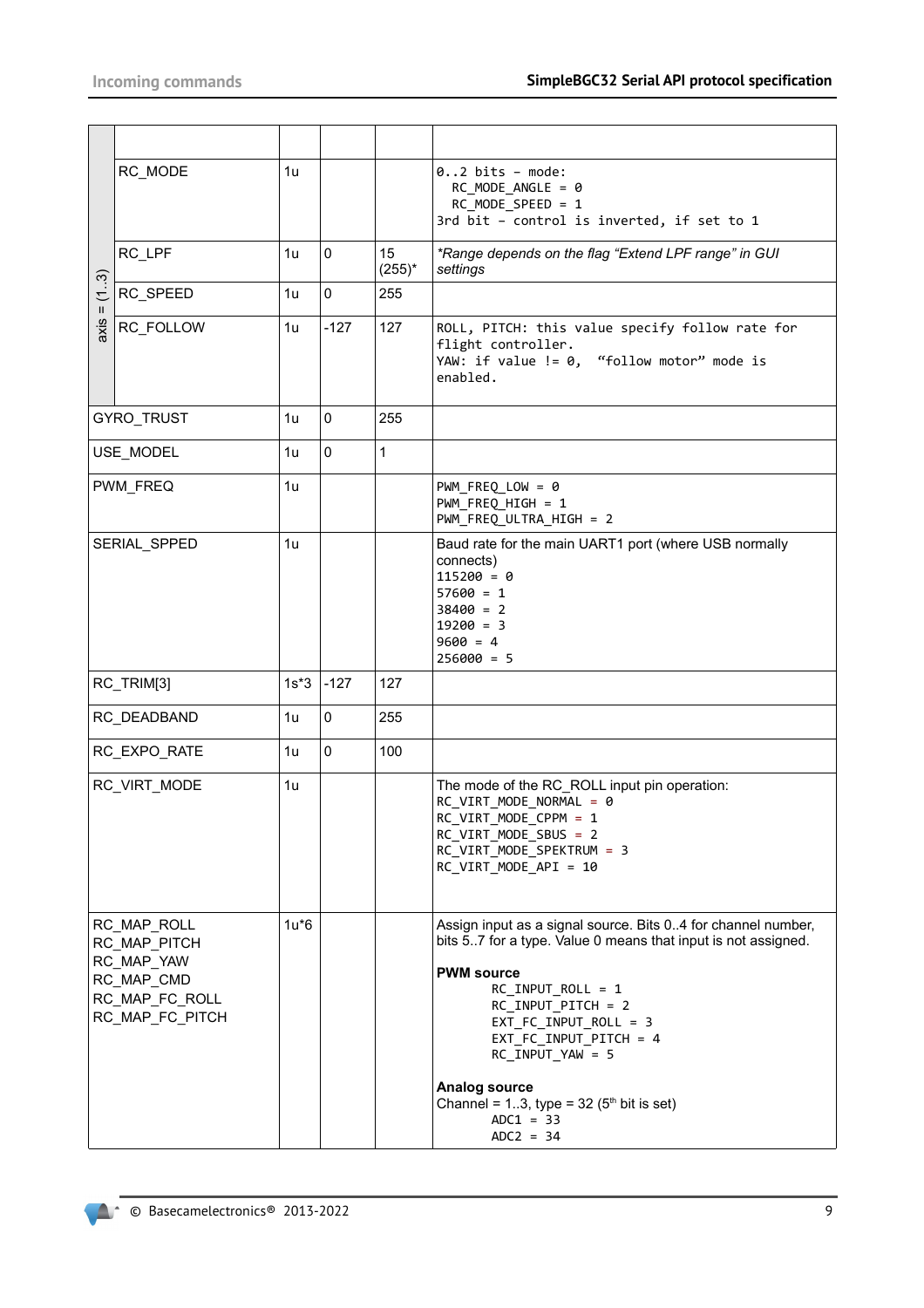|                                   |          |        |     | $ADC3 = 35$                                                                                                                                                                                |
|-----------------------------------|----------|--------|-----|--------------------------------------------------------------------------------------------------------------------------------------------------------------------------------------------|
|                                   |          |        |     |                                                                                                                                                                                            |
|                                   |          |        |     | RC Serial source (CPPM/SBUS/SPEKTRUM):<br>Virtual channel (131), type = $64$ ( $6th$ bit is set)                                                                                           |
|                                   |          |        |     |                                                                                                                                                                                            |
|                                   |          |        |     | <b>API Virtual control source</b><br>Virtual channel (131), type = $128$ (7 <sup>th</sup> bit is set)                                                                                      |
|                                   |          |        |     | Step signal source (ver. 2.66+)<br>Step signal channel 16, type = $160$ ( $5th$ and $7th$ bits are set)                                                                                    |
| RC_MIX_FC_ROLL<br>RC_MIX_FC_PITCH | 1u<br>1u |        |     | Mix the value received from the FC channel, to the value<br>received from the selected RC channels, with the given rate:                                                                   |
|                                   |          |        |     | bits 05: mix rate. For example,<br>0 - no mix (100% RC)<br>32 - 50% RC, 50% FC,<br>63 - 0% RC, 100% FC<br>bits 6,7: target RC channel<br>$0 - no mix$<br>$1 - ROL$<br>2 - PITCH<br>3 - YAW |
| FOLLOW_MODE                       | 1u       |        |     | FOLLOW_MODE_DISABLED=0<br>FOLLOW_MODE_FC=1<br>FOLLOW_MODE_PITCH=2                                                                                                                          |
| FOLLOW_DEADBAND                   | 1u       | 0      | 255 |                                                                                                                                                                                            |
| FOLLOW_EXPO_RATE                  | 1u       | 0      | 100 |                                                                                                                                                                                            |
| FOLLOW_OFFSET[3]                  | $1s*3$   | $-127$ | 127 | Starting from frw. ver. 2.70+ replaced by the<br>FOLLOW_OFFSET_EXT[3]                                                                                                                      |
| AXIS_TOP                          | 1s       |        |     | Main IMU and frame IMU orientation:                                                                                                                                                        |
| AXIS_RIGHT                        | 1s       |        |     | $X = 1$                                                                                                                                                                                    |
| FRAME_AXIS_TOP                    | 1s       |        |     | $Y = 2$                                                                                                                                                                                    |
| FRAME_AXIS_RIGHT                  | 1s       |        |     | $Z = 3$                                                                                                                                                                                    |
|                                   |          |        |     | $-X = -1$<br>$-Y = -2$                                                                                                                                                                     |
|                                   |          |        |     | $-Z = -3$                                                                                                                                                                                  |
| FRAME_IMU_POS                     | 1u       |        |     | Location of the frame IMU:                                                                                                                                                                 |
|                                   |          |        |     | FRAME_IMU_DISABLED = 0                                                                                                                                                                     |
|                                   |          |        |     | FRAME_IMU_BELOW_YAW = 1                                                                                                                                                                    |
|                                   |          |        |     | FRAME_IMU_ABOVE_YAW = 2<br>FRAME_IMU_BELOW_YAW_PID_SOURCE = 3                                                                                                                              |
| GYRO_DEADBAND                     | 1u       | 0      | 255 | Units: 0.1 of gyro sensor's units.                                                                                                                                                         |
| GYRO_SENS                         | 1u       |        |     | deprecated                                                                                                                                                                                 |
|                                   |          |        |     |                                                                                                                                                                                            |
| I2C_SPEED_FAST                    | 1u       | 0      | 1   | If set, use 800kHz ultra-fast speed mode, otherwise use<br>400kHz speed                                                                                                                    |
| SKIP_GYRO_CALIB                   | 1u       |        |     | Skip calibration of gyroscope.<br>$0 -$ do not skip<br>1 - skip always<br>2 - try to calibrate but skip if motion is detected                                                              |
| RC_CMD_LOW                        | $1u*9$   |        |     | Assign action to various event sources. See                                                                                                                                                |
| RC_CMD_MID                        |          |        |     | CMD_EXECUTE_MENU for available actions                                                                                                                                                     |
| RC_CMD_HIGH                       |          |        |     |                                                                                                                                                                                            |
| MENU_BTN_CMD_1                    |          |        |     |                                                                                                                                                                                            |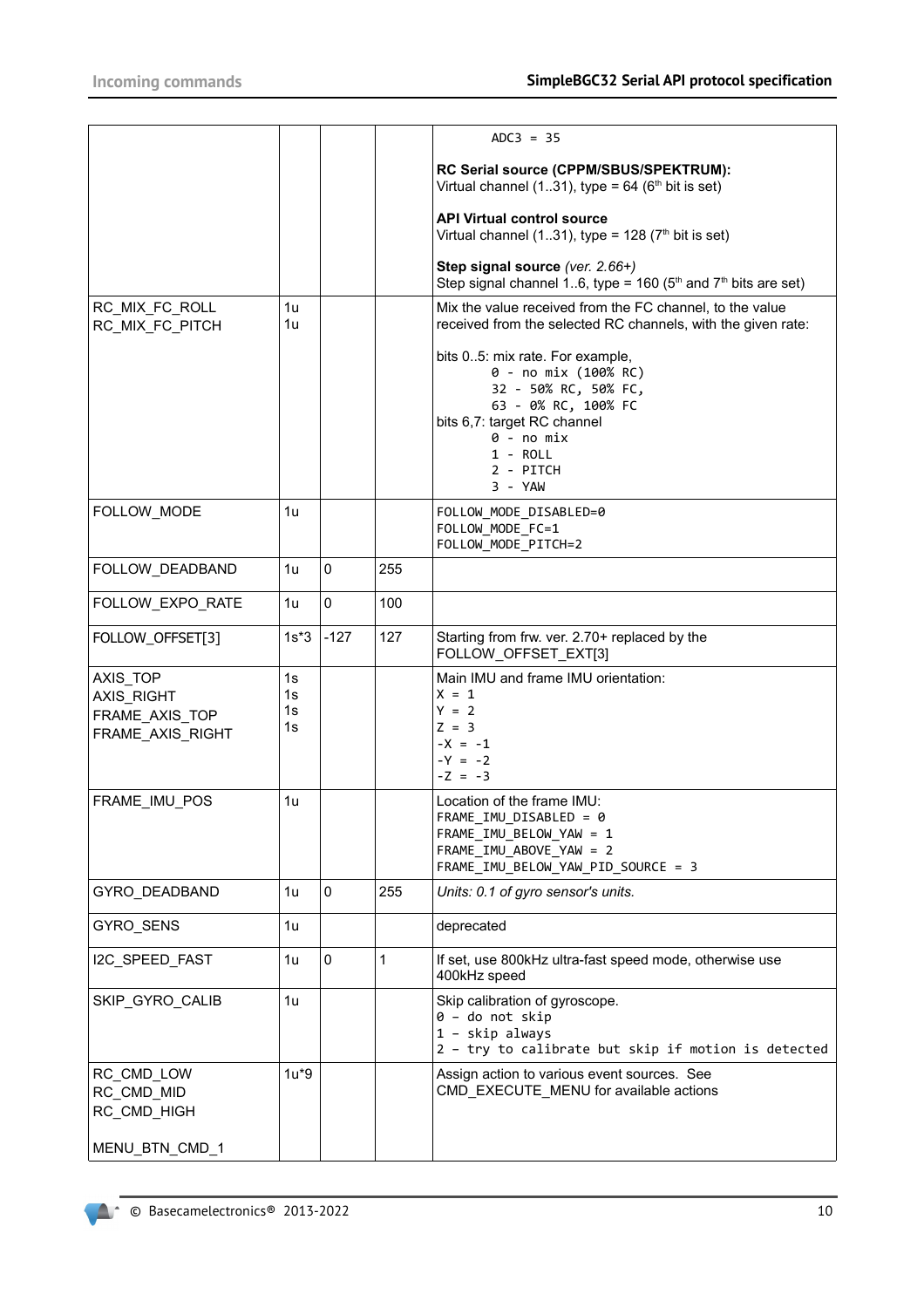| MENU_BTN_CMD_2<br>MENU BTN CMD 3<br>MENU_BTN_CMD_4<br>MENU_BTN_CMD_5<br>MENU_BTN_CMD_LONG |        |             |       |                                                                                                                                                                                             |
|-------------------------------------------------------------------------------------------|--------|-------------|-------|---------------------------------------------------------------------------------------------------------------------------------------------------------------------------------------------|
| MOTOR_OUTPUT[3]                                                                           | $1u*3$ |             |       | Motor output mapping<br>$DISABLED = 0$<br>$ROLL = 1$<br>$PITCH = 2$<br>$YAW = 3$<br>$I2C$ DRV#1 = 4<br>I2C DRV#2 = $5$<br>$I2C$ DRV#3 = 6<br>$I2C_DRV#4 = 7$                                |
| BAT_THRESHOLD_ALARM                                                                       | 2s     | $-3000$     | 3000  | Negative means means alarm is disabled<br>Units: $0.01V$                                                                                                                                    |
| BAT_THRESHOLD_MOTOR<br>S                                                                  | 2s     | $-3000$     | 3000  | Negative value means function is disabled<br>Units: 0.01V                                                                                                                                   |
| BAT_COMP_REF                                                                              | 2s     | $-3000$     | 3000  | Negative value means compensation is disabled.<br>Units: 0.01V                                                                                                                              |
| BEEPER MODES                                                                              | 1u     |             |       | BEEPER_MODE_CALIBRATE=1<br>BEEPER_MODE_CONFIRM=2<br>BEEPER_MODE_ERROR=4<br>BEEPER_MODE_ALARM=8<br>BEEP_BY_MOTORS=128<br>(if this flag is set, motors emit sound instead of internal buzzer) |
| FOLLOW_ROLL_MIX_STAR<br>т                                                                 | 1u     | $\mathbf 0$ | 90    |                                                                                                                                                                                             |
| FOLLOW_ROLL_MIX_RAN<br><b>GE</b>                                                          | 1u     | $\mathbf 0$ | 90    |                                                                                                                                                                                             |
| BOOSTER_POWER[3]                                                                          | $1u*3$ | $\mathbf 0$ | 255   | Additional power to correct lost synchronization                                                                                                                                            |
| FOLLOW SPEED[3]                                                                           | $1u*3$ | 0           | 255   |                                                                                                                                                                                             |
| FRAME_ANGLE_FROM_M<br><b>OTORS</b>                                                        | 1u     | $\mathbf 0$ | 1     |                                                                                                                                                                                             |
| RC_MEMORY[3]                                                                              | $2s*3$ | -36767      | 32767 | Initial angle that is set at system start-up, in 14bit resolution<br>Units: 0,02197265625 degree                                                                                            |
| SERVO1_OUT<br>SERVO2_OUT<br>SERVO3_OUT<br>SERVO4 OUT                                      | $1u*4$ |             |       | Disabled $= 0$<br>132 - Virtual channel number as source of data to be output                                                                                                               |
| SERVO_RATE                                                                                | 1u     | 5           | 40    | PWM frequency, 10 Hz per unit.                                                                                                                                                              |
| ADAPTIVE_PID_ENABLED                                                                      | 1u     |             |       | Set of bits $(0 - \text{display})$ :<br>$EN_ROLL = 1$<br>$EN$ PITCH = 2<br>$EN_YAW = 4$                                                                                                     |
| ADAPTIVE_PID_THRESHO                                                                      | 1u     | $\pmb{0}$   | 255   |                                                                                                                                                                                             |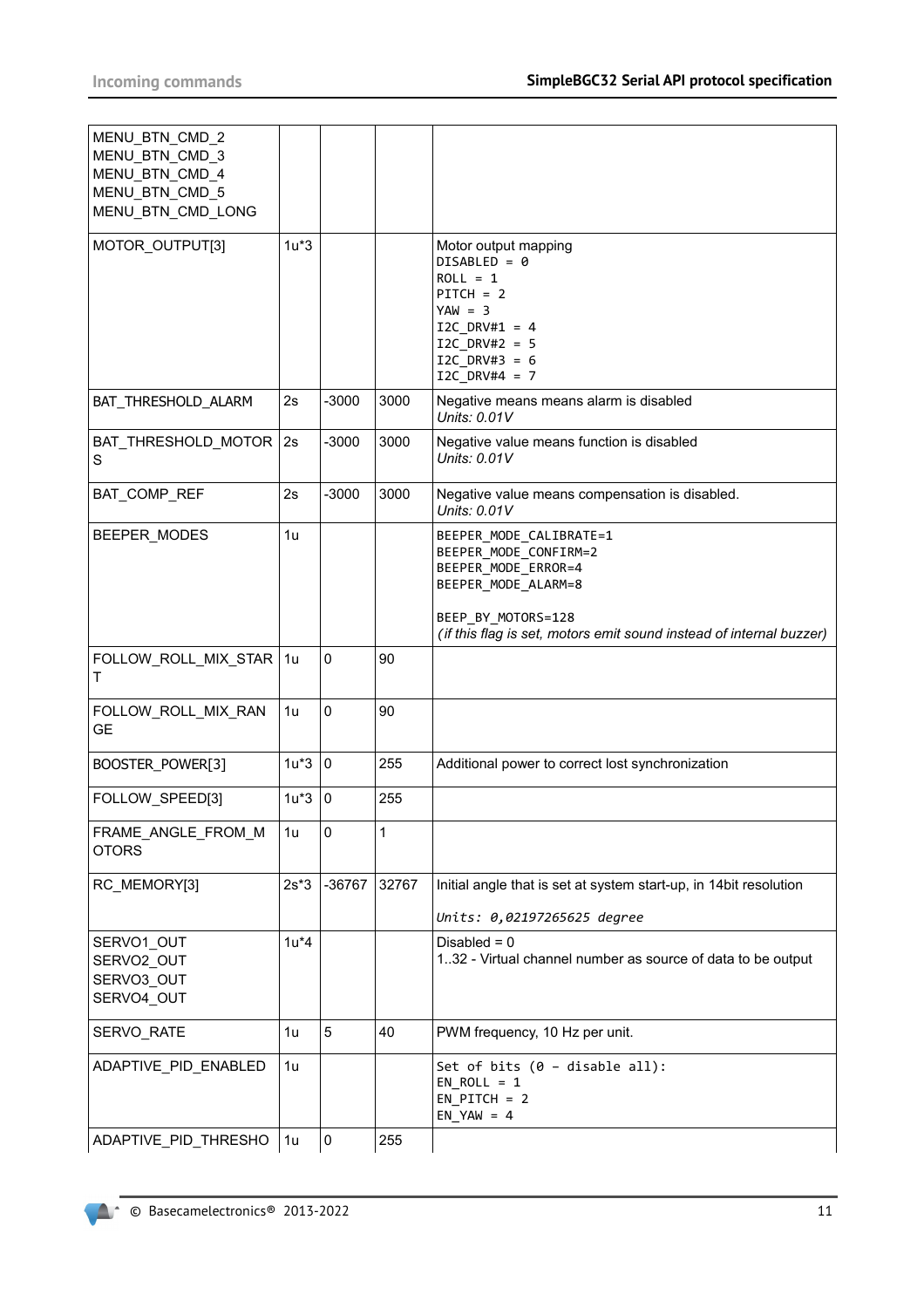| LD                               |          |   |     |                                                                                                                                                                                                                                                                                                                                                                                                                                                                                                                                                                                                                                  |
|----------------------------------|----------|---|-----|----------------------------------------------------------------------------------------------------------------------------------------------------------------------------------------------------------------------------------------------------------------------------------------------------------------------------------------------------------------------------------------------------------------------------------------------------------------------------------------------------------------------------------------------------------------------------------------------------------------------------------|
| ADAPTIVE_PID_RATE                | 1u       | 1 | 255 |                                                                                                                                                                                                                                                                                                                                                                                                                                                                                                                                                                                                                                  |
| ADAPTIVE PID RECOVER<br>Y_FACTOR | 1u       | 0 | 10  |                                                                                                                                                                                                                                                                                                                                                                                                                                                                                                                                                                                                                                  |
| FOLLOW_LPF[3]                    | $1u*3 0$ |   | 15  |                                                                                                                                                                                                                                                                                                                                                                                                                                                                                                                                                                                                                                  |
| <b>GENERAL FLAGS1</b>            | 2u       |   |     | REMEMBER LAST USED PROFILE = $(1\langle 0 \rangle)$<br>UPSIDE DOWN AUTO = $(1\lt1)$<br>$SWAP$ FRAME MAIN IMU = $(1<<2)$<br>BLINK_PROFILE = $(1 < 3)$<br>EMERGENCY_STOP = $(1<<4)$<br>MAGNETOMETER_POS_FRAME = (1<<5)<br>$FRAME\_IMU_FF = (1<<6)$<br>OVERHEAT STOP MOTORS = $(1<<7)$<br>CENTER YAW AT STARTUP = (1<<8)<br>$SWAP_RC_SERIAL_UART_B = (1<<9)$<br>UART B SERIAL API = $(1\leftarrow 10)$<br>BLINK_BAT_LEVEL = (1<<11)<br>ADAPTIVE_GYRO_TRUST = (1<<12)<br>$(frw. ver. 2.66+)$<br>$IS_UPSIDE_DOWN = (1<<13)$                                                                                                           |
| PROFILE FLAGS1                   | 2u       |   |     | $ADC1$ _AUTO_DETECTION = $(1\langle 8 \rangle)$<br>$ADC2$ _AUTO_DETECTION = $(1<<1)$<br>$ADC3$ _AUTO_DETECTION = $(1<<2)$<br>$FOLLOW$ USE $FRAME$ $IMU = (1<<4)$<br>BRIEFCASE AUTO DETECTION = $(1\langle\langle 5 \rangle)$<br>UPSIDE_DOWN_AUTO_ROTATE = (1<<6)<br>FOLLOW_LOCK_OFFSET_CORRECTION = (1<<7)<br>START_NEUTRAL_POSITION = (1<<8)<br>MENU_BUTTON_DISABLE_FOLLOW = (1<<9)<br>TIMELAPSE_FRAME_FIXED = (1<<10)<br>$RC$ KEEP MIX RATE = $(1<<11)$<br>$RC$ _KEEP_CUR_POS_ON_INIT = $(1<<12)$<br>$(frw. ver. 2.66+)$<br>OUTER_MOTOR_LIMIT_FREE_ROTATION = (1<<13)<br>$(frw. ver. 2.67b1+)$<br>EULER_ORDER_AUTO = $(1<<14)$ |
| SPEKTRUM_MODE                    | 1u       |   |     | 0 Auto-detection (default)<br>1 DSM2/11ms/10bit<br>2 DSM2/11ms/11bit<br>3 DSM2/22ms/10bit<br>4 DSM2/22ms/11bit<br>5 DSMX/11ms/10bit<br>6 DSMX/11ms/11bit<br>7 DSMX/22ms/10bit<br>8 DSMX/22ms/11bit                                                                                                                                                                                                                                                                                                                                                                                                                               |
| ORDER_OF_AXES                    | 1u       |   |     | Order of hardware axes, counting from a camera:<br>PITCH_ROLL_YAW = 0<br>YAW_ROLL_PITCH = 1<br>ROLL_YAW_PITCH* = 2<br>ROLL_PITCH_YAW = 3<br>* implemented in special builds of firmware only                                                                                                                                                                                                                                                                                                                                                                                                                                     |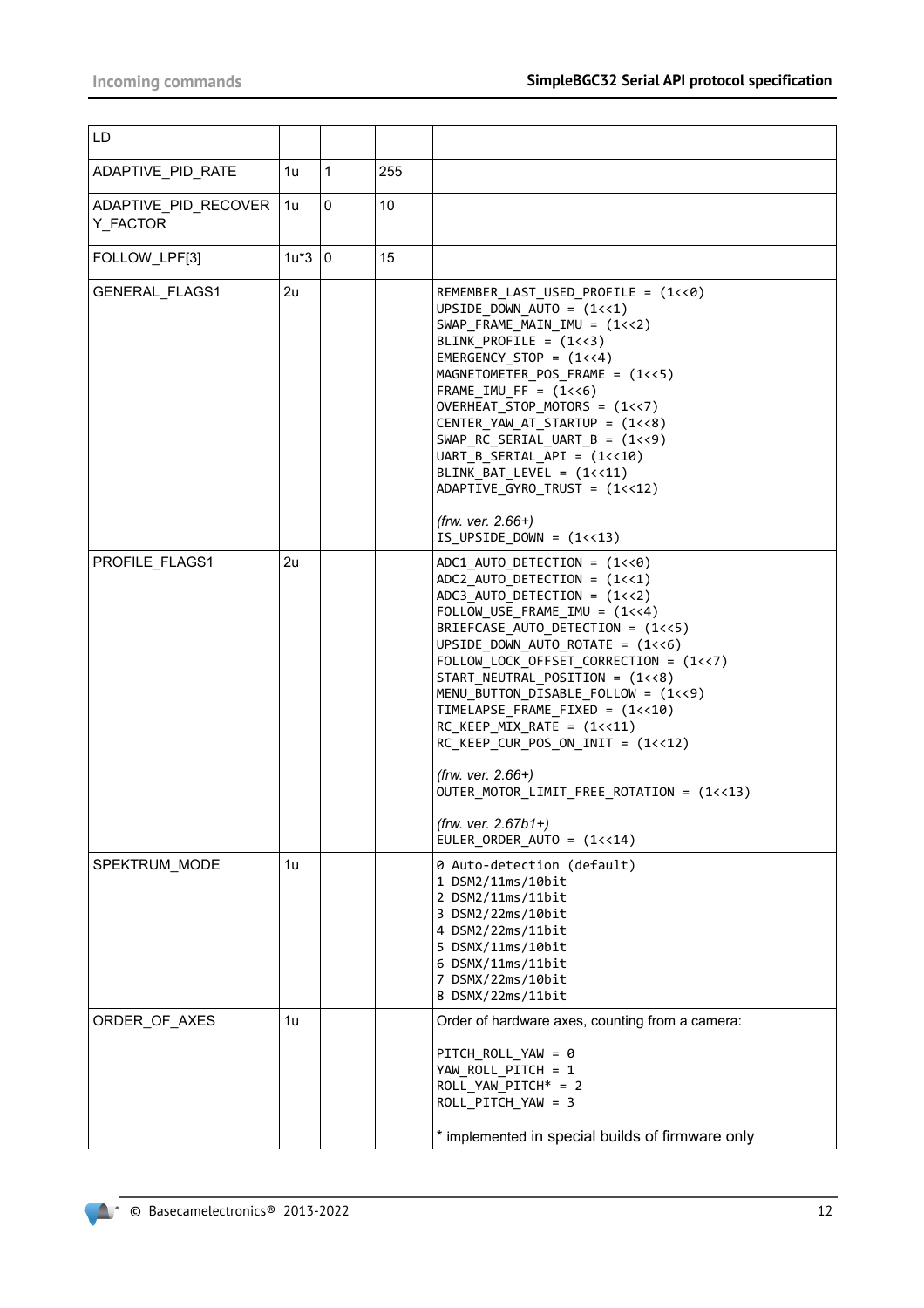| EULER ORDER    | 1u | Order of Euler angles to represent the current orientation of a<br>camera and the target of stabilization:<br>PITCH ROLL YAW = $\theta$<br>ROLL PITCH YAW = $1$<br>$LOCAL_ROLL^* = 2$<br>ROLL LOCAL* = $3$<br>YAW ROLL PITCH = 4<br>YAW PITCH ROLL = 5 |
|----------------|----|--------------------------------------------------------------------------------------------------------------------------------------------------------------------------------------------------------------------------------------------------------|
|                |    | * used for 2-axis systems only                                                                                                                                                                                                                         |
| CUR IMU        | 1u | currently selected IMU<br>IMU TYPE MAIN=1<br>IMU TYPE FRAME=2                                                                                                                                                                                          |
| CUR PROFILE ID | 1u | profile ID which is currently active in the controller, 04                                                                                                                                                                                             |

# **CMD\_READ\_PARAMS\_EXT – read/write system configuration part 2**

| <b>Name</b>                    |                                      | <b>Type</b>    | Min          | <b>Max</b> | Possible values, remarks                                                                                            |
|--------------------------------|--------------------------------------|----------------|--------------|------------|---------------------------------------------------------------------------------------------------------------------|
|                                | PROFILE ID                           | 1u             |              |            | profile ID to read or write. To access current (active) profile,<br>specify 255. Possible values: 04                |
| က္<br>$\overline{\mathcal{L}}$ | NOTCH_FREQ[3]                        | $1u*3$         | 0            | 255        | Center frequency, x2 Hz (value 10 means 20Hz), for each axis<br>R, P, Y                                             |
| Ш<br>$\overline{z}$            | NOTCH_WIDTH[3]                       | $1u*3$         | $\mathbf{0}$ | 255        | Width of -3dB gain band, Hz, for each axis R,P,Y                                                                    |
|                                | LPF FREQ[3]                          | $2u*3$         | 0            | 1000       | Low-pass filter -3dB cut-off frequency, Hz                                                                          |
| FILTERS_EN[3]                  |                                      | $1u*3$         |              |            | Set of bits $(0 - \text{disable all})$ :<br>EN NOTCH1 = $1$<br>EN NOTCH $2 = 2$<br>EN NOTCH $3 = 4$<br>$EN_LPF = 8$ |
| <b>ENCODER OFFSET[3]</b>       |                                      | $2s*3$         |              |            | Units: 0,02197265625 degree                                                                                         |
| I                              | ENCODER FLD OFFSET[3                 | $2s*3$         |              |            | Units: 0,02197265625 degree                                                                                         |
|                                | ENCODER MANUAL SET<br><b>TIME[3]</b> | $1u*3$         | l 0          | 255        | Units: 10ms                                                                                                         |
| R[3]                           | MOTOR HEATING FACTO                  | $1u*3 0$       |              | 255        |                                                                                                                     |
| R[3]                           | MOTOR COOLING FACTO                  | $1u*3$         | 10           | 255        |                                                                                                                     |
|                                | <b>RESERVED</b>                      | 2 <sub>b</sub> |              |            |                                                                                                                     |
| <b>ND</b>                      | FOLLOW_INSIDE_DEADBA                 | 1u             | $\mathbf 0$  | 255        |                                                                                                                     |
|                                | MOTOR_MAG_LINK[3]                    | $1u*3$         | 0            | 255        | Deprecated, replaced by the MOTOR MAG LINK FINE                                                                     |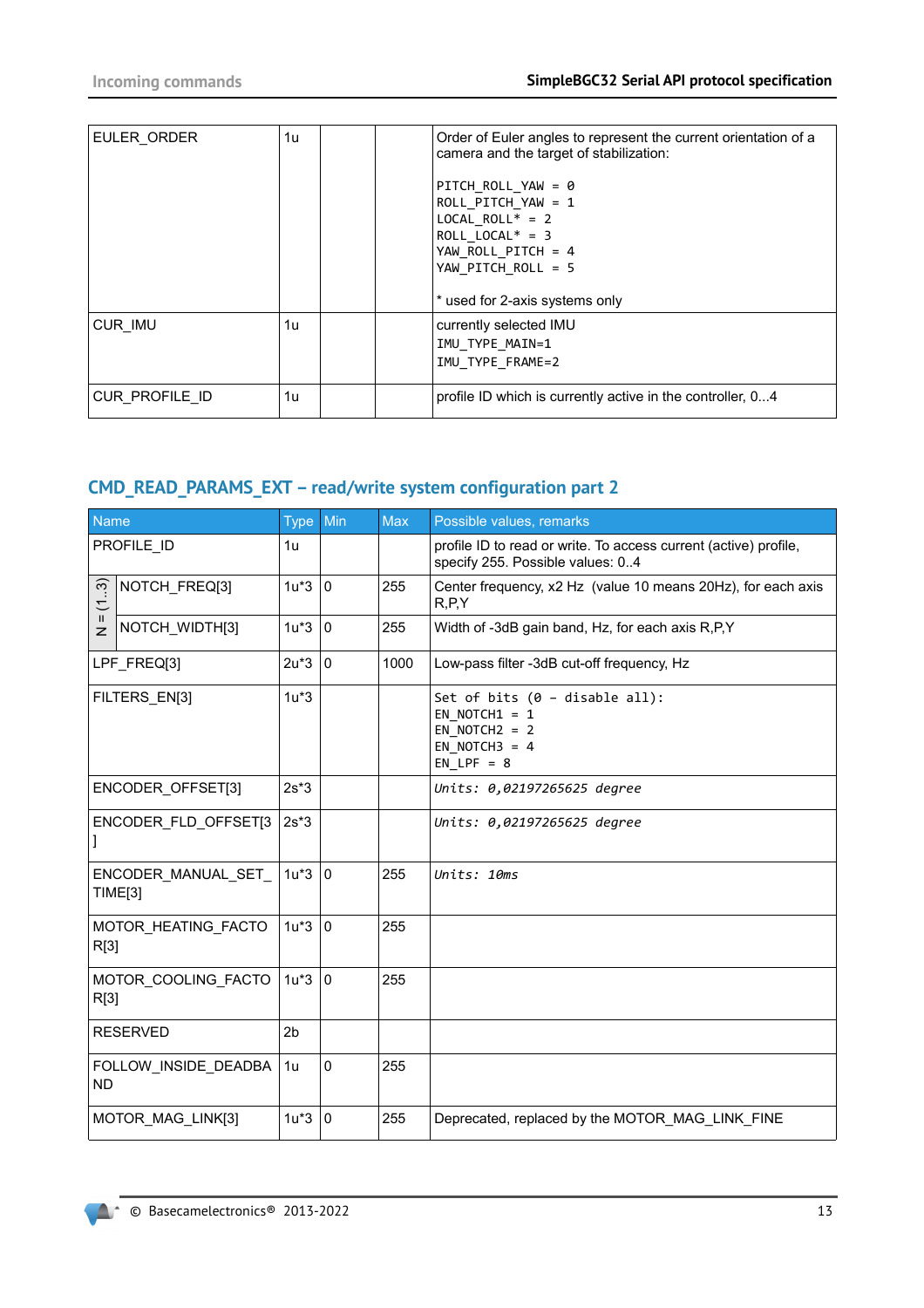| MOTOR_GEARING[3]                                   | $2u*3$                     |             |      | Real number encoded as 8.8 fixed point (1.0f $\rightarrow$ 256)                                                                                                                                                                                                                                                                                                                                                                                                                                         |
|----------------------------------------------------|----------------------------|-------------|------|---------------------------------------------------------------------------------------------------------------------------------------------------------------------------------------------------------------------------------------------------------------------------------------------------------------------------------------------------------------------------------------------------------------------------------------------------------------------------------------------------------|
| ENCODER_LIMIT_MIN[3]<br>ENCODER_LIMIT_MAX[3]       | $1s*3$<br>$1s*3$           | $-127$      | 127  | Units: 3 degree<br>Startig from ver. 2.61 is deprecated, replaced by the<br>FRAME_CAM_ANGLE_MIN.                                                                                                                                                                                                                                                                                                                                                                                                        |
| NOTCH1_GAIN[3]<br>NOTCH2_GAIN[3]<br>NOTCH3_GAIN[3] | $1s*3$<br>$1s*3$<br>$1s*3$ | $-100$      | 100  | Notch gain, in dB (positive - notch, negative - peak filter)                                                                                                                                                                                                                                                                                                                                                                                                                                            |
| BEEPER VOLUME                                      | 1u                         | $\pmb{0}$   | 255  |                                                                                                                                                                                                                                                                                                                                                                                                                                                                                                         |
| ENCODER_GEAR_RATIO[3] 2u*3                         |                            |             |      | Units: 0.001                                                                                                                                                                                                                                                                                                                                                                                                                                                                                            |
| ENCODER_TYPE[3]                                    | $1u*3$                     |             |      | Bits 03:<br>ENC TYPE $AS5048A = 1$<br>$ENC_$ TYPE_AS5048B = 2<br>$ENC_TYPE_ASS048_PWM = 3$<br>ENC TYPE $AMT203 = 4$<br>ENC TYPE MA3 $10BIT = 5$<br>$ENC_$ TYPE_MA3_12BIT = 6<br>$ENC_$ TYPE_ANALOG = 7<br>$ENC_TYPE_IZC_DRV1 = 8$<br>$ENC_TYPE_I2C_DRV2 = 9$<br>ENC TYPE I2C DRV3 = $10$<br>$ENC_TYPE_IZC_DRV4 = 11$<br>ENC TYPE AS5600 PWM = 12<br>ENC_TYPE_AS5600_I2C = 13<br>ENC_TYPE_RLS_ORBIS = 14<br>TYPE_RLS_ORBIS_PWM = 15<br>Bit 4:<br>SKIP_DETECTION = 1<br>Bit 7:<br>$ENCODER_IS_GEARED = 1$ |
| ENCODER_CFG[3]                                     | $1u*3$                     |             |      | For SPI encoders:<br>$SPI\_SPEED_1MHz = 0$<br>$SPI\_SPEED_2MHz = 1$<br>$SPI\_SPEED_4MHz = 2$<br>SPI SPEED 500kHz = 3<br>For I2C_DRV:<br>internal encoder type                                                                                                                                                                                                                                                                                                                                           |
| OUTER_P[3]                                         | $1u*3 0$                   |             | 255  |                                                                                                                                                                                                                                                                                                                                                                                                                                                                                                         |
| OUTER_I[3]                                         | $1u*3$                     | 0           | 255  |                                                                                                                                                                                                                                                                                                                                                                                                                                                                                                         |
| MAG_AXIS_TOP<br>MAG_AXIS_RIGHT                     | 1s<br>1s                   |             |      | $X = 1$<br>$Y = 2$<br>$Z = 3$<br>$-X = -1$<br>$-Y = -2$<br>$-Z = -3$                                                                                                                                                                                                                                                                                                                                                                                                                                    |
| MAG_TRUST                                          | 1u                         | $\mathbf 0$ | 255  |                                                                                                                                                                                                                                                                                                                                                                                                                                                                                                         |
| MAG_DECLINATION                                    | 1s                         | $-90$       | 90   | Units: 1 degree                                                                                                                                                                                                                                                                                                                                                                                                                                                                                         |
| ACC_LPF_FREQ                                       | 2u                         | 0           | 1000 | Units: 0.01Hz                                                                                                                                                                                                                                                                                                                                                                                                                                                                                           |
| D_TERM_LPF_FREQ[3]                                 | $1u*3$                     | 0           | 60   | Units: 10Hz                                                                                                                                                                                                                                                                                                                                                                                                                                                                                             |

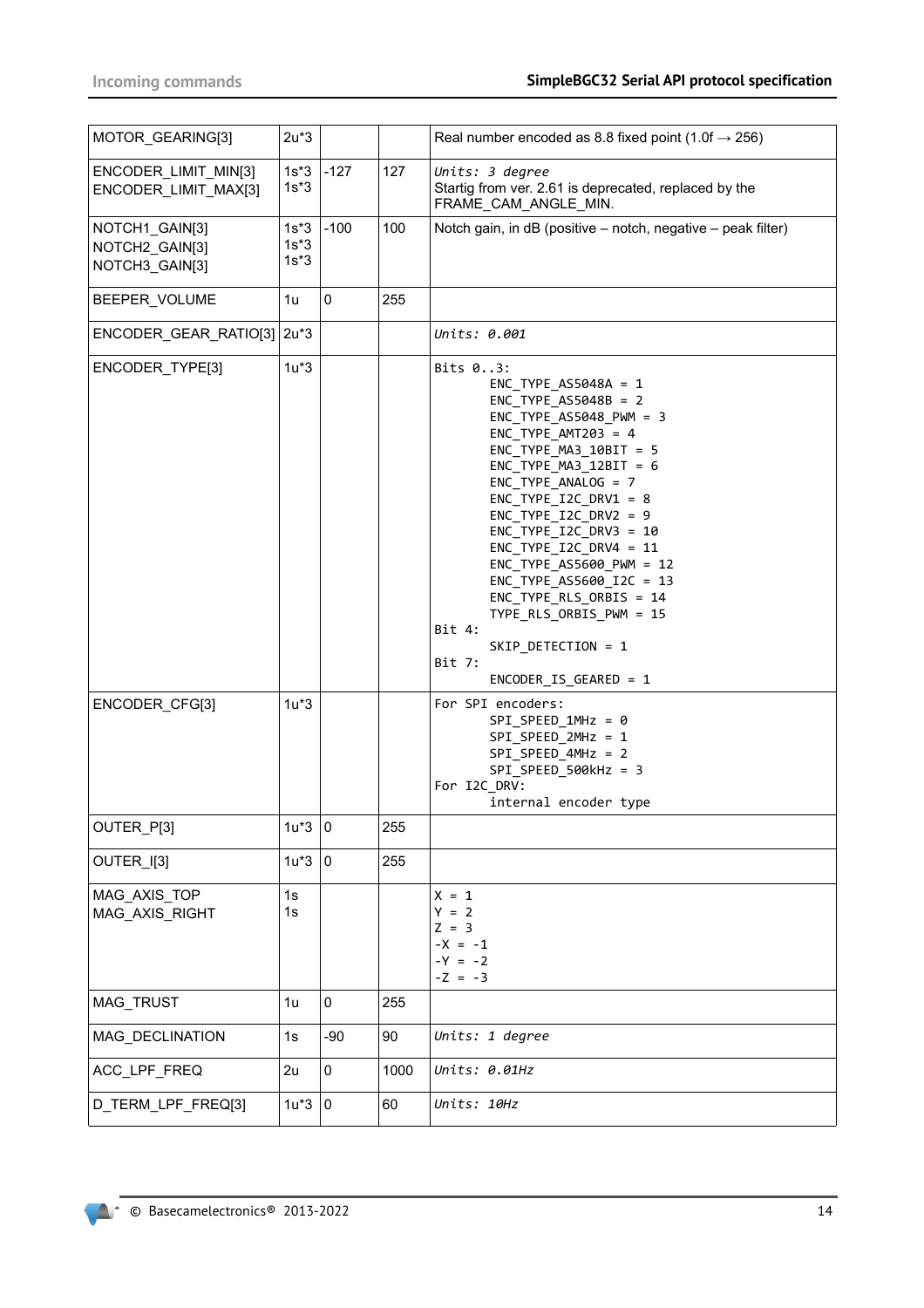# **CMD\_READ\_PARAMS\_EXT2 – read/write system configuration part 3**

| Name          |                                             | <b>Type</b>      | Min         | <b>Max</b> | Possible values, remarks                                                                                                                                                                                                                                                                                                                                                                                                                                                                                                                                     |
|---------------|---------------------------------------------|------------------|-------------|------------|--------------------------------------------------------------------------------------------------------------------------------------------------------------------------------------------------------------------------------------------------------------------------------------------------------------------------------------------------------------------------------------------------------------------------------------------------------------------------------------------------------------------------------------------------------------|
|               | PROFILE_ID                                  | 1u               |             |            | profile ID to read or write. To access current (active) profile,<br>specify 255. Possible values: 04                                                                                                                                                                                                                                                                                                                                                                                                                                                         |
|               | MAV_SRC                                     | 1u               |             |            | Disabled=0<br>$UART1=1$<br>RC_SERIAL=2<br>$UART2=3$<br>USB VCP=4                                                                                                                                                                                                                                                                                                                                                                                                                                                                                             |
| $\widehat{N}$ | MAV_SYS_ID                                  | 1u               | $\mathbf 0$ | 255        |                                                                                                                                                                                                                                                                                                                                                                                                                                                                                                                                                              |
| $\frac{1}{1}$ | MAV_COMP_ID                                 | 1u               | $\mathbf 0$ | 255        |                                                                                                                                                                                                                                                                                                                                                                                                                                                                                                                                                              |
| channel       | MAV_CFG_FLAGS                               | 1u               |             |            | FLAG_BAUD_MASK = ((1<<0)   (1<<1)   (1<<2)) // baud<br>rate idx 05<br>$FLAG_PARITY_EVEN = (1<<3)$ // even parity<br>FLAG_HEARTBEAT = $(1<<4)$ // send heartbeat<br>FLAG_DEBUG = $(1\left\langle 5\right\rangle)$ // send debug to GUI<br>FLAG RC = $(1 < 6)$ // use RC values                                                                                                                                                                                                                                                                                |
|               | MAV_RESERVED                                | 4b               |             |            |                                                                                                                                                                                                                                                                                                                                                                                                                                                                                                                                                              |
|               | MOTOR_MAG_LINK_FINE[3                       | $2u*3$           | 0           | 65000      | Units: $0.01$                                                                                                                                                                                                                                                                                                                                                                                                                                                                                                                                                |
|               | ACC_LIMITER[3]                              | $1u*3$           | 0           | 200        | Units: 5 degrees/sec <sup>2</sup>                                                                                                                                                                                                                                                                                                                                                                                                                                                                                                                            |
| PID_GAIN[3]   |                                             | $1u*3$           | $\mathbf 0$ | 255        | $pid\_gain\_float[axis] = 0.1 + PID_GAIN[axis]*0.02$                                                                                                                                                                                                                                                                                                                                                                                                                                                                                                         |
|               | FRAME_IMU_LPF_FREQ                          | 1u               | $\mathbf 0$ | 200        | Units: Hz                                                                                                                                                                                                                                                                                                                                                                                                                                                                                                                                                    |
|               | AUTO_PID_CFG                                | 1u               |             |            | See 'CFG_FLAGS' in the CMD_AUTO_PID                                                                                                                                                                                                                                                                                                                                                                                                                                                                                                                          |
|               | AUTO_PID_GAIN                               | 1u               | $\mathbf 0$ | 255        | See 'GAIN_VS_STABILITY' in the CMD_AUTO_PID                                                                                                                                                                                                                                                                                                                                                                                                                                                                                                                  |
| 31<br>$[3]$   | FRAME_CAM_ANGLE_MIN[<br>FRAME CAM ANGLE MAX | $2s*3$<br>$2s*3$ |             |            | Software limits for motor's angles (frw. ver. 2.61+)<br>Units: 1 degree                                                                                                                                                                                                                                                                                                                                                                                                                                                                                      |
|               | GENERAL_FLAGS2                              | 2u               |             |            | (frw. ver. $2.61+$ )<br>SEARCH LIMIT ROLL = $(1\langle 8 \rangle)$<br>$SEARCH$ $LIMIT$ $PITCH = (1<<1)$<br>$SEARCH_LIMIT_YAW = (1<<2)$<br>$(frw. ver. 2.62b7+)$<br>AUTO_CALIBRATE_MOMENTUM = (1<<3)<br>USE_MOMENTUM_FEED_FORWARD = (1<<4)<br>MOTORS_OFF_AT_STARTUP = (1<<5)<br>$FC_BELOW_OUTER = (1<<6)$<br>$(frw. ver. 2.66+)$<br>DO_NOT_CHECK_ENCODER_LIMITS = (1<<7)<br>AUTO_SAVE_BACKUP_SLOT = (1<<8)<br>$FC_BELOW_MIDDLE = (1<<9)$<br>Note: if both flags FC_BELOW_OUTER and<br>FC_BELOW_MIDDLE are set, it means FC<br>position on the camera platform |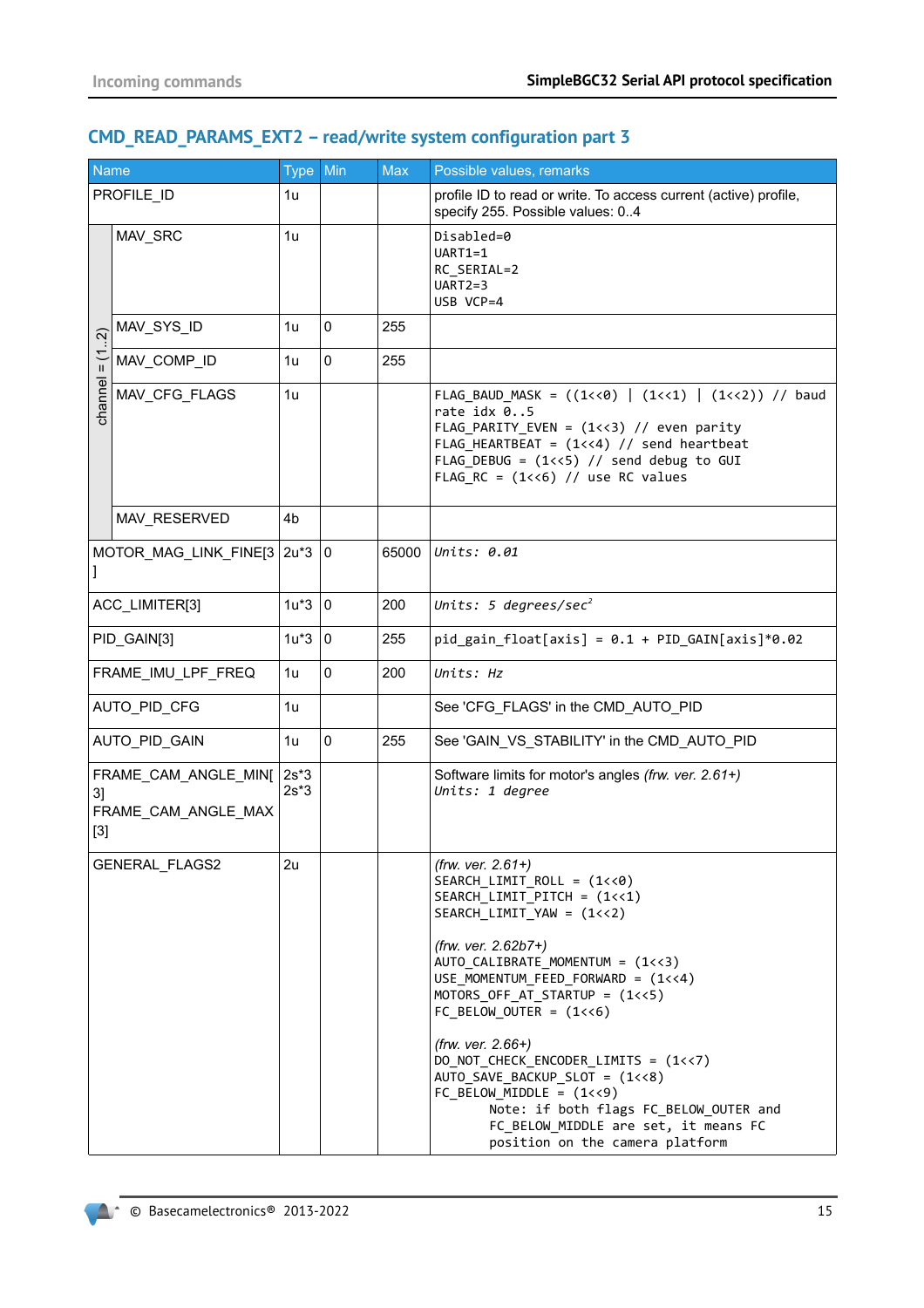|                                                                  |         |              |     | (frw. ver. 2.67b2+)<br>ENVIRONMENT_TEMP_UNKNOWN = (1<<10)<br>LPF EXTENDED RANGE = $(1\left\langle 11\right\rangle )$<br>$SAVE_SYSTEM_STAT = (1<<12)$<br>$FLAG2_DISABLE_ACC = (1<<13)$<br>FLAG2_DISABLE_POWER_MANAGER = (1<<14)<br>ALLOW_FRAME_IMU_AS_MAIN = (1<<15) |
|------------------------------------------------------------------|---------|--------------|-----|---------------------------------------------------------------------------------------------------------------------------------------------------------------------------------------------------------------------------------------------------------------------|
| AUTO_SPEED                                                       | 1u      | 1            | 255 | (frw. ver. 2.61+)<br>Speed used in automated tasks. The same range as for the<br>RC_SPEED parameter                                                                                                                                                                 |
| AUTO_ACC_LIMITER                                                 | 1u      | 1            | 255 | $(frw. ver. 2.61+)$<br>Acceleration limiter used in automated tasks. The same range<br>as for ACC_LIMITER parameter<br>Units: 5 degrees/sec <sup>2</sup>                                                                                                            |
| IMU_ORIENTATION_CORR[<br>3]                                      | $2s*3$  |              |     | $(frw. ver. 2.61+)$<br>The rotation angle of correction of main IMU sensor<br>misalignment over its local X, Y, Z axis.<br>Units: 0.01 degrees                                                                                                                      |
| TIMELAPSE_TIME                                                   | 2u      |              |     | (frw. ver. 2.60+)<br>Time for the time-lapse motion sequence<br>Units: seconds                                                                                                                                                                                      |
| EMERGENCY_STOP_REST   2u<br>ART DELAY                            |         |              |     | Units: ms                                                                                                                                                                                                                                                           |
| TIMELAPSE_ACC_PART                                               | 1u      | $\mathbf 0$  | 250 | Units: 0.2%                                                                                                                                                                                                                                                         |
| MOMENTUM[3]                                                      | $2u*3$  |              |     | $(frw. ver. 2.62b7+)$                                                                                                                                                                                                                                               |
| MOMENTUM_CALIB_STIM<br>ULUS[3]                                   | $1u*3$  | $\vert$ 1    | 255 | (frw.ver. 2.62b7+)                                                                                                                                                                                                                                                  |
| MOMENTUM_ELITPICITY[3]                                           | $1u*3$  | $\mathbf{1}$ | 255 | (frw.ver. 2.62b7+)<br>Units: 0.05                                                                                                                                                                                                                                   |
| FOLLOW_RANGE[3]                                                  | $1u*3$  | $\vert$ 1    | 180 | (frw.ver. 2.62b7+)<br>Units: degrees                                                                                                                                                                                                                                |
| STAB_AXIS[3]                                                     | $1u*3$  |              |     | (frw.ver. 2.62b7+)<br>Bits01: axis assigned for each motor:<br>$0 -$ default<br>1 - ROLL<br>2 - PITCH<br>$3 - YAW$<br>Bits24: enable automatic selection of best matching axis:<br>bit2: ROLL<br>bit3: PITCH<br>bit4: YAW                                           |
| OUTER_MOT_TILT_ANGLE                                             | 1s      | $-90$        | 90  | Units: degrees                                                                                                                                                                                                                                                      |
| The following parameters are applied for the firmware ver. 2.66+ |         |              |     |                                                                                                                                                                                                                                                                     |
| STARTUP ACTION[4]                                                | $1u^*4$ |              |     | bits 06: action, as listed in the<br>CMD_EXECUTE_MENU.CMD_ID<br>bit7: if set, menu button should be pressed                                                                                                                                                         |
| STARTUP_ACTION_SRC[2]<br>$[4]$                                   | $1u*8$  |              |     | Signal source, as listed in the RC_MAP_ROLL parameter                                                                                                                                                                                                               |
| STARTUP_ACTION_THRES                                             | 1s*8    |              |     | Threshold for RC signal on a given source, multiplied by 10.                                                                                                                                                                                                        |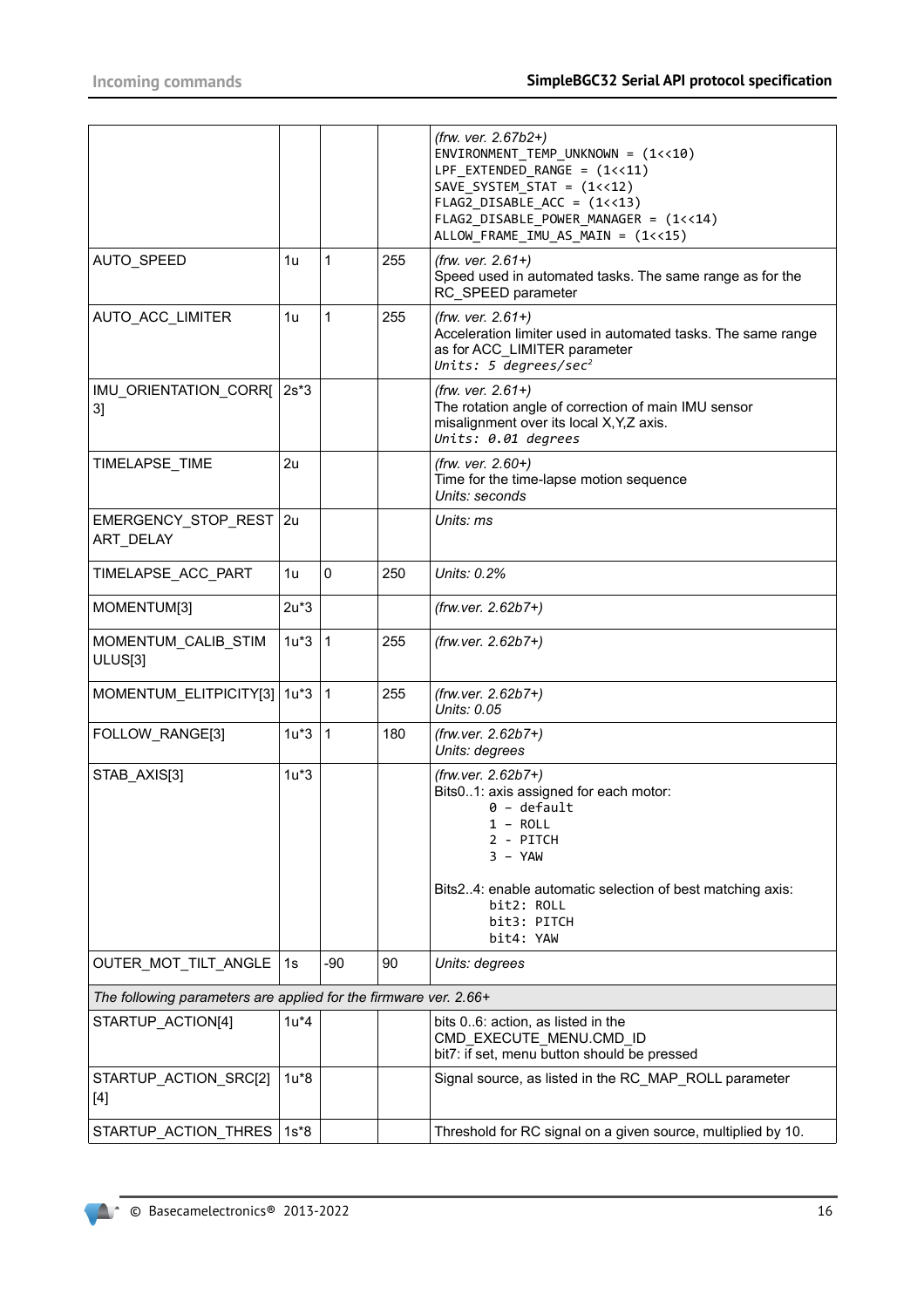|         | HOLD[2][4]                     |                |             |                |                                                                                                                                                                                                                                                              |
|---------|--------------------------------|----------------|-------------|----------------|--------------------------------------------------------------------------------------------------------------------------------------------------------------------------------------------------------------------------------------------------------------|
|         | FORCE POSITION CFG[3]          | $1u*3$         |             |                | bits 02: snap angle, one of the 0, 45, 90, 180<br>bits 47: flags:<br>FORCE POSITION FLAG BUTTON PRESS = $(1\ltimes 4)$<br>FORCE_POSITION_FLAG_STARTUP = (1<<5)<br>FORCE_POSITION_FLAG_IGNORE_LIMITS = (1<<6)<br>FORCE_POSITION_FLAG_FINE_ADJUST = (1<<7)     |
|         | STEP_SIGNAL_SRC                | 1u             |             |                | Signal source, as listed in the RC_MAP_ROLL parameter                                                                                                                                                                                                        |
| $N=1.6$ | STEP_SIGNAL_CFG                | 1u             |             |                | bits 02: number of steps, one of the $[2, 3, 5, 10, 15,$<br>25, 50, 100]<br>bit 3: if set, menu button should be pressed<br>bit 5: if set, initial value is zero<br>bits 67: mode<br>$MODE$ _LEVEL_LOW = 0<br>MODE LEVEL HIGH = 1<br>MODE LEVEL LOW HIGH = 2 |
|         | RC_CALIB_SRC                   | 1u             |             |                | Signal source to apply calibration, as listed in the<br>RC MAP ROLL parameter                                                                                                                                                                                |
| 5       | RC CALIB OFFSET                | 1s             |             |                |                                                                                                                                                                                                                                                              |
| $N=1$   | RC CALIB NEG SCAL<br>F         | 1 <sub>u</sub> |             |                | Calibration is applied by the rule:<br>val = val + RC CALIB OFFSET* (RC RANGE/2/128);<br>if(val > 0) val = val $*(80 + RC$ CALIB POS SCALE) / 100;                                                                                                           |
|         | RC_CALIB_POS_SCAL<br>Е         | 1 <sub>u</sub> |             |                | else val = val * ( $80 + RC$ CALIB NEG SCALE) / 100;                                                                                                                                                                                                         |
|         | PARKING_POS_CFG                | 1u             |             |                | ROLL: bit $0$ – negative border, bit $1$ – positive border<br>PITCH: bit 2 - negative border, bit 3 - positive border<br>YAW: bit 4 - negative border, bit 5 - positive border                                                                               |
|         | EXT_LED_PIN_ID                 | 1u             |             |                | Use this pin to duplicate the on-board LED function. Values are<br>listed in the CMD_TRIGGER_PIN.PIN_ID                                                                                                                                                      |
|         | INTERRUPT_CFG                  | 2u             |             |                | bits 04: pin ID as listed in the CMD TRIGGER PIN.PIN ID<br>bit 5: generate interrupt on emergency stop<br>bit 6: generate interrupt on entering parking position                                                                                             |
|         | OVERLOAD_TIME                  | 1u             |             |                | Units: 100ms                                                                                                                                                                                                                                                 |
|         | AUTO_PID_MOMENTUM              | 1u             | 0           | 255            |                                                                                                                                                                                                                                                              |
|         | JERK_SLOPE[3]                  | $1u*3$         |             |                | Units: ms                                                                                                                                                                                                                                                    |
|         | MAV_CTRL_MODE                  | 1 <sub>u</sub> | 0           | $\overline{2}$ | $0 -$ disabled<br>1 - ROLL and PITCH axes<br>$2 - all axes$                                                                                                                                                                                                  |
|         | RC_SERIAL_SPEED<br>UART2_SPEED | $1u*2$         |             |                | See the SERIAL_SPEED parameter definition                                                                                                                                                                                                                    |
|         | MOTOR_RES[3]                   | $1u*3$         | $\mathbf 0$ | 255            | Motor resistance (one phase)<br>Units: 100 mOhm                                                                                                                                                                                                              |
|         | CURRENT_LIMIT                  | 2u             | 0           | 65535          | Units: 10mA                                                                                                                                                                                                                                                  |
| E.      | MIDDLE_MOT_TILT_ANGL           | 1s             | $-90$       | 90             | (frw. ver. 2.67+)<br>Units: degrees                                                                                                                                                                                                                          |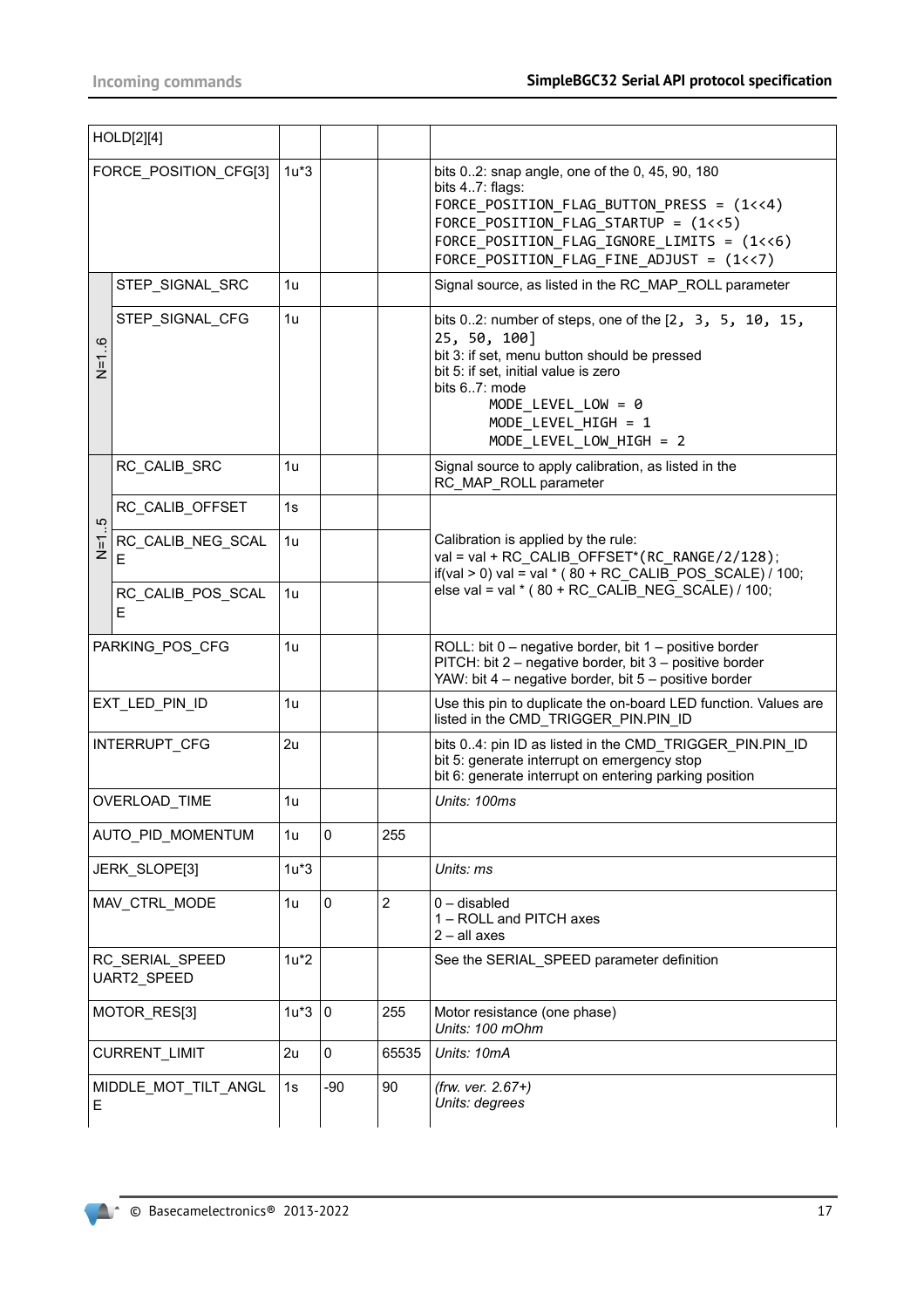# **CMD\_READ\_PARAMS\_EXT3 – read/write system configuration part 3** *(frw.ver. 2.66+)*

| <b>Name</b>                       | Type Min        |              | <b>Max</b> | Possible values, remarks                                                                                                                                                                                                                         |
|-----------------------------------|-----------------|--------------|------------|--------------------------------------------------------------------------------------------------------------------------------------------------------------------------------------------------------------------------------------------------|
| PROFILE ID                        | 1u              |              |            | profile ID to read or write. To access current (active) profile,<br>specify 255. Possible values: 04                                                                                                                                             |
| <b>RESERVED</b>                   | 21 <sub>b</sub> |              |            |                                                                                                                                                                                                                                                  |
| EXT_IMU_TYPE                      | 1u              |              |            | $MavLink1 = 1$<br>$MavLink2 = 2$<br>Vectornav VN200 = $3$<br>Inertialsense $u$ AHRS = 4                                                                                                                                                          |
| EXT_IMU_PORT                      | 1u              |              |            | Disabled = $\theta$<br>$UART1 = 1$<br>$RC$ SERIAL = 2<br>$UART2 = 3$<br>USB VCP = $4$                                                                                                                                                            |
| EXT_IMU_POSITION                  | 1u              |              |            | BELOW_OUTER = 1<br>ABOVE OUTER = 2<br>BELOW MIDDLE = 8<br>$MAIN$ $IMU = 9$                                                                                                                                                                       |
| EXT_IMU_ORIENTATION               | 1u              |              |            | index in array $[X, Y, Z, -X, -Y, -Z]$<br>bit02 for the TOP axis<br>bit35 for the RIGHT axis                                                                                                                                                     |
| EXT IMU FLAGS                     | 2u              |              |            | EXT IMU FLAG ACC COMP ONLY = 2<br>EXT IMU FLAG REPLACE = $4$<br>EXT_IMU_FLAG_Z = $8$<br>EXT IMU FLAG $H = 16$<br>EXT IMU FLAG FRAME UPSIDE DOWN UPDATE = 32<br>EXT IMU FLAG AS FRAME IMU = 64<br>EXT_IMU_FLAG_GYRO_CORR = 128 (frw.ver. 2.68b7+) |
| EXT_IMU_ALIGN_CORREC<br>TION[3]   | $2s*3$          |              |            | Rotation over X, Y, Z axes<br>Units: 0.001 degrees                                                                                                                                                                                               |
| EXT_IMU_STARTUP_DELA<br>Y         | 1u              |              |            | Units: 50ms                                                                                                                                                                                                                                      |
| EXT_IMU_GYRO_CORR_R<br><b>ATE</b> | 1u              |              |            | Strength of the gyroscope correction by ext. IMU in the "online<br>calibration" algorithm.                                                                                                                                                       |
| EXT_IMU_RESERVED                  | 4 <sub>b</sub>  |              |            |                                                                                                                                                                                                                                                  |
| SOFT_LIMIT_WIDTH[3]               | $1u*3$          | $\mathbf{1}$ | 255        | Width of the software limits defined by the<br>FRAME CAM ANGLE MIN, FRAME CAM ANGLE MAX<br>Units: 0.1 degrees                                                                                                                                    |
| ADC_REPLACE_SRC[3]                | $1u*3$          |              |            | See RC_MAP_ROLL description for possible values                                                                                                                                                                                                  |
| GLOCK_MID_MOT_POS_C<br>ORR_RATE   | 1u              | $\pmb{0}$    | 255        |                                                                                                                                                                                                                                                  |
| EXTRA_BTN_CFG[5]                  | 5 <sub>b</sub>  |              |            | Extra buttons connected to controller's pins.<br>Bits04: MCU pin source, see PIN_ID in CMD_TRIGGER_PIN<br>Bit6: latching mode if set<br>Bit7: invert action if set                                                                               |
| POWER_CTRL_CFG                    | 8b              |              |            | 1u: overcurrent_protection, units: 0.5A<br>1u: power_on_delay, units: 100ms<br>1u: power_off_delay, units: 100ms<br>1u: power_on_limiter, 0255                                                                                                   |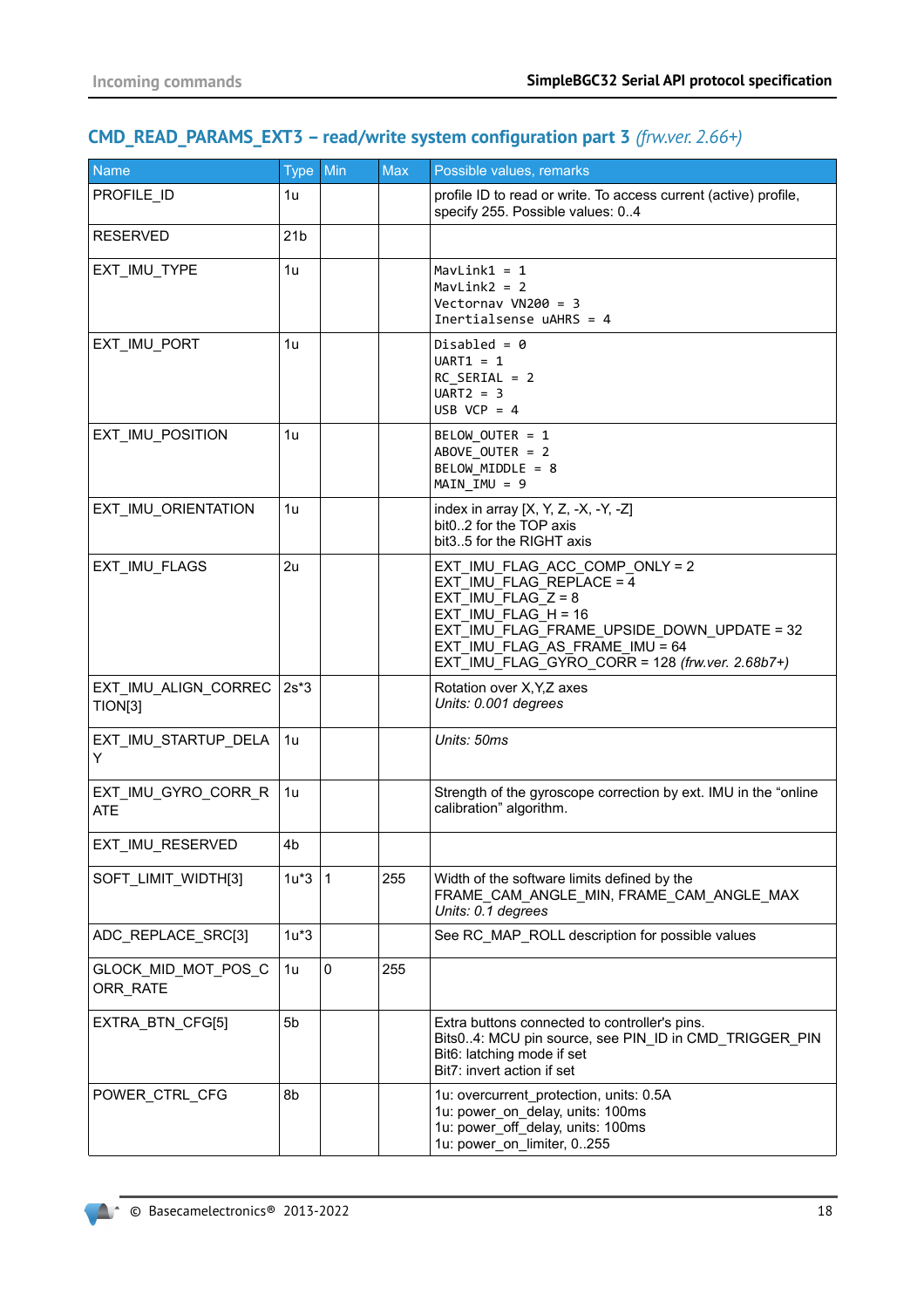|                           |                |          |       | 4b: reserved                                                                                                                                                                                                                                                                                                                                                                                 |
|---------------------------|----------------|----------|-------|----------------------------------------------------------------------------------------------------------------------------------------------------------------------------------------------------------------------------------------------------------------------------------------------------------------------------------------------------------------------------------------------|
| <b>RESERVED</b>           | 3 <sub>b</sub> |          |       |                                                                                                                                                                                                                                                                                                                                                                                              |
| CAN IMU EXT SENS TYP<br>Е | 1u             |          |       | disabled<br>0<br>1<br><b>KVH 1725</b><br>$\overline{\mathbf{c}}$<br>KVH 1750 (ACC 2G)<br>3<br>KVH 1750 (ACC 10G)<br>KVH 1750 (ACC 30G)<br>4<br>5<br>KVH 1775 (ACC 10G)<br>KVH 1775 (ACC 25G)<br>6<br>7<br>KVH 1760<br>8<br>ADXRS453<br>9<br>ADIS16460<br>10<br>STIM210<br>11<br>STIM300<br>12 <sup>2</sup><br>SCHA63X<br>Vectornav VN100/200 (UART)<br>64<br>Vectornav VN100/200 (SPI)<br>65 |
| PROFILE FLAGS2            | 2u             |          |       | FOLLOW PITCH DISABLED = $(1<0)$<br>LOW ANGLE PRIOR ROLL = $(1<<1)$<br>LOW ANGLE PRIOR PITCH = $(1<<2)$<br>LOW ANGLE PRIOR YAW = $(1 < 3)$<br>HEADING TRIPOD MODE = $(1<<4)$                                                                                                                                                                                                                  |
| <b>RESERVED</b>           | 3b             |          |       |                                                                                                                                                                                                                                                                                                                                                                                              |
| <b>GENERAL FLAGS3</b>     | 4u             |          |       | $ENC$ LUT $EN$ ROLL = $(1<<0)$<br>ENC LUT EN PITCH = $(1<<1)$<br>ENC LUT EN YAW = $(1<<2)$<br>MAVLINK YAW ABSOLUTE = $(1 < 3)$                                                                                                                                                                                                                                                               |
| FOLLOW OFFSET EXT[3]      | $2s*3$         | $-16384$ | 16384 | Frw. ver. 2.70+: replaces old 8-bit FOLLOW_OFFSET[3]<br>Units: 0,02197265625 degree                                                                                                                                                                                                                                                                                                          |
| MOTOR_STARTUP_DELAY       | 2u             |          |       | Units: ms                                                                                                                                                                                                                                                                                                                                                                                    |
| <b>RESERVED</b>           | 140b           |          |       |                                                                                                                                                                                                                                                                                                                                                                                              |

# **CMD\_REALTIME\_DATA\_3 - receive real-time data**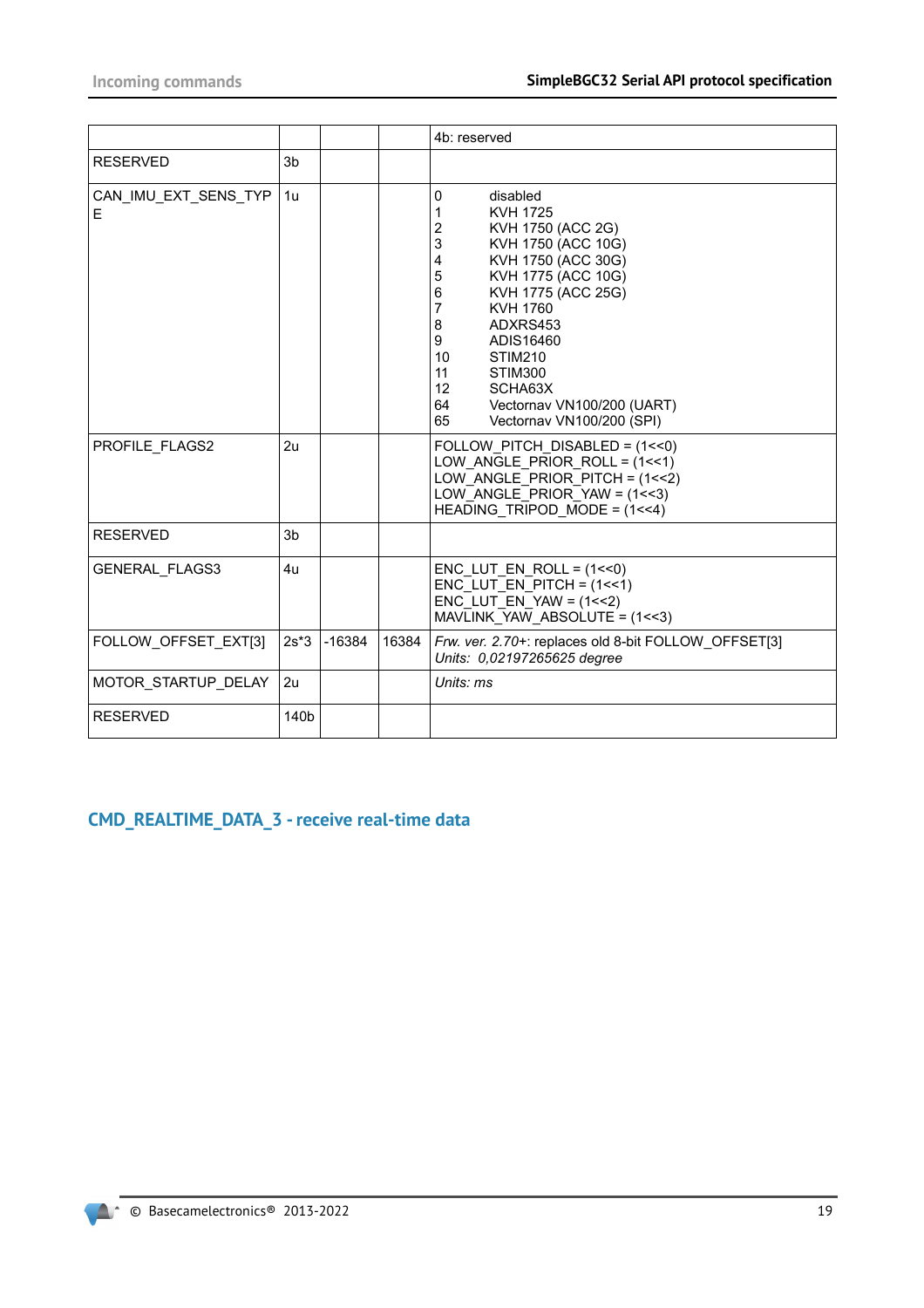| Name         |                               | Type Min       |             | <b>Max</b> | Possible values, remarks                                                                                                                                                                                                                                                                                                                                                          |
|--------------|-------------------------------|----------------|-------------|------------|-----------------------------------------------------------------------------------------------------------------------------------------------------------------------------------------------------------------------------------------------------------------------------------------------------------------------------------------------------------------------------------|
| (13)<br>Ш    | ACC DATA                      | 2s             |             |            | Data from the accelerometer sensor with the calibrations<br>applied, expressed in END coordinate system, sign is inverted.<br>Units: 1/512 G                                                                                                                                                                                                                                      |
| axis         | <b>GYRO DATA</b>              | 2s             |             |            | Data from the gyroscope sensor with the calibrations applied.<br>Units: 0,06103701895 degree/sec.                                                                                                                                                                                                                                                                                 |
|              | SERIAL_ERR_CNT                | 2u             | $\mathbf 0$ | 65535      |                                                                                                                                                                                                                                                                                                                                                                                   |
| SYSTEM_ERROR |                               | 2u             |             |            | Set of bits $(0 - no error)$ :<br>ERR_NO_SENSOR (1<<0)<br>ERR_CALIB_ACC (1<<1)<br>ERR SET POWER (1<<2)<br>ERR_CALIB_POLES (1<<3)<br>ERR_PROTECTION (1<<4)<br>ERR_SERIAL (1<<5)<br>Beside that, extended error contains bits:<br>ERR_LOW_BAT1 (1<<6)<br>ERR LOW BAT2 (1<<7)<br>ERR GUI VERSION (1<<8)<br>ERR_MISS_STEPS (1<<9)<br>ERR_SYSTEM (1<<10)<br>ERR_EMERGENCY_STOP (1<<11) |
|              | SYSTEM_SUB_ERROR              | 1u             |             |            | See Appendix E: "Emergency stop" error codes                                                                                                                                                                                                                                                                                                                                      |
|              | <b>RESERVED</b>               | 3b             |             |            |                                                                                                                                                                                                                                                                                                                                                                                   |
|              | RC_ROLL<br>RC PITCH<br>RC_YAW | 2s<br>2s<br>2s | 1000        | 2000       | RC control channels values (PWM or normalized analog)                                                                                                                                                                                                                                                                                                                             |
|              | RC_CMD                        | 2s             | 1000        | 2000       | RC command channel value (PWM or normalized analog)                                                                                                                                                                                                                                                                                                                               |
|              | EXT_FC_ROLL<br>EXT FC PITCH   | 2s<br>2s       | 1000        | 2000       | External FC PWM values. May be zero if their inputs are<br>mapped to RC control or command.                                                                                                                                                                                                                                                                                       |
|              | IMU_ANGLE[3]                  | $2s*3$         | $-32768$    | 32767      | IMU angles in 14-bit resolution per full turn<br>Units: 0,02197265625 degree                                                                                                                                                                                                                                                                                                      |
|              | FRAME_IMU_ANGLE[3]            | $2s*3$         | $-32768$    | 32767      | Angles measured by the second IMU (if present), in 14-bit<br>resolution.<br>Units: 0,02197265625 degree                                                                                                                                                                                                                                                                           |
|              | TARGET_ANGLE[3]               | $2s*3$         | $-32768$    | 32767      | Target angles, in 14-bit resolution                                                                                                                                                                                                                                                                                                                                               |
|              | CYCLE_TIME                    | 2u             |             |            | Units: 0,02197265625 degree<br>Units: microseconds                                                                                                                                                                                                                                                                                                                                |
|              | I2C_ERROR_COUNT               | 2u             |             |            | Number of registered errors on I2C bus                                                                                                                                                                                                                                                                                                                                            |
|              |                               |                |             |            |                                                                                                                                                                                                                                                                                                                                                                                   |
|              | ERROR CODE                    | 1u             |             |            | deprecated, replaced by the SYSTEM_ERROR variable                                                                                                                                                                                                                                                                                                                                 |
|              | BAT_LEVEL                     | 2u             |             |            | Battery voltage<br>Units: 0.01 volt                                                                                                                                                                                                                                                                                                                                               |
|              | RT_DATA_FLAGS                 | 1u             |             |            | bit0 set - motors are turned ON                                                                                                                                                                                                                                                                                                                                                   |
|              | CUR_IMU                       | 1u             |             |            | Currently selected IMU that provides angles and raw sensor<br>data                                                                                                                                                                                                                                                                                                                |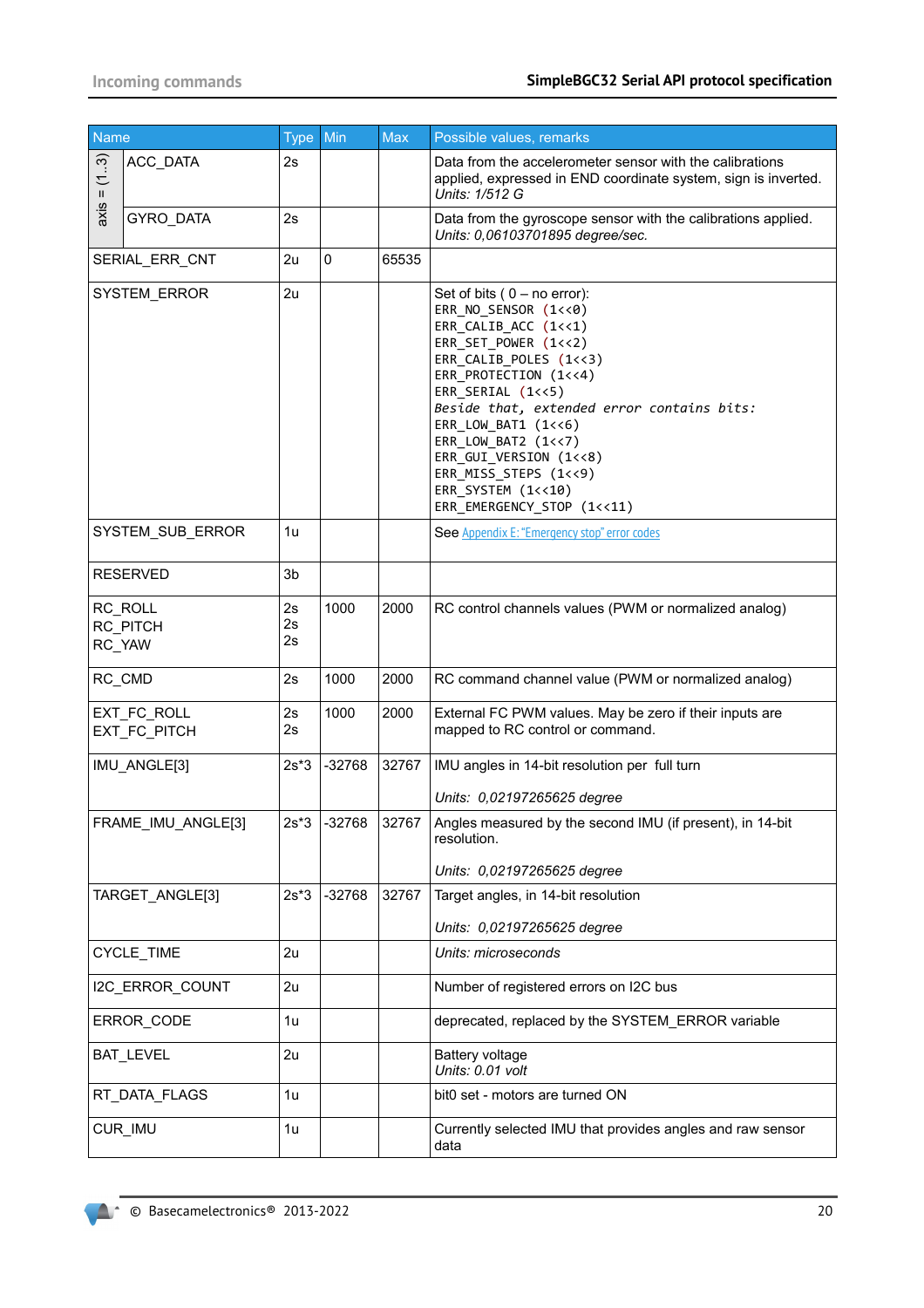|                |          |   |     | IMU TYPE MAIN=1<br>IMU TYPE FRAME=2 |
|----------------|----------|---|-----|-------------------------------------|
| CUR PROFILE    | 1u       | 0 | 4   | Currently selected profile          |
| MOTOR POWER[3] | $1u*3 0$ |   | 255 |                                     |

# **CMD\_REALTIME\_DATA\_4 - receive extended version of real-time data**

| <b>Name</b>                                         | Type Min       |           | <b>Max</b> | Possible values, remarks                                                                                                                                                                                                                                                                                                                                                                                                                                                                                                                   |
|-----------------------------------------------------|----------------|-----------|------------|--------------------------------------------------------------------------------------------------------------------------------------------------------------------------------------------------------------------------------------------------------------------------------------------------------------------------------------------------------------------------------------------------------------------------------------------------------------------------------------------------------------------------------------------|
|                                                     |                |           |            | The beginning of the message includes all data from the CMD_REALTIME_DATA_3                                                                                                                                                                                                                                                                                                                                                                                                                                                                |
| FRAME_CAM_ANGLE[3]                                  | $2s*3$         |           |            | Relative angle of joints between two arms of gimbal structure,<br>measured by encoder (with offset and gearing calibration is<br>applied), by 2 <sup>nd</sup> IMU or by other algorithms. Value 0 corresponds<br>to normal position (each arms forms 90 degrees with the next<br>order arm).<br>Units: 0,02197265625 degree                                                                                                                                                                                                                |
| <b>RESERVED</b>                                     | 1 <sub>b</sub> |           |            |                                                                                                                                                                                                                                                                                                                                                                                                                                                                                                                                            |
| BALANCE_ERROR[3]                                    | $2s*3$         | $-512$    | 512        | Error in balance $(0 -$ perfect balance, 512 - 100% of the motor<br>power is required to hold a camera)                                                                                                                                                                                                                                                                                                                                                                                                                                    |
| <b>CURRENT</b>                                      | 2u             |           |            | Actual current consumption.<br>Units: mA                                                                                                                                                                                                                                                                                                                                                                                                                                                                                                   |
| MAG_DATA[3]                                         | $2s*3$         | $-1000$   | 1000       | Raw data from magnetometer<br>Units: relative, calibrated for current environment to give ±1000<br>for each axis.                                                                                                                                                                                                                                                                                                                                                                                                                          |
| IMU_TEMPERATURE<br>FRAME IMU TEMPERATU<br><b>RE</b> | 1s<br>1s       | $-127$    | 127        | Temperature of IMU sensors.<br>Units: Celsius                                                                                                                                                                                                                                                                                                                                                                                                                                                                                              |
| IMU_G_ERR                                           | 1u             | 0         | 255        | Error between estimated gravity vector and reference vector for<br>currently active IMU<br>Units: 0.1 degree                                                                                                                                                                                                                                                                                                                                                                                                                               |
| IMU_H_ERR                                           | 1u             | $\pmb{0}$ | 255        | Error between estimated heading vector and reference vector<br>for currently active IMU<br>Units: 0.1 degree                                                                                                                                                                                                                                                                                                                                                                                                                               |
| MOTOR_OUT[3]                                        | $2s*3$         | $-10000$  | 10000      | Motor effective output, proportional to torque. Max. value of<br>±10000 equals to applying full power.<br>(encoder firmware ver. 2.61+)                                                                                                                                                                                                                                                                                                                                                                                                    |
| CALIB_MODE                                          | 1u             | 0         |            | If not 0, calibration or automatic task is performed:<br>CALIB_MODE_EXT_GAIN 1<br>CALIB_MODE_SET_ANGLE_AND_SAVE 2<br>CALIB MODE POLES 3<br>CALIB_MODE_ACC 4<br>CALIB_MODE_GYRO 5<br>CALIB_MODE_ENCODER_OFFSET 6<br>CALIB_MODE_ENCODER_FLD_OFFSET 7<br>CALIB MODE AUTO PID 8<br>CALIB MODE BODE TEST 9<br>CALIB MODE GYRO TEMP 10<br>CALIB MODE ACC TEMP 11<br>CALIB MODE MAG 12<br>CALIB MODE SET ANGLE 13<br>CALIB MODE SYSTEM IDENT 14<br>CALIB MODE MOTOR MAG LINK 15<br>CALIB MODE SEARCH LIMITS 16<br>CALIB_MODE_SET_OPERATION_POS 17 |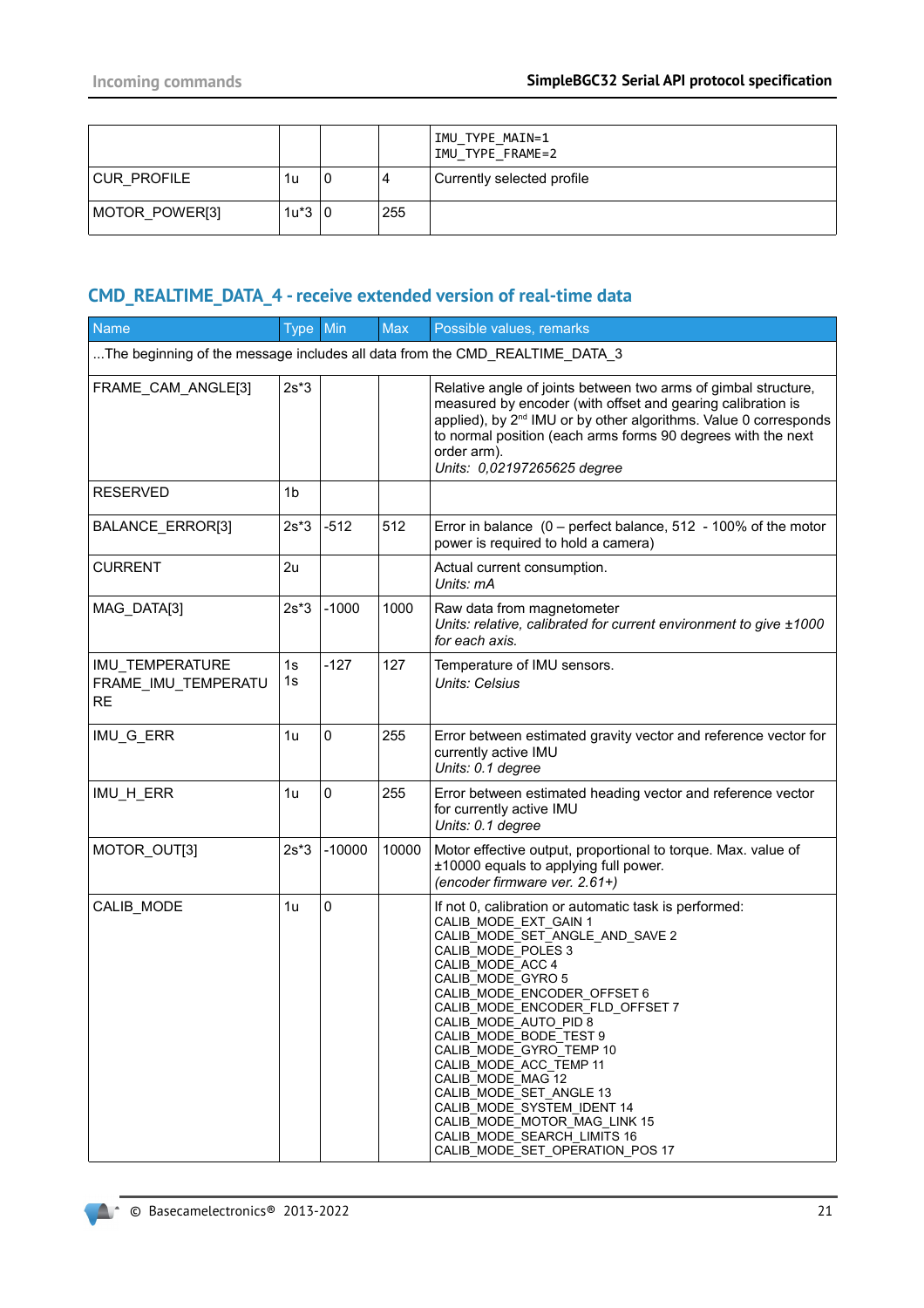|                         |     |  | CALIB MODE IMU ORIENTATION CORR 18<br>CALIB MODE TIMELAPSE 19<br>CALIB MODE MOMENTUM 20<br>CALIB MODE MOMENTUM AUTO 21<br>CALIB MODE COGGING 22<br>CALIB MODE ACC EXT REF 23<br>CALIB MODE SAFE STOP 24<br>CALIB MODE ACC SPHERE 25<br>CALIB MODE_GYRO_AXES_ALIGNMENT 26<br>CALIB MODE EXT IMU GYRO 27<br>CALIB MODE EXT IMU ALIGN 28<br>CALIB MODE ACC GYRO MULTIPOINT 34 |
|-------------------------|-----|--|----------------------------------------------------------------------------------------------------------------------------------------------------------------------------------------------------------------------------------------------------------------------------------------------------------------------------------------------------------------------------|
| CAN IMU EXT SENS ERR 1u |     |  | Error code from the external sensor connected to the CAN IMU<br>(codes are specific to sensors).                                                                                                                                                                                                                                                                           |
| <b>RESERVED</b>         | 28b |  |                                                                                                                                                                                                                                                                                                                                                                            |

# **CMD\_CONFIRM – confirmation of previous command or finished calibration**

| <b>Name</b> | Type Min | <b>Max</b> | Possible values, remarks                |
|-------------|----------|------------|-----------------------------------------|
| CMD ID      | 1u       |            | Command ID to confirm                   |
| <b>DATA</b> | 1u<br>or |            | DATA depends on command to be confirmed |
|             | 2u       |            |                                         |

# **CMD\_ERROR – error executing previous command**

Data depends on error type.

| <b>Name</b>       | Type Min | <b>Max</b> | Possible values, remarks                                                                                                                                                                                                                                                                        |
|-------------------|----------|------------|-------------------------------------------------------------------------------------------------------------------------------------------------------------------------------------------------------------------------------------------------------------------------------------------------|
| ERROR CODE        | 1u       |            | Codes related to file operations:<br>0 - No error<br>1 - EEPROM access fault<br>2 - File is not found<br>3 - FAT records fault<br>4 - No free space left<br>5 - FAT is full<br>6 - File size is invalid<br>7 - CRC check failed<br>8 - Limit reached<br>9 - File corrupted<br>10 - Wrong params |
| <b>ERROR DATA</b> | 4b       |            |                                                                                                                                                                                                                                                                                                 |

# **CMD\_GET\_ANGLES - Information about actual gimbal control state**

| <b>Name</b> |              | <b>Type Min</b> | Max | Possible values, remarks                                                     |
|-------------|--------------|-----------------|-----|------------------------------------------------------------------------------|
|             | IMU ANGLE    | 2s              |     | IMU angles in 14-bit resolution per full turn<br>Units: 0.02197265625 degree |
|             | TARGET ANGLE | 2s              |     | Target angles, in 14-bit resolution                                          |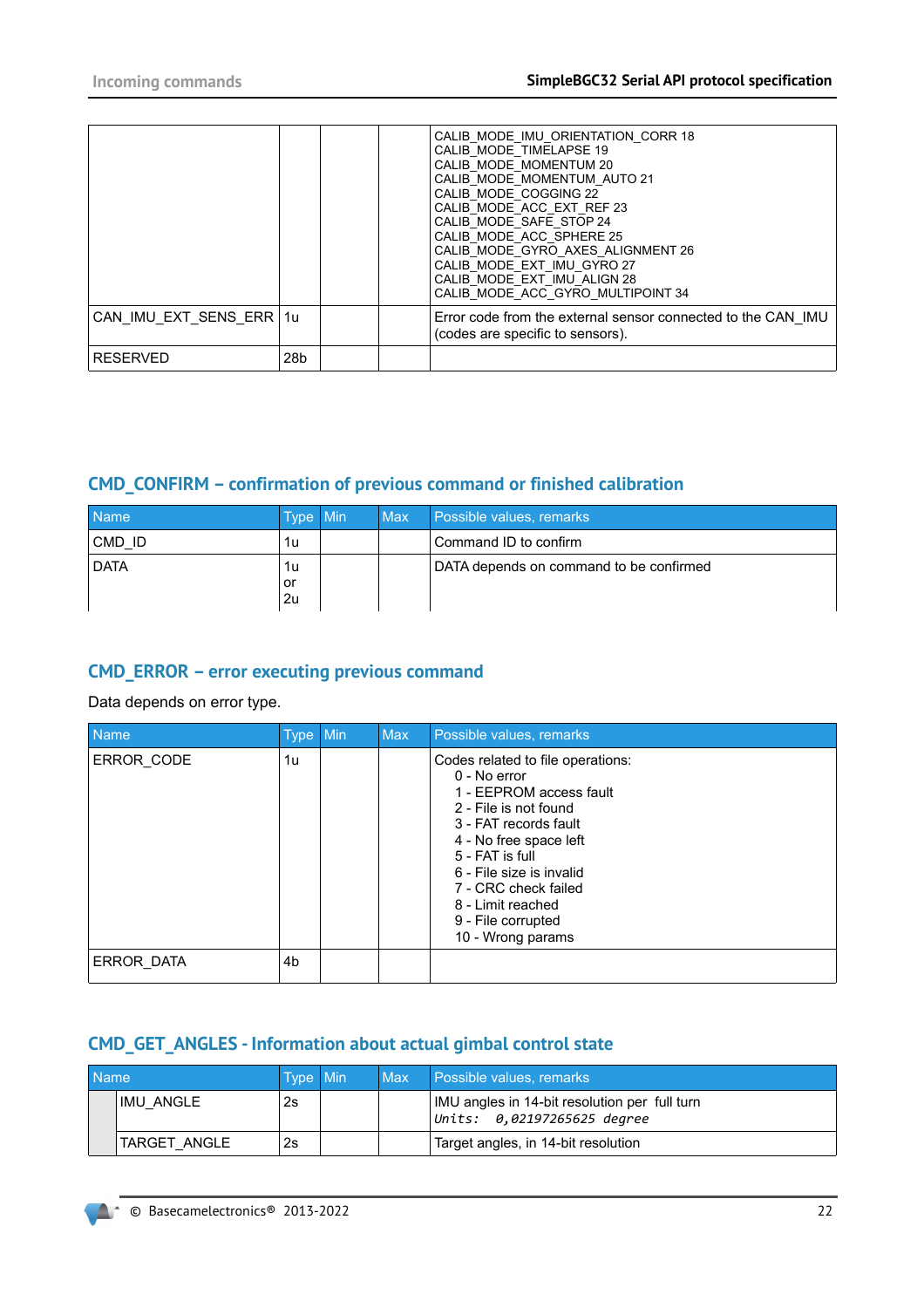| $\widehat{\infty}$<br>$\overline{\phantom{0}}$ |              |    | Units: 0,02197265625 degree                                                             |
|------------------------------------------------|--------------|----|-----------------------------------------------------------------------------------------|
| -11<br>ဖ<br>≅                                  | TARGET SPEED | 2s | Target speed that gimbal should keep, over Euler axes<br>Units: 0,1220740379 degree/sec |

# **CMD\_GET\_ANGLES\_EXT - Information about angles in different format**

| Name                     |                 | Type Min        | <b>Max</b> | Possible values, remarks                                                                                                                                                                                                                                  |
|--------------------------|-----------------|-----------------|------------|-----------------------------------------------------------------------------------------------------------------------------------------------------------------------------------------------------------------------------------------------------------|
|                          | IMU ANGLE       | 2s              |            | IMU angles in 14-bit resolution per full turn<br>Units: 0,02197265625 degree                                                                                                                                                                              |
| $\widehat{\mathfrak{G}}$ | TARGET ANGLE    | 2s              |            | Target angles, in 14-bit resolution<br>Units: 0,02197265625 degree                                                                                                                                                                                        |
| こ<br>axis                | FRAME CAM ANGLE | 4s              |            | Relative angle of joints between two arms of gimbal structure,<br>measured by encoder or 2 <sup>nd</sup> IMU. Value 0 corresponds to<br>normal position of a gimbal. This angle does not overflow after<br>multiple turns.<br>Units: 0,02197265625 degree |
|                          | <b>RESERVED</b> | 10 <sub>b</sub> |            |                                                                                                                                                                                                                                                           |

# **CMD\_READ\_PROFILE\_NAMES – receive profile names from EEPROM**

| <b>Name</b>     | Type Min | Max | Possible values, remarks                                                               |
|-----------------|----------|-----|----------------------------------------------------------------------------------------|
| PROFILE NAME[5] | .48b*    |     | Each name is encoded in UTF-8 format and padded with '\0'<br>character to 48 byte size |

# **CMD\_I2C\_READ\_REG\_BUF – result of reading from I2C device**

| <b>Name</b> | Tvpe | Min | Max | Possible values, remarks                                          |
|-------------|------|-----|-----|-------------------------------------------------------------------|
| <b>DATA</b> | 255b |     |     | Data length depends on the DATA LEN parameter in the<br>⊪reauest. |

### **CMD\_AUTO\_PID – progress of PID auto tuning**

This command is sent by the controller during the automatic PID tuning, if requested.

| <b>Name</b>          |                       | <b>Type</b> | Min | <b>Max</b> | Possible values, remarks                                    |
|----------------------|-----------------------|-------------|-----|------------|-------------------------------------------------------------|
| P[3]                 |                       | $1u*3$      |     |            |                                                             |
| $\mathsf{I}[3]$      |                       | $1u*3$      |     |            |                                                             |
| D[3]                 |                       | $1u*3$      |     |            |                                                             |
| LPF_FREQ[3]          |                       | $2u*3$      |     |            |                                                             |
| <b>ITERATION CNT</b> |                       | 2u          |     |            |                                                             |
|                      | <b>TRACKING ERROR</b> | float       |     |            | Current error between the target and actual system response |
|                      | <b>RESERVED</b>       | 6b          |     |            |                                                             |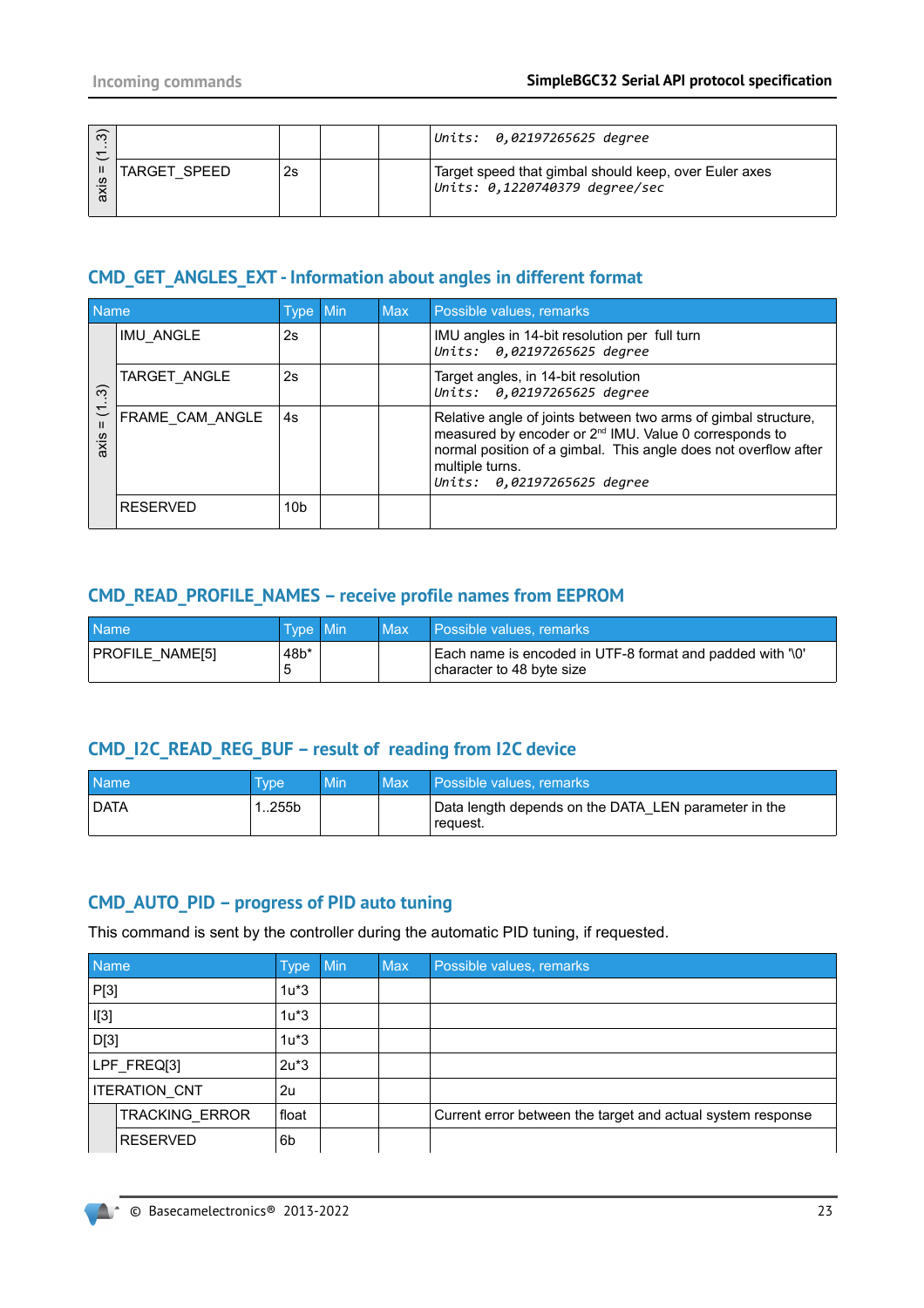| $\widehat{\infty}$<br>$\overline{ }$<br>$\overline{\phantom{0}}$<br>$\mathbf{H}$<br>axis |                 |  |  |
|------------------------------------------------------------------------------------------|-----------------|--|--|
| <b>RESERVED</b>                                                                          | 10 <sub>b</sub> |  |  |

# **CMD\_DEBUG\_VARS\_INFO\_3 – receive a specification of the debug variables**

| Name                                        |                 | <b>Type</b>    | <b>Min</b> | Max | Possible values, remarks                                                                                                                                                                                                                                                                                                                                                                                             |
|---------------------------------------------|-----------------|----------------|------------|-----|----------------------------------------------------------------------------------------------------------------------------------------------------------------------------------------------------------------------------------------------------------------------------------------------------------------------------------------------------------------------------------------------------------------------|
|                                             | DEBUG VARS NUM  | 1u             | 1          | 255 | Number of variables in this messages                                                                                                                                                                                                                                                                                                                                                                                 |
|                                             | VAR NAME        | string         |            |     | 1 <sup>st</sup> byte is size, following by the ASCII characters. Note that '\0'<br>character is not required at the end of the string.                                                                                                                                                                                                                                                                               |
| DEBUG_VARS_NUM)<br>こ<br>$\mathbf{H}$<br>ig\ | VAR TYPE        | 1u             |            |     | $0.3$ bits - type:<br>VAR_TYPE_UINT8 = 1<br>VAR TYPE INT8 = 2<br>VAR TYPE UINT16 = 3<br>VAR TYPE INT16 = $4$<br>VAR TYPE UINT32 = 5<br>VAR TYPE $INT32 = 6$<br>VAR TYPE FLOAT = 7 (IEEE-754)<br>47bits - flags:<br>$VAR$ FLAG ROLL = 16 its belong to ROLL axis<br>VAR FLAG PITCH = 32 its belong to PITCH axis<br>VAR_FLAG_YAW = 48 its belong to YAW axis<br>VAR FLAG ANGLE14 = $64$ its an angle (14bit per turn) |
|                                             | <b>RESERVED</b> | 2 <sub>b</sub> |            |     |                                                                                                                                                                                                                                                                                                                                                                                                                      |

### **CMD\_DEBUG\_VARS\_3 – values of debug variables reflecting a state of the system.**

The number of variables and their types are not strictly defined and may vary depending on the firmware version. Use CMD\_DEBUG\_VARS\_INFO\_3 to obtain a specification of the variables in run-time.

| <b>Name</b>  | <b>Type Min</b> | l Max ∃ | Possible values, remarks                                                            |
|--------------|-----------------|---------|-------------------------------------------------------------------------------------|
| VAR VALUE[N] |                 |         | size and type of each variable is encoded by the<br>CMD DEBUG VARS INFO 3 structure |

#### **CMD\_READ\_EXTERNAL\_DATA – receive user data, stored in the EEPROM**

External systems can use this area to store their configurations.

| Name | <b>Type</b>      | Min | Max | Possible values, remarks |
|------|------------------|-----|-----|--------------------------|
| DATA | 128 <sub>b</sub> |     |     |                          |

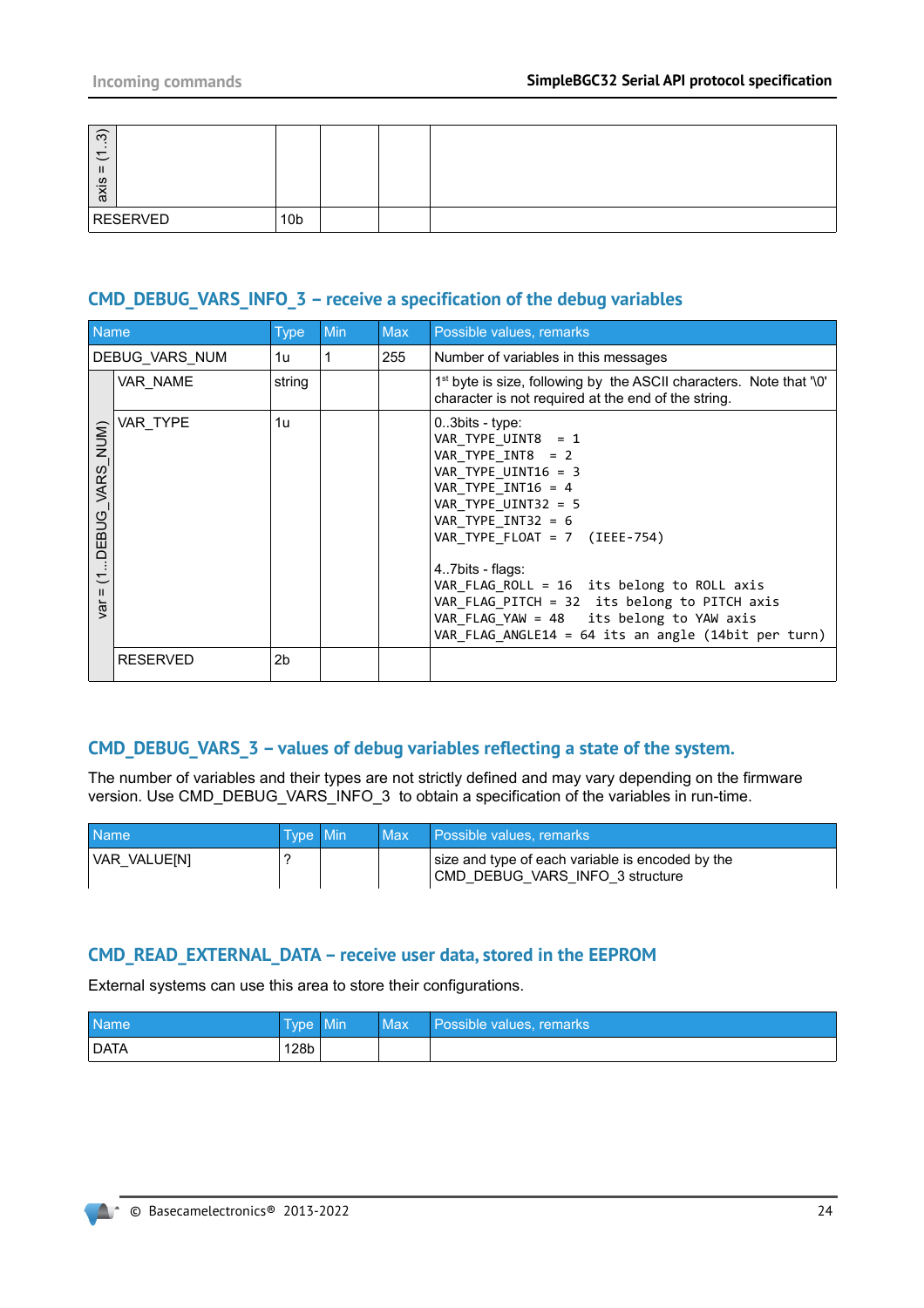### <span id="page-24-0"></span>**CMD\_SET\_ADJ\_VARS\_VAL – receive the values of adjustable variables.**

Sent as an answer on CMD GET ADJ VARS VAL. See corresponding outgoing command for format description: [CMD\\_SET\\_ADJ\\_VARS\\_VAL](#page-45-0)

### **CMD\_READ\_ADJ\_VARS\_CFG – receive the configuration for adjustable variables**

There are 10 "trigger" slots and 15 "analog" slots. "Trigger" type is used to execute action depending on the RC signal level, where full range is split into 5 levels. "Analog" type is used to adjust parameter by RC signal. MIN\_VAL and MAX\_VAL specify a working range, that is mapped to a native range of particular parameter.

| <b>Name</b>                                      |                   | Type Min | <b>Max</b> | Possible values, remarks                                                                            |
|--------------------------------------------------|-------------------|----------|------------|-----------------------------------------------------------------------------------------------------|
| $(0)$ .                                          | TRIGGER SRC CH    | 1u       |            | See the RC_MAP_ROLL parameter definition                                                            |
| $\overline{\mathcal{L}}$<br>$\mathbf{H}$<br>slot | TRIGGER ACTION[5] | $1u*5$   |            | See the CMD_EXECUTE_MENU command for a list of<br>available actions                                 |
|                                                  | ANALOG SRC CH     | 1u       |            | See the RC_MAP_ROLL parameter definition                                                            |
| <u>ົດ</u><br>$\overline{\phantom{0}}$<br>こ       | VAR ID            | 1u       |            | bits06: the ID of variable. Full list of adjustable variables is<br>given in the Appendix B         |
| $\mathbf{H}$<br>$rac{1}{2}$                      |                   |          |            | bit7: if set, the value is processed as a "multiplier" for a given<br>variable. (frw. ver. 2.62b6+) |
|                                                  | MIN VAL           | 1u       |            |                                                                                                     |
|                                                  | MAX VAL           | 1u       |            |                                                                                                     |
|                                                  | <b>RESERVED</b>   | 8b       |            |                                                                                                     |

### **CMD\_RESET – notification on device reset**

Device sent this command when goes to reset. There is a delay 1000ms after this command is sent and reset is actually done. External application can free up resources and properly close the serial connection.

### **CMD\_EEPROM\_READ – receive a portion of data read from EEPROM at the specified address.**

| <b>Name</b> | Type Min | Max | Possible values, remarks                                                                               |
|-------------|----------|-----|--------------------------------------------------------------------------------------------------------|
| <b>ADDR</b> | 4u       |     | Address of a portion of data, 64-byte aligned                                                          |
| <b>DATA</b> |          |     | All remaining bytes are counted as data. Size is specified in<br>the CMD EEPROM READ outgoing command. |

### **CMD\_CALIB\_INFO – receive information required for the "Calibration helper" dialog window.**

| <b>Name</b>      | Type Min | Max | <b>Possible values, remarks</b>   |
|------------------|----------|-----|-----------------------------------|
| <b>IPROGRESS</b> | 1u       | 100 | Progress of operation in percents |
| IMU TYPE         | 1u       |     | 1 – main IMU, 2 – frame IMU       |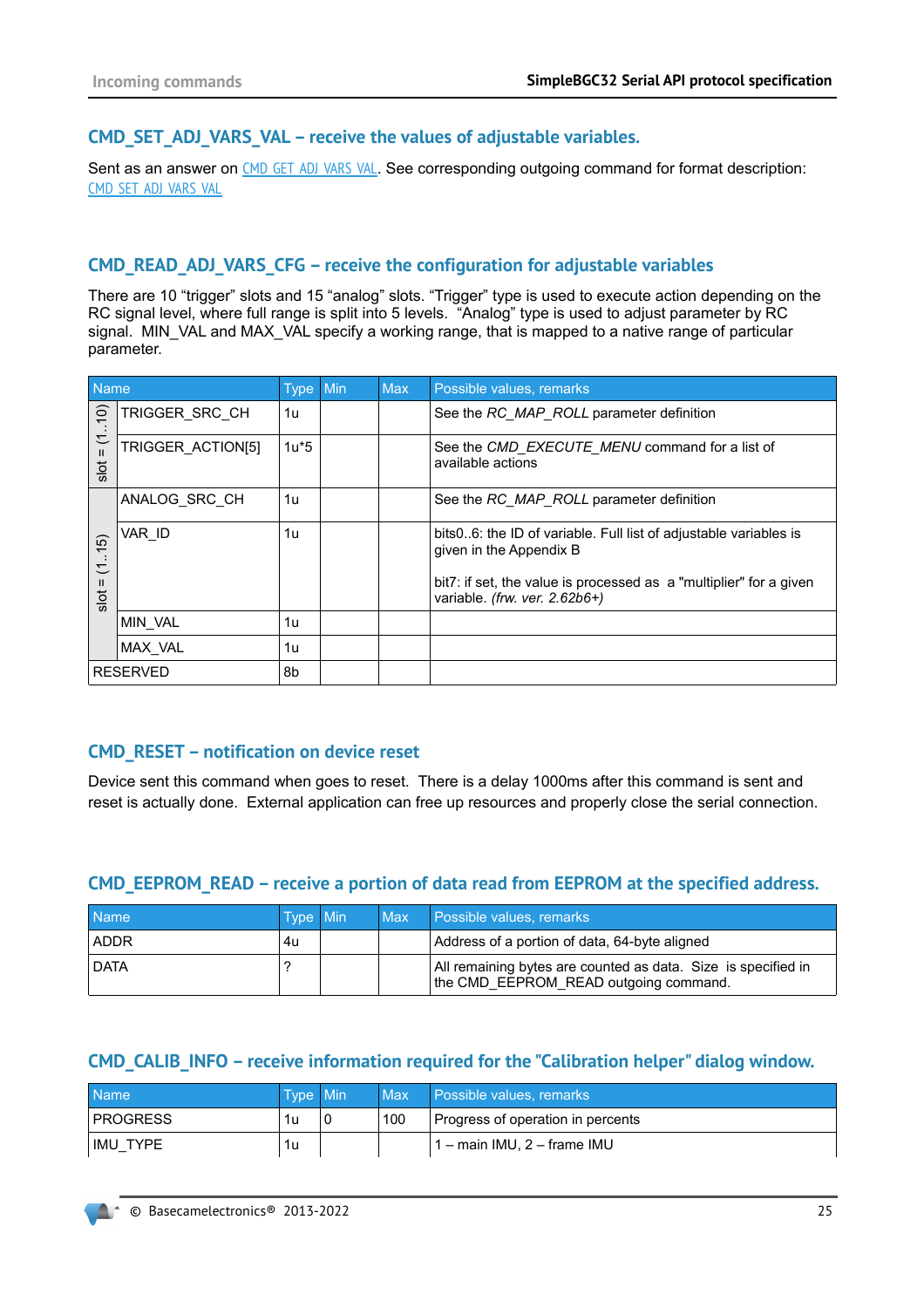| ACC DATA[3]                                                          | $2s*3$   |              |                | Data from the accelerometer sensor with the calibrations<br>applied, expressed in END coordinate system, sign is inverted.<br>Units: 1/512 G |
|----------------------------------------------------------------------|----------|--------------|----------------|----------------------------------------------------------------------------------------------------------------------------------------------|
| GYRO ABS VAL                                                         | 2u       |              |                | Amplitude of gyro signal                                                                                                                     |
| ACC CUR AXIS                                                         | 1u       | $\mathbf{0}$ | $\overline{2}$ | ACC axis to be calibrated                                                                                                                    |
| ACC LIMITS INFO                                                      | 1u       |              |                | Bit set of calibrated limits, where bits 05 corresponds to the<br>index in array $[+X,-X,+Y,-Y,+Z,-Z]$                                       |
| IMU_TEMP_CELS                                                        | 1s       | $-127$       | 127            | IMU temperature, Celsius                                                                                                                     |
| TEMP CALIB GYRO ENAB 1u<br><b>LED</b>                                |          | $\Omega$     | 1              | Set to 1 if gyro temperature calibration is enabled                                                                                          |
| TEMP_CALIB_GYRO_T_MI<br>N CELS<br>TEMP CALIB GYRO T MA<br>X CELS     | 1s<br>1s | $-127$       | 127            | Range of temperature calibration<br>Units: Celsius                                                                                           |
| TEMP_CALIB_ACC_ENABL<br><b>ED</b>                                    |          |              |                | Set to 1 if ACC temperature calibration is enabled                                                                                           |
| TEMP CALIB ACC SLOT<br>NUM <sub>[6]</sub>                            | $1u*6 0$ |              | 3              | The number of calibrated temperature slots for accelerometer<br>for each limit, in order [+X,+Y,+Z,-X,-Y,-Z]                                 |
| TEMP_CALIB_ACC_T_MIN_<br><b>CELS</b><br>TEMP CALIB ACC T MAX<br>CELS | 1s<br>1s |              |                | Range of temperature calibration<br>Units: Celsius                                                                                           |
| H ERR LENGTH                                                         | 1u       | 0            | 255            | The length of error vector between estimated and referenced<br>heading vectors.<br>Unit vector=100                                           |
| <b>RESERVED</b>                                                      | 7b       |              |                |                                                                                                                                              |

# **CMD\_READ\_FILE – result of reading file from internal filesystem**

In case of success:

| l Name <sup>1</sup> | <b>Type Min</b> | <b>Max</b> | Possible values, remarks                                       |
|---------------------|-----------------|------------|----------------------------------------------------------------|
| FILE SIZE           | 2u              |            | total size of file, bytes                                      |
| PAGE OFFSET         | 2u              |            | offset that was requested, in pages. 1 page = 64 bytes         |
| <b>DATA</b>         |                 |            | size that was requested, or less if the end of file is reached |

### In case of errors:

| <b>Name</b> | v <sub>pe</sub> | Mın | Max | <sup>p</sup> ossible values. remarks⊥               |
|-------------|-----------------|-----|-----|-----------------------------------------------------|
| <b>CDD</b>  | 1u              |     |     | see error definitions in the CMD WRITE FILE command |

# **CMD\_SCRIPT\_DEBUG – state of execution of user-written script**

| <b>Name</b><br>Max Possible values, remarks<br>Type Min |
|---------------------------------------------------------|
|---------------------------------------------------------|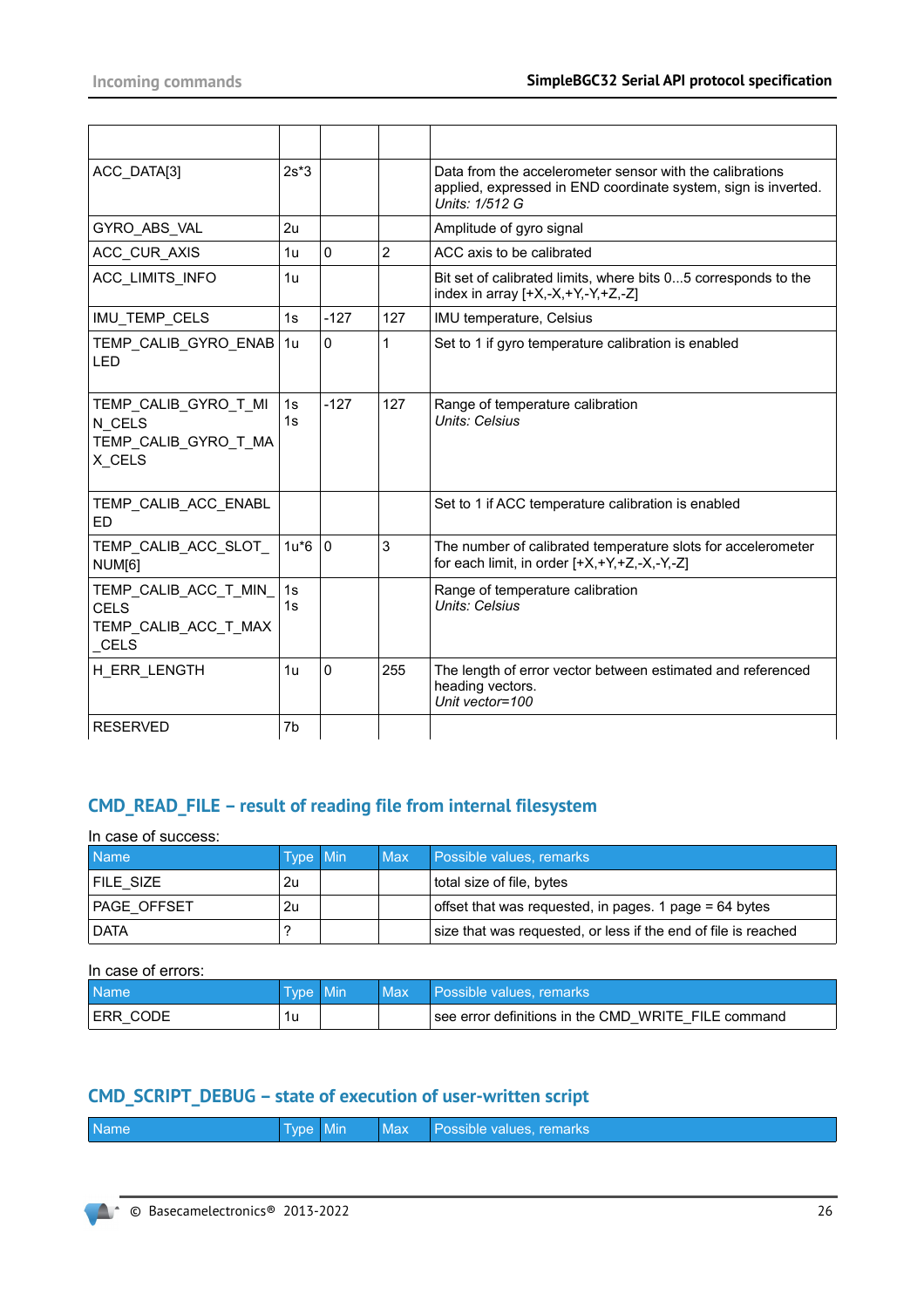| :OUNT<br>CMD | 2u |  | current command counter                                                                         |
|--------------|----|--|-------------------------------------------------------------------------------------------------|
|              | 1u |  | WRITE FILE<br>$\,$ see error definitions in the CMD $\,$<br>command<br>$\overline{\phantom{a}}$ |

## **CMD\_AHRS\_HELPER – current attitude in vector form.**

| <b>Name</b>           | <b>Type Min</b> |         | <b>Max</b> | Possible values, remarks                                                     |
|-----------------------|-----------------|---------|------------|------------------------------------------------------------------------------|
| IZ VECTI31            | $4f^*3$         | $-1.0f$ | 1.0f       | Unit vector that points down in END coordinate system (North-<br>East-Down)* |
| H VECT <sub>[3]</sub> | $4f^*3$         | $-1.0f$ | 1.0f       | Unit vector that points towards North in END coordinate system*              |

\* Note that we use system END that differs from commonly used NED. See [Appendix D: Coordinate system conversions](#page-64-0)

# **CMD\_REALTIME\_DATA\_CUSTOM – configurable realtime data** *(frw. ver. 2.60+)*

| <b>Name</b>                                                                                                      | <b>Type</b>     | Min     | <b>Max</b> | Possible values, remarks                                                                                                                                                                               |  |  |  |  |  |
|------------------------------------------------------------------------------------------------------------------|-----------------|---------|------------|--------------------------------------------------------------------------------------------------------------------------------------------------------------------------------------------------------|--|--|--|--|--|
| TIMESTAMP_MS                                                                                                     | 2u              |         |            | Timestamp in milliseconds                                                                                                                                                                              |  |  |  |  |  |
| The set of varaibles below depends on requested data, see the CMD_REALTIME_DATA_CUSTOM request<br>specifications |                 |         |            |                                                                                                                                                                                                        |  |  |  |  |  |
| IMU ANGLES[3]                                                                                                    | $2s*3$          |         |            | Main IMU angles (Euler)<br>Units: 0,02197265625 degree.                                                                                                                                                |  |  |  |  |  |
| TARGET ANGLES[3]                                                                                                 | $2s*3$          |         |            | Target angles that gimbal should keep (Euler)<br>Units: 0,02197265625 degree.                                                                                                                          |  |  |  |  |  |
| TARGET_SPEED[3]                                                                                                  | $2s*3$          |         |            | Target speed that gimbal should keep, over Euler axes<br>Units: 0,06103701895 degree/sec                                                                                                               |  |  |  |  |  |
| FRAME_CAM_ANGLE[3]                                                                                               | $2s*3$          |         |            | Relative angle of joints (motors)<br>Units: 0.02197265625 degree.                                                                                                                                      |  |  |  |  |  |
| GYRO_DATA[3]                                                                                                     | $2s*3$          |         |            | Data from the gyroscope sensor with the calibrations applied.<br>Units: 0,06103701895 degree/sec.                                                                                                      |  |  |  |  |  |
| RC DATA[6]                                                                                                       | $2s*6$          |         |            | RC data in high resolution, assigned to the ROLL, PITCH, YAW,<br>CMD, FC ROLL, FC PITCH inputs.<br>Units: normal range is -1638416384, -32768 is for 'undefined'<br>signal                             |  |  |  |  |  |
| Z_VECTOR[3]<br>H VECTOR[3]                                                                                       | $4f*6$          | $-1.0f$ | 1.0f       | IMU attitude in a form of rotation matrix (2 rows as gravity and<br>heading vectors, 3 <sup>rd</sup> row can be calculated as cross-product of<br>them). See Appendix D: Coordinate system conversions |  |  |  |  |  |
| RC_CHANNELS[18]                                                                                                  | $2s*18$         |         |            | All RC channels captured from s-bus, spektrum or Sum-PPM<br>inputs.<br>Mapped to -1638416384, -32768 is for 'undefined' signal                                                                         |  |  |  |  |  |
| ACC DATA[3]                                                                                                      | $2s*3$          |         |            | Data from the accelerometer sensor with the calibrations<br>applied, expressed in END coordinate system, sign is inverted.<br>Units: 1/512 G                                                           |  |  |  |  |  |
| AHRS DEBUG INFO                                                                                                  | 26 <sub>b</sub> |         |            | See the <b>AHRS DEBUG INFO</b> specification                                                                                                                                                           |  |  |  |  |  |
| MOTOR4 CONTROL                                                                                                   | 8b              |         |            | See the MOTOR4 CONTROL specification                                                                                                                                                                   |  |  |  |  |  |
| ENCODER RAW24[3]                                                                                                 | $3b*3$          |         |            | Encoder raw angles in a high resolution (24bit per full turn), 3<br>bytes for each encoder in a sequence for ROLL, PITCH, YAW<br>motors, lower byte first. Total 9 bytes.                              |  |  |  |  |  |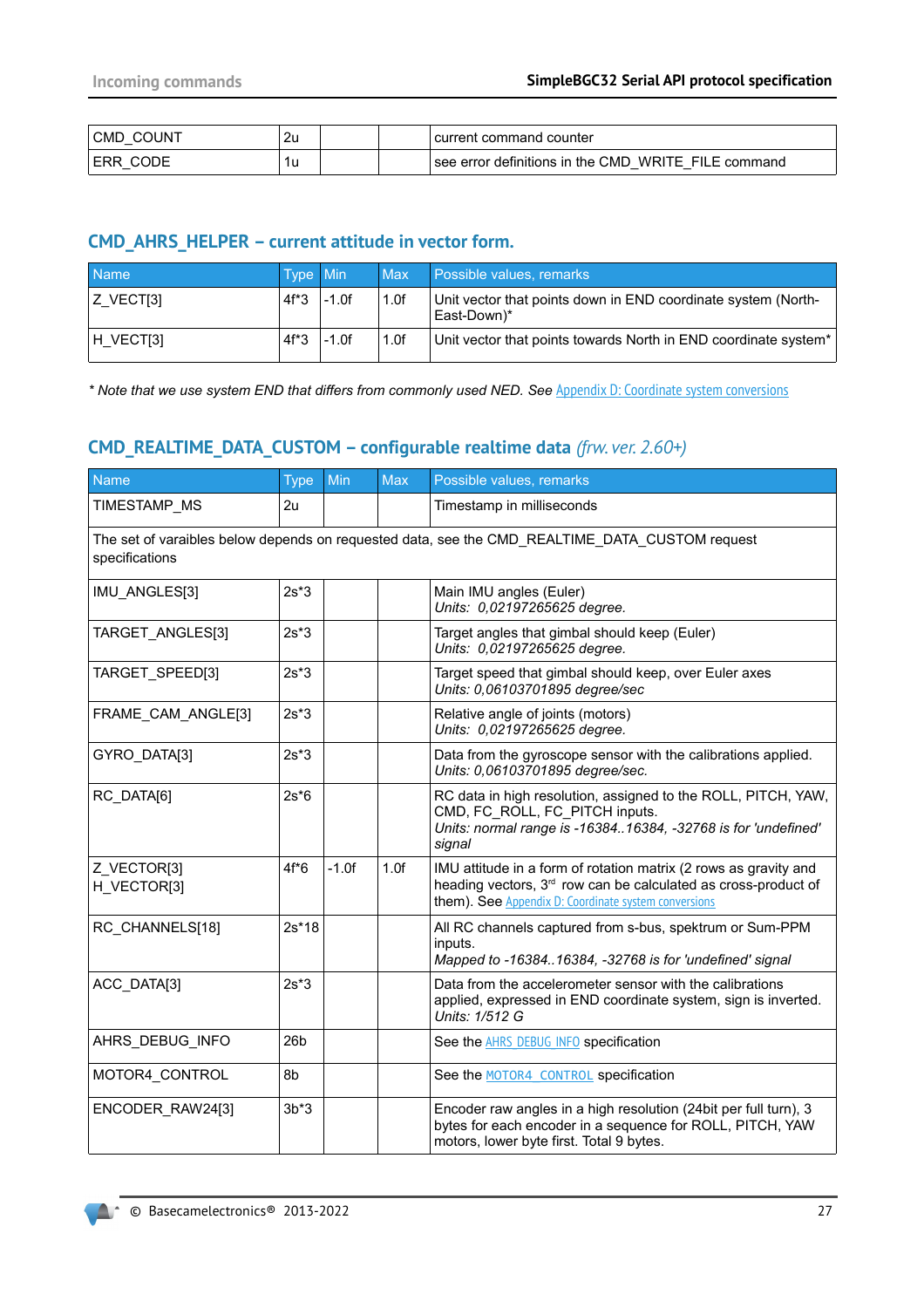<span id="page-27-1"></span>

|                      |                      |                |          |       | (frw. ver. 2.68+)                                                                                                                                                                                                                                                                                                                                                                                                                                                                          |
|----------------------|----------------------|----------------|----------|-------|--------------------------------------------------------------------------------------------------------------------------------------------------------------------------------------------------------------------------------------------------------------------------------------------------------------------------------------------------------------------------------------------------------------------------------------------------------------------------------------------|
|                      | IMU_ANGLES_RAD[3]    | $4f*3$         | -Pi      | Pi    | Main IMU Euler angles in radians<br>(frw. ver. 2.68b7+)                                                                                                                                                                                                                                                                                                                                                                                                                                    |
| SCRIPT_VARS_FLOAT[3] |                      | $4f*3$         |          |       | Script variables in floats                                                                                                                                                                                                                                                                                                                                                                                                                                                                 |
|                      | SCRIPT VARS INT16[3] | $2s*3$         |          |       | Script variables in 16-byte signed integers                                                                                                                                                                                                                                                                                                                                                                                                                                                |
|                      |                      |                |          |       | SYSTEM_POWER_STATE (frw. ver. 2.70b6+) WARNING: specification is not final, may be changed in future!                                                                                                                                                                                                                                                                                                                                                                                      |
|                      | MOT_POWER            | 2s             | $-10000$ | 10000 | Effective power that produces torque, 10000 for 100%<br>Encoder firmware: sign corresponds to the torque direction                                                                                                                                                                                                                                                                                                                                                                         |
|                      | MOT_CURRENT          | 2u             | 0        | 65535 | Estimated or measured current consumption per motor<br>Units: mA                                                                                                                                                                                                                                                                                                                                                                                                                           |
| motor $=(13)$        | MOT_TEMP             | 1s             |          |       | Motor temperature estimated by heating model (if configured) or<br>measured by the hardware sensors (if present)<br>Units: °C                                                                                                                                                                                                                                                                                                                                                              |
|                      | MOT FLAGS            | 2u             |          |       | bit0: software limit in motor is violated<br>bit1: current exceeds the limit<br>bit2: motor driver is enabled (motor energized)                                                                                                                                                                                                                                                                                                                                                            |
|                      | MOT_RESERVED         | 6 <sub>b</sub> |          |       |                                                                                                                                                                                                                                                                                                                                                                                                                                                                                            |
|                      | SYSTEM POWER STATE   | 1 <sub>b</sub> |          |       | POWER_STATE_ON_FROM_BACKUP = -2 // internal use<br>POWER_STATE_STARTUP = -1 // internal use<br>POWER STATE OFF = $\theta$ // motors are OFF<br>POWER STATE ON = $1$ // motors are ON<br>POWER_STATE_OFF_TEMPORARY = 2 // motors are<br>temporarily OFF for calibration<br>POWER_STATE_OFF_PARKING = 3 // motors are<br>temporarily OFF when entering parking position<br>POWER_STATE_ON_SAFE_STOP = 4 // motors are<br>energized to softly drop the unbalanced payload<br>before going OFF |
|                      | BATTERY_VOLTAGE      | 2u             |          |       | Voltage measured by the hardware voltage sensor<br>Units: 0.01V                                                                                                                                                                                                                                                                                                                                                                                                                            |
|                      | TOTAL_CURRENT        | 2u             | 0        | 65535 | Overall system current consumption measured by the hardware<br>current sensor (if present)<br>Units: mA                                                                                                                                                                                                                                                                                                                                                                                    |
|                      | <b>SYSTEM FLAGS</b>  | 2u             |          |       | bit0: software limit is violated in any motor<br>bit1: overheat warning (estimated or measured temperature<br>exceeds 80°C)                                                                                                                                                                                                                                                                                                                                                                |
|                      | FRAME_CAM_RATE[3]    | $2s*3$         |          |       | Rate of rotation of frame-to-camera joints (motors)<br>(frw. ver. 2.70b6+)<br>Units: 0,06103701895 degree/sec.                                                                                                                                                                                                                                                                                                                                                                             |

# <span id="page-27-0"></span>**AHRS\_DEBUG\_INFO - information about the AHRS state** *(frw.ver. 2.66+)*

It's not a separate command. This structure is included as a part of other commands. Total size is 26 bytes.

| <b>Name</b>      | Type Min | <b>Max</b> | Possible values, remarks                                                                                                                                                                                           |
|------------------|----------|------------|--------------------------------------------------------------------------------------------------------------------------------------------------------------------------------------------------------------------|
| MAIN IMU REF SRC | 1u       |            | Encodes the source of the reference information for the main<br>IMU:<br>bits 02: attitude reference source<br>bits 35: heading reference source<br>bit6: if set, internal sensor is connected and used; otherwise, |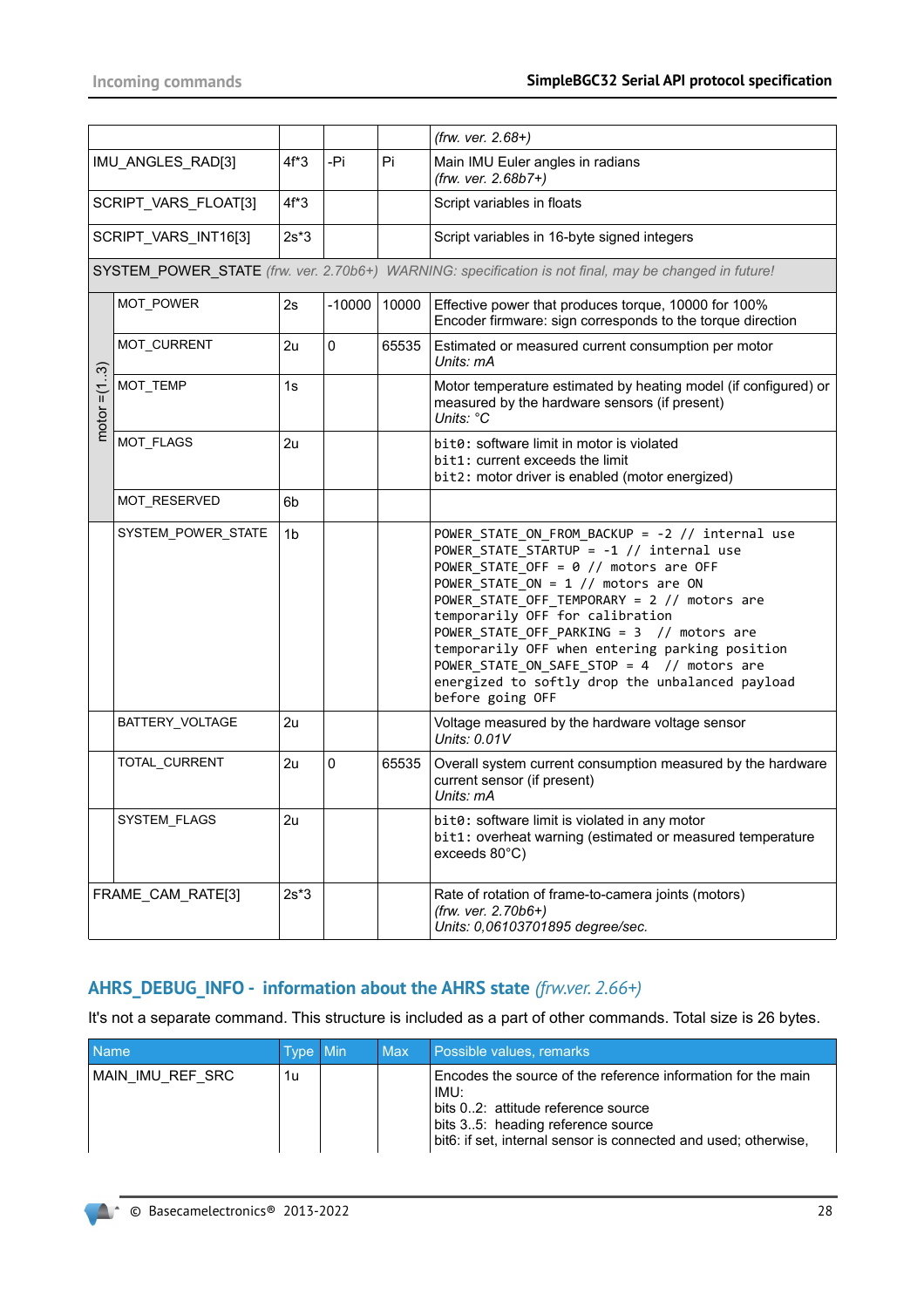|                                  |                 |   |       | AHRS information is set externally<br>bit7: if set, the processing of this IMU is enabled                                                                                                                                                                                                                                         |
|----------------------------------|-----------------|---|-------|-----------------------------------------------------------------------------------------------------------------------------------------------------------------------------------------------------------------------------------------------------------------------------------------------------------------------------------|
|                                  |                 |   |       | Possible values for reference sources:                                                                                                                                                                                                                                                                                            |
|                                  |                 |   |       | REF $NO = 0 - no reference$<br>REF INTERNAL = $1$ - reference is provided by the internal<br>sensor like accelerometer or magnetometer<br>REF_EXTERNAL = 2 - reference is set externally by the serial<br>API or external IMU<br>REF_TRANSLATE = 3 - translate reference from other IMU<br>(frame -> main, main -> frame)         |
| FRAME_IMU_REF_SRC                | 1u              |   |       | The same structure as for the main IMU.                                                                                                                                                                                                                                                                                           |
| MAIN_IMU_Z_REF_ERR               | 1u              |   |       | Error between the reference defined by the<br>MAIN_IMU_REF_SRC, and the estimated attitude<br>Units: $0.1^\circ$                                                                                                                                                                                                                  |
| MAIN_IMU_H_REF_ERR               | 1u              |   |       | Error between the reference defined by the<br>MAIN_IMU_REF_SRC, and the estimated heading<br>Units: $0.1^\circ$                                                                                                                                                                                                                   |
| FRAME_IMU_Z_REF_ERR              | 1u              |   |       | Error between the reference defined by the<br>FRAME_IMU_REF_SRC, and the estimated attitude<br>Units: $0.1^\circ$                                                                                                                                                                                                                 |
| FRAME IMU H REF ERR              | 1u              |   |       | Error between the reference defined by the<br>FRAME_IMU_REF_SRC, and the estimated heading<br>Units: $0.1^\circ$                                                                                                                                                                                                                  |
| EXT_IMU_STATUS                   | 1u              |   |       | bits 02 for status:<br>STATUS_DISABLED = 0<br>STATUS_NOT_CONNECTED = 1<br>STATUS_UNKNOWN = 2<br>STATUS_ERROR = 3<br>STATUS_BAD = 4<br>STATUS_COARSE = 5<br>$STATUS_GOOD = 6$<br>STATUS_FINE = 7<br>(values 47 encode the quality of the attitude estimation)<br>bits 37 for flags:<br>STATUS_FLAG_BAD_MAG = $(1\langle 6)$ = 0x40 |
|                                  |                 |   |       | STATUS_FLAG_NO_GPS_SIGNAL = $(1\langle \langle 7 \rangle)$ = 0x80                                                                                                                                                                                                                                                                 |
| EXT_IMU_PACKETS_RECE<br>IVED_CNT | 2u              | 0 | 65535 |                                                                                                                                                                                                                                                                                                                                   |
| EXT_IMU_PARSE_ERR_CN             | 2u              | 0 | 65535 |                                                                                                                                                                                                                                                                                                                                   |
| EXT_CORR_H_ERR                   | 1u              |   |       | Difference between the externally referenced heading and the<br>current heading<br>Units: $0.1^\circ$                                                                                                                                                                                                                             |
| EXT_CORR_Z_ERR                   | 1u              |   |       | Difference between the externally referenced attitude and the<br>current attitude<br>Units: $0.1^\circ$                                                                                                                                                                                                                           |
| <b>RESERVED</b>                  | 13 <sub>b</sub> |   |       |                                                                                                                                                                                                                                                                                                                                   |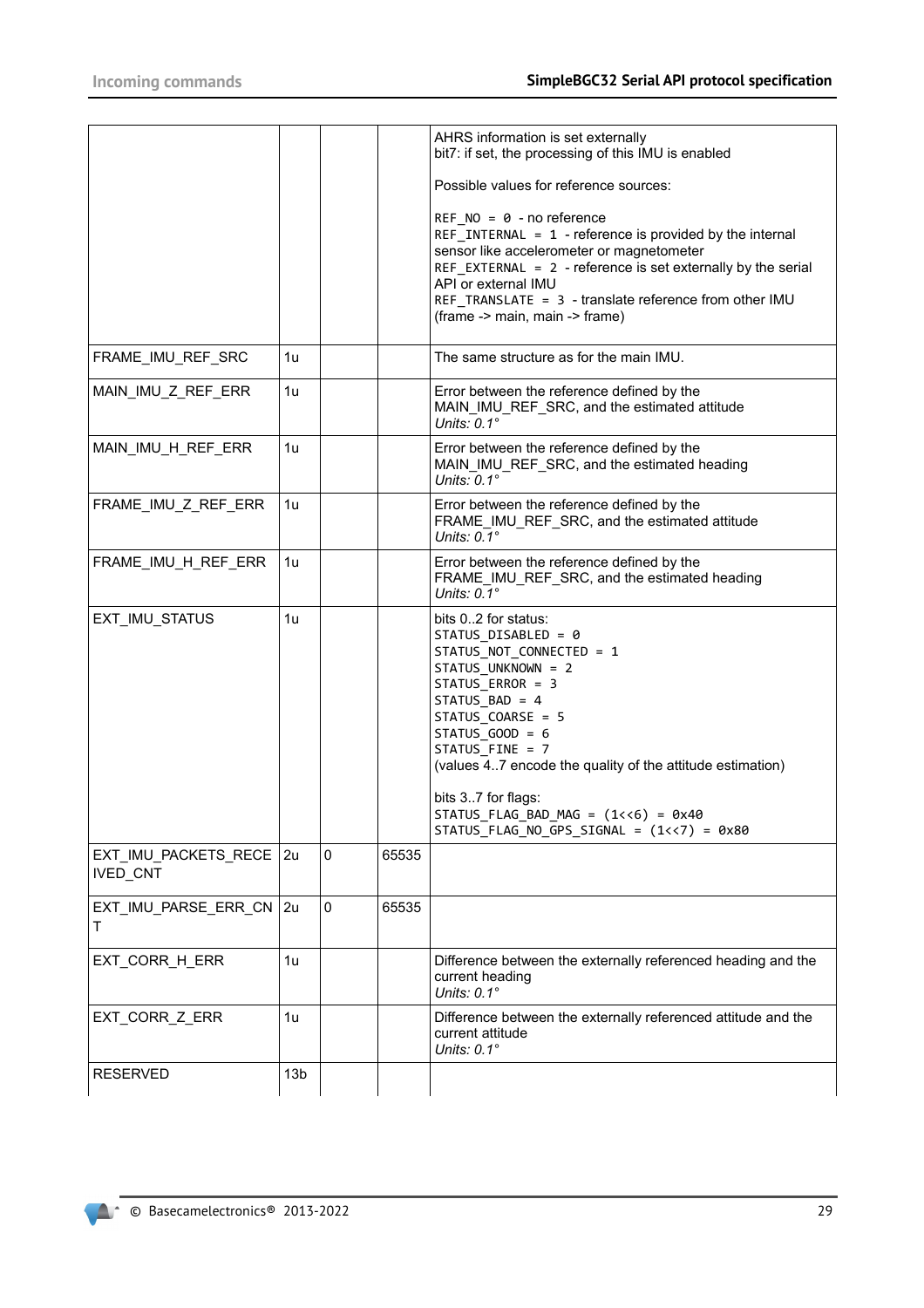# <span id="page-29-0"></span>**MOTOR4\_CONTROL - provides data for the external controller of the 4th axis motor** *(frw.ver. 2.68+)*

It's not a separate command. This structure is included as a part of other commands.

| <b>Name</b> | Type Min' | <b>Max</b> | Possible values, remarks                                                                                                                |
|-------------|-----------|------------|-----------------------------------------------------------------------------------------------------------------------------------------|
| FF SPEED    | 2s        |            | Feed-forward control<br>Units: 0.06103701895 degree/sec                                                                                 |
| ANGLE ERROR | 2s        |            | Distance to reach the target angle of $4th$ axis<br>Units: 0,02197265625 degree                                                         |
| PID OUT     | 4f        |            | The output of the internal PID loop running over the<br>ANGLE ERROR with the FF SPEED mixed, scaled by the<br>'scale factor' parameter. |

# **CMD\_ADJ\_VARS\_STATE – receive the state of adjustable variables**

| Name                          | <b>Type</b> | Min          | <b>Max</b> | Possible values, remarks                                                                                           |  |  |
|-------------------------------|-------------|--------------|------------|--------------------------------------------------------------------------------------------------------------------|--|--|
| Firmware ver. prior to 2.62b5 |             |              |            |                                                                                                                    |  |  |
| TRIGGER_RC_DATA               | 2s          | $-500$       | 500        | RC signal for the "trigger" variable slot                                                                          |  |  |
| TRIGGER_ACTION                | 1u          | $\mathbf{0}$ | 255        | ID of the triggered action. The full set of actions is given in the<br>specification of MENU BTN CMD 15 parameters |  |  |
| ANALOG RC DATA                | 2s          | $-500$       | 500        | RC signal for the "analog" variable slot                                                                           |  |  |
| ANALOG_VALUE                  | 4s          |              |            | Current value of the variable after all calculations                                                               |  |  |
| <b>RESERVED</b>               | 6b          |              |            |                                                                                                                    |  |  |
| Firmware ver. 2.62b5+         |             |              |            |                                                                                                                    |  |  |
| TRIGGER_RC_DATA               | 2s          | $-16384$     | 16384      | RC signal for the "trigger" variable slot                                                                          |  |  |
| TRIGGER ACTION                | 1u          | $\mathbf{0}$ | 255        | ID of the triggered action. The full set of actions is given in the<br>specification of MENU BTN CMD 15 parameters |  |  |
| ANALOG SRC VALUE              | 2s          | $-16384$     | 16384      | Signal value requested in the ANALOG SRC ID                                                                        |  |  |
| ANALOG_VAR_VALUE              | 4f          |              |            | Value of variable requested in the ANALOG VAR ID                                                                   |  |  |
| LUT SRC VALUE                 | 2s          | $-16384$     | 16384      | Signal value requested in the LUT SRC ID. Always encoded in<br>a range -1638416384.                                |  |  |
| LUT VAR VALUE                 | 4f          |              |            | Current value of variable requested in the LUT VAR ID                                                              |  |  |

## **CMD\_READ\_RC\_INPUTS - answer to the requested RC sources**

| <b>Name</b> | Type Min |               |       | Max Possible values, remarks                                                                                                                                    |
|-------------|----------|---------------|-------|-----------------------------------------------------------------------------------------------------------------------------------------------------------------|
| RC VALINI   |          | 2s*N   -16384 | 16384 | Values for each RC source in order as requested in the<br>incoming CMD READ RC INPUTS command.<br>A special value RC UNDEF=-32768 returned if signal is absent. |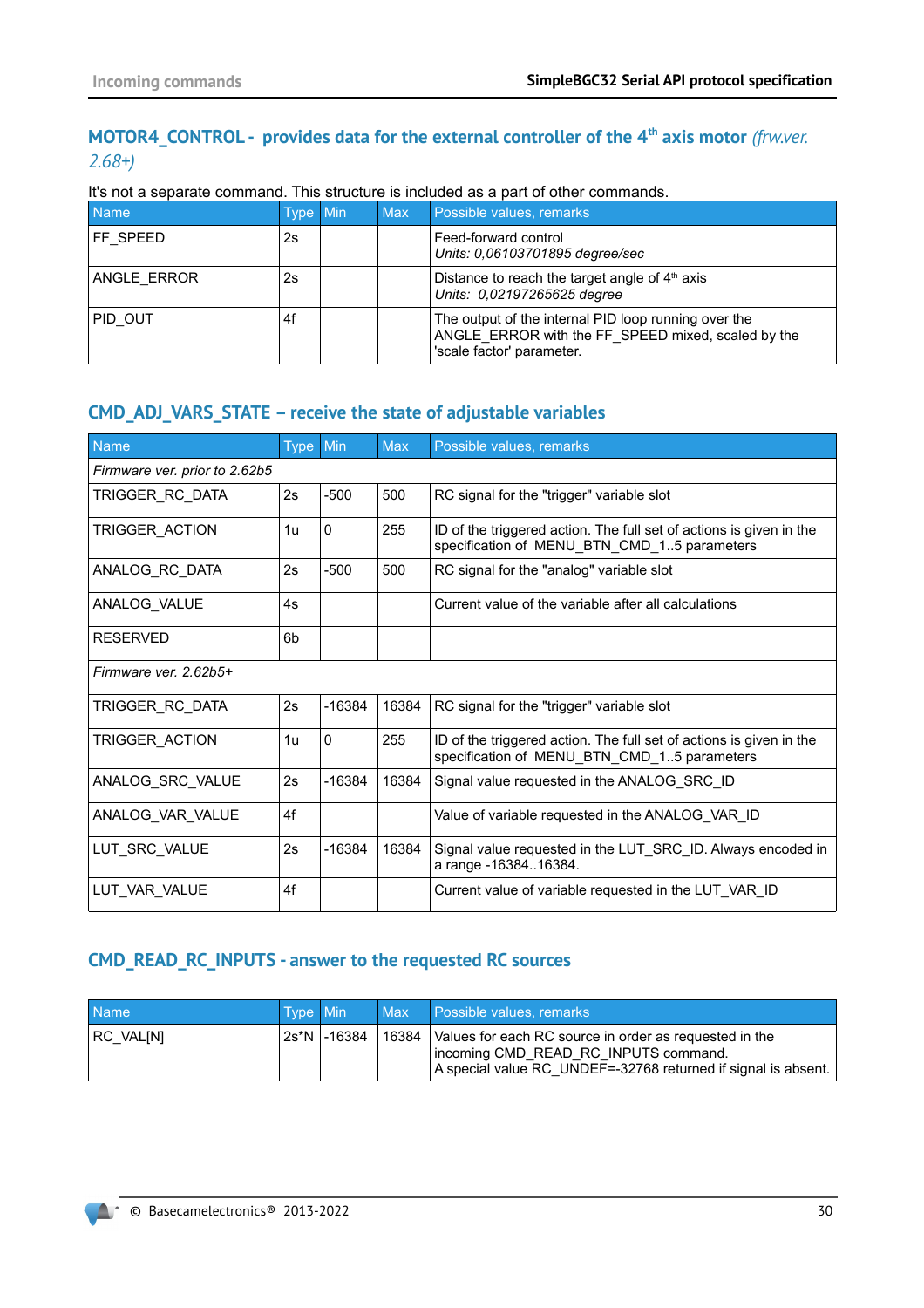# **CMD\_EVENT – sent when event is triggered** *(frw.ver. 2.65+)*

| <b>Name</b>                                                                         | Type Min       | <b>Max</b> | Possible values, remarks                                                                                                                                                                                                                                                                                                                                                                                                                                                                                                                                                                                                                                                                                                                                                                                                                      |
|-------------------------------------------------------------------------------------|----------------|------------|-----------------------------------------------------------------------------------------------------------------------------------------------------------------------------------------------------------------------------------------------------------------------------------------------------------------------------------------------------------------------------------------------------------------------------------------------------------------------------------------------------------------------------------------------------------------------------------------------------------------------------------------------------------------------------------------------------------------------------------------------------------------------------------------------------------------------------------------------|
| EVENT_ID                                                                            | 1u             |            | EVENT_ID_MENU_BUTTON = 1<br>generated on the menu buttons press, hold or release actions.<br>For the "hold" state, command is sent serially with the given<br>interval.<br>Supported types: EVENT_TYPE_OFF, EVENT_TYPE_ON,<br>EVENT_TYPE_HOLD<br><b>EVENT_ID_MOTOR_STATE = 2</b><br>generated on the motors ON/OFF action.<br>Supported types: EVENT_TYPE_OFF, EVENT_TYPE_ON.<br>EVENT_ID_EMERGENCY_STOP = 3<br>generated on the emergency stop error.<br>Supported types: EVENT_TYPE_OFF, EVENT_TYPE_ON<br>EVENT_ID_CAMERA=4<br>generated on the menu commands "Camera Rec[Photo] event"<br>Supported types: EVENT_TYPE_REC_PHOTO,<br>EVENT_TYPE_PHOTO<br>EVENT_ID_SCRIPT = $5$ (frw. ver. 2.68b8+)<br>generated on script start (EVENT TYPE ON) and finish<br>(EVENT_TYPE_OFF). PARAM1 holds the slot from where the<br>script is executed. |
| EVENT_TYPE                                                                          | 1u             |            | Possible value and its meaning depends on the EVENT_ID<br>parameter.<br>EVENT_TYPE_OFF = 1<br>state changed to OFF (button is released, motor is turned OFF)<br>EVENT_TYPE_ON = 2<br>state is changed to ON (button is pressed, motors is turned ON)<br>EVENT_TYPE_HOLD = $4$<br>state is remaining ON (button is held).<br>EVENT_TYPE_REC_PHOTO = 1<br>EVENT_TYPE_PHOTO = 2<br>menu commands "Camera Rec/Photo event" and "Camera<br>photo event"                                                                                                                                                                                                                                                                                                                                                                                            |
| PARAM1<br>NOTE: this command may be expanded by extra parameters in future versions | 2 <sub>b</sub> |            | Possible value and its meaning depends on the EVENT ID and<br>EVENT_TYPE parameters:<br>EVENT_ID_MENU_BUTTON<br>for the "release" and "hold" events, encodes the time period<br>when the button was held (unsigned value in milliseconds)<br>EVENT_ID_SCRIPT<br>slot from where the script is executed, starting from 0.                                                                                                                                                                                                                                                                                                                                                                                                                                                                                                                      |
|                                                                                     |                |            |                                                                                                                                                                                                                                                                                                                                                                                                                                                                                                                                                                                                                                                                                                                                                                                                                                               |

# **CMD\_EXT\_IMU\_DEBUG\_INFO – debug information for the external IMU sensor** *(frw.ver. 2.66+)*

|  | <b>Name</b> | Type Min |  |  | Max Possible values, remarks |
|--|-------------|----------|--|--|------------------------------|
|--|-------------|----------|--|--|------------------------------|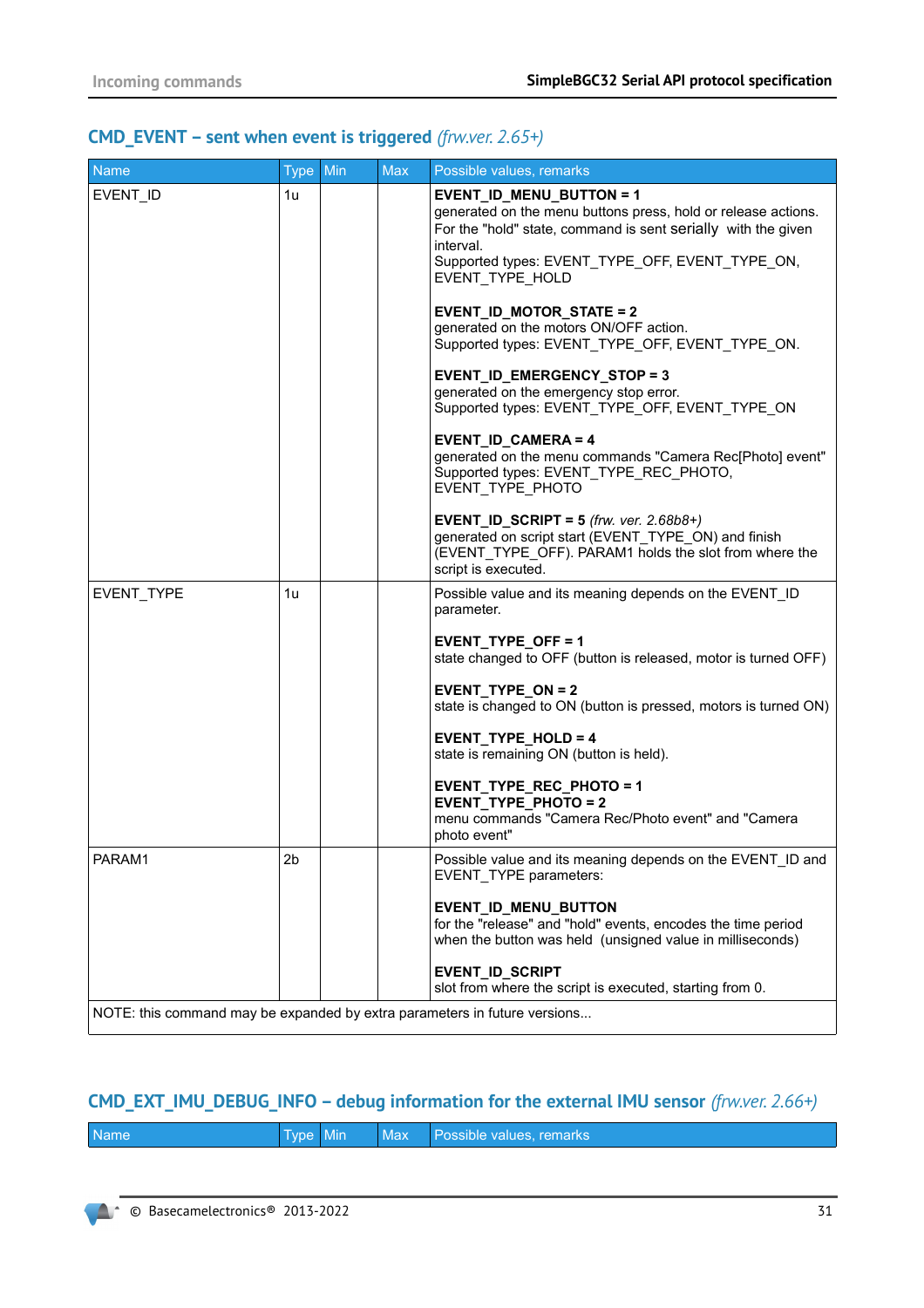| AHRS DEBUG INFO | 26 <sub>b</sub> |         |      | See the AHRS DEBUG INFO specification                                                                             |
|-----------------|-----------------|---------|------|-------------------------------------------------------------------------------------------------------------------|
| <b>DCM</b>      | $9*4f$          | $-1.0f$ | 1.0f | Rotation matrix (DCM) received from the external IMU and<br>converted to the (END) (East-North-Down) coordinates. |
| ACC BODY        | $3*4f$          |         |      | Linear acceleration (with the gravity vector subtracted) in<br>sensor's local coordinates.                        |

# **CMD\_SIGN\_MESSAGE – result of message signing**

| <b>Name</b>      | Type :          | $\blacksquare$ Min | Max | Possible values, remarks |
|------------------|-----------------|--------------------|-----|--------------------------|
| <b>SIGNATURE</b> | 32 <sub>b</sub> |                    |     | Signed message           |

# **CMD\_EXT\_IMU\_CMD – forwarded message received from the connected external IMU sensor**

| <b>Name</b> | Type Min | Max | Possible values, remarks                                             |
|-------------|----------|-----|----------------------------------------------------------------------|
| CMD ID      | 1u       |     | Command ID (see GPS IMU API specification for available<br>commands) |
| <b>DATA</b> |          |     | Pavload                                                              |

# <span id="page-31-0"></span>**CMD\_READ\_STATE\_VARS – result of reading system persistent state variables, cumulative statistics and maintenance data** *(min. frw.ver. 2.68b7, "Extended" family only)*

| Name                         | <b>Type</b>      | Min | Max | Possible values, remarks                                     |
|------------------------------|------------------|-----|-----|--------------------------------------------------------------|
| STEP_SIGNAL_VAL[6]           | $6*1u$           |     |     | Step signal current value                                    |
| SUB ERROR                    | 1u               |     |     | Last code of EMERGENCY_STOP error                            |
| MAX_ACC                      | 1u               |     |     | Max. registered acceleration<br>Units: 1/16G                 |
| WORK_TIME                    | 4u               |     |     | Total working time<br>Units: seconds                         |
| STARTUP_CNT                  | 2u               |     |     | Counter of system starts                                     |
| MAX CURRENT                  | 2u               |     |     | Max. registered instant current consumption<br>Units: mA     |
| IMU TEMP MIN<br>IMU_TEMP_MAX | 1u<br>1u         |     |     | IMU temperature<br>Units: C                                  |
| MCU_TEMP_MIN<br>MCU_TEMP_MAX | 1u<br>1u         |     |     | Main MCU temperature<br>Units: C                             |
| SHOCK_CNT[4]                 | $4*1u$           |     |     | shock detector counter for specified thresholds              |
| ENEGRY TIME                  | 4u               |     |     | Time collecting consumed energy statistics<br>Units: seconds |
| <b>ENERGY</b>                | 1f               |     |     | Total consumed energy<br>Units: Watt*hour                    |
| AVG CURRENT TIME             | 4u               |     |     | Time collecting average current statistics<br>Units: seconds |
| AVG CURRENT                  | 1f               |     |     | Average current<br>Units: A                                  |
| <b>RESERVED</b>              | 152 <sub>b</sub> |     |     | Zero bytes to keep payload size exactly 192 bytes            |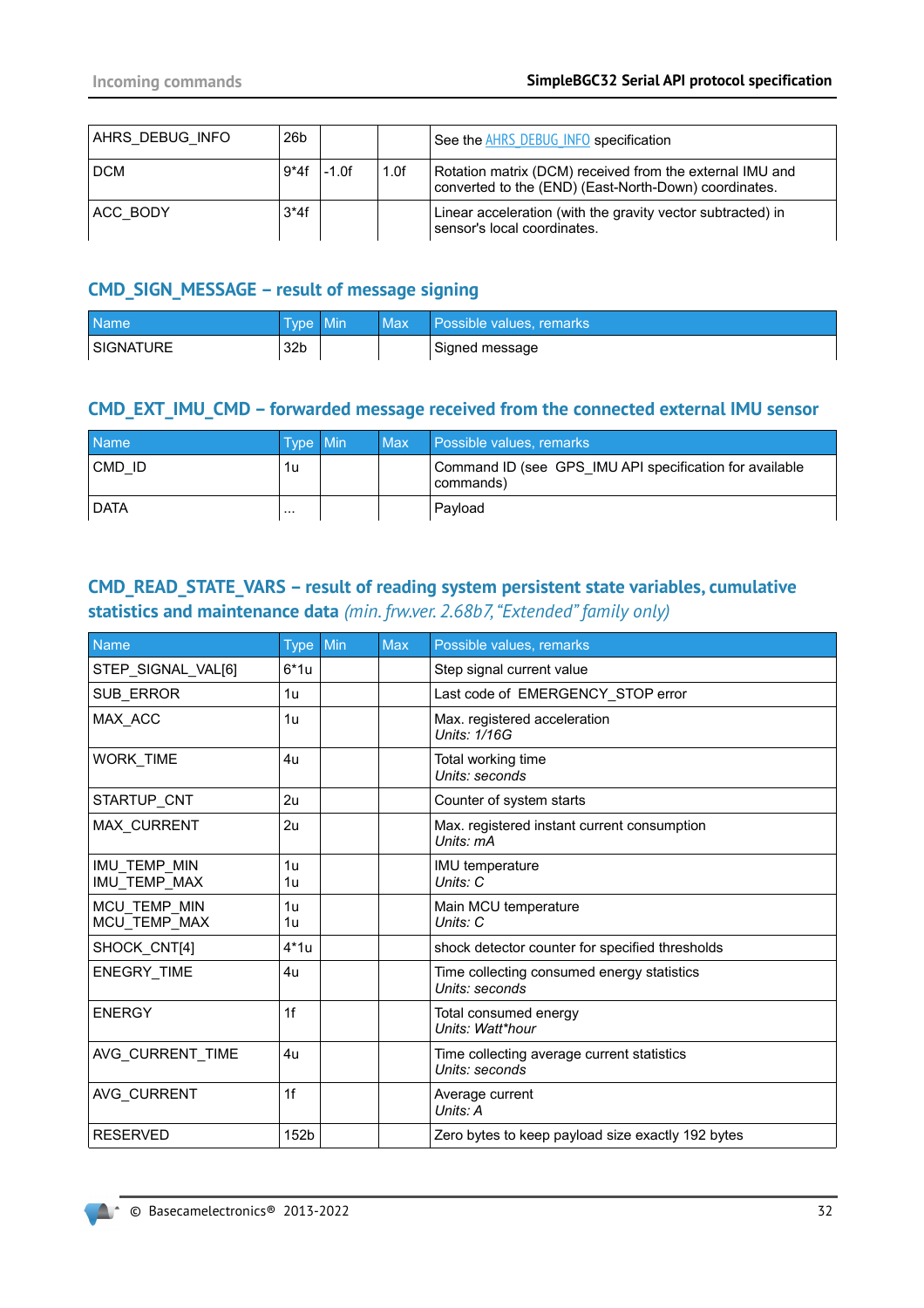| Name            |             | <b>Type</b>     | Min | Max | Possible values, remarks                                                                                                                                                                                                                                                                                                                                                                         |
|-----------------|-------------|-----------------|-----|-----|--------------------------------------------------------------------------------------------------------------------------------------------------------------------------------------------------------------------------------------------------------------------------------------------------------------------------------------------------------------------------------------------------|
|                 | <b>UID</b>  | 12 <sub>b</sub> |     |     | Unique identifier of the device                                                                                                                                                                                                                                                                                                                                                                  |
| V=(1.DeviceNum) | ID          | 1u              |     |     | Assigned ID to this device, 0 if not assigned.<br>$5 - CAN$ IMU (main)<br>6 - CAN IMU (frame)<br>7 - GPS IMU (main)<br>17 - CAN Drv#1<br>18 - CAN Drv#2<br>19 - CAN Drv#3<br>20 - CAN Drv#4<br>$21 - CAN$ Drv#5<br>$22 - CAN$ Drv#6<br>23 - CAN Drv#7<br>28 - CAN_IMU (main) (old)<br>29 – CAN IMU (frame) (old)<br>On some firmware versions devices that can't be<br>assigned, are not listed. |
|                 | <b>TYPE</b> | 1u              |     |     | Bits 06: device type<br>1 – Motor driver<br>$2 - IMU$<br>Bit7: ID is hardware-assigned                                                                                                                                                                                                                                                                                                           |

# <span id="page-32-0"></span>**CMD\_CAN\_DEVICE\_SCAN – result of scanning all connected CAN devices, with the ID assigned to them.**

## <span id="page-32-1"></span>**CMD\_SET\_DEBUG\_PORT – receive serial API commands from all other ports for a debugging**

This is for debug mode initiated by the [CMD\\_SET\\_DEBUG\\_PORT](#page-59-0) outgoing command.

| <b>Name</b>  | Type Min | <b>Max</b> | Possible values, remarks                 |
|--------------|----------|------------|------------------------------------------|
| TIME MS      | 2u       |            | Time since system start, in milliseconds |
| PORT AND DIR | 1u       |            | bits06: port index<br>bit7: direction    |
| CMD ID       | 1u       |            | Command id                               |
| PAYLOAD      | $\cdots$ |            | Payload, variable length                 |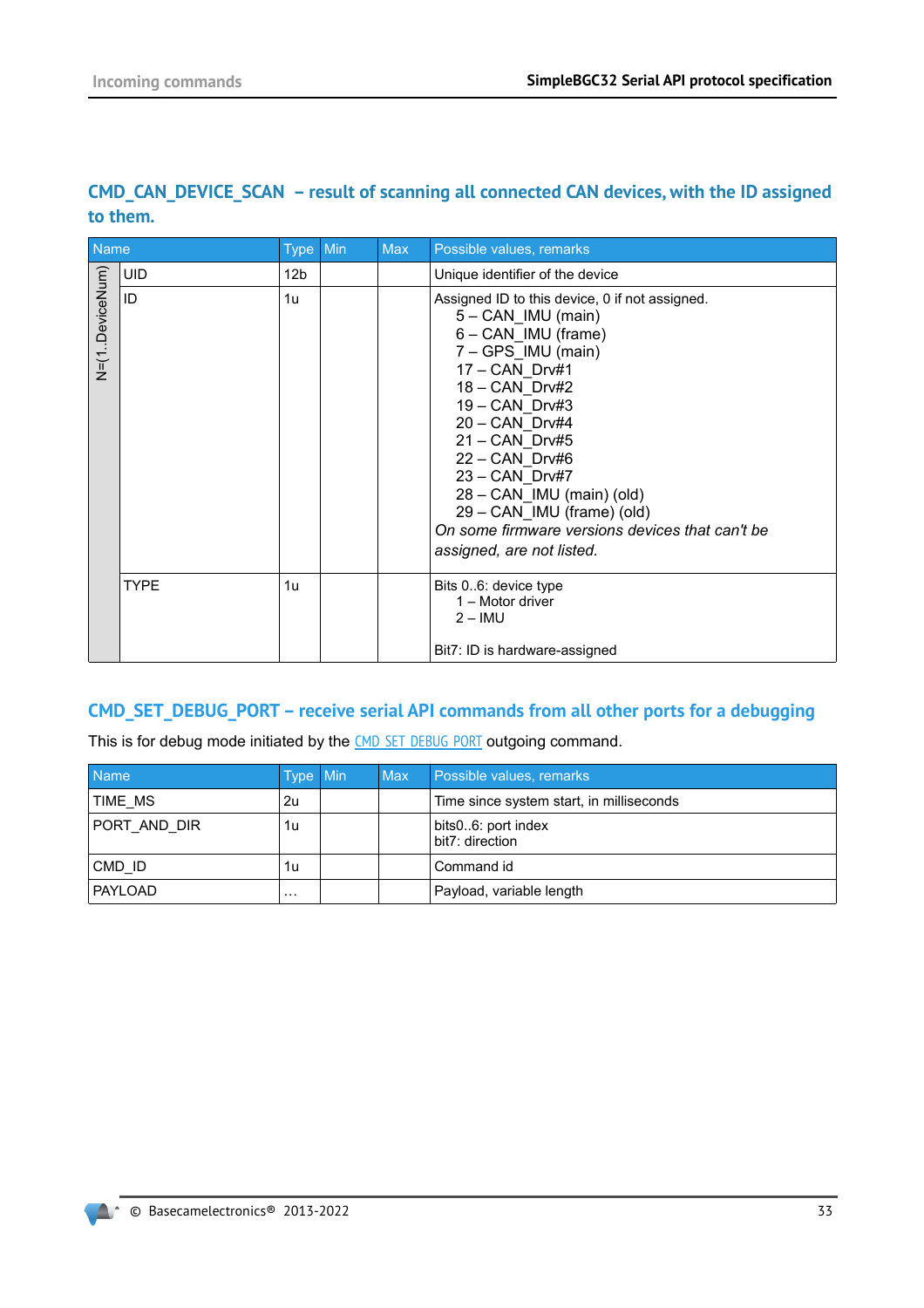# **Outgoing commands**

# **CMD\_BOARD\_INFO – request board and firmware information**

Simple format: no parameters

Extended format:

| <b>Name</b>     | Type Min | Max | Possible values, remarks                                                                                                                                     |
|-----------------|----------|-----|--------------------------------------------------------------------------------------------------------------------------------------------------------------|
| <b>CFG</b>      | 2b       |     | configuration for this serial driver:<br>for UARTs – period (in ms) between 20-bytes<br>$\bullet$<br>packets for BLE mode<br>for USB - not used<br>$\bullet$ |
| <b>RESERVED</b> |          |     | size is not checked                                                                                                                                          |

## **CMD\_BOARD\_INFO\_3 – request additional board information**

No parameters

# **CMD\_REALTIME\_DATA, CMD\_REALTIME\_DATA\_3 – request real-time data, response is CMD\_REALTIME\_DATA\_3**

No parameters

# **CMD\_REALTIME\_DATA\_4 – request extended real-time data, response is CMD\_REALTIME\_DATA\_4**

No parameters

# **CMD\_CALIB\_ACC – calibrate accelerometer CMD\_CALIB\_GYRO – calibrate gyroscope CMD\_CALIB\_MAG – calibrate magnetometer**

Simple format: no parameters. Starts regular calibration of currently active IMU, selected by the CMD\_SELECT\_IMU\_3 command.

Extended format:

| Name          | Type Min |          | <b>Max</b> | Possible values, remarks                                                                                                                                                                                                                                                                                                                                                                                                         |
|---------------|----------|----------|------------|----------------------------------------------------------------------------------------------------------------------------------------------------------------------------------------------------------------------------------------------------------------------------------------------------------------------------------------------------------------------------------------------------------------------------------|
| IMU IDX       | 1u       |          |            | $(0 -$ currently active IMU, 1 – main IMU, 2 – frame IMU)                                                                                                                                                                                                                                                                                                                                                                        |
| <b>ACTION</b> | 1u       |          |            | $1 -$ do regular calibration<br>2 – reset all calibrations and restart<br>3 - do temperature calibration<br>4 – enable temp. calib. data, if present, and restart<br>5 - disable temp. calib. data (but keep in memory), and restart<br>6 - copy calibration from the sensor's EEPROM to the main<br>EEPROM ("restore factory calibration" option)<br>7 - copy calibration from the main EEPROM to the sensor's<br><b>EEPROM</b> |
| TIME MS       | 2u       | $\Omega$ | 65535      | Time for gyroscope calibration, in milliseconds. If set to 0,                                                                                                                                                                                                                                                                                                                                                                    |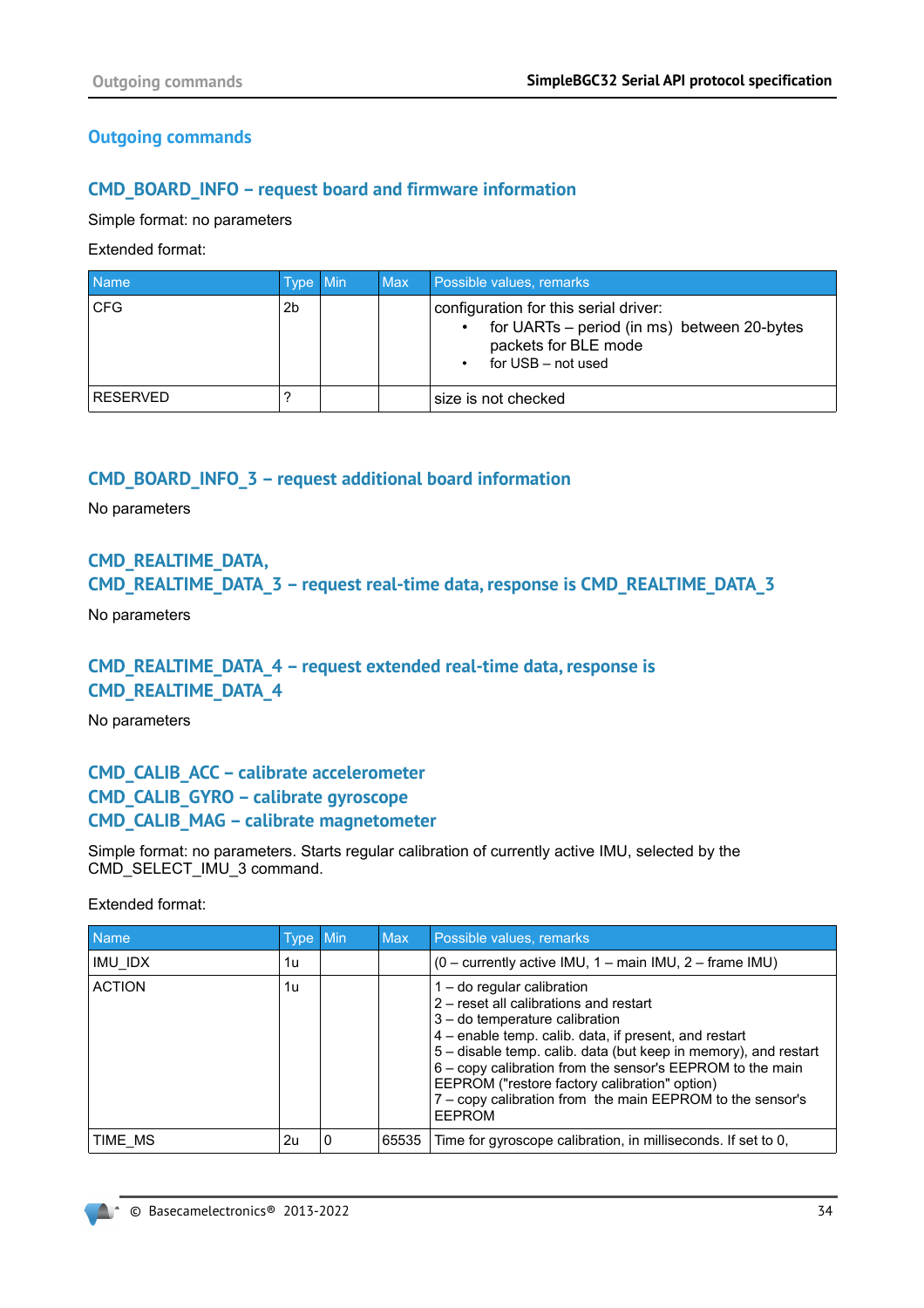|          |    |  | default time is used (~4 seconds), which is good balance<br>between precision and speed. |
|----------|----|--|------------------------------------------------------------------------------------------|
| RESERVED | 8b |  |                                                                                          |

If all parameters are valid, confirmation is sent immediately on reception and in the end of calibration.

## **CMD\_CALIB\_EXT\_GAIN – calibrate EXT\_FC gains**

No parameters

#### **CMD\_USE\_DEFAULTS – reset to factory defaults**

| <b>Name</b> | Type Min | Max | <b>Possible values, remarks</b>                                                                        |
|-------------|----------|-----|--------------------------------------------------------------------------------------------------------|
| PROFILE ID  | 1u       |     | profile ID to reset. Special values:<br>l 253 – erase EEPROM<br>254 – reset currently selected profile |

#### **CMD\_CALIB\_POLES – calibrate poles and direction**

No parameters

#### **CMD\_READ\_RC\_INPUTS - read values for the selected RC inputs**

| <b>Name</b>      | Type Min | <b>Max</b> | Possible values, remarks                                                                        |
|------------------|----------|------------|-------------------------------------------------------------------------------------------------|
| <b>CFG FLAGS</b> | 2u       |            | bit0: try to initialize input, if it was not used by the controller and<br>was not initialized. |
| RC SRCINI        | 1u*N     |            | List of signal sources. Possible values are listed in the<br>RC MAP ROLL parameter.             |

In response, CMD\_READ\_RC\_INPUTS is returned with the values for the requested RC sources.

#### **CMD\_READ\_PARAMS,**

**CMD\_READ\_PARAMS\_3 – request parameters from the board CMD\_READ\_PARAMS\_EXT – request extended parameters part1 CMD\_READ\_PARAMS\_EXT2 – request extended parameters part2 CMD\_READ\_PARAMS\_EXT3 – request extended parameters part3** *(frw.ver. 2.66+)*

| <b>Name</b> | Type Min | <b>Max</b> | / Possible values, remarks,                                               |
|-------------|----------|------------|---------------------------------------------------------------------------|
| PROFILE ID  | 1u       | 4          | profile ID to load. If value >4, currently selected profile is<br>loaded. |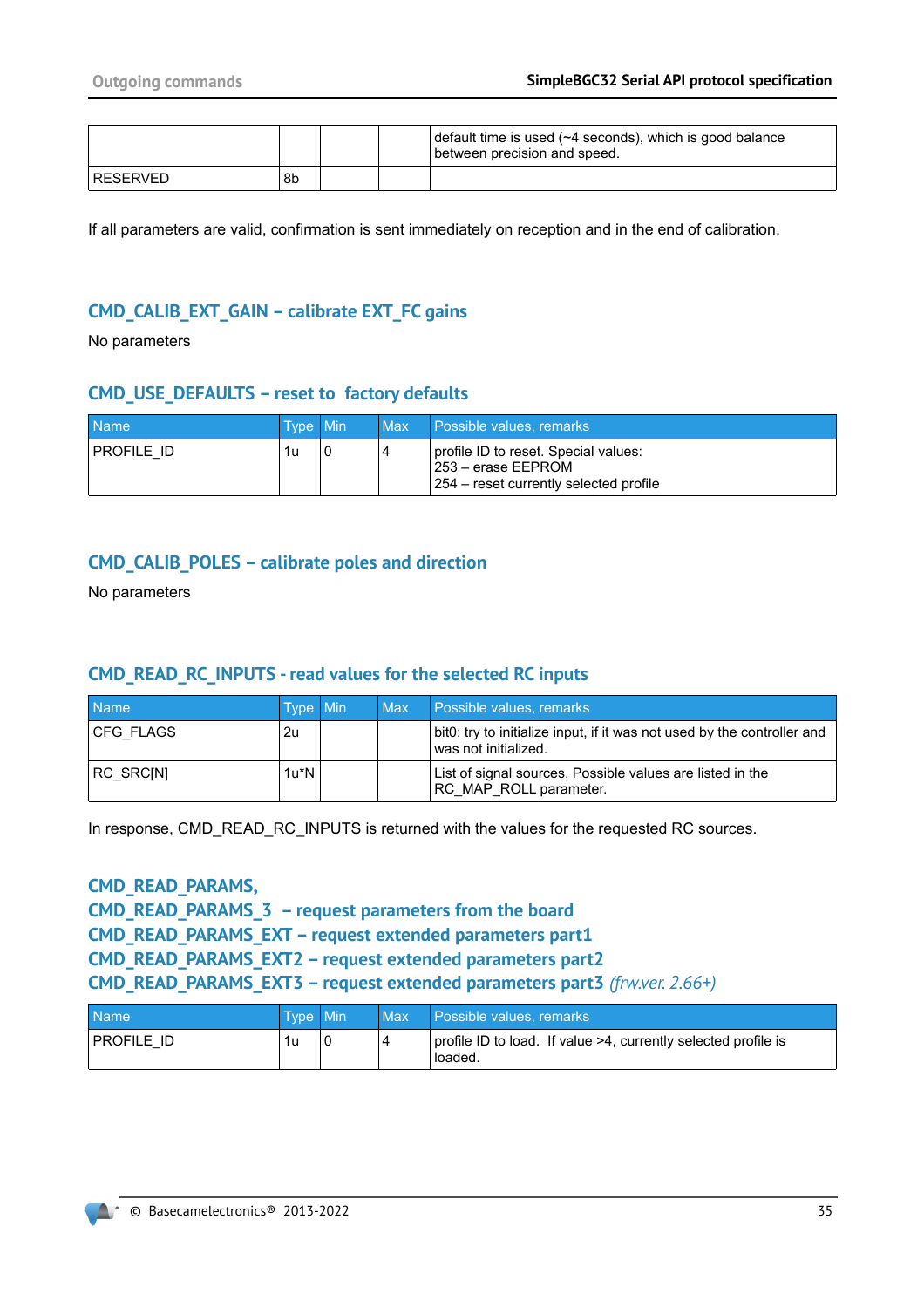# **CMD\_WRITE\_PARAMS, CMD\_WRITE\_PARAMS\_3 - write parameters to board and saves to EEPROM CMD\_WRITE\_PARAMS\_EXT – write extended parameters part1 CMD\_WRITE\_PARAMS\_EXT2 – write extended parameters part2 CMD\_WRITE\_PARAMS\_EXT3 – write extended parameters part3** *(frw.ver. 2.66+)*

Data structure is the same as for the corresponding CMD\_READ\_PARAMS\_xx incoming command. On success, confirmation CMD\_CONFIRM is sent in response and new values are applied. Some changes require system to be restarted, so full reset occurs in 1 second after this command, if there are no other CMD\_WRITE\_PARAMSxx have came in that time. It's recommended to send these commands in the "configuration" mode, activated by the [CMD\\_WRITE\\_PARAMS\\_SET](#page-35-0).

## <span id="page-35-0"></span>**CMD\_WRITE\_PARAMS\_SET – start or end of the writing parameters sequence** *(frw.ver. 2.70b4+)*

Send this command before sending the sequence of CMD\_WRITE\_PARAMSxx to enter the "configuration" mode, and send it again at the end of the sequence to apply changes and switch to a normal working mode. In the configuration state motors are turned OFF and system does not try to make initialization after each CMD\_WRITE\_PARAMSxx.

| <b>Name</b> | Type Min | Max | Possible values, remarks                                                 |
|-------------|----------|-----|--------------------------------------------------------------------------|
| ACTION      | 1u       |     | $\vert$ 1 – start writing parameters<br>$ 0 -$ finish writing parameters |

On success, confirmation CMD\_CONFIRM is sent in response with the DATA=ACTION.

#### **CMD\_RESET – reset device**

Simple format: no parameters. Resets the device without delay and confirmation

Extended format:

| <b>Name</b>  | Type Min | <b>Max</b> | Possible values, remarks                                                                                                                                                                                                         |
|--------------|----------|------------|----------------------------------------------------------------------------------------------------------------------------------------------------------------------------------------------------------------------------------|
| <b>FLAGS</b> | 1u       |            | bit0 – if set, CMD RESET will be sent to the host as a<br>confirmation.<br>bit1 – if set, back up some state variables and restore them<br>after restart:<br>motors ON/OFF state<br>setpoint angles<br>follow mode offset angles |
| DELAY MS     | 2u       |            | After confirmation is sent, waits for a given time (in ms) before<br>reset.                                                                                                                                                      |

### **CMD\_BOOT\_MODE\_3 – enter bootloader mode to upload firmware**

Simple format: no parameters. Enters boot mode without delay and confirmation

Extended format:

| <b>Name</b>    | Type Min | Max | Possible values, remarks                                                           |
|----------------|----------|-----|------------------------------------------------------------------------------------|
| <b>CONFIRM</b> | 1u       |     | $10 - no$ confirmation<br>1 - command CMD RESET will be sent back for confirmation |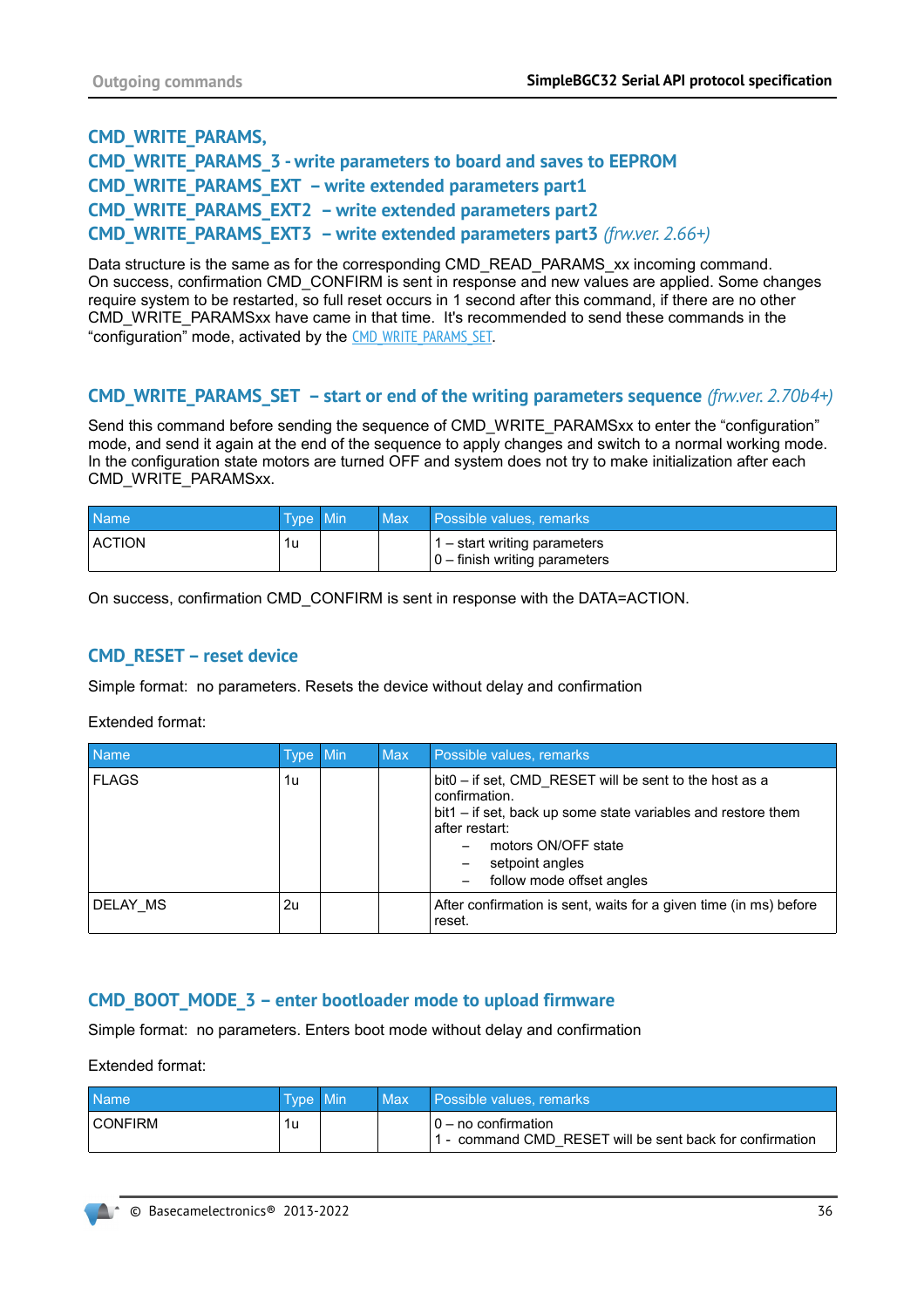| DELAY MS | 2u |  | After confirmation is sent, waits for a given time (in ms) before<br>reset. External application can free up resources and properly<br>close the serial connection before controller enters boot mode. |
|----------|----|--|--------------------------------------------------------------------------------------------------------------------------------------------------------------------------------------------------------|
|          |    |  |                                                                                                                                                                                                        |

## **CMD\_CALIB\_OFFSET – calibrate follow offset**

No parameters

## **CMD\_CALIB\_BAT - calibrate internal voltage sensor**

| <b>Name</b>    | Type Min | <b>Max</b> | Possible values, remarks |
|----------------|----------|------------|--------------------------|
| ACTUAL VOLTAGE | 2u       |            | Units: 0.01V             |

Confirmation is sent.

# **CMD\_CONTROL – controls gimbal movement**

| Name                                       | <b>Type</b> | Min | <b>Max</b> | Possible values, remarks                                                                                                                                                                                                                                                                                                                                                                                                                                                                                                                 |
|--------------------------------------------|-------------|-----|------------|------------------------------------------------------------------------------------------------------------------------------------------------------------------------------------------------------------------------------------------------------------------------------------------------------------------------------------------------------------------------------------------------------------------------------------------------------------------------------------------------------------------------------------------|
| Legacy format: mode is common for all axes |             |     |            |                                                                                                                                                                                                                                                                                                                                                                                                                                                                                                                                          |
| CONTROL MODE                               | 1u          |     |            | Bits 03 for mode, bits 47 for flags.                                                                                                                                                                                                                                                                                                                                                                                                                                                                                                     |
|                                            |             |     |            | Modes:                                                                                                                                                                                                                                                                                                                                                                                                                                                                                                                                   |
|                                            |             |     |            | MODE NO CONTROL=0<br>Finish serial control and restore normal RC control.                                                                                                                                                                                                                                                                                                                                                                                                                                                                |
|                                            |             |     |            | MODE_IGNORE=7 $(frw. ver. 2.70b4+)$<br>Ignore this axis and all parameters, keeping it in the<br>actual state                                                                                                                                                                                                                                                                                                                                                                                                                            |
|                                            |             |     |            | MODE SPEED=1<br>Camera travels with the given speed in the Euler<br>coordinates until the next CMD CONTROL command<br>comes. Given angle is ignored.                                                                                                                                                                                                                                                                                                                                                                                     |
|                                            |             |     |            | MODE ANGLE=2<br>Camera travels to the given Euler angle with the<br>automatically calculated speed according to the<br>acceleration limit. The nominal speed may be provided<br>by the SPEED parameter. Speed is additionally<br>attenuated near target to keep the control smooth (if<br>CONTROL FLAG TARGET PRECISE is not set).                                                                                                                                                                                                       |
|                                            |             |     |            | MODE_SPEED_ANGLE=3<br>Camera travels with the given SPEED parameter.<br>Additionally, controller keeps the given angle and fixes<br>the accumulated error by adjusting the actual speed in<br>a direction of error minimization, defined by the "Outer<br>P" GUI parameter. This error may appear because the<br>estimated target angle (integral of SPEED by dt) may<br>differ from the actual target angle, because the actual<br>target speed is internally filtered by LPF and<br>acceleration limit, if they are enabled. This mode |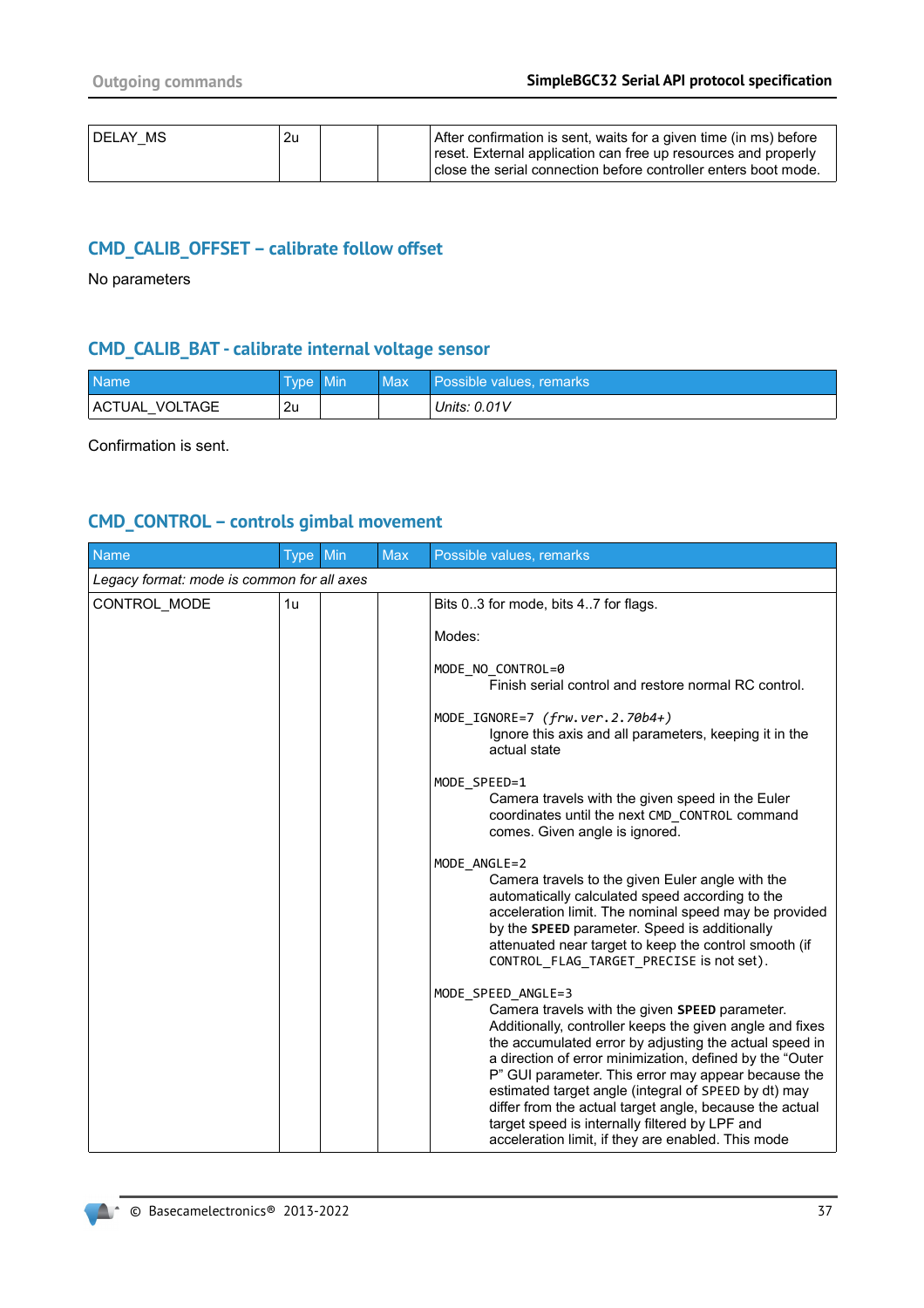|  | should be chosen when it's required to exactly repeat<br>the rotation of the user-operated device (like joystic or<br>wheel), precisely tracking its speed and angle.                                                                                                                                                                                                                                                                                                                                                                                                                                                                                         |
|--|---------------------------------------------------------------------------------------------------------------------------------------------------------------------------------------------------------------------------------------------------------------------------------------------------------------------------------------------------------------------------------------------------------------------------------------------------------------------------------------------------------------------------------------------------------------------------------------------------------------------------------------------------------------|
|  |                                                                                                                                                                                                                                                                                                                                                                                                                                                                                                                                                                                                                                                               |
|  | MODE_RC=4<br>The ANGLE parameter is used as RC signal and<br>overrides any other signal source, assigned to this<br>axis. Normal working range is -500500. A special<br>value -10000 encodes a "signal lost" condition.<br>The flag CONTROL FLAG AUTO TASK can affect this<br>mode (see below).<br>Prior to 2.61 frw. ver., 'SPEED' parameter is ignored.                                                                                                                                                                                                                                                                                                     |
|  | MODE_RC_HIGH_RES=6 (frw. ver. 2.66b2)<br>The same as the MODE_RC, but the range of the<br>ANGLE parameter has better resolution:<br>-1638416384. A special value -32768 encodes a<br>"signal lost" condition.                                                                                                                                                                                                                                                                                                                                                                                                                                                 |
|  | MODE_ANGLE_REL_FRAME=5<br>First, the neutral point of a camera relative to a frame is<br>found in the Euler coordinates for a given axis. Than,<br>the given angle (in ±360° range) is added to this point,<br>and camera travels to it. Note that the given angle does<br>not relate to a particular motor, it relates to global Euler<br>angles!                                                                                                                                                                                                                                                                                                            |
|  | Flags:                                                                                                                                                                                                                                                                                                                                                                                                                                                                                                                                                                                                                                                        |
|  | CONTROL_FLAG_AUTO_TASK=(1<<6)<br>Firmware version: 2.62b7<br>Applicable for: MODE_ANGLE, MODE_ANGLE_REL_FRAME<br>The task is processed with the speed and acceleration<br>configured for automated tasks. If the SPEED parameter<br>is provided, it's used instead. When all target angles<br>are reached with the 1-degree tolerance, confirmation<br>is sent: CMD CONFIRM(CMD CONTROL, 1).<br>Use this flag to move gimbal to a certain position as<br>fast as possible, and receive confirmation when the<br>target is reached. If system can't process the planned<br>trajectory for some reasons, motion will be interrupted<br>after 10-second timeout. |
|  | CONTROL_FLAG_FORCE_RC_SPEED=(1<<6)<br>Firmware version: 2.62b7<br>Applicable for: MODE_RC<br>This flag forces a control in the "SPEED" mode, with<br>the dead-band, trimming and inversion settings are<br>NOT applied to the provided RC signal, but the LPF,<br>Expo curve and ACC limiter are still applied. Use this<br>flag to control gimbal from remote applications, where<br>signal is well-defined and you need to have a direction<br>of rotation that does not depend on gimbal's "Inverse"<br>and "Mode" parameters.                                                                                                                             |
|  | CONTROL_FLAG_HIGH_RES_SPEED=(1<<7)<br>Firmware version: 2.60b0<br>Applicable for: all modes<br>Speed units changed to 0.001 deg/sec for extremely<br>slow motion (like timelapse shooting)                                                                                                                                                                                                                                                                                                                                                                                                                                                                    |
|  | CONTROL_FLAG_TARGET_PRECISE=(1<<5)<br>Firmware version: 2.70b1                                                                                                                                                                                                                                                                                                                                                                                                                                                                                                                                                                                                |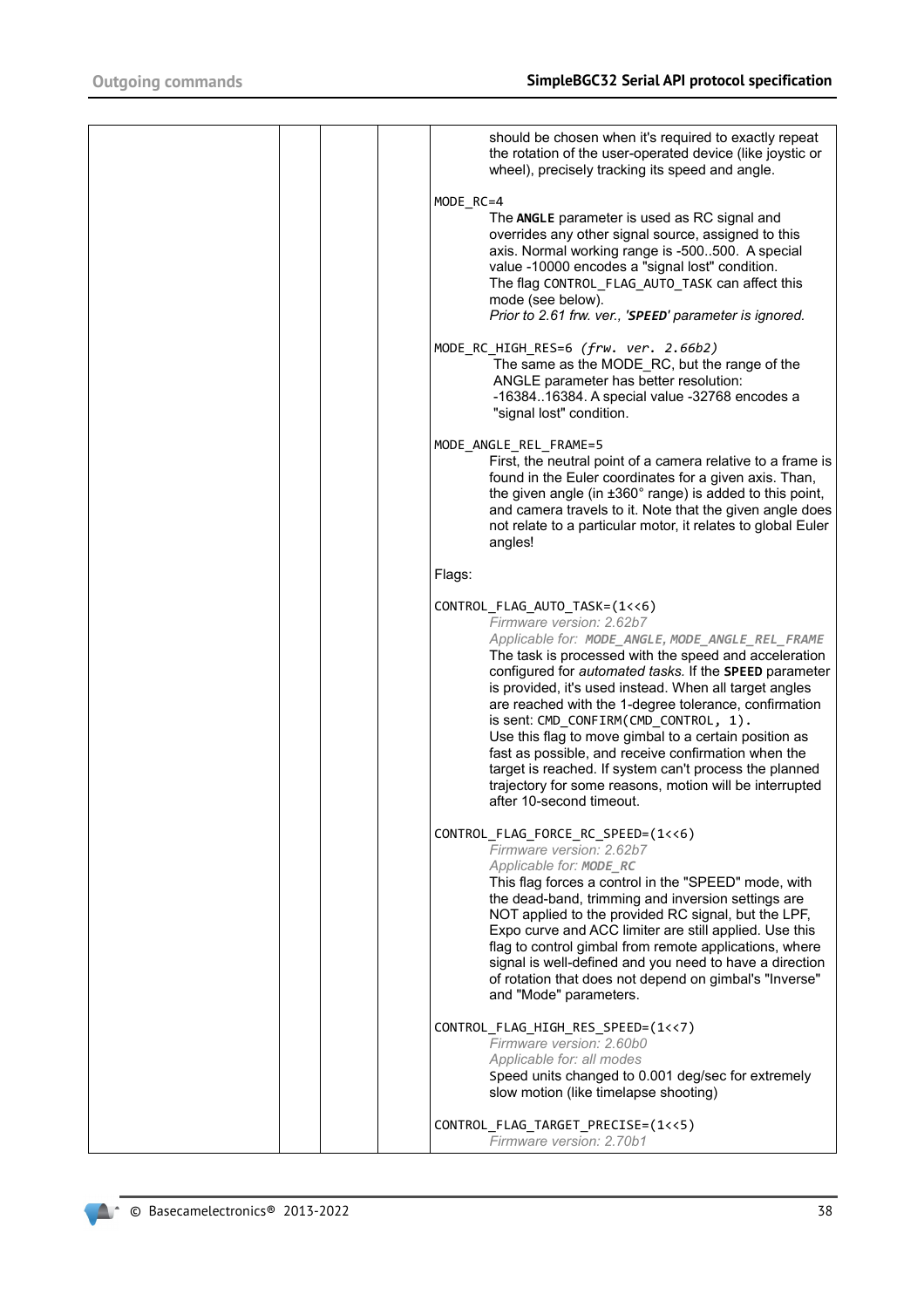|               |                                              |        |          |       | Applicable for: MODE_ANGLE, MODE_ANGLE_REL_FRAME<br>If this flag is set, the speed is not decreased in a<br>vicinity of target. It allows to get more predictive speed<br>profile for the motion trajectory. If not set, actual speed<br>is decreased near target to smooth over the jerks when<br>distance to target is small and target is updated<br>frequently by small steps.<br>CONTROL_FLAG_MIX_FOLLOW=(1<<4)<br>Firmware version: 2.70b5<br>Applicable for: MODE_SPEED, MODE_ANGLE<br>If this flag is set, the follow mode is not overridden, but<br>is mixed with the commanded motion, like it happens<br>for the regular RC control in SPEED or ANGLE mode.<br>If this flag is not set, the commanded motion overrides<br>the follow control (i,e, follow mode does not work) |
|---------------|----------------------------------------------|--------|----------|-------|------------------------------------------------------------------------------------------------------------------------------------------------------------------------------------------------------------------------------------------------------------------------------------------------------------------------------------------------------------------------------------------------------------------------------------------------------------------------------------------------------------------------------------------------------------------------------------------------------------------------------------------------------------------------------------------------------------------------------------------------------------------------------------------|
|               |                                              |        |          |       | Extended format (firmware ver. 2.55b5+): mode is set independently for each axes                                                                                                                                                                                                                                                                                                                                                                                                                                                                                                                                                                                                                                                                                                         |
|               | CONTROL_MODE[3]                              | $1u*3$ |          |       | see definition above                                                                                                                                                                                                                                                                                                                                                                                                                                                                                                                                                                                                                                                                                                                                                                     |
|               | The remaining part is common for all formats |        |          |       |                                                                                                                                                                                                                                                                                                                                                                                                                                                                                                                                                                                                                                                                                                                                                                                          |
| $axis = (13)$ | <b>SPEED</b>                                 | 2s     |          |       | Speed of rotation. Overrides the speed settings in the GUI<br>Notes:<br>If the acceleration limit is enabled in the settings, the<br>$\bullet$<br>actual speed is filtered by it for all modes<br>For the modes MODE_ANGLE, MODE_RC,<br>MODE ANGLE REL FRAME, the value may be omitted<br>(set to 0). In this case, speed is taken from the RC<br>settings (or from the "Automated tasks" settings if<br>CONTROL_FLAG_AUTO_TASK is set):<br>$SPEED = settings. RC_SPEED*16$<br>Additionally, the actual speed is decreased near target<br>to prevent jerks, unless flag<br>CONTROL_FLAG_TARGET_PRECISE is set.<br>Units: 0,1220740379 deg./sec.<br>0.001 deg./sec., if CONTROL_FLAG_HIGH_RES_SPEED is set                                                                                |
|               | <b>ANGLE</b>                                 | 2s     | $-32768$ | 32767 | Depends on the MODE parameter:<br>MODE_ANGLE, MODE_SPEED_ANGLE: encodes the target<br>angle<br>MODE_SPEED: ignored<br>MODE_RC: encodes RC signal in range -500500<br>MODE RC HIGH RES: encodes RC signal in range<br>-1638416384<br>Units: 0,02197265625 degree.                                                                                                                                                                                                                                                                                                                                                                                                                                                                                                                         |

Notes:

- When CMD\_CONTROL comes first time, it overrides the regular RC or Follow mode control, unless CONTROL\_FLAG\_MIX\_FOLLOW is set. To switch back to a normal mode, send this command with the MODE=0 for all axes, and all data set to zeros. All parameters that were changed by the CMD\_CONTROL\_CONFIG, will be restored to their default values.
	- Behavior is different if CONTROL\_FLAG\_AUTO\_TASK is set: when the commanded motion is finished, system returns to a normal mode automatically.
- The optimal rate of sending this command is 50..125 Hz. If the rate of CMD\_CONTROL command is lower, use a low-pass filtering to prevent step-wise response. It can be set by the command CMD\_CONTROL\_CONFIG separately for SPEED and ANGLE parameters, with the rule: the lower the rate, the more filtering is required.
- Confirmation is sent on each CMD\_CONTROL command unless CONTROL\_CONFIG\_FLAG\_NO\_CONFIRM is set.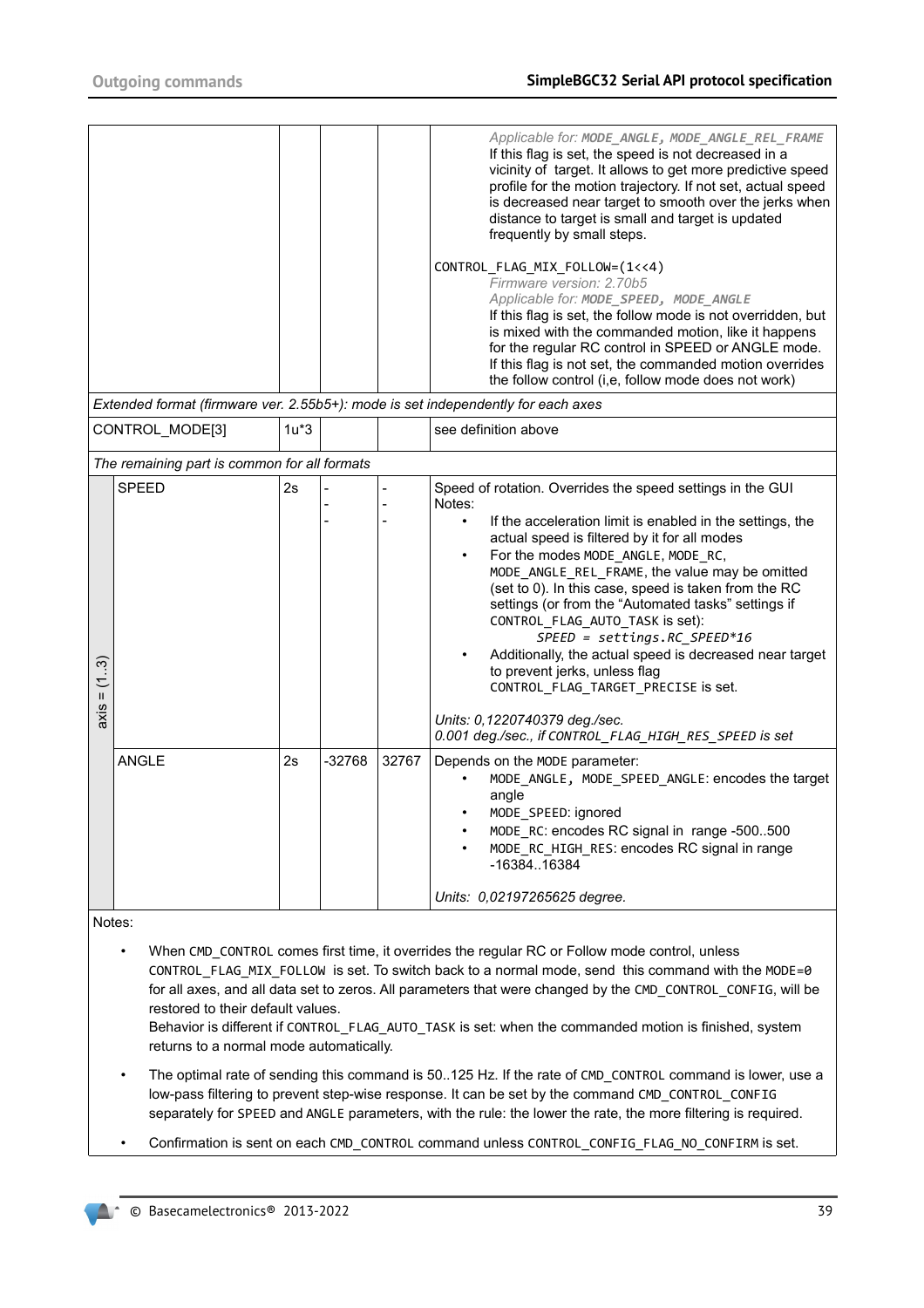Additional confirmation is sent when the target angle is reached, if CONTROL\_FLAG\_AUTO\_TASK is set.

- Automated tasks has greater priority then CMD\_CONTROL. For example, executing menu command "Level ROLL to horizon" overrides CMD\_CONTROL for ROLL axis until task is finished.
- This command is developed permanently: new modes and flags are added and behavior is improved, so old firmware versions may handle this mode differently then described in this document.
- <span id="page-39-0"></span>• See the  $\Delta p$  and  $\Delta p$  for a source code examples

# **CMD\_CONTROL\_CONFIG – configure the handling of CMD\_CONTROL command** *(frw. ver. 2.61+)*

| Name                                                                             |                                | Type Min |          | <b>Max</b>      | Possible values, remarks                                                                                                                                                                                                                                                                                                                                                                                                                                     |
|----------------------------------------------------------------------------------|--------------------------------|----------|----------|-----------------|--------------------------------------------------------------------------------------------------------------------------------------------------------------------------------------------------------------------------------------------------------------------------------------------------------------------------------------------------------------------------------------------------------------------------------------------------------------|
| TIMEOUT MS                                                                       |                                | 2u       | 0        | 65535           | 0 - disable timeout<br>>0 - if no CMD_CONTROL command will come in a given time<br>on any channel, serial control will be finished.<br>Default value after startup is 0 (no timeout).<br>Units: ms                                                                                                                                                                                                                                                           |
| CH1 PRIORITY<br>CH2 PRIORITY<br>CH3 PRIORITY<br>CH4 PRIORITY<br>THIS CH PRIORITY |                                | $1u*5$   | $\Omega$ | 255             | Channels are counted in order: UART1, RC_SERIAL, UART2,<br>USB VCP (how they are named in the User Manual). THIS CH<br>means current port, where command is sent.<br>Values:<br>0 - do not change the priority<br>1255 - set the priority of a given channel. In case of<br>concurrent CMD CONTROL commands, they will be accepted<br>only on a channel that has higher or equal priority than others.<br>Default value is 0 for all channels after startup. |
| (13)<br>$\ensuremath{\mathsf{H}}$<br>axis                                        | ANGLE_LPF                      | 1u       | 0        | 15              | LPF factor for filtering the 'ANGLE' parameter in the modes<br>"MODE_ANGLE", "MODE_SPEED_ANGLE". Helps to keep<br>smooth control even if update rate is slow.<br>Default value is 0 - no filtering is applied.                                                                                                                                                                                                                                               |
|                                                                                  | SPEED LPF                      | 1u       | 0        | 15              | LPF factor for filtering the 'SPEED' parameter in the modes<br>"MODE SPEED", "MODE SPEED ANGLE". Helps to keep<br>smooth control even if update rate is slow.<br>Default value is 0 - no filtering is applied.                                                                                                                                                                                                                                               |
|                                                                                  | RC LPF                         | 1u       | 0        | 15<br>$(255)^*$ | LPF factor for filtering RC signal in the mode "MODE RC",<br>"MODE RC HIGH RES". Helps to keep smooth control even if<br>update rate is slow.<br>$0 -$ do not change.<br>Default value is "RC_LPF" GUI parameter. This values<br>overrides it until system will be re-initialized.<br>*Range depends on the flag "Extend LPF range" in GUI<br>settings.                                                                                                      |
|                                                                                  | ACC_LIMIT<br>(frw.ver. 2.70b1) | 2u       | 0        | 65535           | Acceleration limiter filter, applied to speed profile in all control<br>modes.<br>$0 -$ do not change<br>>0 - it overrides the default value from system settings. The<br>default value is restored when serial control is finished by<br>timeout, MODE_NO_CONTROL or when the automated motion (set<br>by the flag CONTROL_FLAG_AUTO_TASK) is finished.<br>Note: you have to set this value again at the start of each<br>automated motion command.         |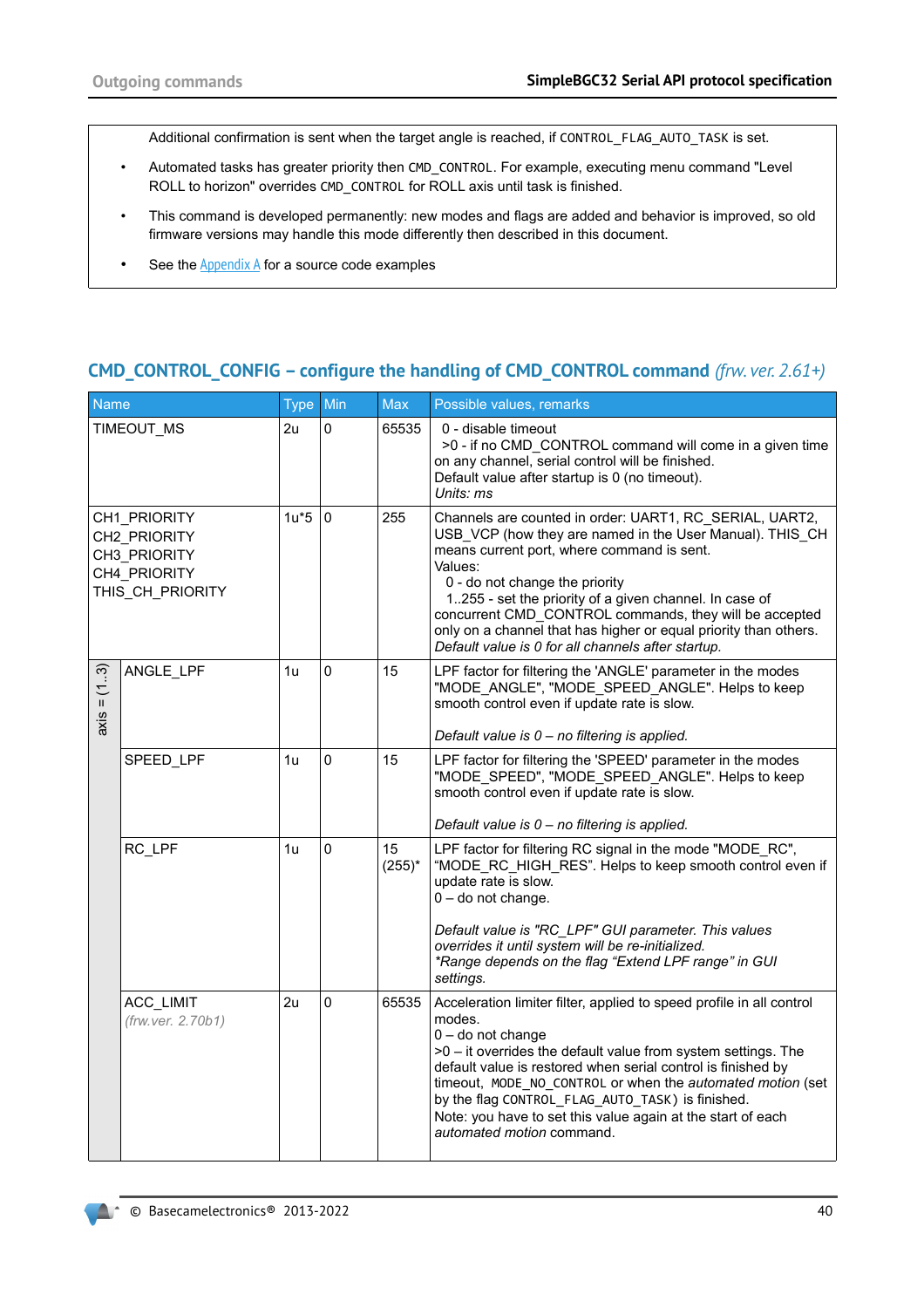|              |                 |                 |   |     | Units: degrees/sec $2$                                                                                                                                         |
|--------------|-----------------|-----------------|---|-----|----------------------------------------------------------------------------------------------------------------------------------------------------------------|
|              | <b>RESERVED</b> | 2b              |   |     |                                                                                                                                                                |
|              | RC EXPO RATE    | 1u              | 0 | 100 | Exponential curve for filtering RC signal in the mode<br>"MODE RC".<br>$0 -$ do not change<br>Default value is taken from the "RC_EXPO_RATE" GUI<br>parameter. |
| <b>FLAGS</b> |                 | 2u              |   |     | CONTROL CONFIG FLAG NO CONFIRM=(1<<0)<br>$(frw. ver. 2.66b2+)$<br>If set, controller does not send confirmation on each<br>CMD CONTROL command.                |
|              | <b>RESERVED</b> | 10 <sub>b</sub> |   |     |                                                                                                                                                                |

Confirmation is sent on success.

## **CMD\_TRIGGER\_PIN - trigger output pin**

| <b>Name</b>  | Type Min | <b>Max</b> | Possible values, remarks                                                                                                                                                                                                                                                                                                                                                              |
|--------------|----------|------------|---------------------------------------------------------------------------------------------------------------------------------------------------------------------------------------------------------------------------------------------------------------------------------------------------------------------------------------------------------------------------------------|
| PIN ID       | 1u       |            | Triggers pin only if it is not used for input<br>$RC$ INPUT ROLL = 1<br>$RC$ INPUT PITCH = 2<br>EXT FC INPUT ROLL = $3$<br>EXT FC INPUT PITCH = $4$<br>RC INPUT YAW = $5$<br>PIN $AUX1 = 16$<br>$PIN$ AUX2 = 17<br>PIN $AUX3 = 18$<br>PIN BUZZER = $32$<br>PIN SSAT POWER** = 33<br>** PIN SSAT POWER triggers 3.3V power line in the Spektrum<br>connector (low state enables power) |
| <b>STATE</b> | 1u       |            | LOW = $\theta$ (GND) - pin can sink up to 40mA<br>HIGH = $1 (+3.3V)$ - pin can source up to 40mA<br>FLOATING = $2$ (frw. ver. 2.66+)                                                                                                                                                                                                                                                  |

Confirmation is sent only if pin is not occupied for other functions and was really triggered.

# **CMD\_MOTORS\_ON - switch motors ON**

No parameters. Confirmation is sent in response.

# **CMD\_MOTORS\_OFF - switch motors OFF**

| <b>Name</b>                | Type Min | <b>Max</b> | Possible values, remarks,                                                                                                                           |
|----------------------------|----------|------------|-----------------------------------------------------------------------------------------------------------------------------------------------------|
| MODE (frw.ver. $2.68b7+$ ) | 1u       |            | 0 – normal mode: turn motors OFF leaving driver in a high<br>impedance;<br>1 – "break mode": turns motors OFF leaving driver in a low<br>impedance; |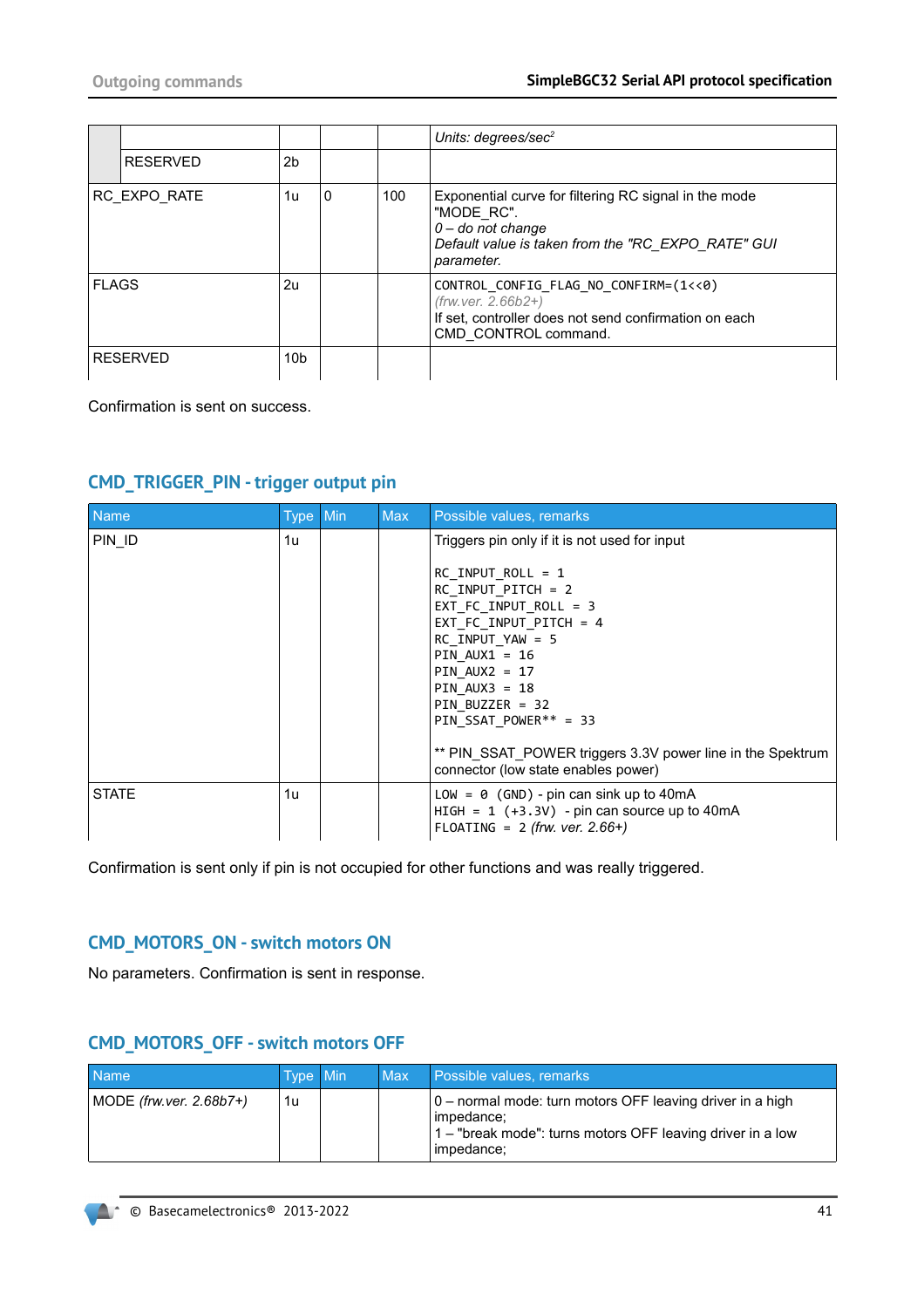|  |  |  |  | $ 2 -$ "safe stop" mode for unbalanced gimbals: reduce power and<br>wait while all motors stop rotating, then power OFF completely. |
|--|--|--|--|-------------------------------------------------------------------------------------------------------------------------------------|
|--|--|--|--|-------------------------------------------------------------------------------------------------------------------------------------|

Confirmation is sent in response.

# **CMD\_EXECUTE\_MENU - execute menu command**

| <b>Name</b> | <b>Type</b> | Min | <b>Max</b> | Possible values, remarks                                                                                                                                                                                                                                                                                                                                                                                                                                                                                                                                                                                                                                                                                                                                                                                                                                                                                                                                                                                                                                    |
|-------------|-------------|-----|------------|-------------------------------------------------------------------------------------------------------------------------------------------------------------------------------------------------------------------------------------------------------------------------------------------------------------------------------------------------------------------------------------------------------------------------------------------------------------------------------------------------------------------------------------------------------------------------------------------------------------------------------------------------------------------------------------------------------------------------------------------------------------------------------------------------------------------------------------------------------------------------------------------------------------------------------------------------------------------------------------------------------------------------------------------------------------|
| CMD_ID      | 1u          |     |            | $MENU$ CMD NO = 0<br>MENU CMD PROFILE1 = $1$<br>$MENU$ CMD PROFILE2 = 2<br>$MENU$ CMD PROFILE3 = 3<br>MENU_CMD_SWAP_PITCH_ROLL = 4<br>MENU CMD SWAP YAW ROLL = $5$<br>MENU CMD CALIB ACC = $6$<br>MENU CMD RESET = 7<br>MENU CMD SET ANGLE = 8<br>$MENU$ CMD CALIB GYRO = 9<br>MENU_CMD_MOTOR_TOGGLE = 10<br>$MENT$ CMD MOTOR ON = 11<br>MENU_CMD_MOTOR_OFF = 12<br>MENU_CMD_FRAME_UPSIDE_DOWN = 13<br>MENU CMD PROFILE4 = 14<br>MENU CMD PROFILE5 = 15<br>MENU_CMD_AUTO_PID = 16<br>$MENU$ CMD LOOK DOWN = 17<br>MENU CMD HOME POSITION = 18<br>MENU CMD RC BIND = 19<br>$MENU$ CMD CALIB GYRO TEMP = 20<br>MENU_CMD_CALIB_ACC_TEMP = 21<br>MENU CMD BUTTON PRESS = 22<br>MENU CMD RUN SCRIPT1 = 23<br>MENU CMD RUN SCRIPT2 = 24<br>MENU_CMD_RUN_SCRIPT3 = 25<br>MENU_CMD_RUN_SCRIPT4 = 26<br>MENU CMD RUN SCRIPT5 = 27<br>$MENU$ CMD CALIB MAG = 33<br>MENU_CMD_LEVEL_ROLL_PITCH = 34<br>MENU CMD CENTER YAW = 35<br>MENU CMD UNTWIST CABLES = 36<br>MENU CMD SET ANGLE NO SAVE = 37<br>MENU_HOME_POSITION_SHORTEST = 38<br>MENU CENTER YAW SHORTEST = 39 |
|             |             |     |            |                                                                                                                                                                                                                                                                                                                                                                                                                                                                                                                                                                                                                                                                                                                                                                                                                                                                                                                                                                                                                                                             |
|             |             |     |            | MENU_ROTATE_YAW_180 = 40<br>MENU_ROTATE_YAW_180_FRAME_REL = 41<br>MENU_SWITCH_YAW_180_FRAME_REL = 42<br>MENU SWITCH POS ROLL 90 = 43<br>MENU START TIMELAPSE = 44<br>MENU_CALIB_MOMENTUM = 45                                                                                                                                                                                                                                                                                                                                                                                                                                                                                                                                                                                                                                                                                                                                                                                                                                                               |
|             |             |     |            | MENU_LEVEL_ROLL = 46<br>MENU REPEAT TIMELAPSE = 47<br>MENU LOAD PROFILE SET1 = 48<br>MENU LOAD PROFILE SET2 = 49<br>MENU LOAD PROFILE SET3 = 50<br>MENU LOAD PROFILE SET4 = 51<br>MENU_LOAD_PROFILE_SET5 = 52<br>MENU_LOAD_PROFILE_SET_BACKUP = 53<br>MENU_INVERT_RC_ROLL = 54<br>MENU INVERT RC PITCH = 55                                                                                                                                                                                                                                                                                                                                                                                                                                                                                                                                                                                                                                                                                                                                                 |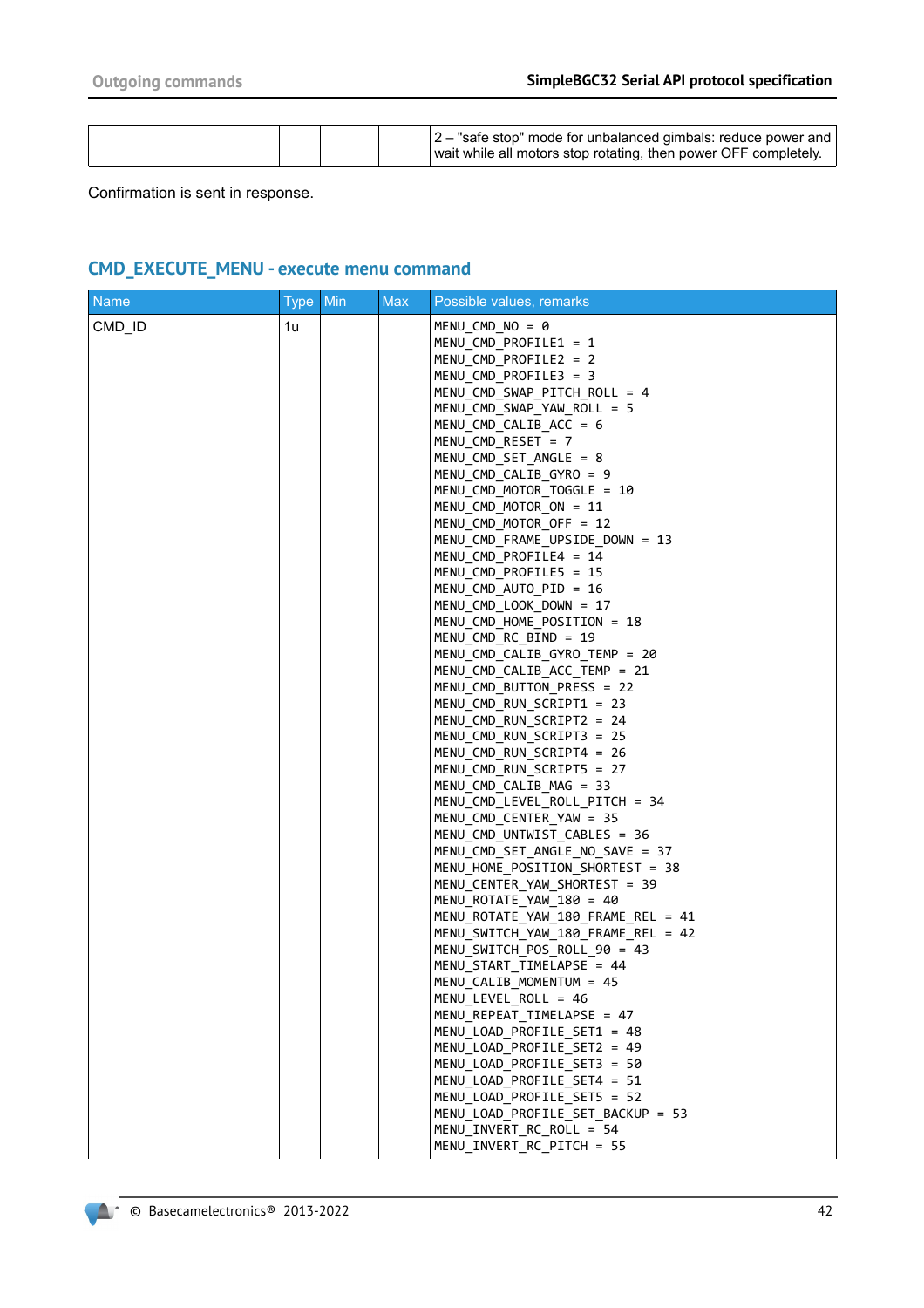|  |  | MENU INVERT RC YAW = 56          |
|--|--|----------------------------------|
|  |  | MENU SNAP TO FIXED POSITION = 57 |
|  |  | MENU CAMERA REC PHOTO EVENT = 58 |
|  |  | MENU CAMERA PHOTO EVENT = 59     |
|  |  | MENU MOTORS SAFE STOP = 60       |
|  |  | MENU CALIB ACC AUTO = 61         |
|  |  | $MENU RESET IMU = 62$            |
|  |  | MENU FORCED_FOLLOW_TOGGLE = 63   |
|  |  | MENU AUTO PID GAIN ONLY = $64$   |
|  |  | $MENU$ LEVEL PITCH = 65          |
|  |  | MENU MOTORS SAFE TOGGLE 66       |
|  |  | MENU TIMELAPSE STEP1 67          |
|  |  | MENU EXT GYRO ONLINE CALIB 68    |
|  |  | MENU DISABLE FOLLOW TOGGLE 69    |
|  |  | MENU_SET_CUR_POS_AS_HOME 70      |
|  |  | MENU STOP SCRIPT 71              |
|  |  | MENU TRIPOD MODE OFF 72          |
|  |  | MENU TRIPOD MODE ON 73           |
|  |  | MENU SET RC TRIM 74              |
|  |  |                                  |

### **CMD\_HELPER\_DATA – provide helper data for AHRS system**

Use this command to increase precision of attitude estimation under certain conditions like curved or accelerated motion. More information in the [#Appendix C: Providing external reference attitude/heading information from UAV](#page-63-0)

*Legacy format (prior to frw. ver. 2.60):*

| <b>Name</b>                           | Type Min |          | <b>Max</b> | Possible values, remarks                                                                                                                                                                          |
|---------------------------------------|----------|----------|------------|---------------------------------------------------------------------------------------------------------------------------------------------------------------------------------------------------|
| FRAME ACC[3]                          | $2s*3$   |          |            | Linear acceleration of the frame, [X, Y, Z] components in a<br>coordinate system COORD SYS GROUND YAW ROTATED (see<br>description below).<br>Units: $1g/512 \approx 0.019160156$ m/s <sup>2</sup> |
| FRAME ANGLE ROLL<br>FRAME ANGLE PITCH | 2s<br>2s | $-32768$ | 32767      | Inclination of the outer frame in a given coordinate system.<br>Pass zero values to not use this information.<br>Units: 0.02197265625 degree.                                                     |

#### *Extended format (frw. ver. 2.60+):*

| <b>Name</b>                           | Type Min |          | <b>Max</b> | Possible values, remarks                                                                                                                                                                                                                                                            |
|---------------------------------------|----------|----------|------------|-------------------------------------------------------------------------------------------------------------------------------------------------------------------------------------------------------------------------------------------------------------------------------------|
| FRAME ACC[3]                          | $2s*3$   |          |            | Linear acceleration of the frame with the inverted sign. Vector<br>with the [X, Y, Z] components in a given coordinate system (see<br>FLAGS below).<br>Units: 1g/512 ≈ 0,019160156 m/s <sup>2</sup>                                                                                 |
| FRAME ANGLE ROLL<br>FRAME ANGLE PITCH | 2s<br>2s | $-32768$ | 32767      | Inclination of the outer frame in the<br>COORD_SYS_GROUND_YAW_ROTATED. These angles are used only<br>in encoders or 2 <sup>nd</sup> IMU are not installed to roughly estimate the<br>motor angles.<br>Pass zero values to not use this information.<br>Units: 0.02197265625 degree. |
| <b>FLAGS</b>                          | 1u       |          |            | Bits 02: coordinate system where FRAME ACC and<br>FRAME SPEED vectors are defined.<br>COORD_SYS_GROUND_YAW_ROTATED = 1<br>Global system rotated with the camera over Z axis: Y-axis is                                                                                              |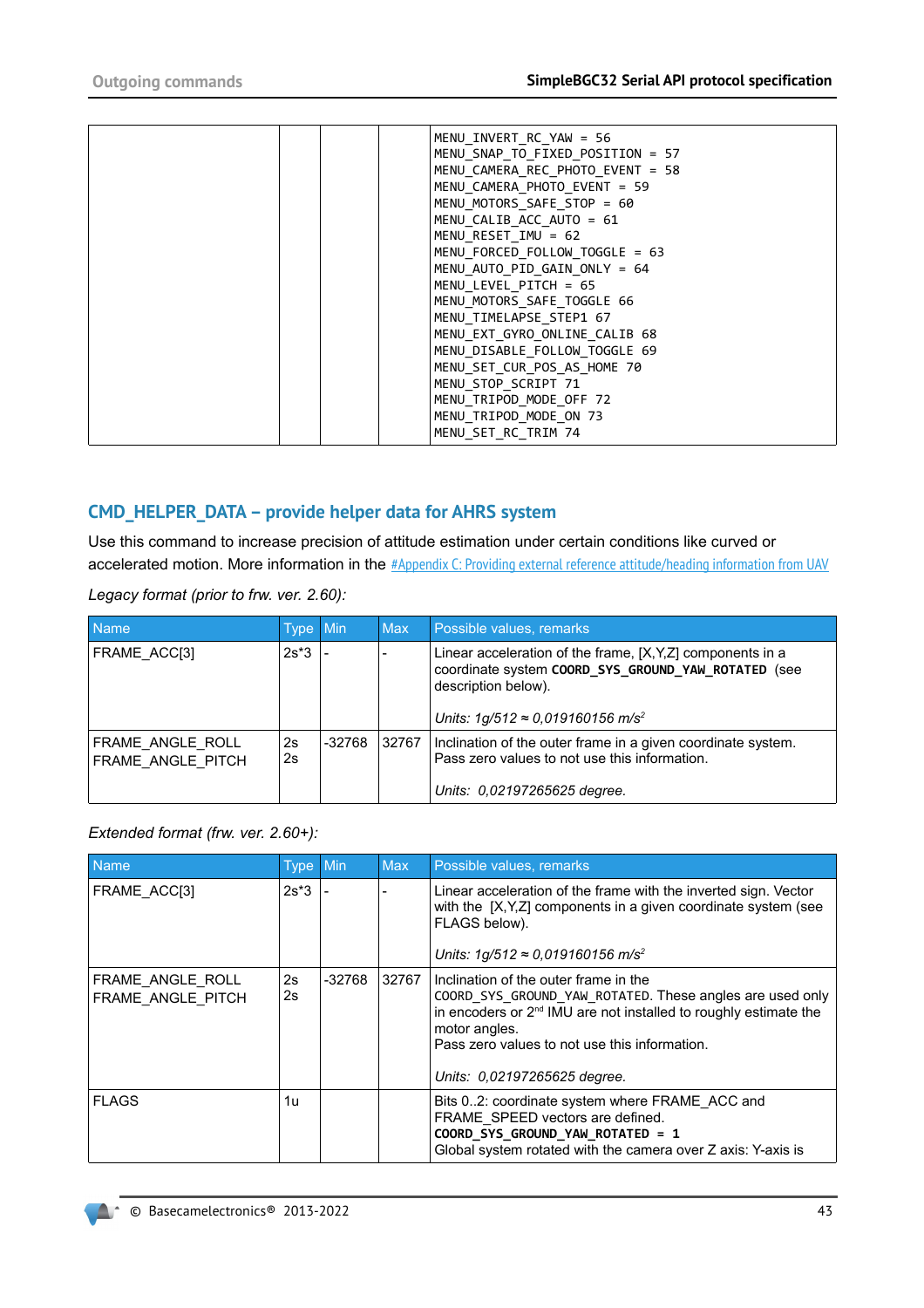|                                      |        |          |       | aligned with the main IMU's Y-axis (points forward), X-axis<br>points right, Z-axis points down (nadir)                                                                                                                                                                                                                                                                                                                                                                                                                                                                                          |
|--------------------------------------|--------|----------|-------|--------------------------------------------------------------------------------------------------------------------------------------------------------------------------------------------------------------------------------------------------------------------------------------------------------------------------------------------------------------------------------------------------------------------------------------------------------------------------------------------------------------------------------------------------------------------------------------------------|
|                                      |        |          |       | COORD SYS GROUND = 2<br>END Global system: X-axis matches true East, Y-axis matches<br>true North, Z-axis matches nadir.<br>Notes: END system differs from commonly used NED system.<br>To convert, swap X and Y values in vectors.<br>A magnetometer sensor should be installed and calibrated to<br>give global reference for the main IMU. If no magnetometer<br>present, Y-axis points arbitrary direction, so it is required to<br>additionally provide the FRAME_HEADING parameter and use<br>encoders to allow synchronization of the local coordinate<br>system to earth-related system. |
|                                      |        |          |       | COORD_SYS_FRAME = 3<br>Coordinate system linked to the gimbal's outer frame: Y-axis<br>matches frame's "forward", X-axis matches frame's "right", Z-<br>axis matches frame's "down". For example, having an<br>accelerometer-measured vector acc raw in NED system in<br>units m/s/s, compensate it for the gravity $acc = acc_{raw} -$<br>acc 1g and convert it the following way:<br>$FRAME\_ACC[0] = -acc.y*52.19164$<br>FRAME_ACC[1] = $-acc.x*52.19164$<br>FRAME $ACC[2] = -acc.z*52.19164$                                                                                                 |
|                                      |        |          |       | Note: one of the following conditions should be satisfied:<br>- a 2 <sup>nd</sup> frame-mounted IMU and YAW encoder in the regular<br>firmware<br>- 3 encoders and the "encoder" version of firmware                                                                                                                                                                                                                                                                                                                                                                                             |
|                                      |        |          |       | bit7: Use FRAME_HEADING parameter as a heading<br>reference to align the IMU's local coordinate system to earth-<br>related system, or to compensate gyro drift by the YAW axis if<br>frame is fixed. If bit is not set, FRAME HEADING is ignored<br>(frw. ver. 2.62b7+)                                                                                                                                                                                                                                                                                                                         |
| FRAME SPEED[3]                       | $2s*3$ |          |       | Angular speed of the frame, [X, Y, Z] components in a given<br>coordinate system. Helps to increase a precision of stabilization<br>in systems w/out encoders or 2 <sup>nd</sup> IMU. Pass zero values to not<br>use this information.                                                                                                                                                                                                                                                                                                                                                           |
|                                      |        |          |       | Units: 0,06103701895 degree/sec                                                                                                                                                                                                                                                                                                                                                                                                                                                                                                                                                                  |
| FRAME_HEADING<br>(frw. ver. 2.62b7+) | 2s     | $-16384$ | 16384 | Angle of the frame relative to the North by the YAW axis.<br>On first occurrence, YAW angle will be updated, taking into<br>account the position of the main IMU relative to a frame. Then it<br>will be used only as a reference for a gyro drift correction. If<br>frame is fixed, it's enough to set this value once. But if frame is<br>moving, it should be measured and update with the high enough<br>rate (10-50Hz) to reflect the frame rotation.                                                                                                                                       |
|                                      |        |          |       | Remarks:<br>*bit7 in the FLAGS parameter should be set to use this value.<br>*Provided angle may be wrapped to +-180 degrees or 0360<br>degrees.<br>*Special value of 32767 stops the use of this reference and<br>makes IMU heading unreferenced.<br>*"Heading angle" is YAW angle, always expressed in Euler order<br>PITCH-ROLL-YAW, regardless of the Euler order configured in<br>settings.                                                                                                                                                                                                 |
|                                      |        |          |       | Units: 0,02197265625 degree.                                                                                                                                                                                                                                                                                                                                                                                                                                                                                                                                                                     |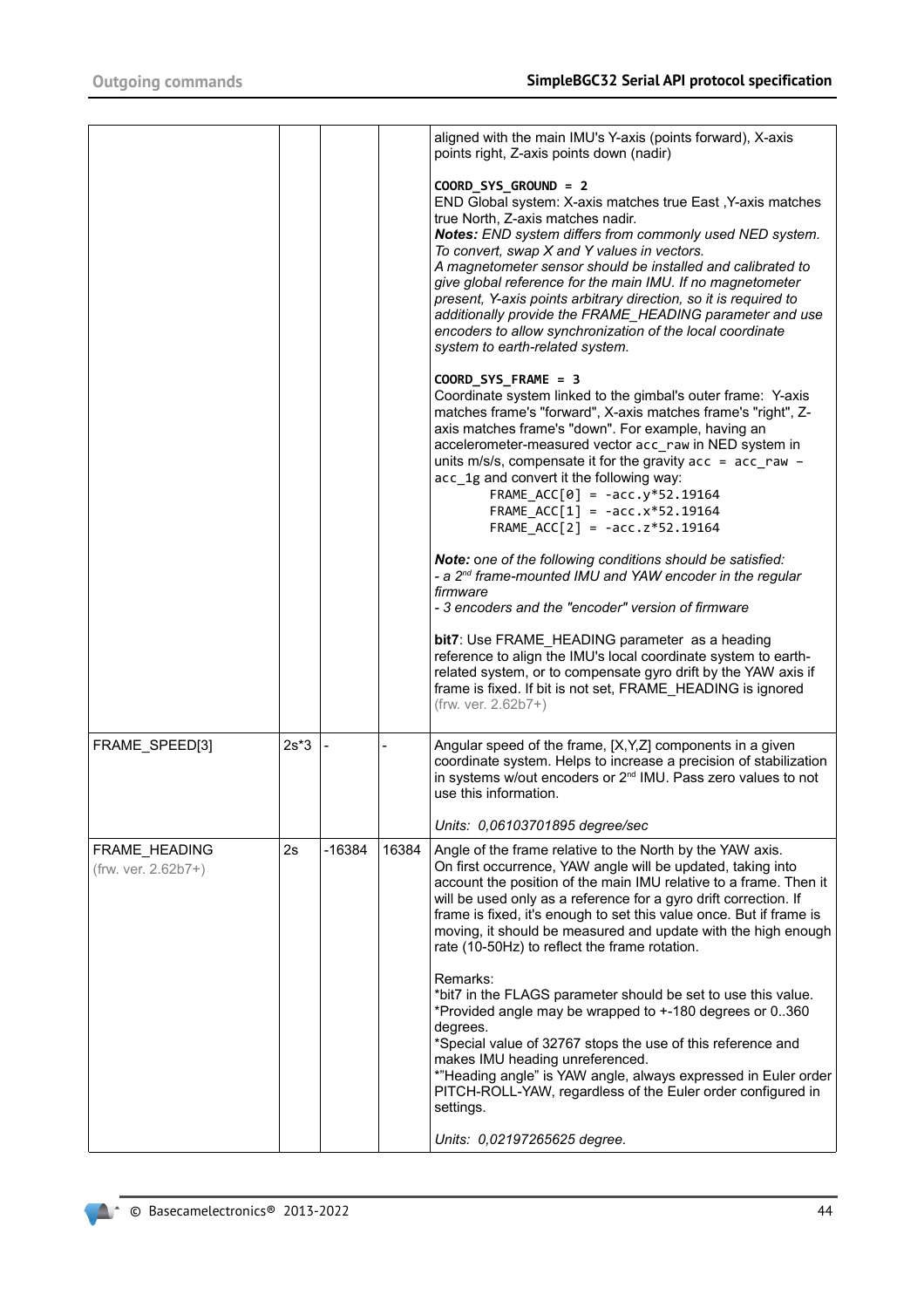| - 1 | יי י |  |  |
|-----|------|--|--|
|     |      |  |  |

For the lateral acceleration compensation, it is enough to provide only the FRAME\_ACC data, leaving all other fields empty. Feed fresh ACC and angles data with the pretty low rate 10-20 Hz, because strong lowpass filter is applied internally. If the FRAME\_SPEED data need to be provided, data rate should be much higher, up to 125 Hz.

How to ensure that the ACC correction is applied properly, on the bench:

- 1. Temporarily set the "ACC LPF" filter parameter in the GUI to 5-10Hz it will remove noise but keep fast reaction of the "IMU\_G\_ERR" variable in the "Monitoring" tab of the GUI. This variable shows the distance between the estimated gravity vector and vector, measured by accelerometer.
- 2. Without motion, when you tilt the frame, the FRAME\_ACC vector should have all components close to zero. The IMU\_G\_ERR variable should be near zero, too.
- 3. Without correction, when you shake gimbal, you see that the IMU\_G\_ERR changes significantly. With the correction applied, when you shake gimbal, IMU\_G\_ERR always stays near zero - it means that the external accelerations are compensated.
- 4. When you rotate frame relative to earth in all directions, or rotate camera relative to frame, the  $3<sup>rd</sup>$ test is still passed correctly – it means that the ACC correction vector is translated to the main IMU sensor properly.

### **CMD\_GET\_ANGLES, CMD\_GET\_ANGLES\_EXT - Request information related to IMU angles and RC control state**

No parameters.

#### **CMD\_SELECT\_IMU\_3 – Select which IMU to configure**

| Name <sup>1</sup> | Tvpe Min | Max | Possible values, remarks            |
|-------------------|----------|-----|-------------------------------------|
| IMU<br>TYPE       | 1u       |     | IMU TYPE MAIN=1<br>IMU TYPE FRAME=2 |

If the selected IMU is not connected, command is ignored.

#### **CMD\_READ\_PROFILE\_NAMES\_3 – Request profile names stored in EEPROM**

No parameters

#### **CMD\_WRITE\_PROFILE\_NAMES\_3 – Writes profile names to EEPROM**

| <b>Name</b>     | Type Min | Max | I Possible values, remarks                                                             |
|-----------------|----------|-----|----------------------------------------------------------------------------------------|
| PROFILE NAME[5] | $48b*$   |     | Each name is encoded in UTF-8 format and padded with '\0'<br>character to 48 byte size |

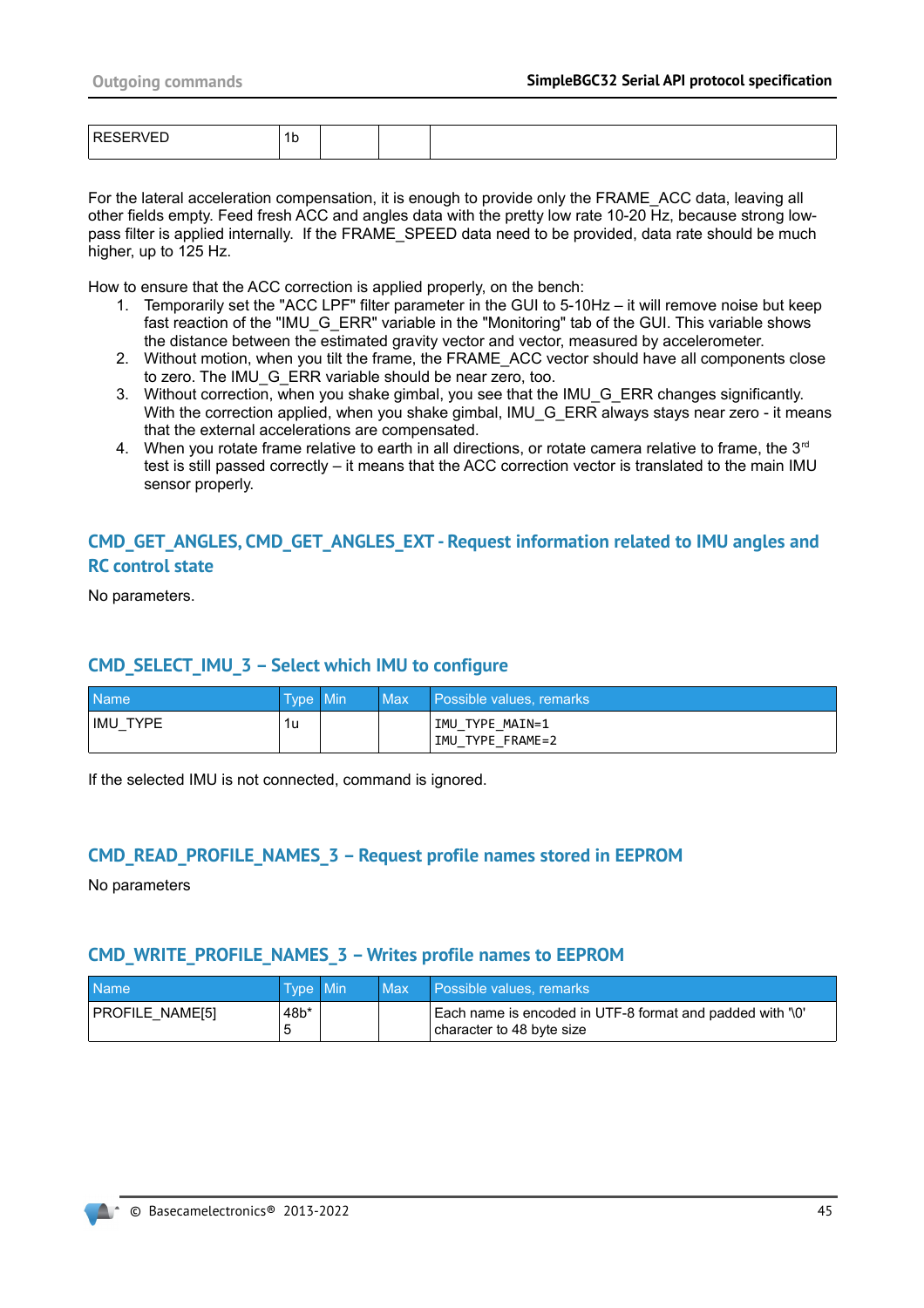### <span id="page-45-0"></span>**CMD\_SET\_ADJ\_VARS\_VAL – Update the value of selected parameter(s).**

This command is intended to change parameters on-the-fly during system operation, and does not save parameters to EEPROM.

To save updated parameters permanently, use the CMD\_SAVE\_PARAMS\_3 command.

The same command is also used as an outgoing command to read the value of adjustable variable(s).

| Name                               |                                             | Type Min | <b>Max</b> | Possible values, remarks                                                                                                                                                                                       |
|------------------------------------|---------------------------------------------|----------|------------|----------------------------------------------------------------------------------------------------------------------------------------------------------------------------------------------------------------|
|                                    | NUM PARAMS                                  | 1u       | 40         | Number of parameters in command                                                                                                                                                                                |
| PARAMS)                            | PARAM <n> ID</n>                            | 1u       |            | ID of parameter. See the $Appendix B$ for a list of available<br>variables.                                                                                                                                    |
|                                    | PARAM <n> VALUE<br/><math>\cdots</math></n> | 4b       |            | Value depends on type of parameter.                                                                                                                                                                            |
| NUM<br>こ<br>$\mathbf{H}$<br>z<br>đ |                                             |          |            | Values are packed according to C-language memory model,<br>little-endian order. 1- or 2-byte types converted to 4-byte using<br>C-language type conversions. Floats are packed according to<br><b>IFFF-754</b> |

On success, confirmation is sent in response.

### <span id="page-45-1"></span>**CMD\_GET\_ADJ\_VARS\_VAL – Query the actual value of selected parameter(s).**

This command requests actual values of adjustable parameters. On success, CMD SET ADJ VARS VAL is sent in response.

| Name                                                                                |                   | Type Min |   | <b>Max</b> | Possible values, remarks                                                    |
|-------------------------------------------------------------------------------------|-------------------|----------|---|------------|-----------------------------------------------------------------------------|
|                                                                                     | <b>NUM PARAMS</b> | 1u       | 1 | 40         | Number of parameters in command                                             |
| PARAMS)<br>MUN.<br>$\overline{\smash{\smile}}$<br>$\mathbf{H}$<br>$\mathbf{z}$<br>ğ | PARAM <n>_ID</n>  | 1u       |   |            | ID of parameter. See the $Appendix B$ for a list of available<br>variables. |

### **CMD\_SAVE\_PARAMS\_3 – Saves current values of parameters linked to adjustable variables, to EEPROM**

Use this command to save parameters updated by the "Adjustable Variables", permanently to EEPROM. For parameters that are split to profiles, only the current profile slot is updated.

| <b>Name</b>        | <b>Type</b> | Min | Max | Possible values, remarks             |
|--------------------|-------------|-----|-----|--------------------------------------|
| VAR<br>ID<br>' ADJ | 1u*N        |     |     | $f_{\text{rw.} \text{ver. 2.68b9+}}$ |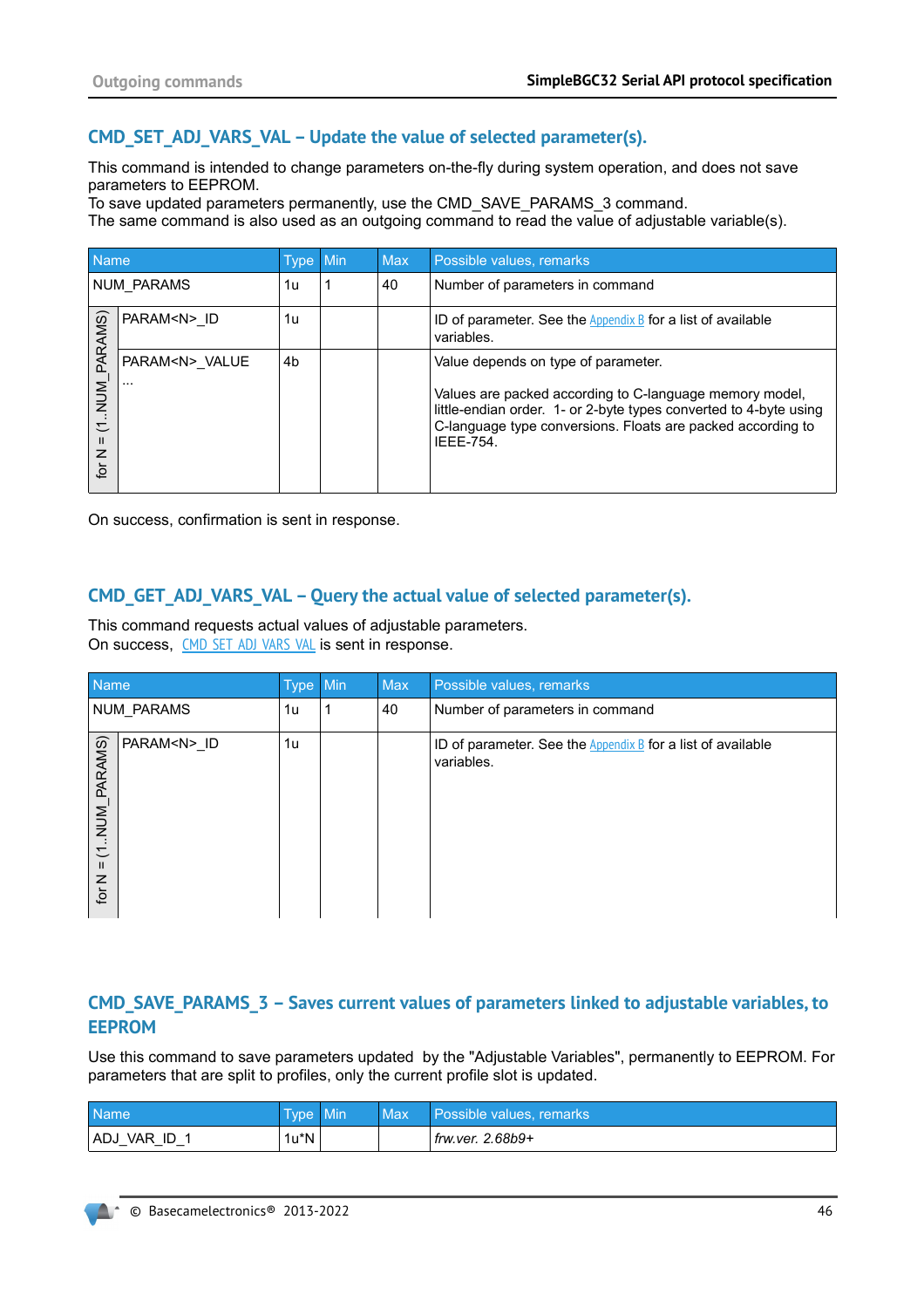| VAR ID 2<br>' ADJ    |  | Optional array of IDs of adjustable variables to save. If not<br>specified, save all active adjustable variables. |
|----------------------|--|-------------------------------------------------------------------------------------------------------------------|
| .<br>VAR ID N<br>ADJ |  |                                                                                                                   |

# **CMD\_AUTO\_PID – Starts automatic PID calibration** *(frw. ver. prior to 2.70)*

| <b>Name</b>       | <b>Type</b>     | Min | <b>Max</b> | Possible values, remarks                                                                                                                                                                                                                                                                                                                                                                                                                                                                                                             |
|-------------------|-----------------|-----|------------|--------------------------------------------------------------------------------------------------------------------------------------------------------------------------------------------------------------------------------------------------------------------------------------------------------------------------------------------------------------------------------------------------------------------------------------------------------------------------------------------------------------------------------------|
| PROFILE ID        | 1u              |     |            | switch to this profile before start of the calibration and save<br>result there                                                                                                                                                                                                                                                                                                                                                                                                                                                      |
| CFG_FLAGS         | 1 <sub>U</sub>  |     |            | AUTO PID CFG ROLL = $1$<br>AUTO_PID_CFG_PITCH = 2<br>AUTO PID CFG YAW = 4<br>AUTO PID CFG SEND GUI = 8<br>- if set, sends a progress of tuning to the GUI in the<br>CMD AUTO PID after each iteration<br>AUTO PID CFG KEEP CURRENT = 16<br>- if set, starts from existing settings. If not set, starts<br>from zero<br>AUTO PID CFG TUNE LPF FREQ = 32<br>- if set, tunes LPF filters, too<br>AUTO_PID_CFG_ALL_PROFILES = 64<br>- if set, updates tuned parameters in all profiles.<br>Otherwise, updates only the selected profile. |
| GAIN_VS_STABILITY | 1u              | 0   | 255        | 0 - better stability,<br>255 - better tracking of a reference                                                                                                                                                                                                                                                                                                                                                                                                                                                                        |
| <b>MOMENTUM</b>   | 1u              | 0   | 255        | 0 - detect automatically,<br>1 - low weight and strong motor,<br>255 - big weight and weak motor                                                                                                                                                                                                                                                                                                                                                                                                                                     |
| <b>ACTION</b>     | 1u              |     |            | $0$ – start tuning                                                                                                                                                                                                                                                                                                                                                                                                                                                                                                                   |
| <b>RESERVED</b>   | 14 <sub>b</sub> |     |            |                                                                                                                                                                                                                                                                                                                                                                                                                                                                                                                                      |

- On start, a confirmation is sent in the command CMD\_CONFIRM(CMD\_AUTO\_PID).

- When finished, the controller sends a full set of tuned parameters to the GUI (CMD\_READ\_PARAMS\_XX), for the selected or for all profiles.

- To interrupt currently running auto-tuning process, send this command with zero values in all fields.

# **CMD\_AUTO\_PID2 – Starts automatic PID calibration ver.2** *(frw. ver. 2.70+)*

| <b>Name</b>                                                              | Type Min        |  | <b>Max</b> | Possible values, remarks                                                                                                                                                                                                                      |  |
|--------------------------------------------------------------------------|-----------------|--|------------|-----------------------------------------------------------------------------------------------------------------------------------------------------------------------------------------------------------------------------------------------|--|
| <b>ACTION</b>                                                            | 1u              |  |            | ACTION START=1 start tuning (do not update config in<br>EEPROM)<br>ACTION START SAVE=2 save config to EEPROM and start<br>tuning<br>ACTION_SAVE=3 save config to EEPROM<br>ACTION STOP=5 stop tuning<br>ACTION_READ=6 read config from EEPROM |  |
| <b>RESERVED</b>                                                          | 10 <sub>b</sub> |  |            |                                                                                                                                                                                                                                               |  |
| The following data is required only for ACTION_START, ACTION_START_SAVE: |                 |  |            |                                                                                                                                                                                                                                               |  |
| <b>CFG VERSION</b>                                                       | 1u              |  |            | version 1                                                                                                                                                                                                                                     |  |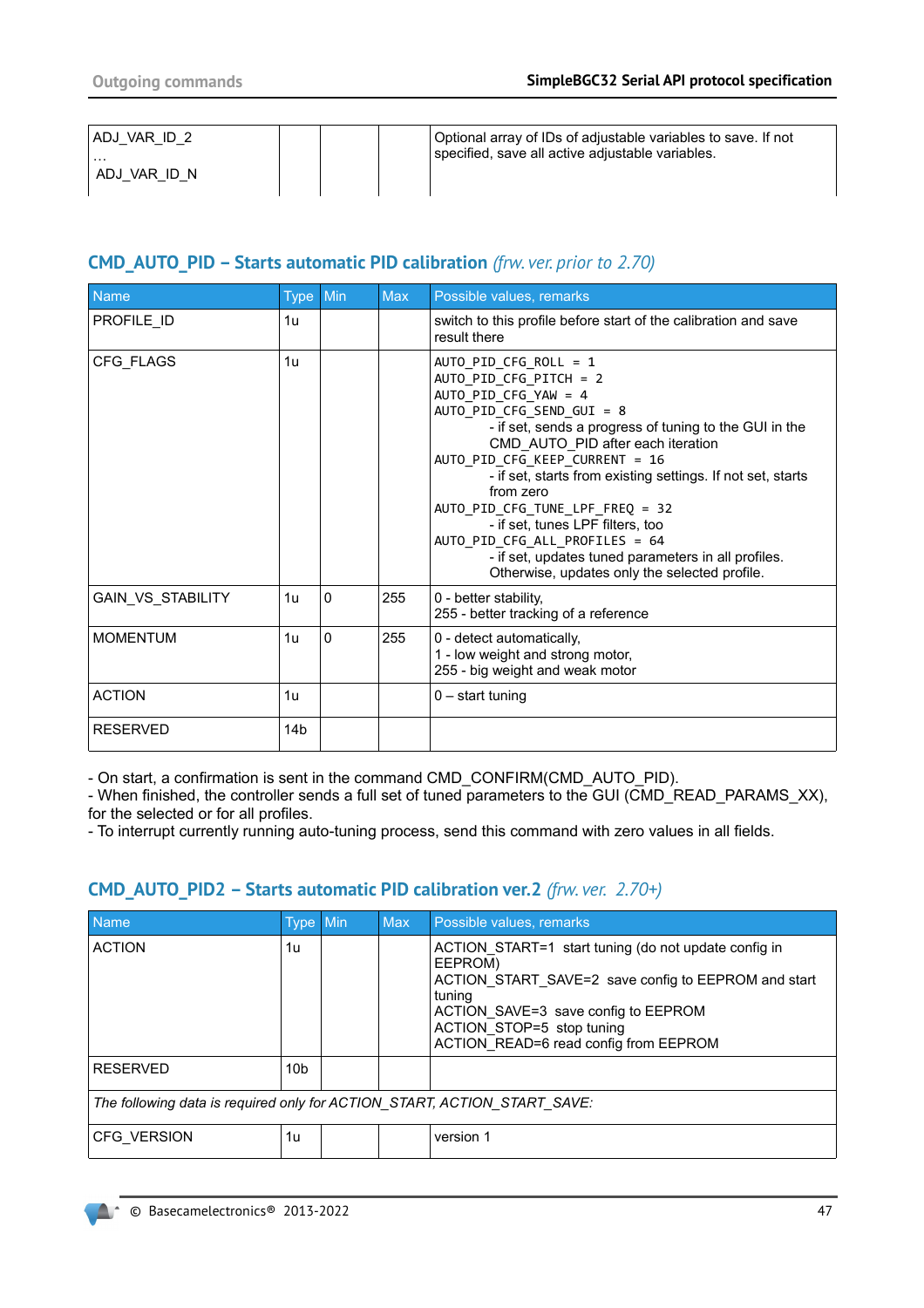|                | AXIS_FLAGS           | 1 <sub>u</sub>  |             |     | bit0: this axis is enabled<br>bit1: tune LPF<br>bits 23: number of notch filters to tune, 0-3                                     |
|----------------|----------------------|-----------------|-------------|-----|-----------------------------------------------------------------------------------------------------------------------------------|
|                | <b>GAIN</b>          | 1 <sub>u</sub>  | $\mathbf 0$ | 255 | stability vs performance ratio                                                                                                    |
| (13)<br>Ш      | <b>STIMULUS</b>      | 1u              | $\mathbf 0$ | 255 | stimulus signal strength                                                                                                          |
| axis           | EFFECTIVE_FREQ       | 1 <sub>u</sub>  | $\Omega$    | 255 | Effective frequency, Hz                                                                                                           |
| $\overline{p}$ | PROBLEM FREQ         | 1u              | $\mathbf 0$ | 255 | Problematic frequency, Hz                                                                                                         |
|                | PROBLEM_MARGIN       | 1 <sub>u</sub>  | $\mathbf 0$ | 255 | Problematic margin, dB*10                                                                                                         |
|                | <b>RESERVED</b>      | 6b              |             |     |                                                                                                                                   |
|                | <b>GENERAL FLAGS</b> | 2u              |             |     | bit0: start from current values<br>bit1: save result to all profiles<br>bit2: tune gain only<br>bit3: reserved<br>bit4: auto-save |
|                | STARTUP_CFG          | 1 <sub>u</sub>  |             |     | Automatically run at system startup<br>0 - Disabled<br>1 - Tune gain only<br>2 - Tune all parameters                              |
|                | <b>RESERVED</b>      | 22 <sub>b</sub> |             |     |                                                                                                                                   |

Confirmation is sent immediately in the command CMD\_CONFIRM(CMD\_AUTO\_PID2).

- If error is detected in parameters, CMD\_ERROR is sent with the error code:
	- 1: read from EEPROM failed (data is corrupted or empty)
	- 2: can't run algorithm at this moment
	- 3: write to EEPROM failed
	- 4: unknown action
	- 5: wrong command size

When finished, the controller sends a full set of tuned parameters to the GUI (CMD\_READ\_PARAMS\_XX), for the current profile.

# **CMD\_SERVO\_OUT – Output PWM signal on the specified pins**

| <b>Name</b>    | Type Min |    | <b>Max</b> | Possible values, remarks                                                                                                                                                                                                                                                                                                                                                                                                                                                                       |
|----------------|----------|----|------------|------------------------------------------------------------------------------------------------------------------------------------------------------------------------------------------------------------------------------------------------------------------------------------------------------------------------------------------------------------------------------------------------------------------------------------------------------------------------------------------------|
| SERVO TIME[8]* | $2s*8$   | -1 | 20000      | value $\leq 0$ : free up this pin and make it floating<br>value = $0$ : configure this pin as output and set it to 'Low' state<br>value > 0: PWM pulse time, us. Should be less than PWM<br>period, configured by the "SERVO RATE" parameter. Regular<br>servo accept values in range about 5002500 us, 1500 us is<br>neutral position, PWM period is 20000 us or less.<br>* Although command takes 8 values, the real number of<br>hardware outputs depends on board version and may be less. |

### **CMD\_I2C\_WRITE\_REG\_BUF – writes data to any device connected to I2C line**

| <b>Name</b> | Type Min |  | Max Possible values, remarks |
|-------------|----------|--|------------------------------|
|             |          |  |                              |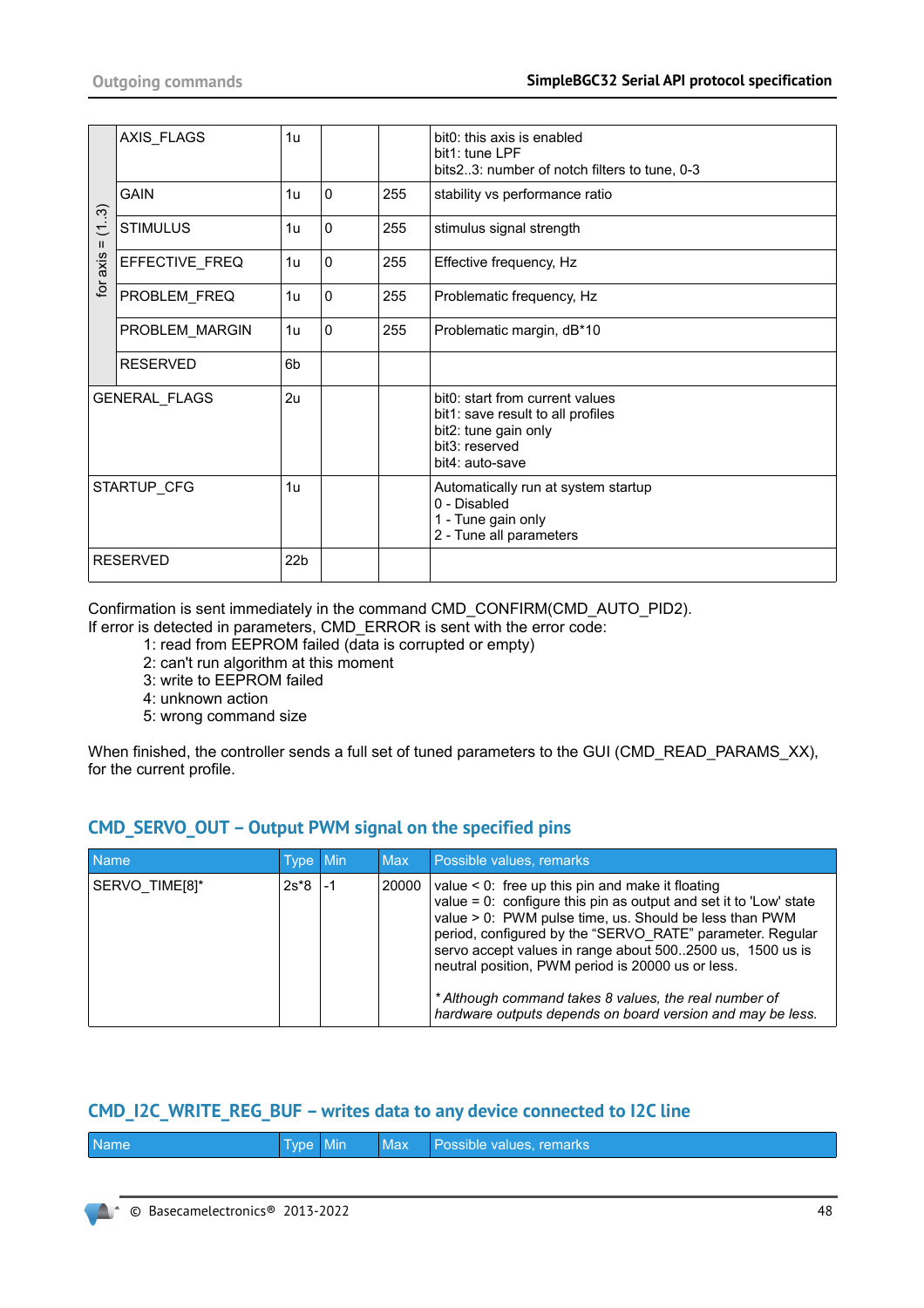| DEVICE ADDR | 1u | bit0: I2C port<br>0 for external port (IMU sensor is connected)<br>1 for internal port (EEPROM)<br>bit17: I2C address |
|-------------|----|-----------------------------------------------------------------------------------------------------------------------|
| REG ADDR    | 1u | register to write                                                                                                     |
| DATA        |    | remaining bytes are counted as data                                                                                   |

On successful writing, confirmation CMD\_CONFIRM is sent in response.

## **CMD\_I2C\_READ\_REG\_BUF – requests reading from any device connected to I2C line**

| <b>Name</b>     | Type Min | Max | Possible values, remarks                                                                                                                  |
|-----------------|----------|-----|-------------------------------------------------------------------------------------------------------------------------------------------|
| DEVICE ADDR     | 1u       |     | bit0: I2C port<br>0 for external I2C port<br>1 for internal I2C port (where on-board I2C devices are<br>connected)<br>bit17: I2C address* |
| <b>REG ADDR</b> | 1u       |     | register to read (only 1-byte addressing is supported)                                                                                    |
| DATA LEN        | 1u       |     | length of data to read                                                                                                                    |

On successful reading, CMD\_I2C\_READ\_REG\_BUF command is sent in response.

*\* for example, to read from ICM-20602 on address 0x68 from 'who am I' register, payload is "D0 75 01"*

### **CMD\_DEBUG\_VARS\_INFO\_3 – request information about debug variables**

No parameters.

# **CMD\_DEBUG\_VARS\_3 – request values of debug variables**

No parameters.

#### **CMD\_WRITE\_EXTERNAL\_DATA – stores any user data to the dedicated area in the EEPROM**

| <b>Name</b> | Type Min | <b>Max</b> | Possible values, remarks |
|-------------|----------|------------|--------------------------|
| <b>DATA</b> | 128b     |            |                          |

Confirmation is sent on success.

### **CMD\_READ\_EXTERNAL\_DATA – request user data, stored in the EEPROM**

No parameters.

CMD\_READ\_EXTERNAL\_DATA is sent in response.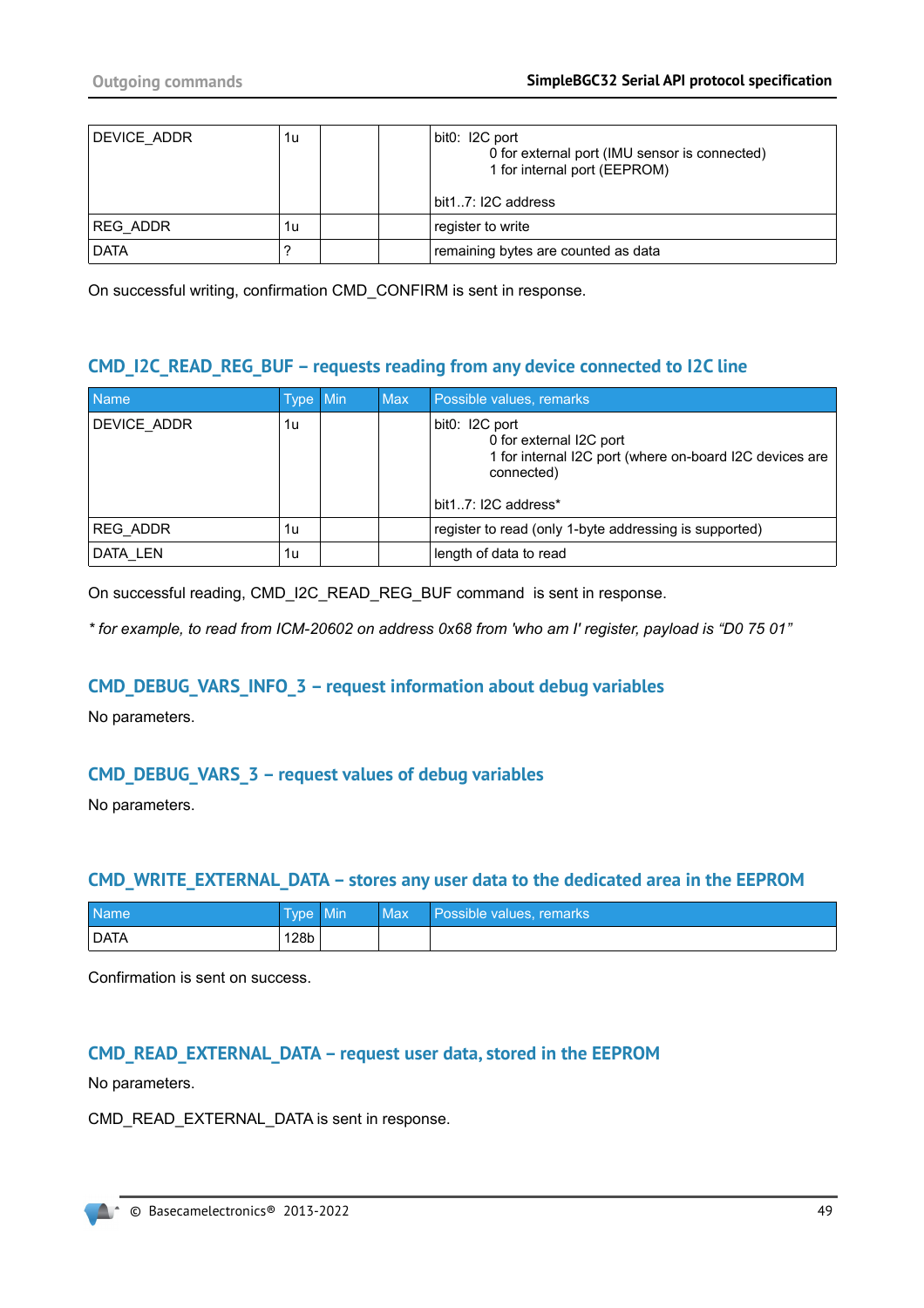# **CMD\_API\_VIRT\_CH\_CONTROL – update a state of 32 virtual channels.**

| <b>Name</b>                                | Type Min |      | Max . | $\frac{1}{2}$ . The contract of the contract of $\frac{1}{2}$ , $\frac{1}{2}$ , $\frac{1}{2}$ , $\frac{1}{2}$ , $\frac{1}{2}$ , $\frac{1}{2}$ , $\frac{1}{2}$ , $\frac{1}{2}$ , $\frac{1}{2}$ , $\frac{1}{2}$ , $\frac{1}{2}$ , $\frac{1}{2}$ , $\frac{1}{2}$ , $\frac{1}{2}$ , $\frac{1}{2}$<br><b>Possible values, remarks</b> |
|--------------------------------------------|----------|------|-------|----------------------------------------------------------------------------------------------------------------------------------------------------------------------------------------------------------------------------------------------------------------------------------------------------------------------------------|
| API VIRT CH1!<br>$\cdots$<br>API VIRT CH32 | $2s*3$   | -500 | 500   | Value may go slightly outside these limits.<br>Use a special value "-10000" to mark that channel has<br>"undefined" state (its treated as "signal lost" like with the regular<br>RC inputs)                                                                                                                                      |

Named as "API\_VIRT\_CHxx" in the GUI; may be assigned as RC source to any task.

*\* Starting from firmware 2.70b5, any number of channels (1..32) may be provided, to save bandwidth by omitting unused channels.*

## **CMD\_API\_VIRT\_CH\_HIGH\_RES – update a state of 32 virtual channels** *(frw.ver. 2.68b7+)*

Named as "API\_VIRT\_CHxx" in the GUI; may be assigned as RC source to any task. This command is similar to CMD\_API\_VIRT\_CH\_CONTROL, excepting it has higher resolution.

| <b>Name</b>                                 | Type Min |        | Max   | Possible values, remarks                                                                                                  |
|---------------------------------------------|----------|--------|-------|---------------------------------------------------------------------------------------------------------------------------|
| IAPI VIRT CH1<br>$\cdots$<br>API VIRT CH32* | 2s       | -16384 | 16384 | Value may go slightly outside these limits.<br>Special value -32768 sets channel to undefined state (input is<br>ignored) |

*\* Any number of channels (1..32) may be provided, to save bandwidth by omitting unused channels.*

## **CMD\_READ\_ADJ\_VARS\_CFG – request configuration of mapping of control inputs to adjustable variables**

CMD\_READ\_ADJ\_VARS\_CFG incoming command is sent in response.

# **CMD\_WRITE\_ADJ\_VARS\_CFG – writes configuration of mapping of control inputs to adjustable variables**

Data format is the same as in corresponding CMD\_READ\_ADJ\_VARS\_CFG\_incoming command. On success, confirmation is sent in response.

### **CMD\_EEPROM\_WRITE – writes a block of data to EEPROM to specified address**

| <b>Name</b> | Type Min | Max | Possible values, remarks,                                                           |
|-------------|----------|-----|-------------------------------------------------------------------------------------|
| <b>ADDR</b> | 4u       |     | Address should be aligned to 64                                                     |
| <b>DATA</b> |          |     | All remaining bytes counted as data, arbitrary size but aligned to<br>64-byte pages |

On success, confirmation CMD\_CONFIRM is sent with parameters CMD\_EEPROM\_WRITE, ADDR.

# **CMD\_EEPROM\_READ – request a reading of block of data from EEPROM at the specified address and size.**

| <b>Name</b> | Type Min | Max | Possible values, remarks        |
|-------------|----------|-----|---------------------------------|
| ADDR        | 4u       |     | address should be aligned to 64 |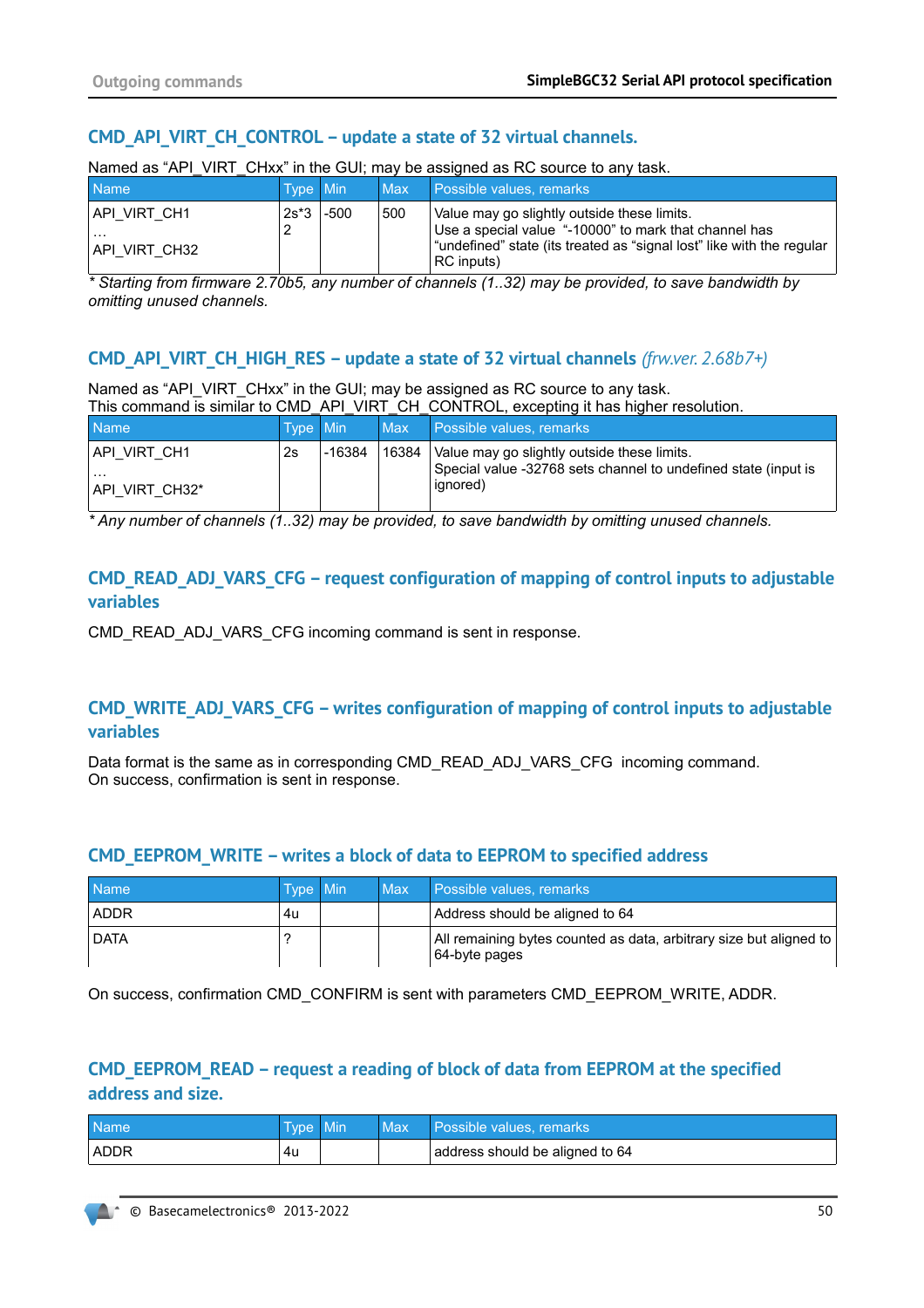| $\sim$ $\sim$ $\sim$<br>ו כי<br>.SIZI<br>∠∪ | 256<br>e should be aliged to 64 bytes and less than :<br>size |
|---------------------------------------------|---------------------------------------------------------------|
|---------------------------------------------|---------------------------------------------------------------|

On success, CMD\_EEPROM\_READ is sent in response.

#### **CMD\_CALIB\_INFO – request information required for the "Calibration helper" dialog window**

| <b>Name</b> | Type Min        | Max | I Possible values, remarks  |
|-------------|-----------------|-----|-----------------------------|
| IMU<br>TYPE | 1u              |     | 1 – main IMU, 2 – frame IMU |
| RESERVED    | 11 <sub>b</sub> |     |                             |

On success, CMD\_CALIB\_INFO is sent in response.

### **CMD\_READ\_FILE – read file from internal filesystem**

This command reads a portion of data from a file with the identifier FILE\_ID, started at PAGE\_OFFSET pages (1page = 64byte) and to the end of file, but not more then MAX\_SIZE bytes. Size of a portion should not exceed maximum allowed command data length (256 bytes). The result or error code is sent in the incoming command CMD\_READ\_FILE.

| <b>Name</b>     | Type Min        | <b>Max</b> | Possible values, remarks                                                                                                                                                                                                                                                                      |
|-----------------|-----------------|------------|-----------------------------------------------------------------------------------------------------------------------------------------------------------------------------------------------------------------------------------------------------------------------------------------------|
| FILE ID         | 2u              |            | $1st$ byte encodes the file type; $2nd$ byte depends on type;<br>FILE TYPE SCRIPT = 1<br>FILE TYPE IMU CALIB = $3$<br>FILE TYPE COGGING CORRECTION = 4<br>FILE TYPE ADJ VAR LUT = $5$<br>FILE TYPE PROFILE SET = $6$<br>FILE TYPE_PARAMS = 7<br>FILE TYPE TUNE = $8$<br>FILE TYPE CANDRV = 10 |
| PAGE OFFSET     | 2u              |            | offset from the beginning, in pages. 1 page = 64 bytes.                                                                                                                                                                                                                                       |
| MAX SIZE        | 2u              |            |                                                                                                                                                                                                                                                                                               |
| <b>RESERVED</b> | 14 <sub>b</sub> |            |                                                                                                                                                                                                                                                                                               |

### **CMD\_WRITE\_FILE – write file to internal filesystem**

This command writes a portion of data to a file with the identifier FILE\_ID. If file is not exists, it is created. If FILE\_SIZE is not equal to existing file size, file is adjusted to new size. If DATA is empty, file is deleted.

| <b>Name</b> | Type Min | <b>Max</b> | Possible values, remarks                                                                                                          |
|-------------|----------|------------|-----------------------------------------------------------------------------------------------------------------------------------|
| FILE ID     | 2u       |            | See CMD READ FILE.FILE ID                                                                                                         |
| FILE SIZE   | 2u       |            | Full size of a file                                                                                                               |
| PAGE OFFSET | 2u       |            | offset from the beginning, in pages. 1 page = 64 bytes.                                                                           |
| <b>DATA</b> |          |            | All remaining bytes are counted as data. Size should be less<br>then FILE SIZE parameter. If data is empty, file will be deleted. |

In response CMD\_CONFIRM is sent, with parameter ERR\_CODE. Possible codes:

NO ERROR =  $\theta$ 

ERR\_EEPROM\_FAULT = 1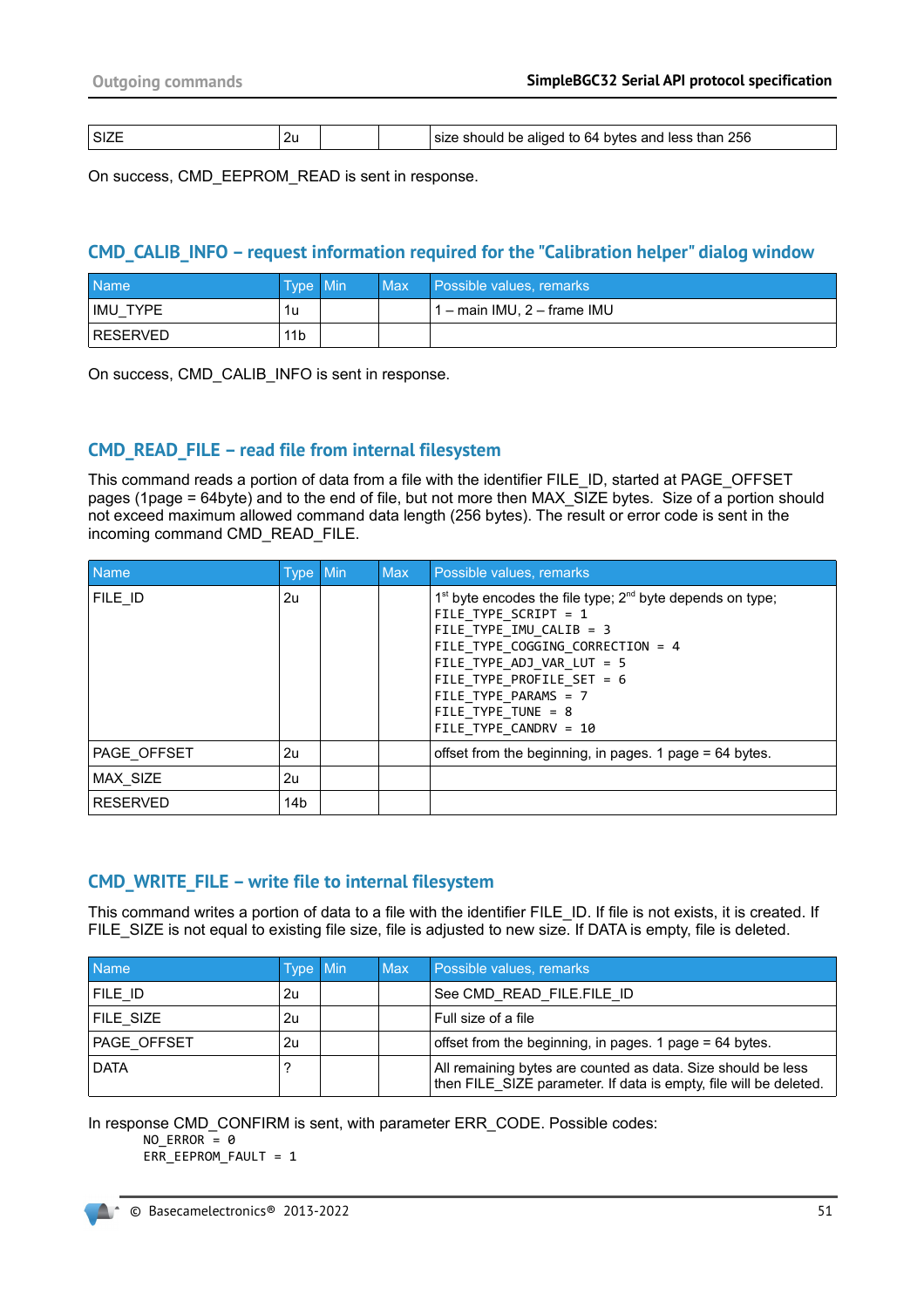ERR\_FILE\_NOT\_FOUND = 2 ERR $FAT = 3$ ERR\_NO\_FREE\_SPACE =  $4$ ERR FAT IS FULL =  $5$ ERR\_FILE\_SIZE = 6 ERR  $CRC = 7$  $ERR$  LIMIT REACHED = 8 ERR\_FILE\_CORRUPTED = 9 ERR\_WRONG\_PARAMS = 10

#### **CMD\_FS\_CLEAR\_ALL – delete all files from internal filesystem**

Returns CMD\_CONFIRM with parameter ERR\_CODE (see definitions in the CMD\_WRITE\_FILE command)

| <b>Name</b>     | Type Min        |   | <b>Max</b> | Possible values, remarks                                                                                                                            |
|-----------------|-----------------|---|------------|-----------------------------------------------------------------------------------------------------------------------------------------------------|
| <b>MODE</b>     | 1u              |   |            | $\begin{vmatrix} 0 - \mathrm{stop} \\ 1 - \mathrm{start} \end{vmatrix}$<br>2 – start with debug information is sent back in the<br>CMD SCRIPT DEBUG |
| <b>SLOT</b>     | 1u              | 0 | 4          | slot number, starting from 0.                                                                                                                       |
| <b>RESERVED</b> | 32 <sub>b</sub> |   |            |                                                                                                                                                     |

#### **CMD\_RUN\_SCRIPT – start or stop user-written script**

### **CMD\_AHRS\_HELPER – send or request attitude of the IMU sensor.**

Use this command to provide a reference or replace the attitude estimated by the internal IMU sensor, by the attitude from a high-grade external IMU. The reasonable rate of sending this command is 20-50 Hz, maximum is 125 Hz. More information in the [#Appendix C: Providing external reference attitude/heading information from UAV](#page-63-0)

| <b>Name</b> | <b>Type</b>        | Min | <b>Max</b> | Possible values, remarks                                                                                                                                                                                                                                                                                                                                                                                                                                                                                                                                                                                                                                                                                                                                                                                                                                                |
|-------------|--------------------|-----|------------|-------------------------------------------------------------------------------------------------------------------------------------------------------------------------------------------------------------------------------------------------------------------------------------------------------------------------------------------------------------------------------------------------------------------------------------------------------------------------------------------------------------------------------------------------------------------------------------------------------------------------------------------------------------------------------------------------------------------------------------------------------------------------------------------------------------------------------------------------------------------------|
| <b>MODE</b> | 1u<br>or<br>$2u**$ |     |            | <b>bit0</b> : $0 - get$ , $1 - set$ .<br><b>bit1</b> : location of the source IMU: $0 -$ camera platform, $1 -$ frame<br>(modified by bits 8,9)<br>bit2: if set, use as a reference only (any internal reference, if<br>present, will be disabled). If not set, replaces the attitude and<br>heading estimated by the internal sensor (both Z1 and H1 must<br>be provided).<br><b>bit3</b> : if set, translate from camera to frame (or back) and use as<br>a reference.<br><b>bit4,5</b> : selectively apply the correction by the provided Z and H<br>vectors:<br>00 or 11 - use both $Z$ and $H$ vectors<br>$01$ - use Z vector only.<br>10 - use H vector only<br>for frw.ver. 2.69b5+:<br>bit6,7: selectively translate the correction (bit3 should be set):<br>00 or 11 - translate both vectors<br>01 - translate Z vector only<br>10 - translate H vector only. |
|             |                    |     |            | for 2-byte MODE (optional in frw. ver. $2.69b5+)$ **:                                                                                                                                                                                                                                                                                                                                                                                                                                                                                                                                                                                                                                                                                                                                                                                                                   |

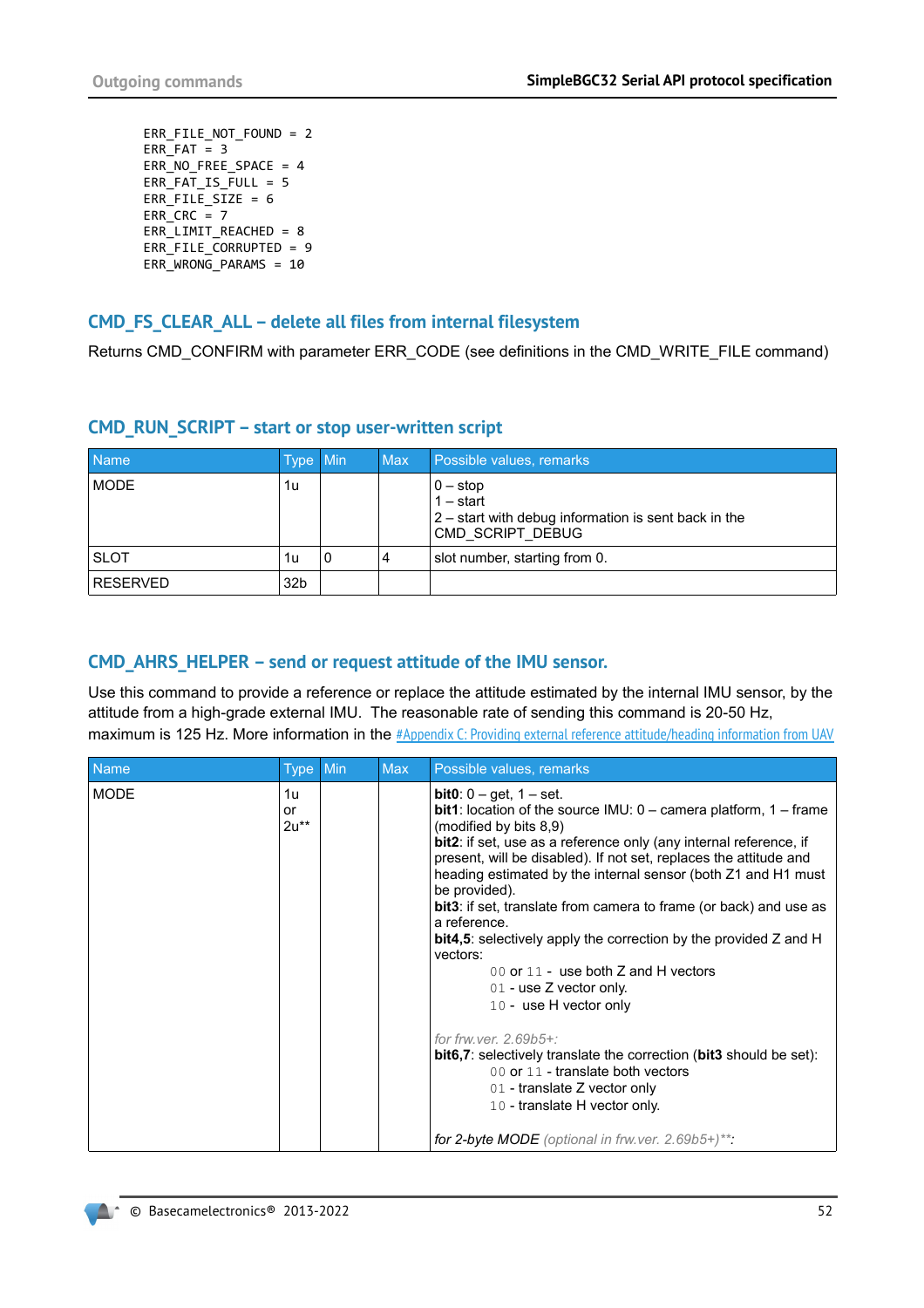|  | bits8,9: position of the reference system for the frame IMU<br>correction:<br>00 - the same as frame IMU<br>$01 -$ "on the frame"<br>10 - "below outer" (next to the outer motor in motor<br>order counting from the frame)<br>bit10 (frw.ver.2.70b1+): disable external correction for the given<br>IMU and vectors (specified in bits 1,4,5). Restore internal<br>correction, if possible (using accelerometer for Z1,<br>magnetometer for H1).                                                                             |
|--|-------------------------------------------------------------------------------------------------------------------------------------------------------------------------------------------------------------------------------------------------------------------------------------------------------------------------------------------------------------------------------------------------------------------------------------------------------------------------------------------------------------------------------|
|  | <b>REMARKS ON FLAGS</b>                                                                                                                                                                                                                                                                                                                                                                                                                                                                                                       |
|  | Bit1 encodes the position of the external source of<br>attitude/heading information. When flag is set and frame IMU is<br>not enabled, it counts "on the frame". If frame IMU is enabled, it<br>counts "in the frame IMU position", but can be modified by flags<br>8,9.                                                                                                                                                                                                                                                      |
|  | If Bit2 is set, attitude/heading is applied as a reference and the<br>strength of correction depends on the parameters "Gyro trust"<br>(inverted rule) and "Heading correction factor". The provided<br>attitude and heading data replace the internal accelerometer<br>and magnetometer sensor data, respectively.                                                                                                                                                                                                           |
|  | Bit3 is taken into account only if all motor angles are known<br>from encoders or may be estimated using other ways. Bit 3<br>should be set if reference IMU is located on the frame and you<br>need to correct main IMU located on the stabilized platform.                                                                                                                                                                                                                                                                  |
|  | Bits 4,5 may be used to selectively correct/replace only H<br>(heading) or Z (attitude) vectors. For example, you can leave Z<br>corrected by the internal accelerometer, and correct only H<br>(heading).                                                                                                                                                                                                                                                                                                                    |
|  | Bits 8,9 may be useful if system has the frame IMU enabled and<br>the source of a reference attitude is located in a different<br>position. For example, if the frame IMU is "below outer motor"<br>but the external IMU is mounted on the gimbal's frame, before<br>applying the correction we convert it to the coordinate system,<br>linked to the frame IMU.                                                                                                                                                              |
|  | Below are some useful combinations of flags as an example:                                                                                                                                                                                                                                                                                                                                                                                                                                                                    |
|  | <b>GET MODES</b>                                                                                                                                                                                                                                                                                                                                                                                                                                                                                                              |
|  | 0x00 - request the main IMU attitude<br>0x02 - request the frame IMU attitude                                                                                                                                                                                                                                                                                                                                                                                                                                                 |
|  | <b>SET MODES</b>                                                                                                                                                                                                                                                                                                                                                                                                                                                                                                              |
|  | $0 \times 01$ - use as a camera attitude (replaces the attitude<br>estimated by the main IMU).<br>0x03 - replace the frame IMU attitude (if frame IMU is not<br>enabled, use as gimbal's frame attitude).<br>$0 \times 05$ - use as a reference for the main IMU.<br>$0x07$ - use as a reference for the frame IMU.<br>0x0B - replace the frame IMU attitude/heading (or use as a<br>gimbal's frame attitude if frame IMU is not enabled), translate to<br>the camera coordinates and use as a reference for the main<br>IMU. |
|  | 0x0F - use as a reference for the frame IMU, translate to the<br>camera coordinates and use as a reference for the main IMU.                                                                                                                                                                                                                                                                                                                                                                                                  |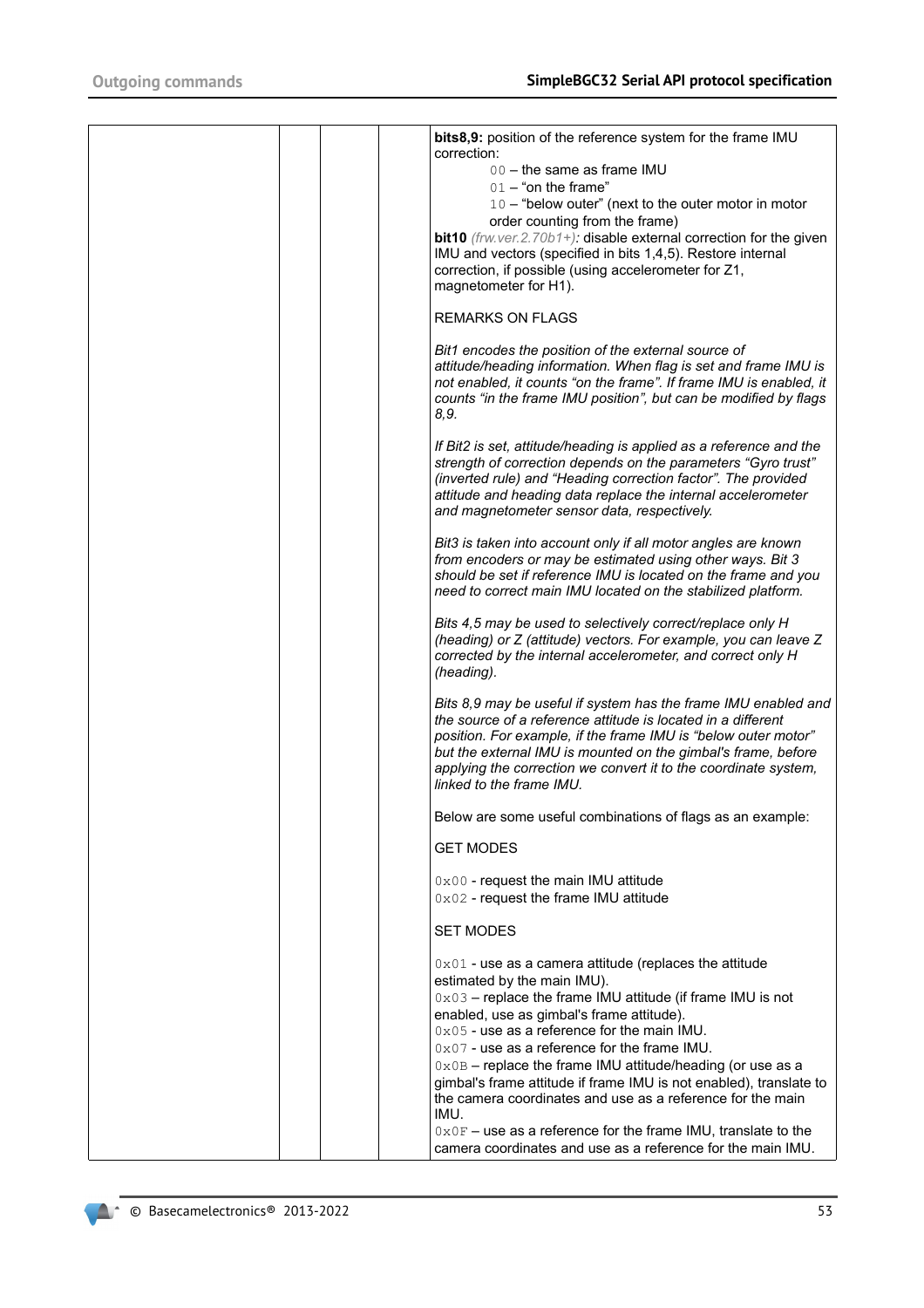|           |         |          |      | $0x2F$ – the same as above, but correct only a heading (use H-<br>vector only).<br>$0 \times 012$ F – external IMU is located on the frame, gimbal's frame<br>IMU is located "below outer motor". After translation, use<br>heading (H-vector) as a reference for the frame IMU and for the<br>main IMU. |
|-----------|---------|----------|------|----------------------------------------------------------------------------------------------------------------------------------------------------------------------------------------------------------------------------------------------------------------------------------------------------------|
| Z VECT[3] | $4f^*3$ | $-1.0$ f | 1.0f | Unit vector that points down in END coordinate system (North-<br>East-Down)* with the origin linked to the camera (MODE.bit1=0)<br>or to the frame IMU or frame (MODE.bit1=1)                                                                                                                            |
| H VECT[3] | $4f^*3$ | -1.0f    | 1.0f | Unit vector that points towards North in END coordinate system<br>(North-East-Down)* with the same origin                                                                                                                                                                                                |

\* Note that we use system END that differs from commonly used NED. See **[Appendix D: Coordinate system conversions](#page-64-0)** 

*\*\* MODE may be 1u or 2u for the extended flags supported starting from frw. ver. 2.69b5*

# **CMD\_GYRO\_CORRECTION – correct the gyroscope sensor's zero bias manually**

| <b>Name</b>                              | Type Min | <b>Max</b> | Possible values, remarks                                                                                                                               |
|------------------------------------------|----------|------------|--------------------------------------------------------------------------------------------------------------------------------------------------------|
| IMU TYPE                                 | 1u       |            | $0$ – main IMU, $1$ – frame IMU                                                                                                                        |
| GYRO ZERO CORR[3]                        | $2s*3$   |            | Zero offset for each axis in order X, Y, Z<br>Units: 0.001 gyro sensor unit                                                                            |
| GYRO ZERO HEADING C $ 2s $<br><b>ORR</b> |          |            | Zero offset for global Z axis to correct a heading only. This<br>correction is distributed to all axes automatically.<br>Units: 0.001 gyro sensor unit |

## **CMD\_DATA\_STREAM\_INTERVAL – register or update** *data stream* **– a commands sent by the controller with the fixed rate without request** *(frw. ver. 2.60+)* **or based on events** *(2.65+)*

For each serial interface, only one unique combination of CMD ID + CONFIG bytes may be registered. If the data stream is already registered, it will be updated. To unregister it, specify INTERVAL\_MS=0. The total number of data streams over all serial interfaces is limited to 10.

Take care of the serial bandwidth: if data flow exceeds bandwidth, particular messages may be skipped. The interval is maintained with the +-1ms tolerance for the individual sample, but the averaged sample rate exactly matches to the specified.

| <b>Name</b>   | <b>Type</b> | Min | <b>Max</b> | Possible values, remarks                                                                                                                                                                                                                               |
|---------------|-------------|-----|------------|--------------------------------------------------------------------------------------------------------------------------------------------------------------------------------------------------------------------------------------------------------|
| CMD ID        | 1u          |     |            | Command ID to be sent by this data stream. All supported<br>commands are listed for the "CONFIG" parameter below.                                                                                                                                      |
| INTERVAL MS   | 2u          |     |            | SYNC TO DATA = $0$ :<br>Interval between messages, in milliseconds.<br>Value 1 means each cycle (0.8ms)<br>SYNC TO DATA $!= 0$ :<br>Sample rate divider<br>Set value $= 0$ to unregister this data stream identified by the<br>[CMD ID, CONFIG] bytes. |
| <b>CONFIG</b> | 8b          |     |            | Configuration specific to each command:                                                                                                                                                                                                                |
|               |             |     |            | CMD_REALTIME_DATA_3<br><b>CMD REALTIME DATA 4</b>                                                                                                                                                                                                      |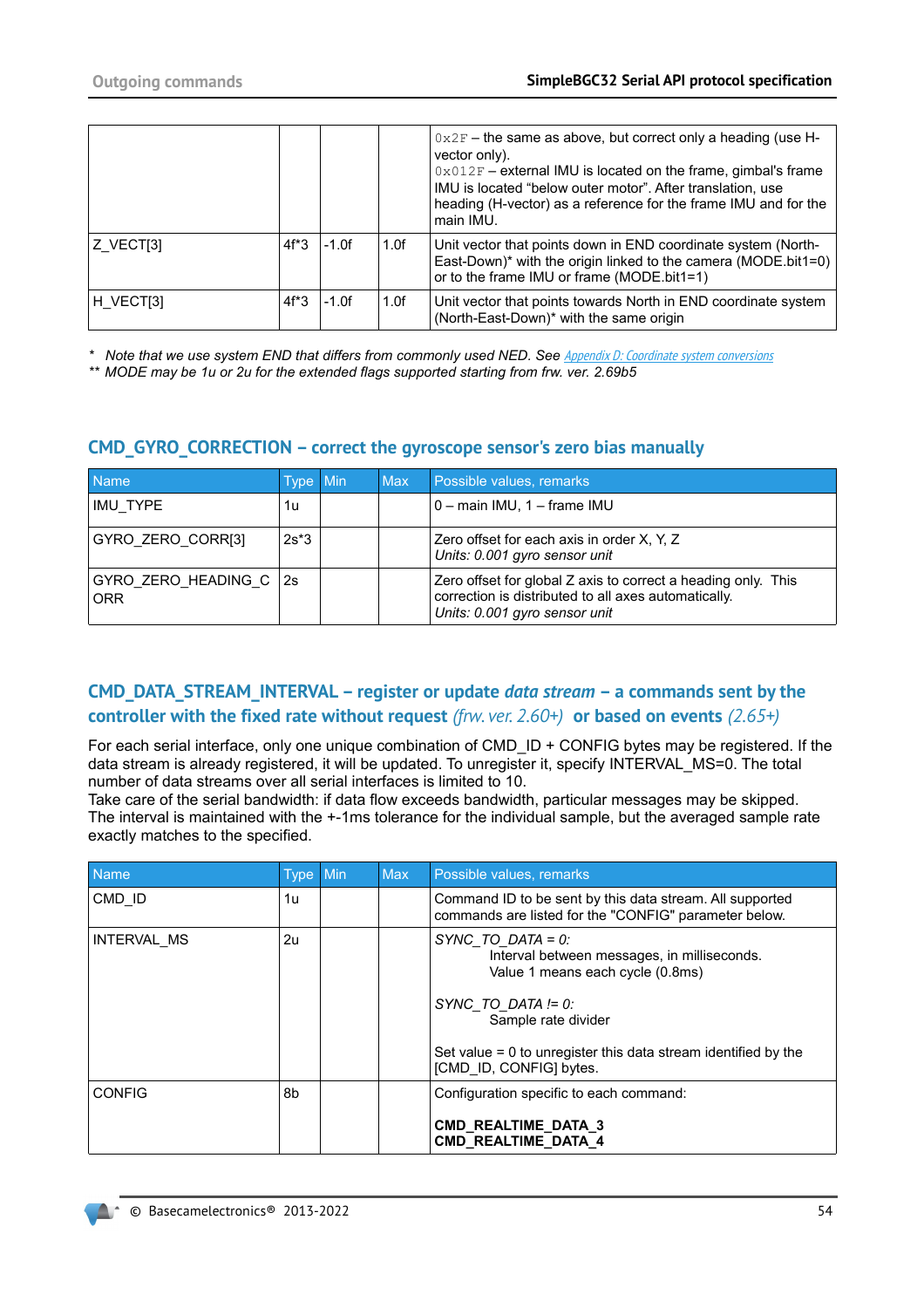|                                  |    | no parameters                                                                                                                                                                                        |
|----------------------------------|----|------------------------------------------------------------------------------------------------------------------------------------------------------------------------------------------------------|
|                                  |    | CMD_REALTIME_DATA_CUSTOM                                                                                                                                                                             |
|                                  |    | $flags - 4u$ , see command specification.                                                                                                                                                            |
|                                  |    |                                                                                                                                                                                                      |
|                                  |    | <b>CMD_AHRS_HELPER</b>                                                                                                                                                                               |
|                                  |    | $\text{imu\_type} - 1u (0 - \text{main IMU}, 1 - \text{frame IMU}).$                                                                                                                                 |
|                                  |    | CMD EVENT (ver. $2.65b7+$ )                                                                                                                                                                          |
|                                  |    | event $id - 1u - One$ of the EVENT ID xx, see the                                                                                                                                                    |
|                                  |    | CMD EVENT command specification                                                                                                                                                                      |
|                                  |    | event_type $-1u - a$ bitwise combination of the                                                                                                                                                      |
|                                  |    | EVENT TYPE xx flags, see the CMD EVENT                                                                                                                                                               |
|                                  |    | command specification                                                                                                                                                                                |
| SYNC TO DATA<br>(frw.ver 2.70b1) | 1u | If set, message is sent immediately after the specified type of<br>data is updated. The parameter INTERVAL MS=N specifies the<br>sample rate divider (message is sent on each N-th update<br>event). |
|                                  |    | Data types:                                                                                                                                                                                          |
|                                  |    | IMU ATTITUDE = $1 - 1$ MU attitude (Euler angles and DCM),<br>updated each 8ms                                                                                                                       |
| <b>RESERVED</b>                  | 9b |                                                                                                                                                                                                      |

If the data stream is successfully registered or updated, the CMD\_CONFIRM is sent in answer.

For the command **CMD\_EVENT**, the behavior is different. This message is sent only once when the event is triggered, so the parameter INTERVAL\_MS does not matter and should be set to any non-zero value. But it is still used for the "continuous" events like EVENT\_TYPE\_HOLD. The "event\_type" parameter can be used to select which events to report.

Examples:

- Send CMD\_REALTIME\_DATA\_4 with the rate 20Hz:
	- 19 32 00 00 00 00 00 00 00 00 00 00 00 00 00 00 00 00 00 00 00
- Send CMD\_REALTIME\_DATA\_CUSTOM (IMU angles + RC target angles) with the rate 10Hz: 58 64 00 03 00 00 00 00 00 00 00 00 00 00 00 00 00 00 00 00 00
- Send CMD\_EVENT when the mode button is pressed and released (once), and held (at 10Hz): 66 64 00 01 07 00 00 00 00 00 00 00 00 00 00 00 00 00 00 00 00

| Name         | Type Min | <b>Max</b> | Possible values, remarks                                                                                                                                                                                                                                                           |
|--------------|----------|------------|------------------------------------------------------------------------------------------------------------------------------------------------------------------------------------------------------------------------------------------------------------------------------------|
| <b>FLAGS</b> | 4u       |            | Each bit specify which data to include in response<br>bit0: IMU ANGLES[3]<br>bit1: TARGET ANGLES[3]<br>bit2: TARGET SPEED[3]<br>bit3: FRAME CAM ANGLE[3]<br>bit4: GYRO DATA[3]<br>bit5: RC DATA[6]<br>bit6: Z VECTOR[3], H VECTOR[3]<br>bit7: RC CHANNELS[18]<br>bit8: ACC DATA[3] |

### **CMD\_REALTIME\_DATA\_CUSTOM – request configurable realtime data** *(frw. ver. 2.60+)*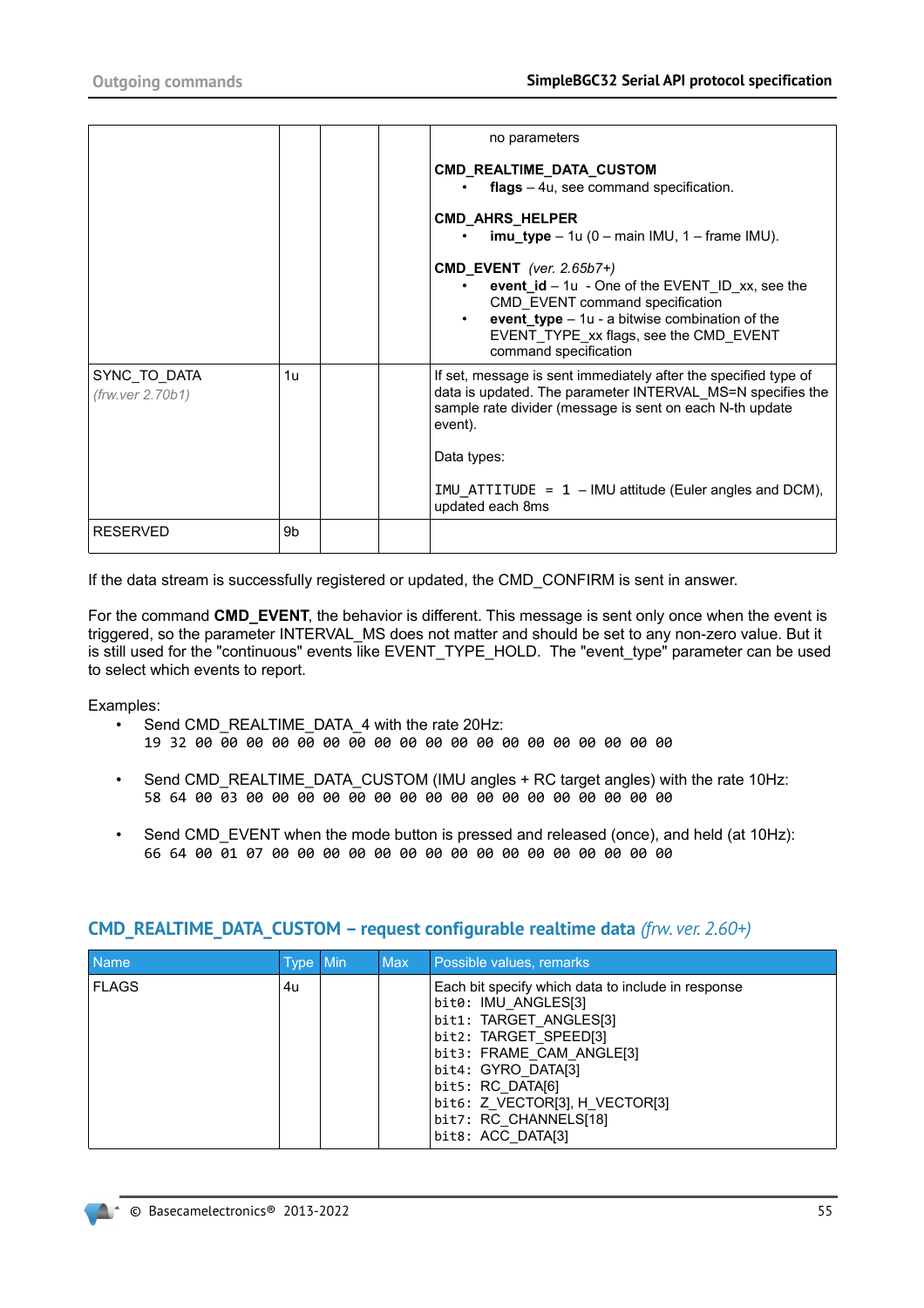|                 |    |  | bit9: MOTOR4 CONTROL data structure<br>bit10: AHRS DEBUG INFO data structure<br>bit11: ENCODER RAW24[3]<br>bit12: IMU ANGLES RAD[3]<br>bit13: SCRIPT VARS FLOAT[10]<br>bit14: SCRIPT VARS INT16[10]<br>bit15: SYSTEM POWER STATE data structure<br>bit16: FRAME CAM RATE[3]<br>A detailed description of the data structure is provided in the<br>CMD_REALTIME_DATA_CUSTOM response specification |
|-----------------|----|--|---------------------------------------------------------------------------------------------------------------------------------------------------------------------------------------------------------------------------------------------------------------------------------------------------------------------------------------------------------------------------------------------------|
| <b>RESERVED</b> | 6b |  |                                                                                                                                                                                                                                                                                                                                                                                                   |

#### **CMD\_BEEP\_SOUND – play melody by motors or emit standard beep sound**

| <b>Name</b>     | Type Min |          | <b>Max</b> | Possible values, remarks                                                                                                                                                                                                                                                                            |
|-----------------|----------|----------|------------|-----------------------------------------------------------------------------------------------------------------------------------------------------------------------------------------------------------------------------------------------------------------------------------------------------|
| <b>MODE</b>     | 2u       |          |            | Pre-defined melodies:<br>BEEPER MODE CALIBRATE = $(1\langle 0 \rangle)$<br>BEEPER MODE CONFIRM = $(1<<1)$<br>BEEPER MODE ERROR = (1<<2)<br>BEEPER MODE CLICK = (1<<4)<br>BEEPER_MODE_COMPLETE = (1<<5)<br>BEEPER MODE INTRO = $(1\lt 6)$<br>Custom melody:<br>BEEPER_MODE_CUSTOM_MELODY = (1<<15)   |
| NOTE LENGTH     | 1u       | 1        | 255        | The duration of each note in custom melody mode.<br>Units: 8ms samples                                                                                                                                                                                                                              |
| DECAY_FACTOR    | 1u       | $\Omega$ | 15         | Set the envelope "attack-decay" after each pause, that makes<br>sound more natural. The bigger value, the longer decay. 0 - no<br>decay.<br>*Note: envelope takes effect only in the encoder-enabled<br>firmware or when motors are OFF. The same is true for the<br>'volume' parameter in the GUI. |
| <b>RESERVED</b> | 8b       |          |            |                                                                                                                                                                                                                                                                                                     |
| NOTE FREQ HZ[N] | $2u^*N$  | 554      | 21000      | Array of 2u elements, size $N = 0.50$ , - melody to play if<br>mode=BEEPER MODE CUSTOM MELODY. Special value<br>21000 used to restart the envelope. Value > 21000 restarts<br>envelope and makes a pause with the duration (val $-21000$ )<br>8ms-samples.<br>Units: Hz                             |

Example1: simple melody with short B5, D6, G6 notes and envelope: 00 80 05 03 00 00 00 00 00 00 00 00 DB 03 DB 03 08 52 DB 03 DB 03 08 52 96 04 96 04 08 52 1F 06 1F 06 1F 06 1F 06 1F 06

Example2: standard "calibration" sound: 01 00 00 03 00 00 00 00 00 00 00 00

Example3: single beep 1 second at 3kHz: 00 80 7D 00 00 00 00 00 00 00 00 00 B8 0B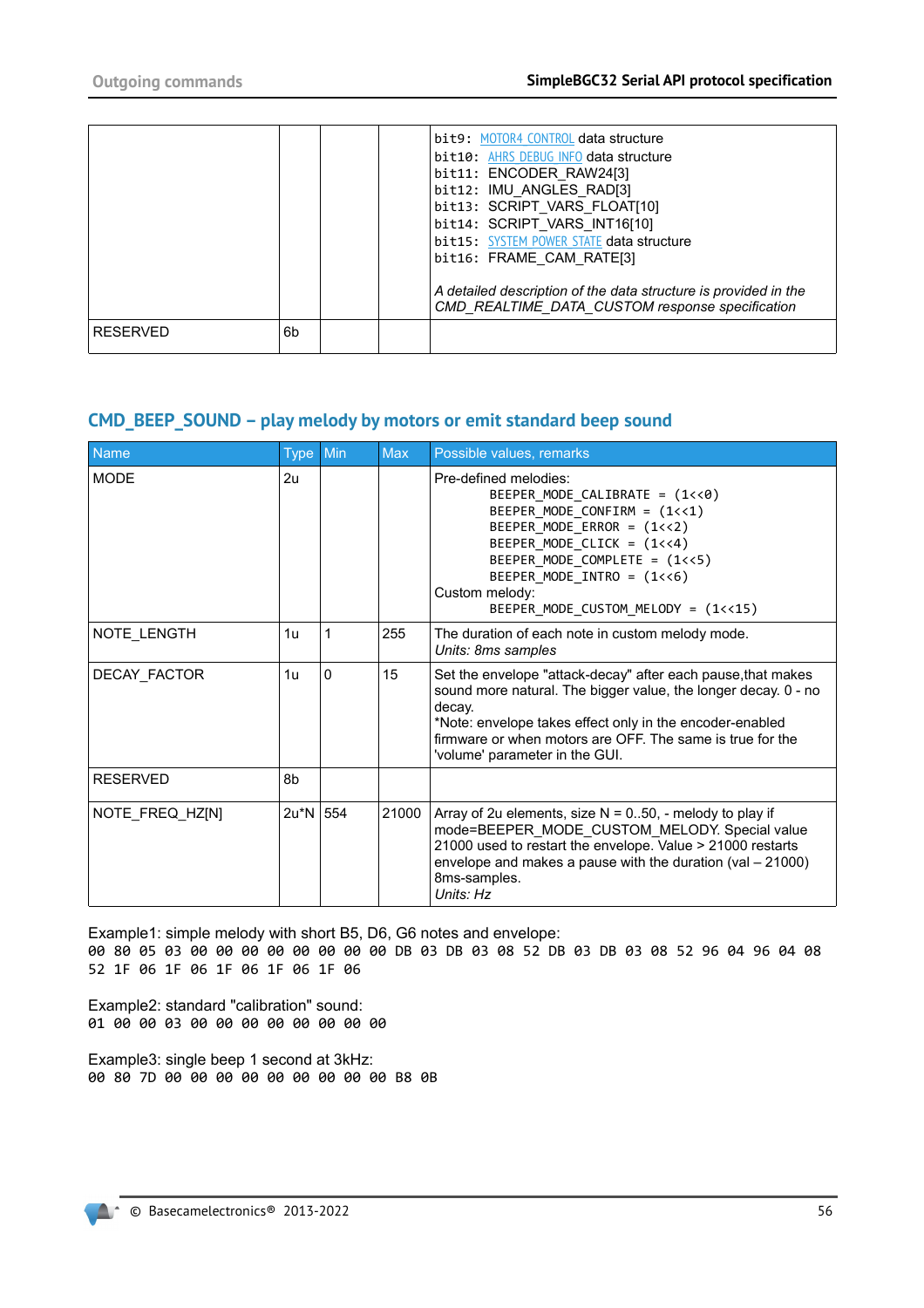# **CMD\_ENCODERS\_CALIB\_OFFSET\_4 - calibrate offset of encoders**

No parameters.

*(frw. ver. 2.68b7+)* optional parameter FOR\_MOTOR (1u): value 0..2 to calibrate offset only for the given motor ROLL, PITCH or YAW. Value 255 – for all motors.

# **CMD\_ENCODERS\_CALIB\_FLD\_OFFSET\_4 - start field offset calibration of encoders**

All parameters are optional. Note the version of the firmware where they started to be supported.

| <b>Name</b>                                        | Type Min | <b>Max</b> | Possible values, remarks                                                                                         |
|----------------------------------------------------|----------|------------|------------------------------------------------------------------------------------------------------------------|
| CALIB ANGLE[3]<br>(optional, frw. ver. $2.62b6+$ ) | $2s*3$   |            | Angle range to move during calibration. If omitted, default is 40 <sup>o</sup> .<br>Units: 0,02197265625 degree. |
| CALIB SPEED[3]<br>(optional, frw.ver. $2.71b1+$ )  | $2s*3$   |            | Speed of movement during the calibration. If omitted, default is<br>100.<br>Units: 0,06103701895 deg./sec.       |

# **CMD\_ADJ\_VARS\_STATE – request the state of adjustable variable in the given trigger and analog slots.**

*Firmware ver. prior to 2.62b5:*

| <b>Name</b>  | Tvpe ' | <b>Min</b> | Max | Possible values, remarks |
|--------------|--------|------------|-----|--------------------------|
| TRIGGER SLOT | 1u     | 0          |     |                          |
| ANALOG SLOT  | 1u     |            | 14  |                          |

#### *Firmware ver. 2.62b5+:*

| <b>Name</b>   | <b>Type Min</b> |   | <b>Max</b> | Possible values, remarks                |
|---------------|-----------------|---|------------|-----------------------------------------|
| TRIGGER SLOT  | 1u              | 0 | 9          | "Trigger" slot number to show its state |
| ANALOG SRC ID | 2u              |   |            | Signal source to show its value         |
| ANALOG VAR ID | 1u              |   |            | Variable ID to show its value           |
| LUT SRC ID    | 2u              |   |            | Signal source to show its value         |
| LUT VAR ID    | 1u              |   |            | Variable ID to show its value           |

# **CMD\_CALIB\_ORIENT\_CORR – start the calibration of sensor misalignment correction (frw. ver.** *2.61+)*

| <b>Name</b> | <b>Type</b>     | Min | Max | Possible values, remarks |
|-------------|-----------------|-----|-----|--------------------------|
| RESERVED    | 16 <sub>b</sub> |     |     |                          |

Confirmation is sent immediately. After calibration is finished, CMD\_READ\_PARAMS\_EXT2 is sent with new values in the IMU\_ORIENTATION\_CORR[3].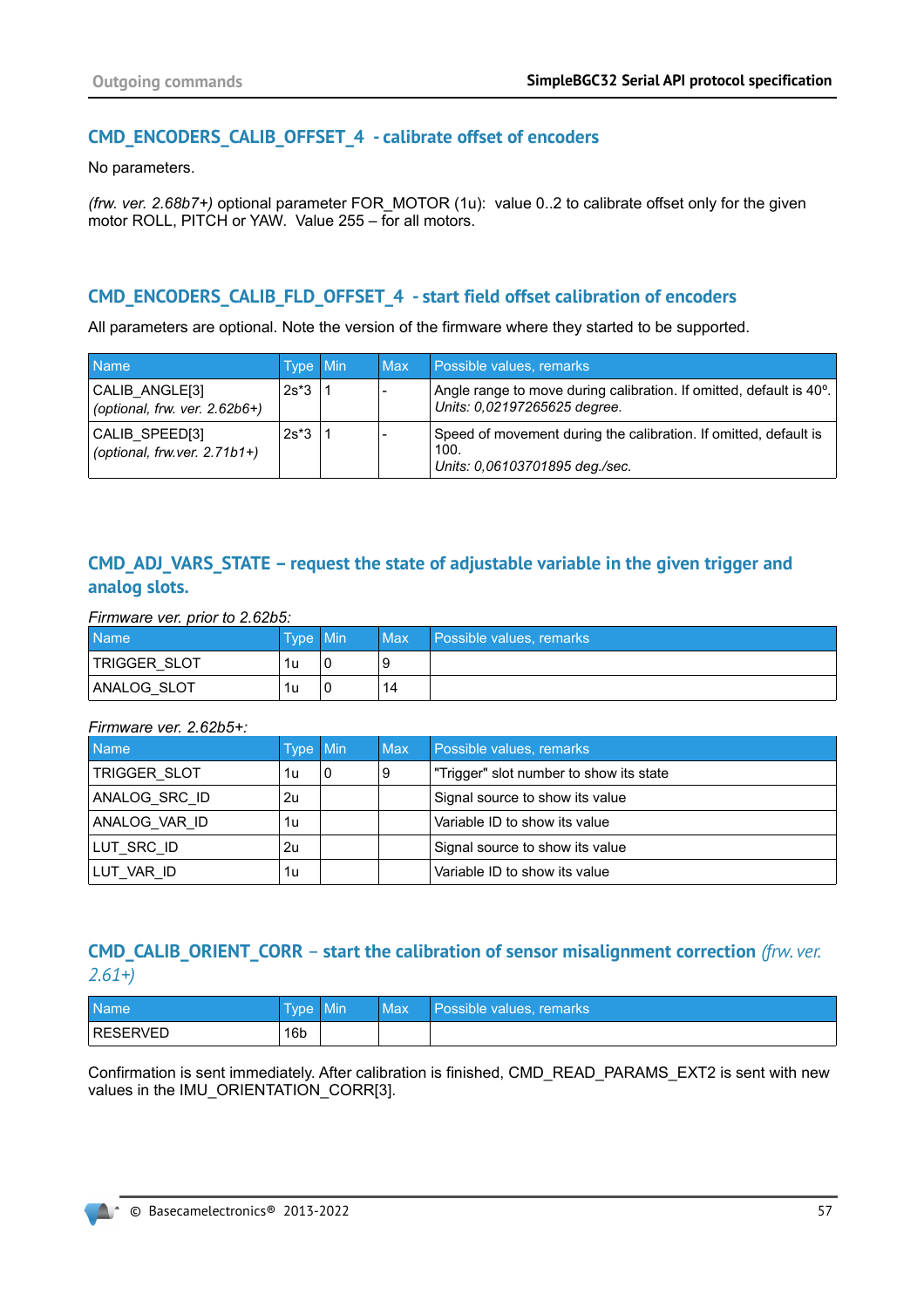# **CMD\_CALIB\_ACC\_EXT\_REF – refine the accelerometer calibration of the main IMU sensor** *(frw. ver. 2.62b7+, encoders)*

Use this command to refine the ACC calibration in the main IMU sensor by providing the reference ACC vector from the external well-calibrated IMU in the frame's coordinates. By using three encoders, gimbal controller is able to convert it to the main IMU's local coordinates, compare to measured ACC vector and use it to refine existing calibration: zero offset for two horizontal axes and scale factor for the vertical axis.

| <b>Name</b> | <b>Type Min</b> | Max | Possible values, remarks                                                                                                                                                                                        |
|-------------|-----------------|-----|-----------------------------------------------------------------------------------------------------------------------------------------------------------------------------------------------------------------|
| ACC REF[3]  | $2s*3$          |     | Reference ACC vector [X, Y, Z] in gimbal frame's coordinates (X-<br>axis points right, Y-axis points forward, Z-axis points down<br>relative to frame).<br>Units: $1g/512 \approx 0.019160156$ m/s <sup>2</sup> |
| RESERVED    | 14b             |     |                                                                                                                                                                                                                 |

Conditions:

- One of the sensor's axis should be aligned to a gravity vector with the 20-degree tolerance
- Existing ACC calibration should be good enough

Possible usage scenario:

- 1. Rotate gimbal to a leveled position by the CMD\_CONTROL and run this command X, Y-axis offset will be refined
- 2. Tilt gimbal 90-degree down and run it again Z-axis offset and Y-axis scale will be refined.
- 3. Return gimbal back to leveled position and run it again Z-axis scale will be refined. This is enough to have correct ACC readings inside the working range ROLL=0, PITCH = [0..90].

Calibration takes about 0.5 seconds (controller averages multiple data samples to reduce noise). Confirmation is sent only if all conditions are satisfied.

| <b>Name</b>     | Type Min | <b>Max</b> | Possible values, remarks                                                                                                                                                                                                                                                          |  |  |  |
|-----------------|----------|------------|-----------------------------------------------------------------------------------------------------------------------------------------------------------------------------------------------------------------------------------------------------------------------------------|--|--|--|
| <b>SLOT</b>     | 1u       | 6          | Slot to operate. 15: regular slots, $6 -$ backup slot                                                                                                                                                                                                                             |  |  |  |
| <b>ACTION</b>   | 1u       |            | <b>PROFILE SET ACTION SAVE = 1</b><br>save current configuration (including all profiles and simple<br>calibrations) to the given slot<br><b>PROFILE SET ACTION CLEAR = 2</b><br>cleat the selected slot<br>PROFILE_SET_ACTION_LOAD = 3<br>load configuration from the given slot |  |  |  |
| <b>RESERVED</b> | 8b       |            |                                                                                                                                                                                                                                                                                   |  |  |  |

# **CMD\_PROFILE\_SET – manage profile sets** *(frw. ver. 2.65+)*

Confirmation is sent on success.

### **CMD\_SIGN\_MESSAGE – sign message by secret keys**

| <b>Name</b> | Type Min        | <b>Max</b> | Possible values, remarks         |
|-------------|-----------------|------------|----------------------------------|
| SIGN TYPE   | 1u              |            | Defines a set of keys to be used |
| ' MESSAGE   | 32 <sub>b</sub> |            | Message to be siged              |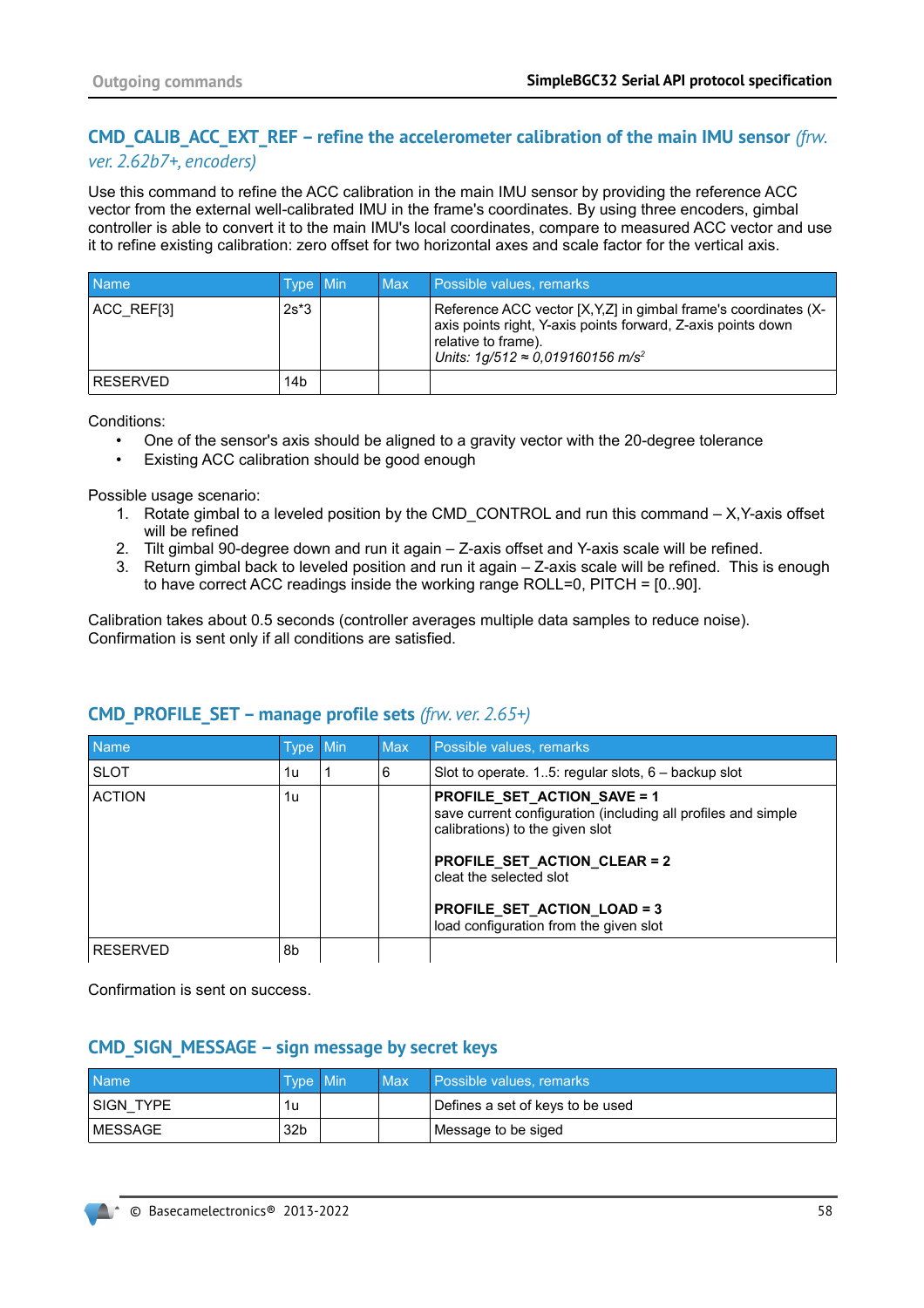Signed message is sent in response in the command CMD\_SIGN\_MESSAGE

# **CMD\_EXT\_IMU\_CMD – forward message from the controller to the connected external IMU sensor**

| <b>Name</b> | <b>Type Min</b> | <b>Max</b> | Possible values, remarks                                             |  |  |
|-------------|-----------------|------------|----------------------------------------------------------------------|--|--|
| CMD ID      | 1u              |            | Command ID (see GPS IMU API specification for available<br>commands) |  |  |
| <b>DATA</b> | $\cdots$        |            | Pavload                                                              |  |  |

The response from the external IMU will be sent back in the CMD\_EXT\_IMU\_CMD incoming command.

## **CMD\_READ\_STATE\_VARS – request reading system persistent state variables, cumulative statistics and maintenance data** *(min. frw.ver. 2.68b7, "Extended" family only)*

No parameters. CMD\_READ\_STATE\_VARS message is sent in response.

### **CMD\_WRITE\_STATE\_VARS – write system persistent state variables, cumulative statistics and maintenance data**

Data structure is the same as in the CMD READ STATE VARS. CMD CONFIRM is sent in response on success.

# **CMD\_CAN\_DEVICE\_SCAN – scan for the connected CAN devices**

No parameters.

Controller scans all connected CAN devices and answers with the [CMD\\_CAN\\_DEVICE\\_SCAN](#page-32-0) incoming command. CMD\_ERROR is sent in case of problems, with the ERROR\_CODE related to file operations.

### **CMD\_CALIB\_COGGING – starts the motor non-linearities calibration**

| <b>Name</b>                    |                   | <b>Type</b> | Min | <b>Max</b> | Possible values, remarks                                                           |  |  |  |
|--------------------------------|-------------------|-------------|-----|------------|------------------------------------------------------------------------------------|--|--|--|
|                                | <b>ACTION</b>     | 1u          |     |            | - Calibrate<br>2 - Delete calibration data                                         |  |  |  |
|                                | AXIS TO CALIBRATE | 1u          |     |            | <b>Bit0: ROLL</b><br><b>Bit1: PITCH</b><br>Bit2: YAW                               |  |  |  |
| $\widetilde{\mathcal{E}}$<br>こ | <b>ANGLE</b>      | 2u          | 20  | 360        | Angle to move, in degrees                                                          |  |  |  |
| $\mathbf{I}$<br>axis           | <b>SMOOTH</b>     | 1u          | 0   | 100        | Smooth the resulting curve, in %                                                   |  |  |  |
| tor                            | <b>SPEED</b>      | 1u          |     |            | Speed of rotation, in relative units                                               |  |  |  |
|                                | <b>PERIOD</b>     | 2u          |     |            | Expected period of non-linearity curve, in degrees.<br>Leave 0 for auto-detection. |  |  |  |

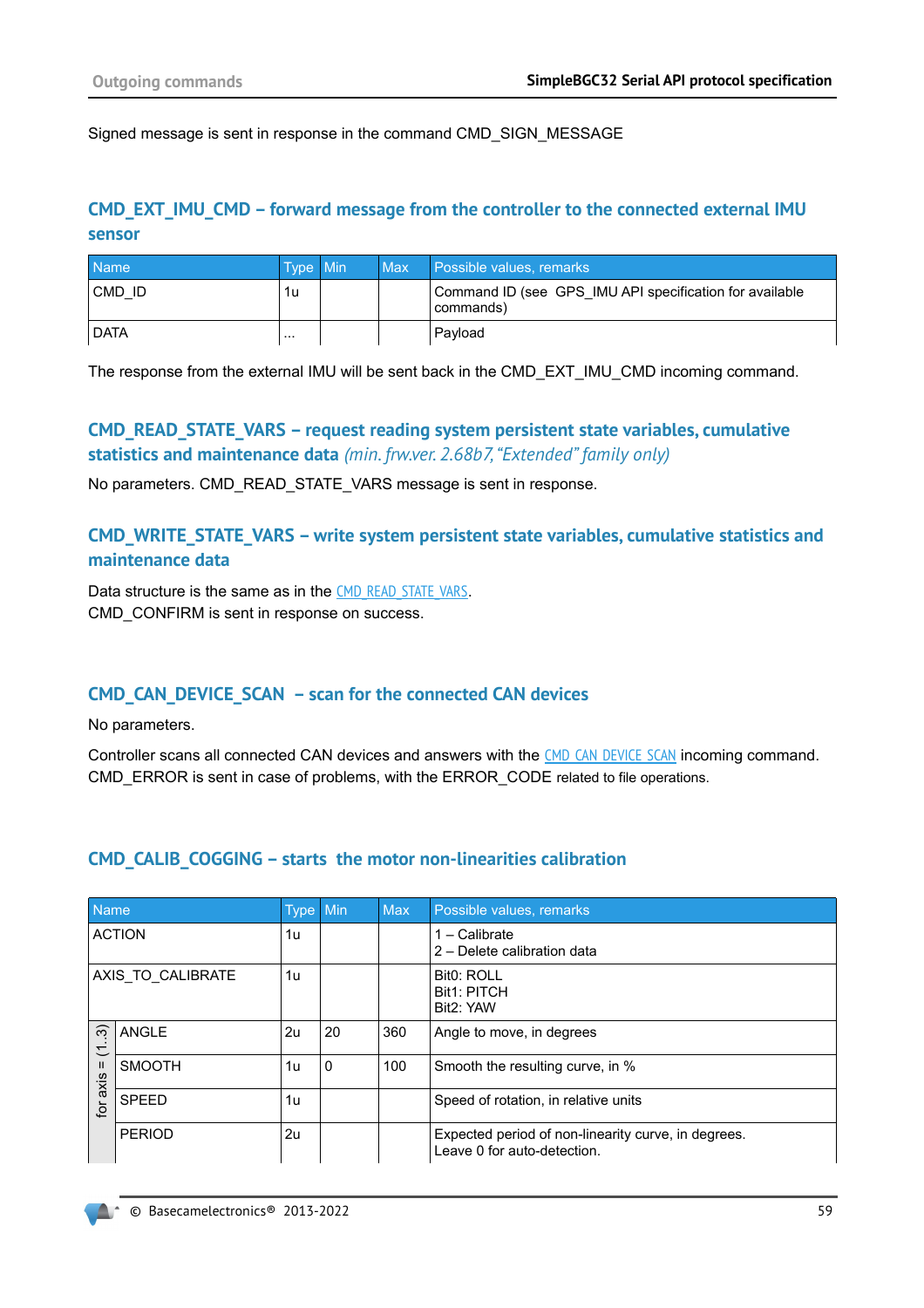| <b>RESERVED</b>       | 9b             |   |  |
|-----------------------|----------------|---|--|
| <b>ITERATIONS_NUM</b> | 1u             | 2 |  |
| <b>RESERVED</b>       | 9 <sub>b</sub> |   |  |

Command CMD\_CONFIRM is sent in response with the DATA = 1 or 2 on success, 254 on error. Another command CMD\_CONFIRM with the DATA = 255 is sent when calibration finishes.

## <span id="page-59-0"></span>**CMD\_SET\_DEBUG\_PORT – use this port for debugging**

Forward all incoming and outgoing commands in other serial API ports to the current port. Only one port in the system may be configured for this role.

| <b>Name</b>                       | Type Min        | <b>Max</b> | Possible values, remarks                                                                                                                                                                                                                                                                                                                                                                                                                                                                        |  |  |
|-----------------------------------|-----------------|------------|-------------------------------------------------------------------------------------------------------------------------------------------------------------------------------------------------------------------------------------------------------------------------------------------------------------------------------------------------------------------------------------------------------------------------------------------------------------------------------------------------|--|--|
| <b>ACTION</b>                     | 1u              |            | $0 -$ Stop using this port for debugging<br>1 - Start using this port for debugging                                                                                                                                                                                                                                                                                                                                                                                                             |  |  |
| CMD FILTER<br>"plus" version only | 4u              |            | Set the following bits to prevent sending heavy-duty commands<br>to the debug port:<br>0: CMD REALTIME DATA 3,<br>1: CMD REALTIME DATA 4,<br>2: CMD REALTIME DATA CUSTOM,<br>3: CMD DEBUG VARS 3,<br>4: CMD MAVLINK DEBUG,<br>5: CMD GET ANGLES,<br>6: CMD GET ANGLES EXT,<br>7: CMD BODE TEST DATA,<br>8: CMD HELPER DATA,<br>9: CMD AHRS HELPER,<br>10: CMD GYRO CORRECTION,<br>11: CMD CONTROL,<br>12: CMD SET ADJ VARS VAL,<br>13: CMD API VIRT CH CONTROL,<br>14: CMD API VIRT CH HIGH RES |  |  |
| <b>RESERVED</b>                   | 11 <sub>b</sub> |            |                                                                                                                                                                                                                                                                                                                                                                                                                                                                                                 |  |  |

Command CMD\_CONFIRM is sent in response. All in and out commands from other ports that were passed the filter, are sent in [CMD\\_SET\\_DEBUG\\_PORT](#page-32-1) incoming command. If there are no enough room in TX buffer, command will be dropped.

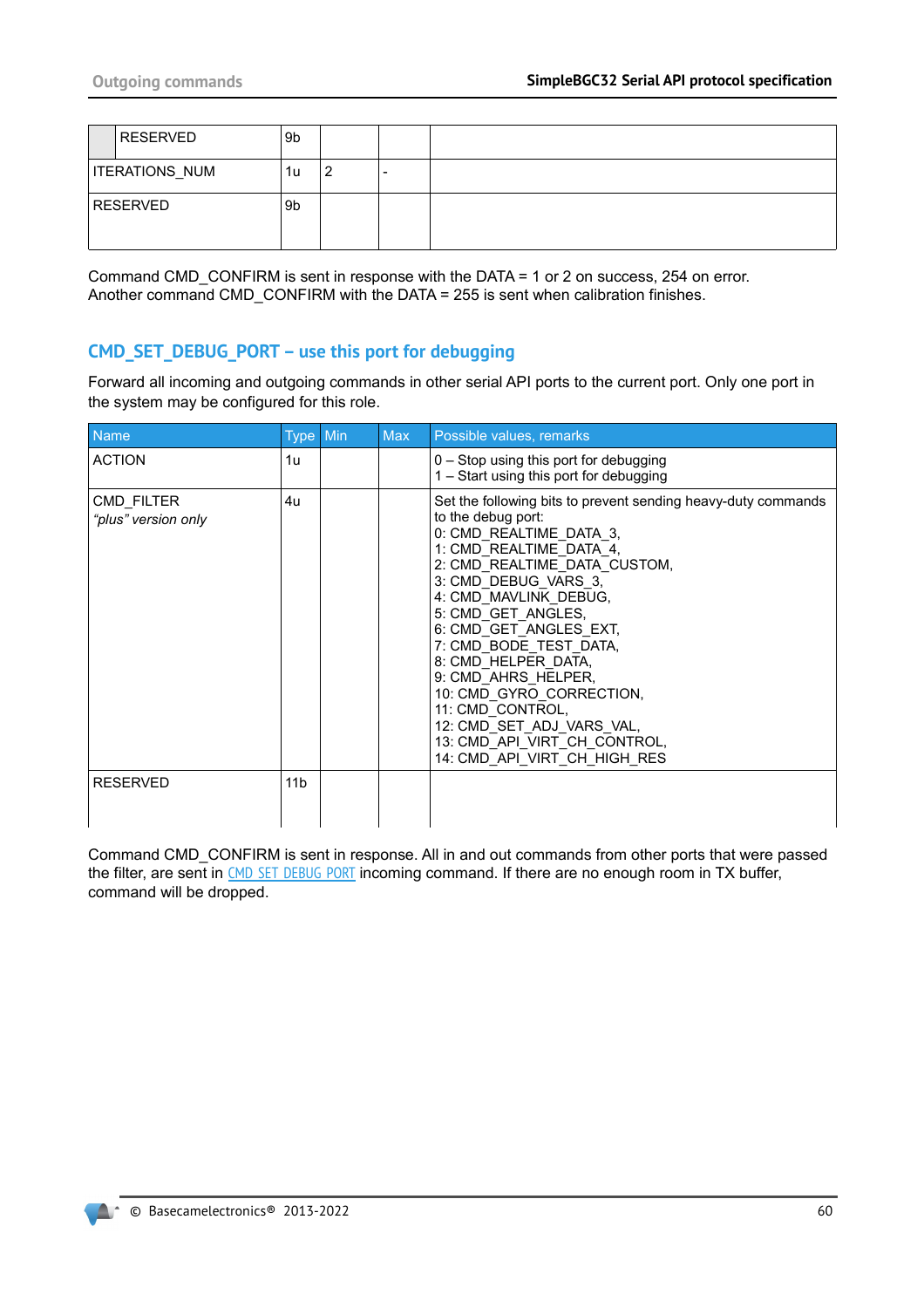#### <span id="page-60-0"></span>**Appendix A: Examples and libraries**

Examples can be downloaded from the link: <https://github.com/alexmos/sbgc-api-examples>

See README for details.

Currently, examples are written in C++ for Arduino platform only.

#### **Libraries**

C++ library included as a part of examples folder. Note that it contains definitions only for basic commands and does not cover all Serial API protocol. You can use it as an example/template for writing your own application.

#### **CRC16 reference implementation in C**

```
void crc16 update(uint16 t length, uint8 t *data, uint8 t crc[2]) {
    uint16_t counter;
    uint16 t polynom = 0x8005;
    uint16_t crc_register = (uint16_t)crc[0] | ((uint16_t)crc[1] \ll 8);uint8_t shift_register;
    uint8_t data_bit, crc_bit;
    for (counter = \theta; counter < length; counter++) {
         for (shift_register = 0x01; shift_register > 0x00; shift_register <<= 1) {
            data_bit = (data[counter] & shift_register) ? 1 : 0;
            crc_bit = crc_register >> 15;
            crc register \langle \langle = 1; \rangleif (data bit != crc bit) crc register \lambda= polynom;
        }
    }
    crc[0] = crc_register;
    crc[1] = (cnc \text{ register } \gg 8);}
void crc16 calculate(uint16 t length, uint8 t *data, uint8 t crc[2]) {
    crc[0] = 0; crc[1] = 0;crc16_update(length, data, crc);
}
```
Example with CRC16 for command CMD\_BOARD\_INFO:

| start byte |               | header          |                    |      | payload | CRC <sub>16</sub> |      |  |
|------------|---------------|-----------------|--------------------|------|---------|-------------------|------|--|
|            | command<br>ID | payload<br>size | header<br>checksum |      |         |                   |      |  |
| 0x24       | 0x56          | 0x02            | 0x58               | 0x00 | 0x00    | 0xE6              | 0x13 |  |

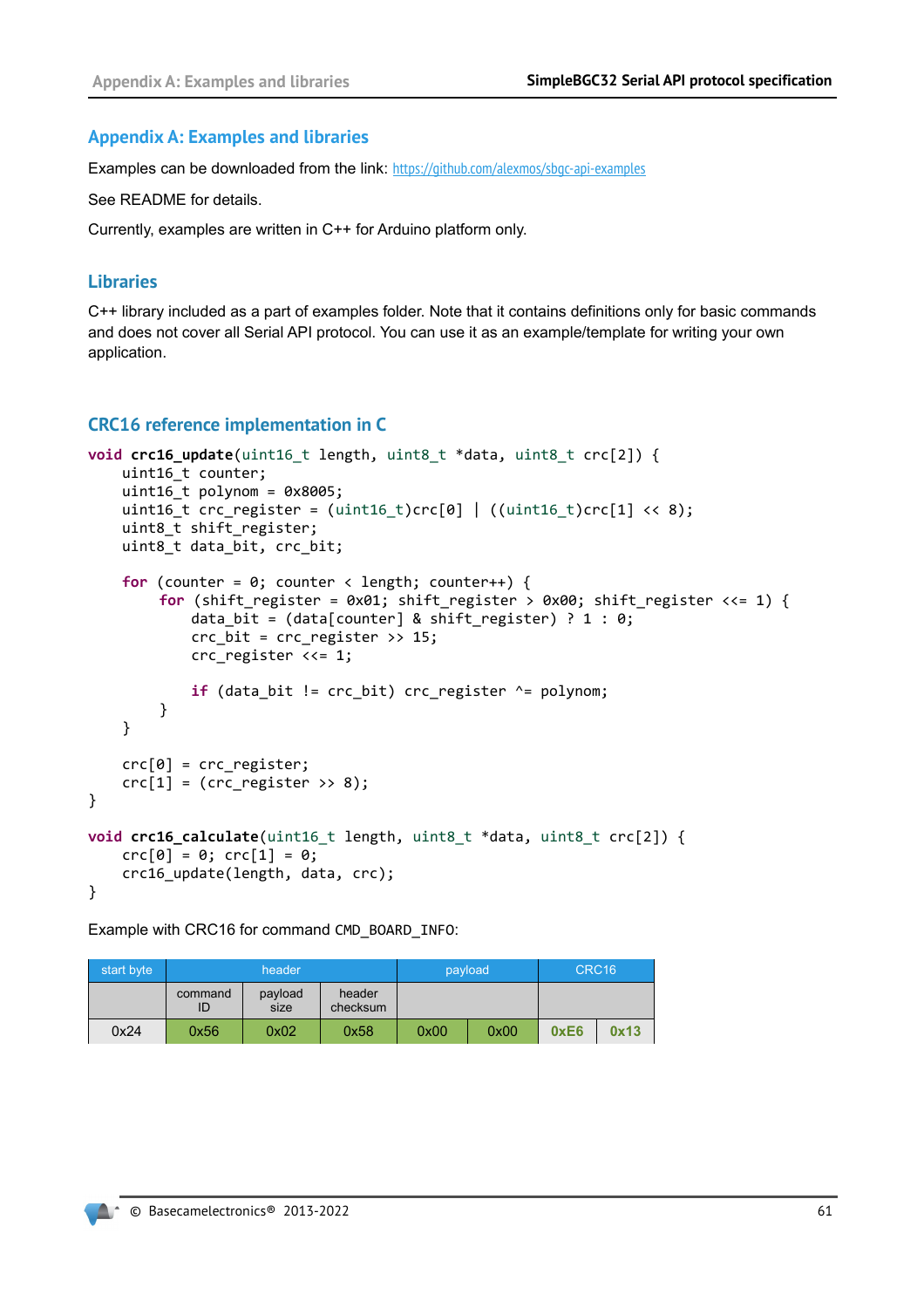# <span id="page-61-0"></span>**Appendix B: Definition of dynamically configurable parameters ("adjustable variables")**

| <b>NAME</b>                                                 | Frw. ver. | ID             | <b>TYPE</b> | <b>MIN</b>  | <b>MAX</b>      | <b>REMARK</b>                                                                                   |
|-------------------------------------------------------------|-----------|----------------|-------------|-------------|-----------------|-------------------------------------------------------------------------------------------------|
| P ROLL<br>P PITCH<br>P_YAW                                  |           | 0<br>1<br>2    | 1u          | 0           | 255             |                                                                                                 |
| I ROLL<br>I PITCH<br>I_YAW                                  |           | 3<br>4<br>5    | 1u          | 0           | 255             |                                                                                                 |
| <b>D ROLL</b><br><b>D PITCH</b><br>D_YAW                    |           | 6<br>7<br>8    | 1u          | 0           | 255             |                                                                                                 |
| POWER ROLL<br>POWER PITCH<br>POWER_YAW                      |           | 9<br>10<br>11  | 1u          | 0           | 255             |                                                                                                 |
| ACC_LIMITER                                                 |           | 12             | 2s          | $\mathbf 0$ | 1275            | Units: degrees/sec <sup>2</sup>                                                                 |
| FOLLOW SPEED ROLL<br>FOLLOW SPEED PITCH<br>FOLLOW_SPEED_YAW |           | 13<br>14<br>15 | 1u          | 0           | 255             |                                                                                                 |
| FOLLOW LPF ROLL<br>FOLLOW LPF PITCH<br>FOLLOW LPF YAW       |           | 16<br>17<br>18 | 1u          | 0           | 15              |                                                                                                 |
| RC SPEED ROLL<br>RC SPEED PITCH<br>RC_SPEED_YAW             |           | 19<br>20<br>21 | 1u          | 0           | 255             |                                                                                                 |
| RC LPF ROLL<br>RC LPF PITCH<br>RC_LPF_YAW                   |           | 22<br>23<br>24 | 1u          | 0           | 15<br>$(255)^*$ | *Range depends on the flag<br>"Extend LPF range" in GUI<br>settings                             |
| RC TRIM ROLL<br>RC TRIM PITCH<br>RC_TRIM_YAW                |           | 25<br>26<br>27 | 1s          | $-127$      | 127             |                                                                                                 |
| RC_DEADBAND                                                 |           | 28             | 1u          | 0           | 255             |                                                                                                 |
| RC_EXPO_RATE                                                |           | 29             | 1u          | 0           | 100             |                                                                                                 |
| FOLLOW PITCH                                                |           | 30             | 1u          | 0           | 1               | $0$ – disabled<br>1* - Follow PITCH [optionally<br>ROLL]<br>*frw. ver. 2.65b3                   |
| FOLLOW_YAW_PITCH                                            |           | 31             | 1u          | 0           | $\overline{c}$  | $0$ – disabled<br>1 - Follow YAW<br>2* - Follow YAW, PITCH<br>[ROLL]<br>*frw. ver. 2.65b3       |
| FOLLOW DEADBAND                                             |           | 32             | 1u          | 0           | 255             |                                                                                                 |
| FOLLOW_EXPO_RATE                                            |           | 33             | 1u          | $\mathbf 0$ | 100             |                                                                                                 |
| FOLLOW_ROLL_MIX_START                                       |           | 34             | 1u          | $\pmb{0}$   | 90              |                                                                                                 |
| FOLLOW_ROLL_MIX_RANGE                                       |           | 35             | 1u          | 0           | 90              |                                                                                                 |
| GYRO_TRUST                                                  |           | 36             | 1u          | 0           | 255             |                                                                                                 |
| FRAME_HEADING_ANGLE                                         |           | 37             | 2s          | $-1800$     | 1800            | Effect is similar to the<br>FRAME HEADING variable in<br>CMD HELPER DATA.<br>Units: 0.1 degrees |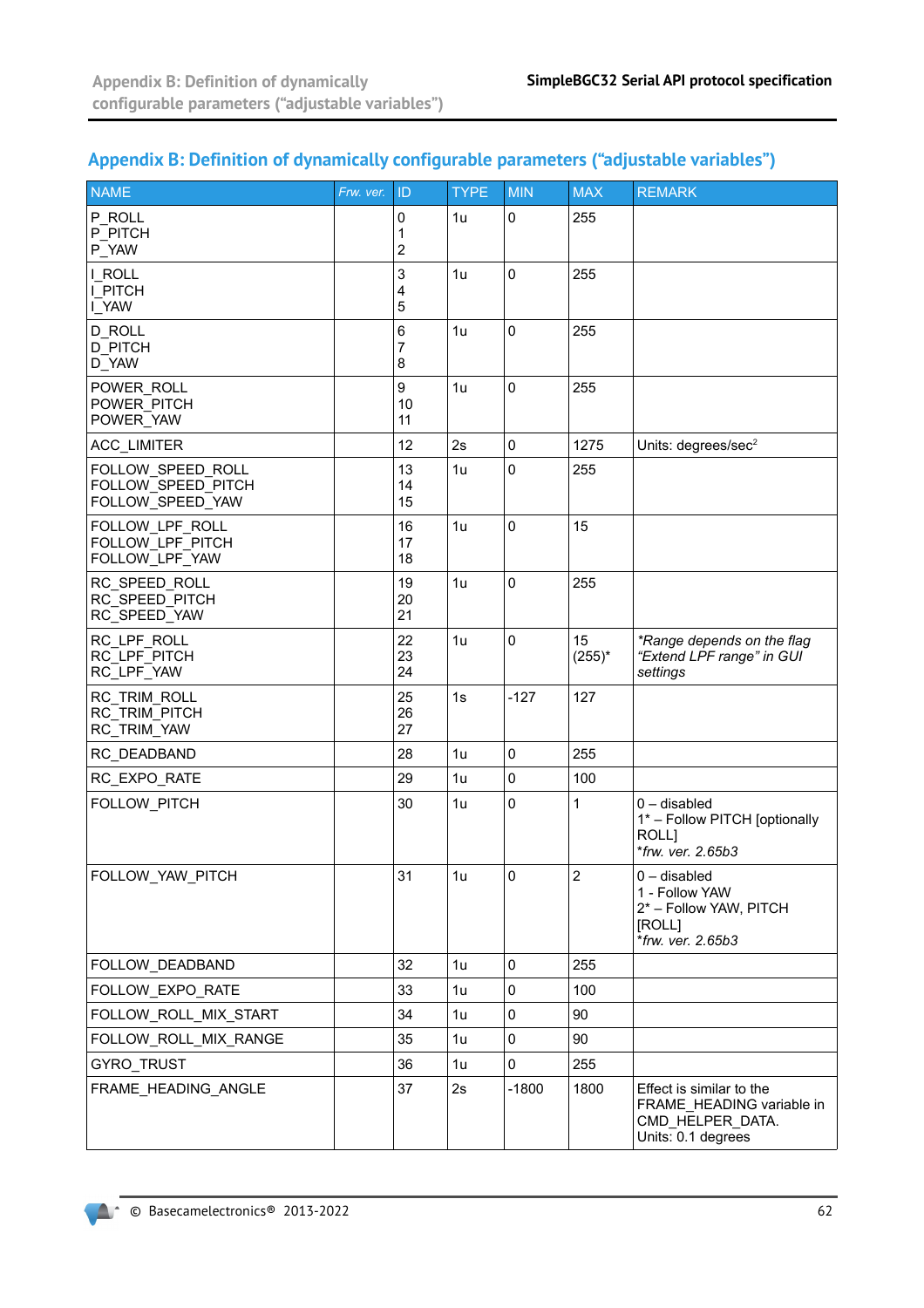**Appendix B: Definition of dynamically configurable parameters ("adjustable variables")**

|                                                                                                                |        |                                  |                |              |                | Special value 0x7FFF to<br>disable correction                                                                                                  |
|----------------------------------------------------------------------------------------------------------------|--------|----------------------------------|----------------|--------------|----------------|------------------------------------------------------------------------------------------------------------------------------------------------|
| GYRO HEADING CORRECTION                                                                                        |        | 38                               | 2s             | $-20000$     | 20000          | Units: 0.001 of gyro sensor<br>units                                                                                                           |
| ACC LIMITER ROLL<br>ACC LIMITER PITCH<br>ACC LIMITER YAW                                                       |        | 39<br>40<br>41                   | 2s             | $\mathbf{0}$ | 1275           | Units: degrees/sec <sup>2</sup>                                                                                                                |
| PID GAIN ROLL<br>PID GAIN PITCH<br>PID GAIN YAW                                                                |        | 42<br>43<br>44                   | 1u             | $\Omega$     | 255            | Gain is calculated as<br>$0.1 +$ PID GAIN[axis]* $0.02$                                                                                        |
| LPF_FREQ_ROLL<br>LPF FREQ PITCH<br>LPF_FREQ_YAW                                                                |        | 45<br>46<br>47                   | 2u             | 10           | 400            | Units: Hz                                                                                                                                      |
| TIMELAPSE TIME                                                                                                 |        | 48                               | 2u             | $\mathbf{1}$ | 3600           | Units: sec                                                                                                                                     |
| MAV CTRL MODE                                                                                                  |        | 49                               | 1u             | $\mathbf{0}$ | $\overline{2}$ | $0 -$ disabled<br>1 - ROLL and PITCH only<br>2 - enabled for all axes                                                                          |
| H CORR FACTOR                                                                                                  | 2.68b7 | 50                               | 1u             | $\Omega$     | 255            | Heading correction factor from<br>external reference                                                                                           |
| SW LIM MIN.ROLL<br>SW LIM MAX.ROLL<br>SW LIM MIN.PITCH<br>SW LIM MAX.PITCH<br>SW LIM MIN.YAW<br>SW LIM MAX.YAW | 2.68b8 | 51<br>52<br>53<br>54<br>55<br>56 | 2s             | $-3600$      | 3600           | Software limits for each motor.<br>degrees (encoder firmware<br>only)<br>Note: set new values only in<br>pairs, min should go prior to<br>max! |
| <b>FOLLOW RANGE.ROLL</b><br><b>FOLLOW RANGE.PITCH</b><br>FOLLOW RANGE.YAW                                      | 2.68b9 | 57<br>58<br>59                   | 1 <sub>u</sub> | $\mathbf{0}$ | 255            | Units: degrees                                                                                                                                 |
| AUTO_PID_TARGET                                                                                                | 2.68b9 | 60                               | 1u             | $\Omega$     | 255            | Stability-precision slider for<br>automatic PID tuing algorithm                                                                                |
| RC MODE.ROLL<br>RC MODE.PITCH<br>RC MODE.YAW                                                                   | 2.69b3 | 61<br>62<br>63                   | 1u             |              |                | $0 - ANGLE$<br>$1 -$ SPEED<br>2 - TRACKING                                                                                                     |
| EULER ORDER                                                                                                    | 2.69b3 | 64                               | 1u             |              |                | 0-PITCH-ROLL-YAW<br>1 - ROLL-PITCH-YAW<br>2 - PITCH(M)-ROLL-YAW(M)<br>3 - ROLL-PITCH(M)-YAW(M)<br>4 - YAW-ROLL-PITCH                           |
| FOLLOW IN DBAND                                                                                                | 2.70b4 | 65                               | 1u             | $\mathbf 0$  | 255            | "Follow inside deadband"<br>parameter                                                                                                          |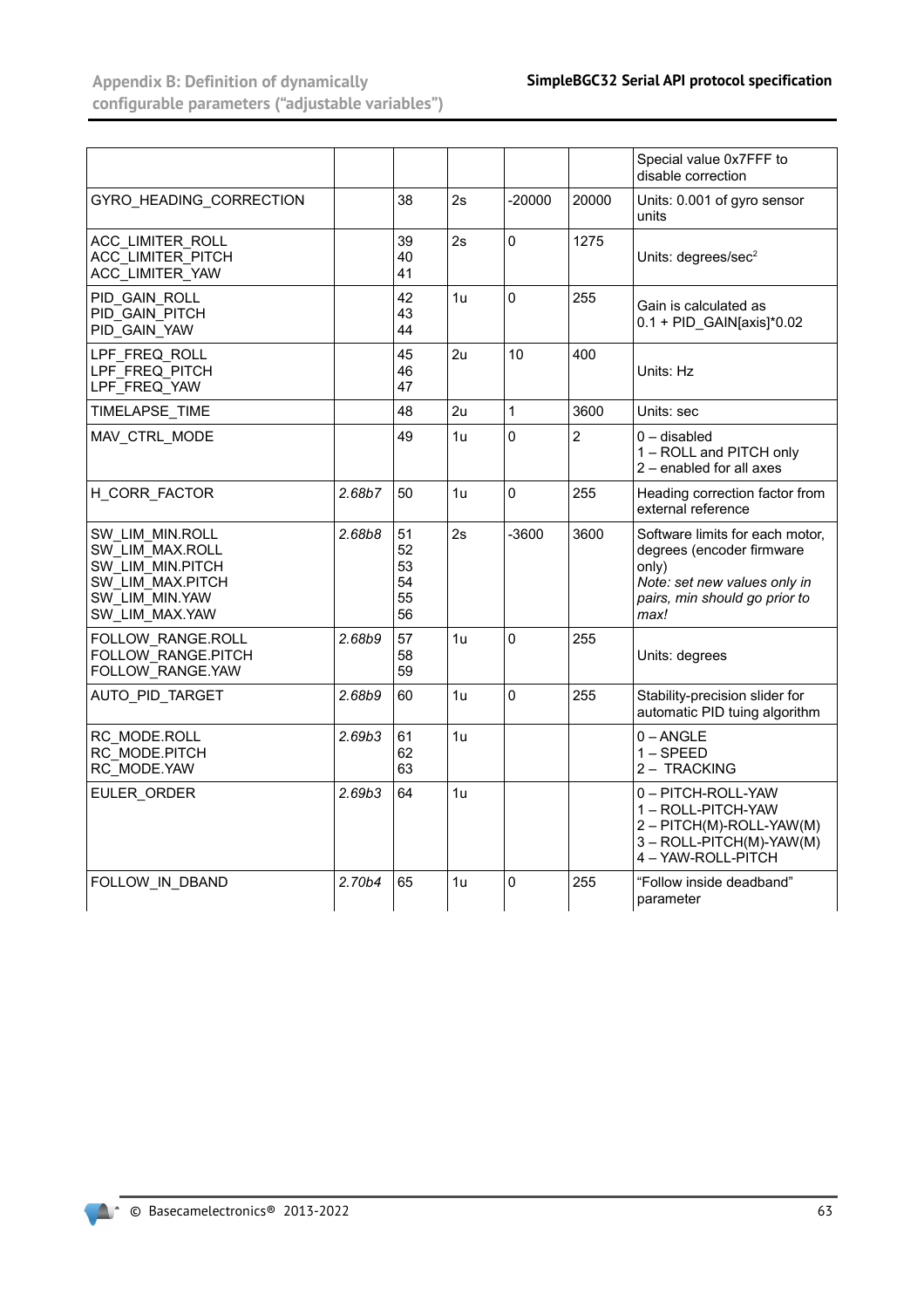#### <span id="page-63-0"></span>**Appendix C: Providing external reference attitude/heading information from UAV**

Serial API allows for flight controllers of UAVs to send attitude and heading information that can be used as a reference to correct attitude and heading of internal IMU, improving its precision. As a rule, flight controllers have more sensors on-board and can do better attitude/heading angles estimation than the IMU sensor used in the SBGC32 controller.

This kind of correction is described in detail in section 18 of the "SimpleBGC32 User Manual". Our controller supports direct connection only for several models of AHRS/IMU devices. For others, Serial API can be used.

In a few words, there are two options to apply the correction:

- 1. provide attitude and/or heading of the frame via command CMD\_AHRS\_HELPER
- 2. compensate for linear accelerations via command CMD\_HELPER\_DATA

Option 1) is better because attitude/heading information is used directly, allowing to disable the internal accelerometer and keep using the internal gyroscope only. However, it requires knowing an exact attitude of the gimbal's frame. But a common case when the gimbal which is mounted on the UAV has anti-vibration dampeners, which add some degree of freedom. It makes using attitude/heading information from the UAV's flight controller not applicable for a precise attitude correction for the gimbal's IMU.

Option 2) is more tolerant in this case. You can use it to compensate the attitude drift caused by an accelerated motion and the heading drift causing by an unreferenced YAW gyroscope. Attitude/heading is still computed inside the gimbal's controller, using an internal accelerometer and gyroscope. You need to pass linear accelerations (with the gravity subtracted) in the command CMD\_HELPER\_DATA. Also, for 3-axis systems, you have to provide heading information to synchronize the camera's heading angle with the UAV heading

As a drawback, option 2) does not help to compensate for a drift caused by the thermal instability of the gyroscope and accelerometer sensors.

#### **Using high-grade IMU for a correction**

If a high-grade IMU is used instead of UAV, there are several options where to mount it: on the frame (above the outer motor), below the outer motor, or on the camera platform. The last option provides the best accuracy because mechanical imperfection and encoder calibration do not distort the AHRS data.

#### **Notes on data rates and how to interrupt the correction**

The more data rate is, the better. Though, as this correction is a kind of low-pass filter, and it changes the actual attitude very slowly, it is okay to have a slow data rate and still have a good result. There are no reasons to have it higher than 125 Hz as it's the maximum processing rate of Serial API messages.

The last data received in the CMD\_AHRS\_HELPER / CMD\_HELPER\_DATA messages is considered as the actual attitude/heading until it's updated by the new portion of data. If the host controller stops sending these messages, but system actually moves, it leads to serious confusion of the IMU subsystem. Starting from firmware ver. 2.70b1 it is possible to properly stop the correction by sending a command CMD\_AHRS\_HELPER with the flag "Disable correction" (bit10 in the MODE parameter). For the CMD HELPER DATA it's enough to send zero accelerations and special value 32767 for the FRAME\_HEADING parameter.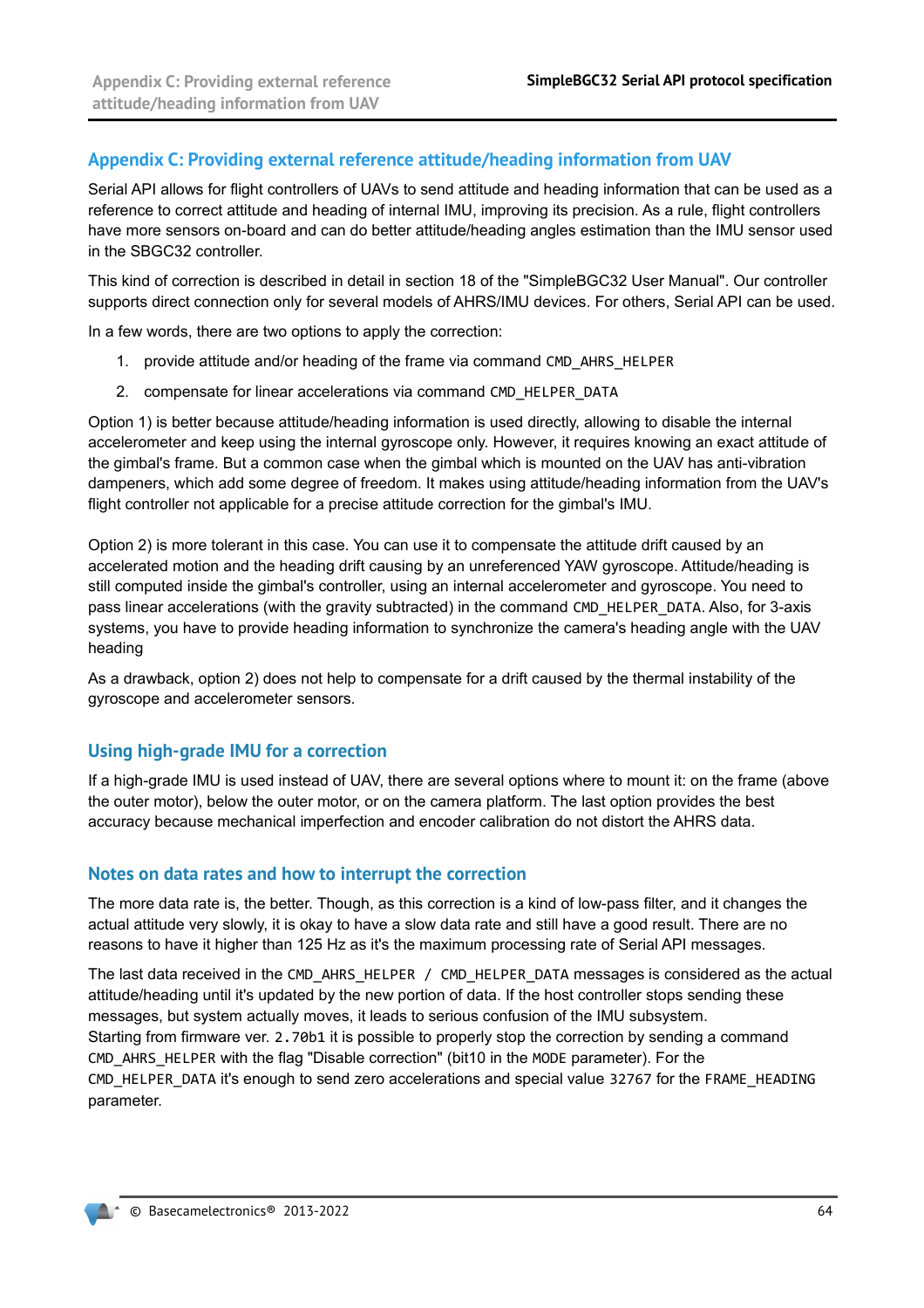#### <span id="page-64-0"></span>**Appendix D: Coordinate system conversions**

If not specified, it's assumed the END (East-North-Down) coordinate system, that differs from commonly used NED system: in our system, X points right (or East), Y points forward (or North), Z points down. To convert vectors to NED system, you need to swap X and Y components.

#### **Rotation matrix**

CMD\_AHRS\_HEPER provides and takes orientation data in a form of rotation matrix (DCM), but first row is omitted to save the bandwidth. The full rotation matrix can be reconstructed from two vectors H\_VECT and Z\_VECT:  $\mathcal{L}^{\mathcal{L}}$  $\sim$ 

$$
DCM_{END} = \begin{pmatrix} A_x & A_y & A_z \\ H_x & H_y & H_z \\ Z_x & Z_y & Z_z \end{pmatrix} = \begin{pmatrix} A_{\text{VECT}} \\ H_{\text{VECT}} \\ Z_{\text{VECT}} \end{pmatrix},
$$

$$
A_{\text{VECT}} = H_{\text{VECT}} \times Z_{\text{VECT}}
$$

Z\_VECT and H\_VECT can be considered as unit vectors in body reference system pointing down and North directions.

To convert rotation matrix from / to commonly used NED coordinate system, just swap first two rows:

$$
DCM_{NED} = \begin{pmatrix} H_x & H_y & H_z \\ A_x & A_y & A_z \\ Z_x & Z_y & Z_x \end{pmatrix}
$$

Note that some systems need an alternative definition of rotation matrix: (body-to-world or world-to-body defines the same rotations but in opposite direction), so DCM may need to be transposed (i.e. rows arranged as columns).

### **Quaternions**

Serial API does not provide quaternions prior to firmware version 3.00x, but the rotation matrix can be converted to / from quaternion without loss of precision.

#### **Euler angles**

Serial API provides and takes all angles in a form of *Euler angles*. Attitude/heading can be reconstructed from Euler angles, but it is important taking into account the order of Euler rotations. SBGC32 supports several orders that may be configured in system parameters. Since this order is not knows in advance, it's better to avoid using Euler angles to represent the rotations in calculations. Another problem is that Euler rotations are not free from *gimbal lock* problem. Rotation matrix is free from this problem and correctly represents all possible positions.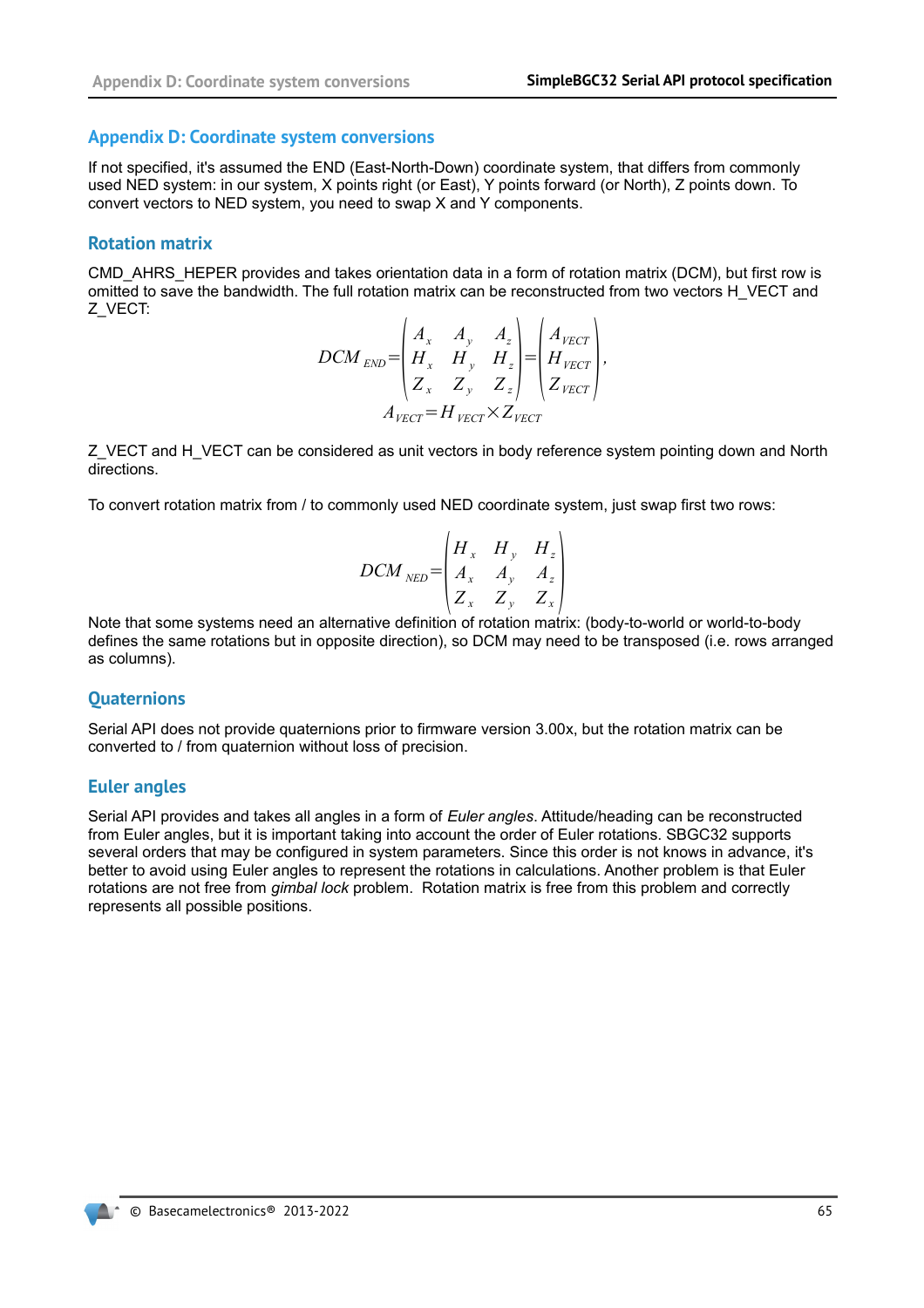#### <span id="page-65-0"></span>**Appendix E: "Emergency stop" error codes**

- SUB ERR I2C ERRORS = 1,  $\#$  High rate of I2C errors
- SUB\_ERR\_DRV\_OTW = 2, // Driver over-temperature protection
- SUB\_ERR\_DRV\_FAULT = 3, // Driver fault (under-voltage, over-current, short circuit)
- SUB\_ERR\_ENCODER\_IMU\_ANGLE = 4, // Encoder/IMU angles mismatch
- SUB\_ERR\_CALIBRATION\_FAILED = 5, // Auto calibration process caused serious fault
- SUB ERR INTERNAL SYSTEM ERROR =  $6$ ,  $\#$  Stack is damaged
- SUB\_ERR\_ENCODER\_CALIB\_BAD\_SCALE = 7, // estimated scale differs a lot from configured
- SUB\_ERR\_OVER\_TEMPERATURE =  $8$ ,  $\#$  MCU or power board over temperature
- SUB\_ERR\_BAD\_MOTOR\_POLES\_INVERT =  $9$ ,  $\#$  motor n.poles or inversion is wrong
- SUB\_ERR\_NOT\_ENOUGH\_MEMORY = 10, // static\_malloc() can't allocate memory
- SUB\_ERR\_IMU\_SENSOR\_NOT\_RESPONDING = 11, // lost connection to IMU sensor
- SUB\_ERR\_CAN\_HARD = 12, // CAN on board hardware error
- SUB\_ERR\_MOTOR\_OVERHEAT\_PROTECTION = 13, // overheat protection is triggered
- SUB\_ERR\_MOTOR\_IS\_LOCKED = 14, // motor is locked during automated task
- SUB\_ERR\_BAD\_IMU\_HEALTH = 15, // IMU gyroscope and accelerometer error is too big: sensor sends corrupted data or wrong use conditions
- SUB\_ERR\_INFINITE\_RESET = 16, // Infinite reset loop is detected
- SUB\_ERR\_WRONG\_INITIAL\_POSITION = 17, // wrong position: failed to detect encoder angle, or angle is outside soft limits SUB\_ERR\_MOTOR\_LOAD\_TIME\_EXCEEDED = 18, // motors are fully loaded too long time
- SUB\_ERR\_CAN\_DRV\_OVERCURRENT = 19, // hardware short-circuit protection
- SUB\_ERR\_CAN\_DRV\_UNDERVOLTAGE = 20, // hardware or software undervoltage protection
- SUB\_ERR\_CAN\_DRV\_EMERGENCY\_PIN = 21, // external emergency is triggered
- SUB\_ERR\_CAN\_DRV\_FOC\_DURATION = 22,  $//$  FOC algorithm duration error
- SUB\_ERR\_CAN\_DRV\_MCU\_OVERHEAT = 23, // driver temperature is to high
- SUB\_ERR\_CAN\_DRV\_MOTOR\_OVERHEAT = 24,  $\#$  motor temperature is to high
- SUB\_ERR\_CAN\_DRV\_OVERCURRENT\_SOFT = 25, // current through motor exceed limit
- SUB\_ERR\_CAN\_DRV\_SEVERAL = 26, //several errors on driver
- SUB\_ERR\_CAN\_EXT\_BUS\_OFF = 27, // CAN bus high rate errors of slave controller
- SUB\_ERR\_CAN\_INT\_BUS\_OFF = 28,  $//$  CAN bus high rate errors of main controller
- SUB\_ERR\_ENCODER\_NOT\_FOUND = 29, // no any answer from encoder during init
- SUB\_ERR\_CAN\_DRV\_NOT\_RESPONDING = 30, // lost connection to CAN Drv
- SUB\_ERR\_CAN\_DRV\_WRONG\_PARAMS = 31, // some params of CAN Drv isn't correct